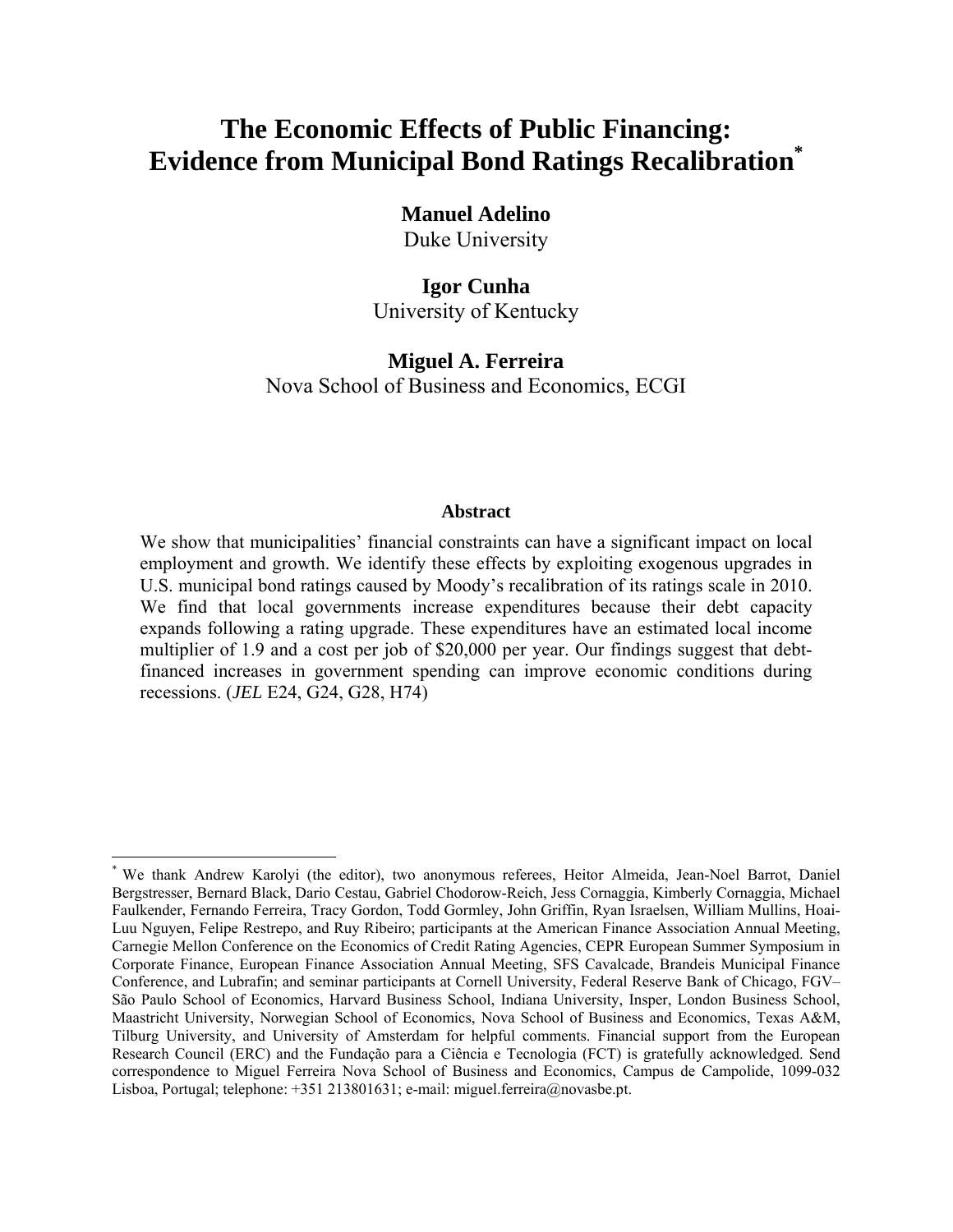Municipal bond markets are an important source for state and local governments to finance the construction and maintenance of infrastructure and other public projects, provide cash flow for government needs and services, and finance private projects (using conduit financing). According to the U.S. Securities and Exchange Commission (SEC 2012), as of December 2011, investors held more than one million municipal bond issues, representing an outstanding (principal) amount of more than \$3.7 trillion, or about 25% of the gross domestic product (GDP) of the United States.

In this paper, we examine how changes to the supply of credit to municipalities in the United States affect local economies, particularly during recessions. Easier access to financing can have important effects on economic outcomes when governments face financial distress, such as during the 2007–2009 Great Recession.<sup>1</sup> Specifically, local governments can use bond financing to alleviate spending cuts, prevent tax and fee increases, or contribute to their end-of-year balances. These increases in government spending can either have positive spillover effects in the private sector arising from increased disposable income or crowd out private consumption and investment.

We identify the real effects of public financing by exploiting exogenous variation in U.S. municipal bond ratings due to Moody's 2010 recalibration of its municipal bond rating scale. Before the recalibration, Moody's had a dual-class rating system. Moody's Municipal Rating Scale measured distance to distress (i.e., how likely a municipality is to reach a weakened financial position that requires extraordinary support from a higher level of government to avoid default). Moody's Global Rating Scale, in contrast, measures expected losses (i.e., default probability and loss given default) among sovereign and corporate bonds. This dual-class rating system persisted for decades until Moody's recalibrated its Municipal Rating Scale to align it with the Global Rating Scale in April–May 2010. As a result, nearly 18,000 local governments received ratings upgrades of up to three notches, corresponding to bonds worth more than \$2.2

<sup>&</sup>lt;sup>1</sup> According to the 2009 Surveys of State and Local Finances conducted by the Census Bureau, during the 2009 fiscal year, state and local governments faced large budget gaps totaling \$900 billion.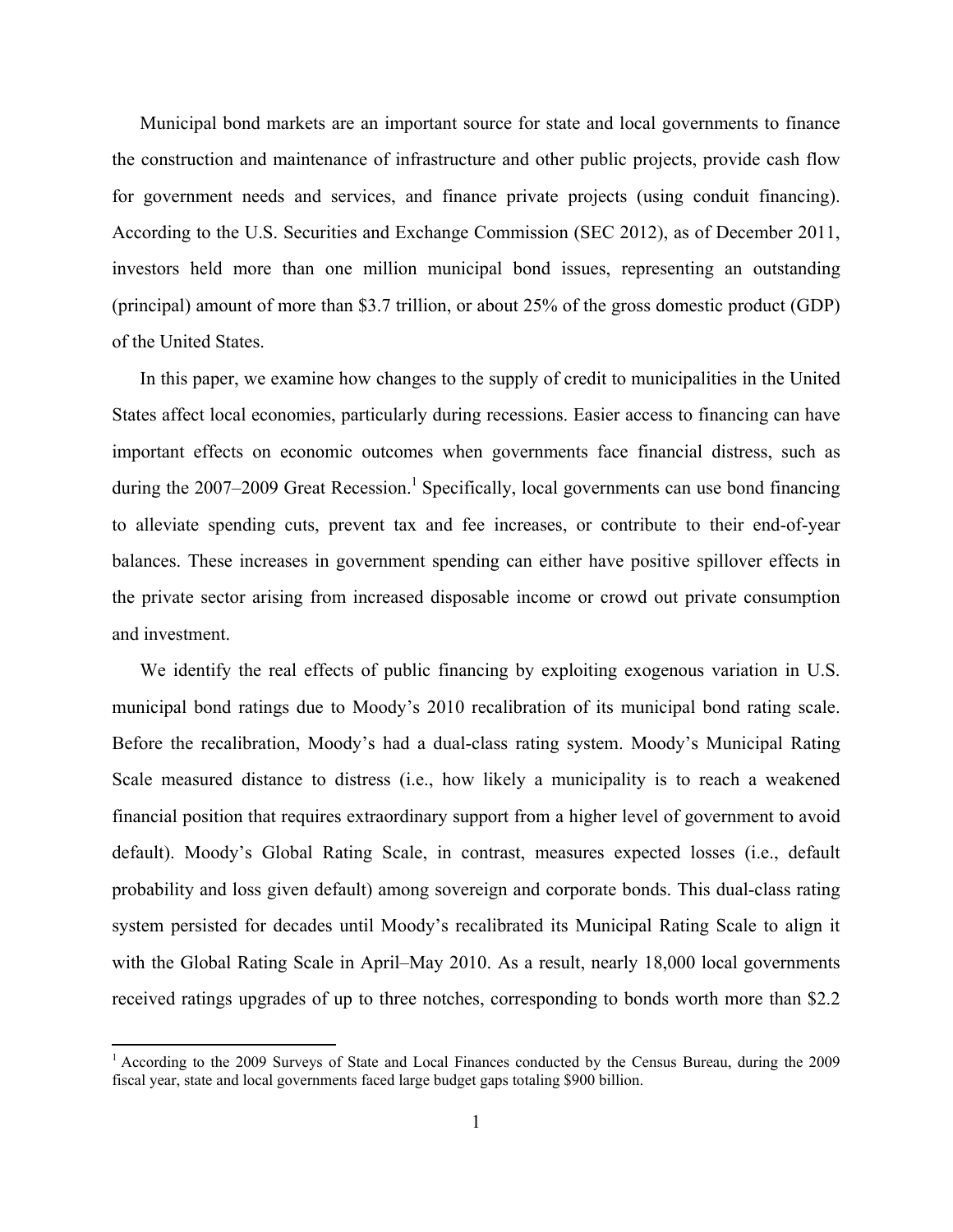trillion in par value (nearly 70,000 bond issues).

Moody's recalibration allows us to isolate changes in economic outcomes that are caused by changes in public financing from those that would occur absent of these changes. The upgrades that resulted from the recalibration did not reflect changes to the issuers' intrinsic quality, but rather the goal of aligning municipal ratings standards with those of sovereign and corporate ratings. In fact, the recalibration algorithm used expected losses by rating level and type of government, and thus changes in ratings due to the recalibration are uncorrelated with changes to local government (and nationwide) fundamentals. An important aspect of the recalibration is that it did not affect all local governments. Local governments that were already properly calibrated vis-à-vis the Global Rating Scale can be used as a control group. In addition, local governments without Moody's rating or with the maximum attainable rating (i.e., Aaa rating) were, by definition, not subject to recalibration and can also be used as a control group. To ensure comparability of treatment and control groups, we restrict the sample to local governments that issued bonds during the four-year period before the recalibration.

We employ a difference-in-differences approach to compare the outcomes between upgraded local government units (the treatment group) and non-upgraded local government units (the control group) around the recalibration. We study how this shock to municipal ratings affects outcomes at both local government and county levels. Because our event affects bonds issued by any local government unit within a county (i.e., the recalibration can affect bonds issued by counties, cities, townships, school districts, and special districts), we aggregate all changes in ratings in a county whenever we study county-level outcomes.<sup>2</sup> Our treatment (continuous) variable is the fraction of local government units in each county whose outstanding bonds were upgraded because of the recalibration. The specifications include county-level control variables, as well as state-by-year fixed effects to capture any source of time-varying unobserved statelevel heterogeneity, such as changes in transfers from state governments and ballooning of unfunded state pension liabilities. We also estimate specifications with county-size decile-by-

<sup>&</sup>lt;sup>2</sup> We exclude states as they are a higher level government than counties.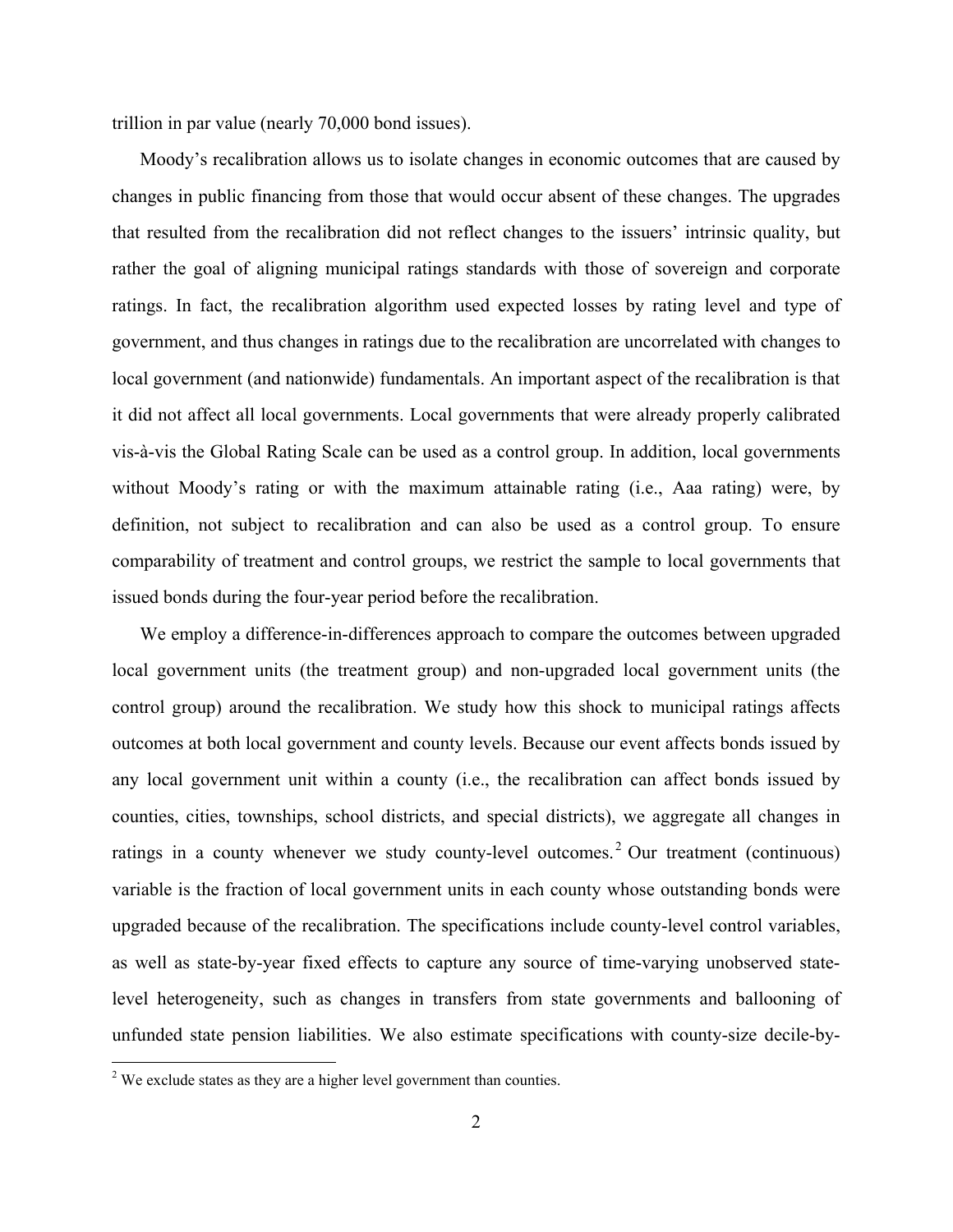year fixed effects to account for the possibility that the Great Recession and the subsequent recovery may have affected large and small counties differently.

We first examine whether Moody's recalibration causes an asymmetric effect in the ratings of new municipal bond issues in the primary market during the 2006–2013 period. We find that Moody's ratings increase 0.7 notches more for upgraded local governments than for nonupgraded local governments. We use S&P municipal bond ratings as a placebo test for the sample of bonds that have both Moody's and S&P ratings (about 55% of the bonds). If the recalibration by Moody's reflects changes in underlying credit quality, the S&P ratings on this sample of bonds would also be affected. We find no significant changes in the S&P ratings between the treatment and control groups.

We also find that upgraded local governments increase the amount of new bond issues significantly relative to non-upgraded local governments following the recalibration. The differential effect on the amount of bonds issued (at the local government level) is 16%–20% per year in the three-year period after the recalibration (April 2010–March 2013) relative to the fouryear period before the event (April 2006–March 2010). At the county level, a one standard deviation increase in the fraction of upgraded local governments increases the amount of bonds issued by 3.1%. The offer yield of the new bond issues of upgraded local governments decreases by 14 basis points relative to non-upgraded local governments. These findings are consistent with credit ratings playing an informational role in the municipal bond market. This may be due to the larger presence of retail investors relative to other fixed-income markets, which means that ratings are more likely to be used as a source of information.<sup>3</sup> The effects may also be the result of ratings-based regulations and internal policies on institutional investors.<sup>4</sup> Our offer yield

<sup>&</sup>lt;sup>3</sup> According to the U.S. Flow of Funds Accounts quarterly data, the household sector held \$1,872 billion of the \$3,772 billion of municipal bonds outstanding in 2010 (a share of almost 50%). This share decreased to about 44% by 2013, but households still have an important share of the municipal bond market. In contrast, households held only 19% of corporate and foreign bonds as of 2010.

<sup>4</sup> Beyond official regulations (e.g., Basel II and National Association of Insurance Commissioners (NAIC) guidelines), investment management policies and practices often rely on ratings by restricting the portfolio holdings of institutional investors (e.g., Chen et al. 2014). In the aftermath of the 2007–2009 financial crisis, several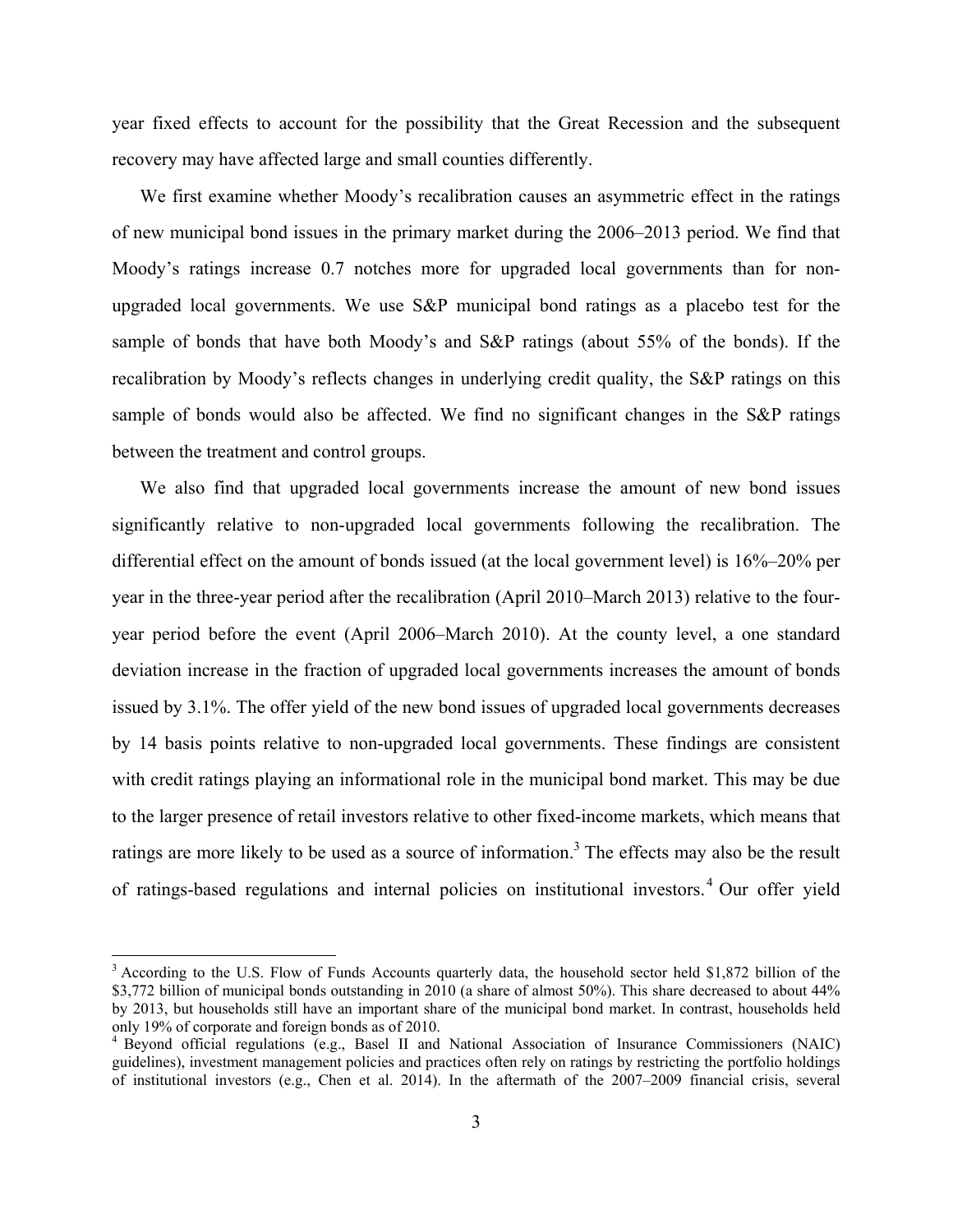results are consistent with those in Cornaggia, Cornaggia, and Israelsen (2015), who use the Moody's ratings recalibration to study the effects of credit ratings on municipal bond prices. They find that upgraded bonds earn abnormal returns in the secondary market, and that upgraded municipalities subsequently benefit from a reduction in offer yields in the primary market. Our study builds on the results in Cornaggia, Cornaggia, and Israelsen (2015) to study how a shock to local governments' financial constraints, caused by the ratings recalibration, affects the real economy in terms of government spending, employment, and income.

Consistent with local governments using the additional bond financing to improve economic conditions, we find significant effects on local economic outcomes after the recalibration. We find that a one standard deviation increase in the fraction of local governments upgraded in a county increases local governments' expenditures and employment by 0.5%. Even though state and local governments are required to have balanced budgets, court decisions and referendums on borrowing have led to the exclusion of (capital) expenditures funded by long-term debt from deficit calculations as reported by the National Conference of State Legislatures (2003). There is also de facto flexibility for local governments to run deficits (at least for limited periods).

We find evidence of spillover effects to private employment and income measured at the county level. A one standard deviation increase in the fraction of local governments upgraded in a county increases total private employment by 0.3%. We also find that the effects on private employment are heterogeneous across sectors and are concentrated in the non-tradable sector (retail, food, and accommodation), which depends primarily on local demand, and in the education sector, which typically receive transfers or grants from local governments. A one standard deviation increase in the fraction of local governments upgraded in a county increases non-tradable employment by 0.9% and education sector employment by 1%. The effect in the tradable sector is statistically insignificant. Last, we find that county-level income increases in response to the recalibration event. A one standard deviation increase in the fraction of upgraded

<sup>&</sup>lt;u> 1989 - Andrea Santa Andrea Andrea Andrea Andrea Andrea Andrea Andrea Andrea Andrea Andrea Andrea Andrea Andr</u> regulatory initiatives have been taken to reduce the mechanical reliance on credit ratings by market participants (the 2010 Dodd-Frank Wall Street Reform and Consumer Protection Act; and Financial Stability Board 2010, 2012).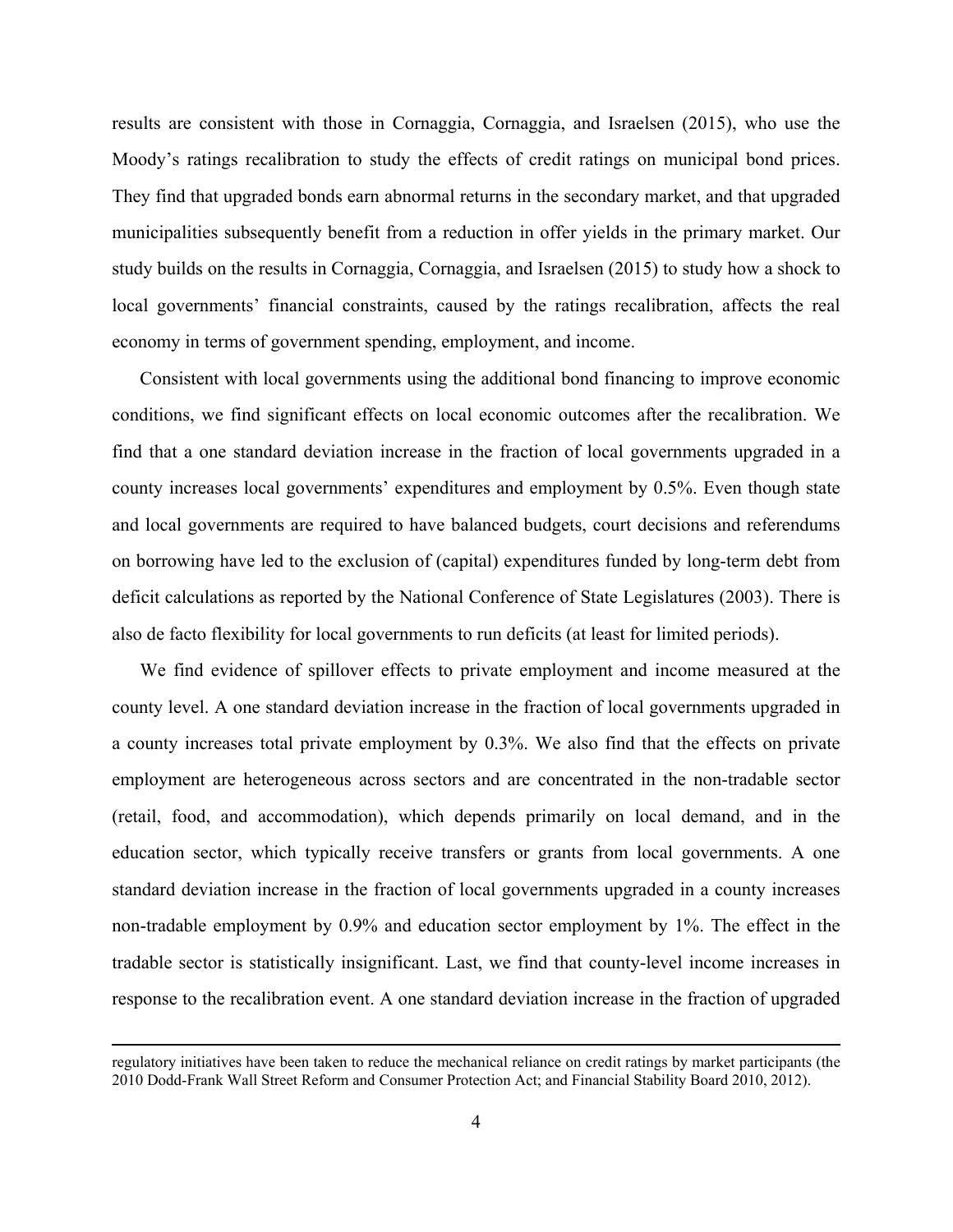local governments increases income by 0.5%.

The effect of the recalibration is heterogeneous across municipalities. The results are more pronounced in the sample of high leverage, low rating, and small local governments units, consistent with the recalibration playing a particularly important role for financially constrained local governments. We also find that results are stronger in counties with higher unemployment rate, consistent with the idea that expansionary government spending is less likely to crowd out private consumption or investment in an economy with greater economic slack.

Our results are robust to a series of alternative sample definitions and specifications to guarantee that the results are not driven by a lack of comparability between treatment and control groups. We obtain consistent estimates when we restrict the sample to counties located in urban areas, counties with multiple bond issuers, and counties with higher amount of bonds issued. We also obtain consistent estimates when we include group-specific (treatment and control) trends, which mitigates concerns about pre-existing differential trends.

Our study contributes to the literature that relies on cross-sectional variation in the estimation of local fiscal multipliers (e.g., Cohen, Coval, and Malloy 2011; Chodorow-Reich et al. 2012; Nakamura and Steinsson 2014; and Suarez-Serrato and Wingender 2014), which differs from the traditional empirical macroeconomics literature, where time series variation is employed (see Ramey 2011 for a survey). The long-standing debate on the effects of public spending on economic outcomes and the size of the fiscal multiplier has received additional attention due to the American Recovery and Reinvestment Act (ARRA) of 2009.

Given that we exploit a cross-sectional regional shock to government financing and expenditures, we can provide estimates of local fiscal multipliers (the "open economy relative multiplier")—that is, the effect that a relative increase in government spending in one region relative to another has on relative output or employment. A caveat of this approach is that it ignores general equilibrium effects, which could change the interpretation of the overall effect of the stimulus spending and national multiplier (the "closed economy aggregate multiplier").

Using the ratings recalibration as an instrument for local government expenditures, we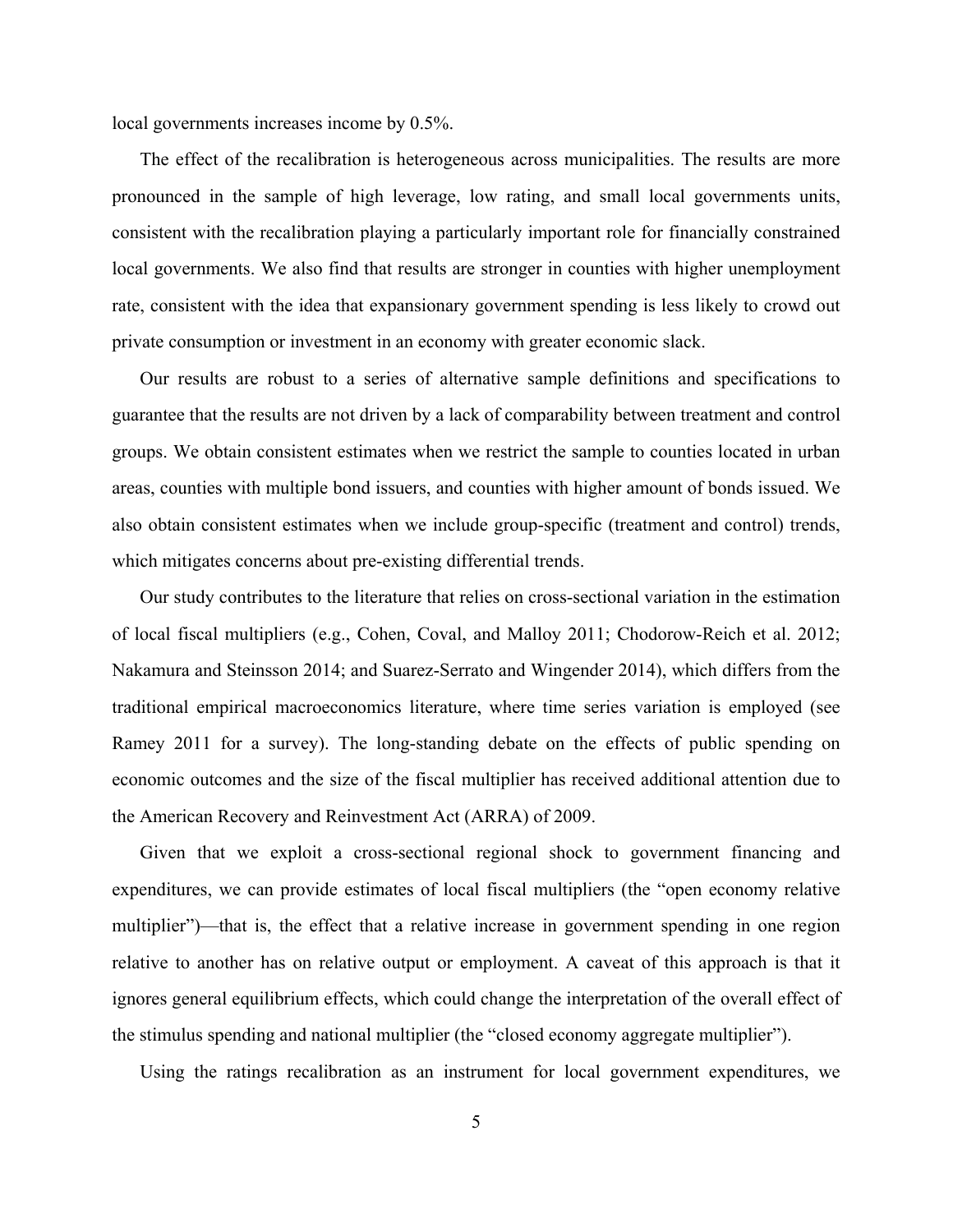estimate that a marginal million dollars in local government expenditures results in an additional 51 jobs, 45 of which are outside the public sector. This estimate corresponds to a cost per job created of \$20,000 per year. Our estimates also imply an income multiplier of 1.9 (i.e., dollar change in local income produced by a one-dollar change in local government spending). Combining the income and employment multipliers, we estimate that the jobs created have a remuneration of  $1.9 \times $20,000 = $38,000$  per year.

Our estimates of fiscal multipliers are in line with the estimates of local fiscal multipliers in the literature. This is consistent with Keynesian models that predict high multipliers during periods when the marginal propensity to consume is high. Intuitively, in periods of factor underutilization and when interest rates are near zero, government spending shocks are less likely to crowd out private consumption and investment, and fiscal multipliers should thus be larger (e.g., Auerbach and Gorodnichenko 2012; and Fishback and Kachanovskaya 2015).<sup>5</sup>

We also contribute to the literature on the effect of credit market shocks on economic outcomes. Mian and Sufi (2011, 2014) and Mian, Sufi, and Rao (2013) focus on the role of household leverage in explaining the severity of the Great Recession in 2007–2009, and Giroud and Mueller (Forthcoming) focus on the role of firm leverage. Chodorow-Reich (2014) shows that firms with pre-crisis lending relationships with weaker banks face restrictions in credit supply and reductions in employment following the collapse of Lehman Brothers in 2008. Greenstone, Mas, and Nguyen (2014) and Bentolila et al. (Forthcoming) find that shocks to the supply of bank credit to (small) businesses during the Great Recession are associated with reductions in employment.<sup>6</sup> Whereas these authors study the economic effects of credit supply shocks to the *private* sector, we study the economic effects of credit supply shocks to the *public* sector. To the best of our knowledge, we are the first to provide causal evidence of the real effects of municipal bond markets.

 $<sup>5</sup>$  The ratings recalibration coincided with a period with significant slack in the economy and short-term interest rates</sup> near zero. In December 2009, the real GDP annual growth was -2.8%, the unemployment rate was about 9.9% (both drawn from the Bureau of Economic Analysis), and the federal funds rate was 0.12%.

<sup>&</sup>lt;sup>6</sup> Others study the effect of credit expansions (through mortgage origination) on house prices and (non-tradable) employment (e.g., Adelino, Schoar, and Severino 2014; and Di Maggio and Kermani Forthcoming).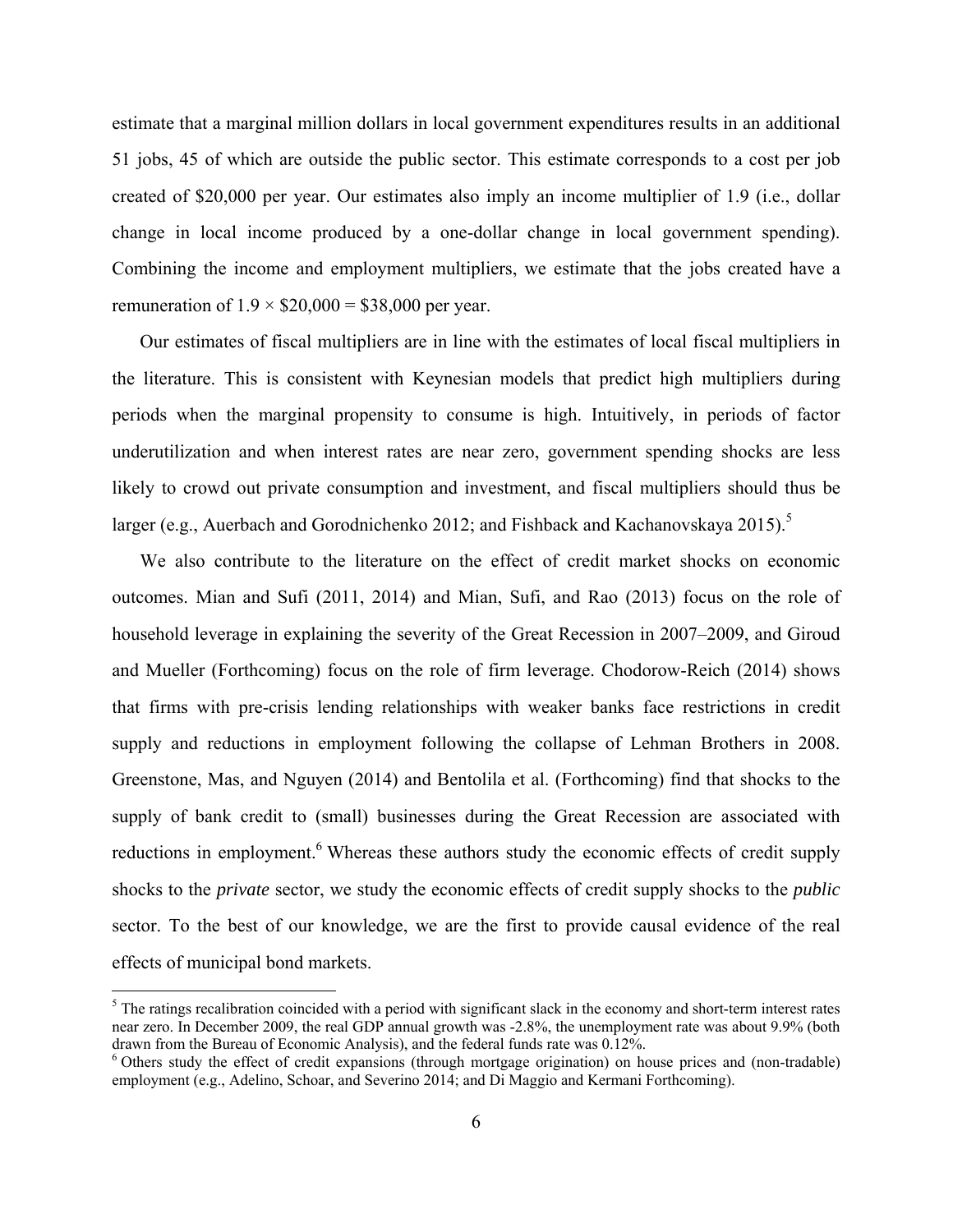Last, we contribute to the literature on the real effects of credit ratings. Credit ratings matter for firm investment and financial policy (Faulkender and Petersen 2006; Kisgen 2006, 2009; Sufi 2009; Tang 2009; Kisgen and Strahan 2010; Chernenko and Sunderam 2012; Manso 2013; and Almeida et al. 2017).

#### **1. Institutional Background and Data**

#### **1.1 Recalibration Event**

Moody's had a dual-class rating system before the ratings recalibration in 2010. Moody's Municipal Rating Scale measured distance to distress (i.e., how likely a municipality was to reach a position that required support from a higher level of government to avoid default). In contrast, Moody's Global Rating Scale is designed to measure expected losses (default probability and loss given default) among sovereign bonds, corporate bonds, and structured finance products (Moody's 2007). Moody's (2009) attributes its dual-class rating system to the preferences of the highly risk-averse investors in municipal bonds. According to the Flow of Funds Accounts in 2010, households owned 50% of municipal bonds, followed by money market funds with 10% and insurance companies with 9%. In contrast, households held only 19% of corporate and foreign bonds.

Moody's dual-class rating system produced lower ratings for municipal bonds relative to its competitors. In our sample, Moody's assigned a rating lower than S&P in 53% of the issues (and the same rating in 40% of the issues) in the year before the recalibration; this number drops to only 17% in the year after the recalibration (reflecting the upgrades). In addition, Moody's (2007) shows that default rates in municipal bonds are significantly lower than those experienced by comparable corporate bonds. Because of the more conservative ratings under the dual-class system, Moody's share in the municipal bond market declined. In the year before the recalibration, Moody's had a market share of 34%, compared with S&P's share of 59% and Fitch's share of 7%. After the recalibration, Moody's market share increased to more than 40%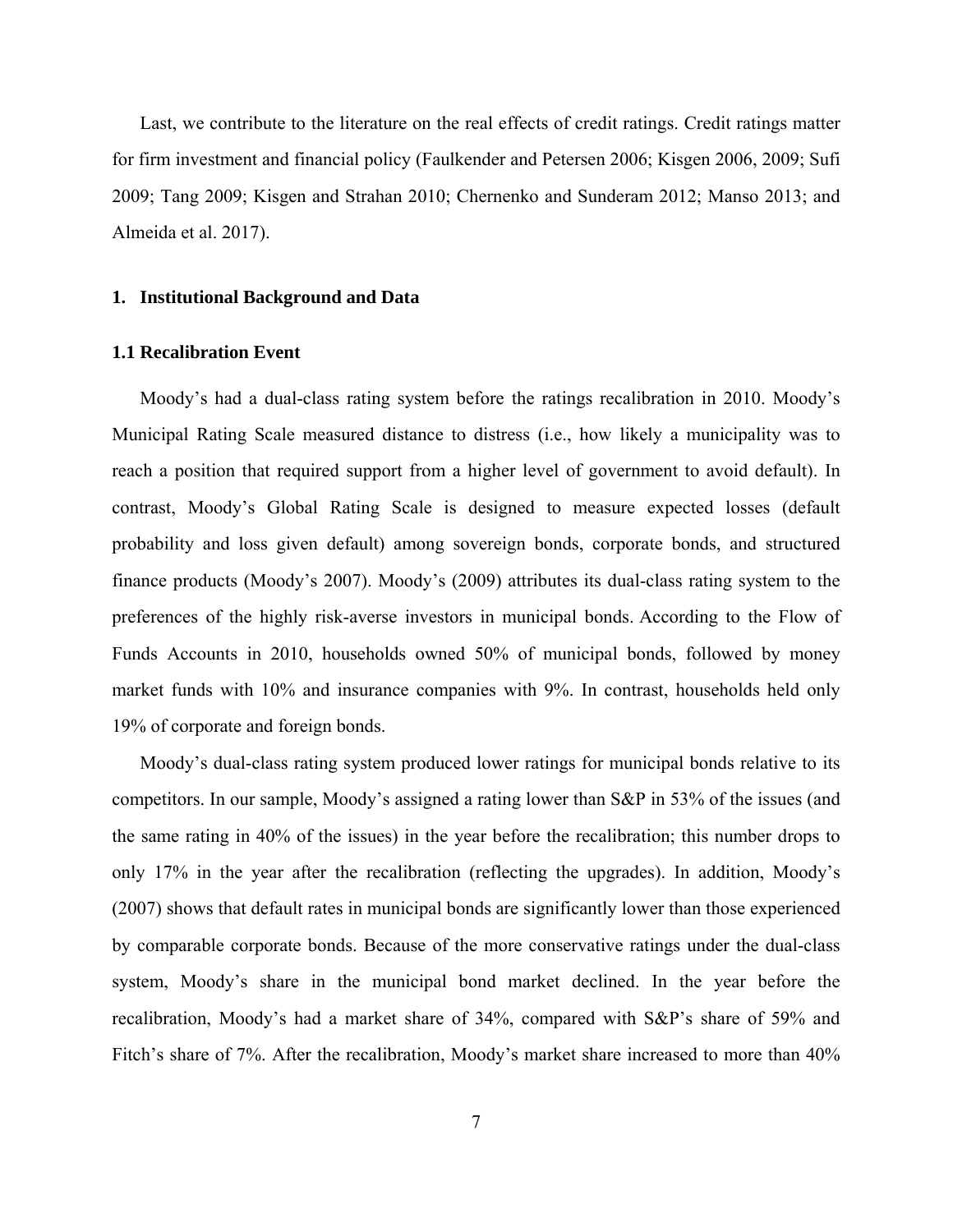$(2010-2012)^7$ 

 

Moody's maintained a sizable market share despite this apparent competitive disadvantage under the dual-class system likely because many regulations (e.g., Basel II and National Association of Insurance Commissioners (NAIC) guidelines) and investment rules require at least two ratings from a nationally recognized statistical rating organization (NRSRO), and use the lower of two ratings, or the middle of three ratings, as the basis for regulatory benchmarks (e.g., banks' capital requirement). <sup>8</sup> Beyond regulations, local governments' debt management policies and institutional investors' policies often require two ratings. For example, the County of Alameda (2014), California, debt management policy stipulates that "at least two credit ratings should be procured from any of the nationally recognized credit rating services, unless the transaction is of a small size."<sup>9</sup> The Government Finance Officers Association (2015) (GFOA) also writes that "historically, many issuers have sought separate ratings from at least two credit rating agencies. In addition, many institutional investors require a minimum of two ratings." Market participants also emphasize the importance of two ratings. Timothy Cox, executive director of debt capital markets at Mizuho Securities, said in an interview with Bloomberg (2011): "If I don't have two ratings on a bond, I cannot sell it. No money manager is going to buy it."

Moody's intention to map municipal bond ratings into the Global Rating Scale dates back to at least 2002 (Moody's 2002) and is mentioned in a variety of publications over the years. Moody's issued a request for comments from market participants about the methodology and a potential shift from the municipal scale to the global scale in June 2006 (Moody's 2006). It planned to implement the ratings recalibration in June and July 2008, but the financial market

 $7$  Moody's also faced lawsuits over its dual-class rating system arguing that harsher standards imposed on municipalities resulted in higher borrowing costs for taxpayers.

 $8$  Bongaerts, Cremers, and Goetzmann (2012) find that Fitch typically plays the role of a "third opinion" (in addition to Moody's and S&P ratings), which matters primarily for regulatory purposes, rather than providing additional information about credit quality. Becker and Milbourn (2011) find that increased competition from Fitch is associated with higher and less informative ratings from the incumbents (Moody's and S&P).

<sup>&</sup>lt;sup>9</sup> As another example, in 2008 the attorney general of the state of Connecticut stated in a letter to Barney Frank (chairman, House Committee on Financial Services): "The credit rating market is highly concentrated and most issuers require two ratings from a NRSRO to make their bond marketable under SEC rules."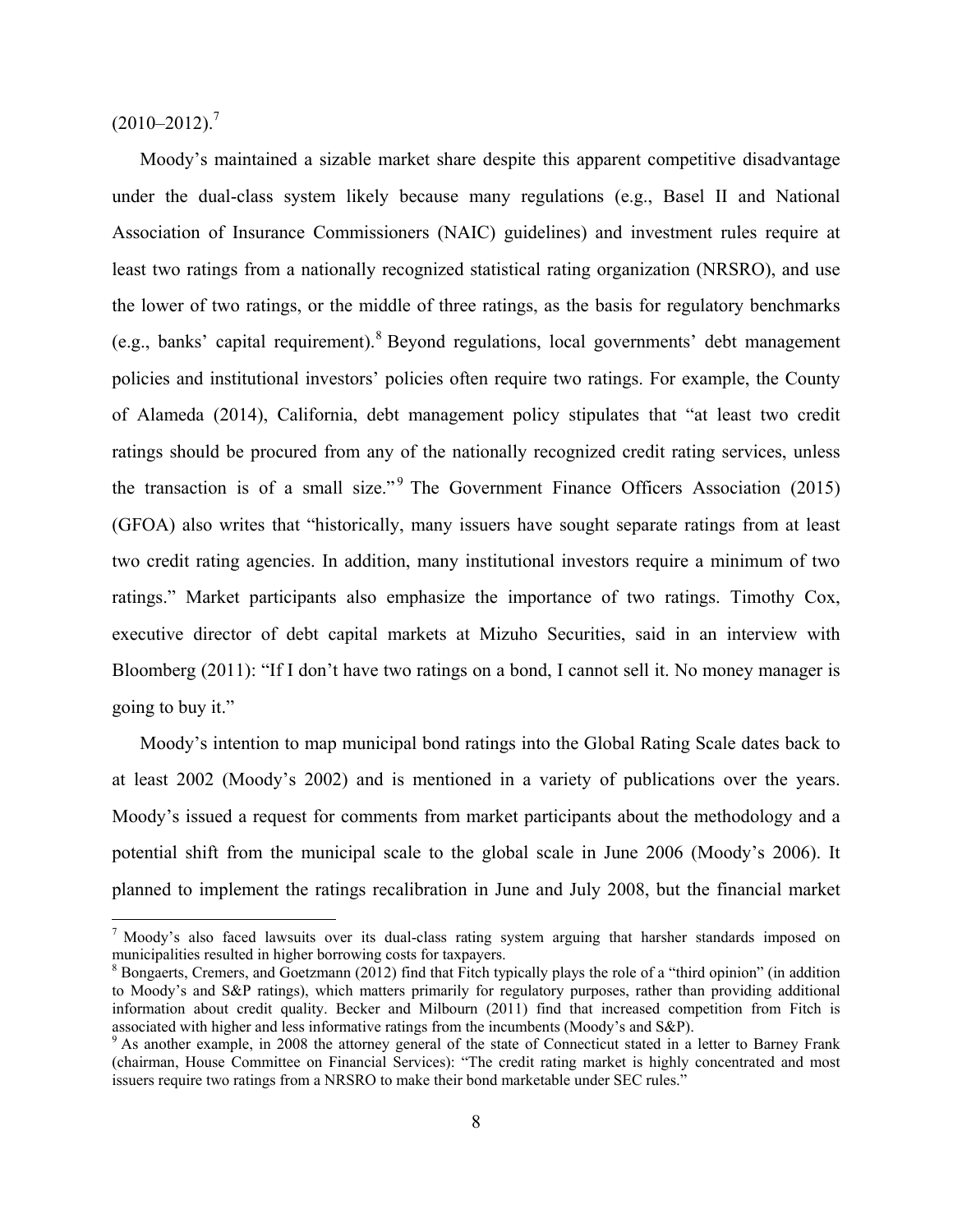turmoil during the summer and fall of 2008 led to a postponement. Finally, in March 2010, Moody's announced a recalibration of its Municipal Rating Scale to align it with the Global Rating Scale (Moody's 2010). In April and May 2010, over a four-week period, Moody's announced how individual bonds would be affected by the recalibration, resulting in a zero-tothree-notch upgrade of nearly 70,000 bond ratings.

Moody's recalibration algorithm used the expected losses by rating level and type of government (i.e., historical default rates by rating level and loss severity by government type) to map to its equivalent rating on the global scale. An important aspect of this recalibration is that not all municipal bond issues were upgraded and therefore can be used as control group. Some local governments were already properly calibrated vis-à-vis the global scale, in particular special districts related to housing and health-care did not see a change in ratings. In addition, bonds with higher ratings (at or above Aa3) on the municipal scale were less likely to be recalibrated than those with a lower rating (below Aa3); bonds with the maximum attainable rating (Aaa) in the municipal scale could, by definition, not be upgraded. Of course, local governments without bonds rated by Moody's were not subject to recalibration and can also be used as a control group.

Moody's (2010) clarifies that the recalibration is intended to enhance the comparability of ratings across asset classes, and it does not indicate a change in the credit quality of the issuer: "Our benchmarking … will result in an upward shift for most state and local government longterm municipal ratings by up to three notches. The degree of movement will be less for some sectors ... which are largely already aligned with ratings on the global scale. Market participants should not view the recalibration of municipal ratings as ratings upgrades, but rather as a recalibration of the ratings to a different scale … (The recalibration) does not reflect an improvement in credit quality or a change in our opinion."

Moody's (2010) also reports that any ratings under review for upgrade or downgrade before recalibration would remain under review and would not be lumped into these rating changes. Thus, our sample does not include any natural upgrades associated with improving issuer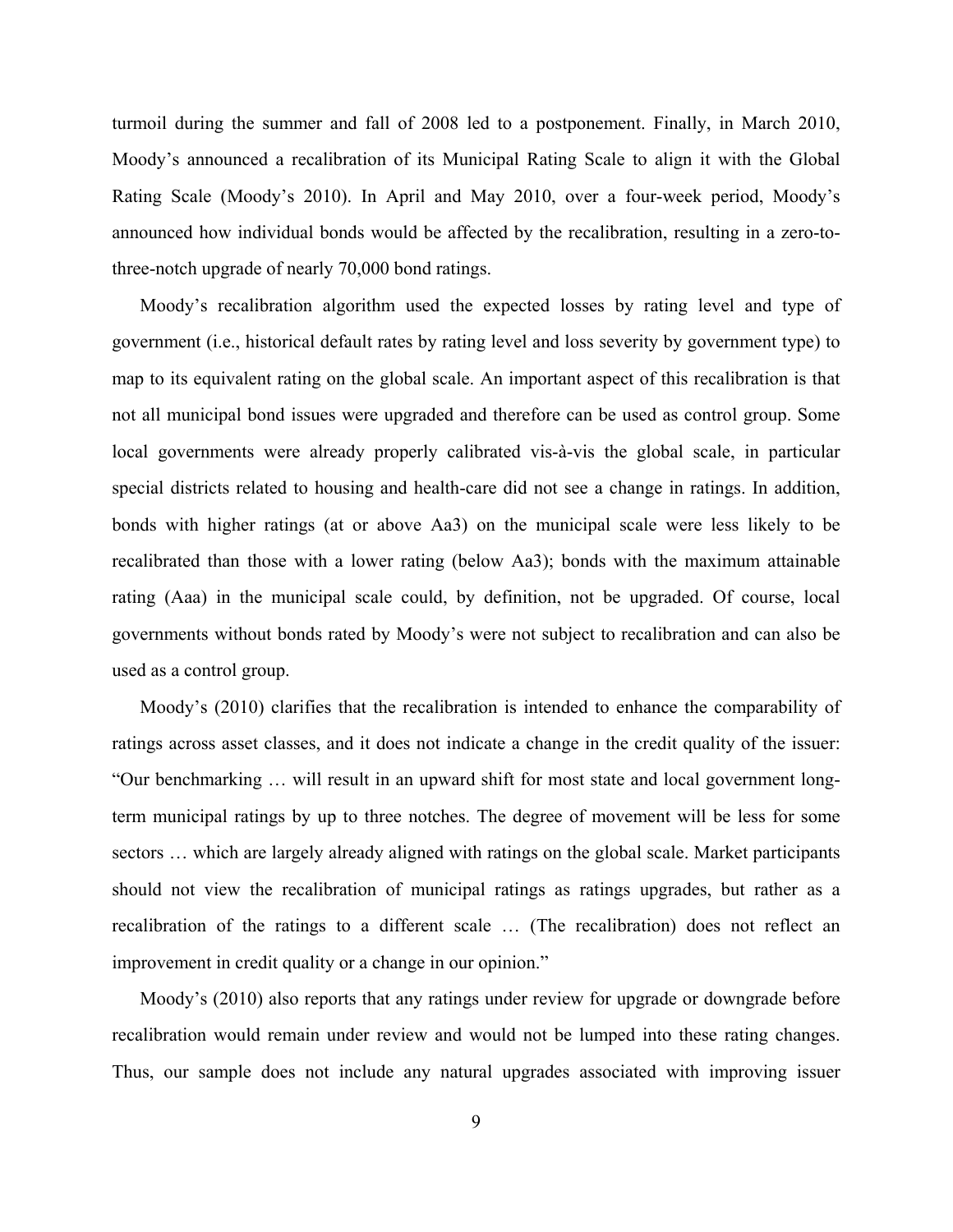fundamentals that could contaminate our results. In addition, because the methodology closely follows a discussion that occurred (and was made public) over a period of several years, it is especially unlikely that the rating changes could include information about individual local governments.

#### **1.2 Data**

 

We obtain a list of recalibrated bond issues from Moody's. The list contains the rating of each bond issue before and after the recalibration, with the change in rating ranging from zero to three notches. The recalibration comprised 69,657 municipal bonds (with a total par amount of \$2.2 trillion). Almost all the bonds had an investment-grade rating before the recalibration (only 56 municipal bonds had a speculative-grade rating).

The municipal bond market data come from the Ipreo i-Deal new issues database. The sample period is from April 2006 to March 2013, which corresponds to the four-year period before the recalibration and the three-year period afterward. We restrict the sample to local governments that issued bonds during the four-year period before the recalibration.<sup>10</sup> We exclude from the sample bond issues from special districts in the housing and health-care sectors because they were already properly calibrated relative to the global rating scale and did not see a change in ratings.<sup>11</sup> Bonds issued by upgraded local governments (i.e., an issuer that experienced an upgrade in any of its outstanding bonds due to Moody's recalibration) represent about 74% of the sample of new issues (53% were upgraded by up to one notch, 19% by two notches, and 2% by three notches).

Because we measure economic outcomes (private employment and income) at the county level, we restrict the analysis of the recalibration to bond issues that can be matched to a county. These include issues by counties (including boroughs and parishes), cities, townships (including

 $10$  We obtain numerically identical differential effects when we include all new issues or restrict the sample of new issues to local governments that issue bonds both before and after the recalibration, given that only local governments that issue bonds *both* before and after can be identified with the difference-in-differences estimator.<br><sup>11</sup> These sectors represent about 21% of the bond issues from special districts. We obtain similar estim

include these sectors in the sample.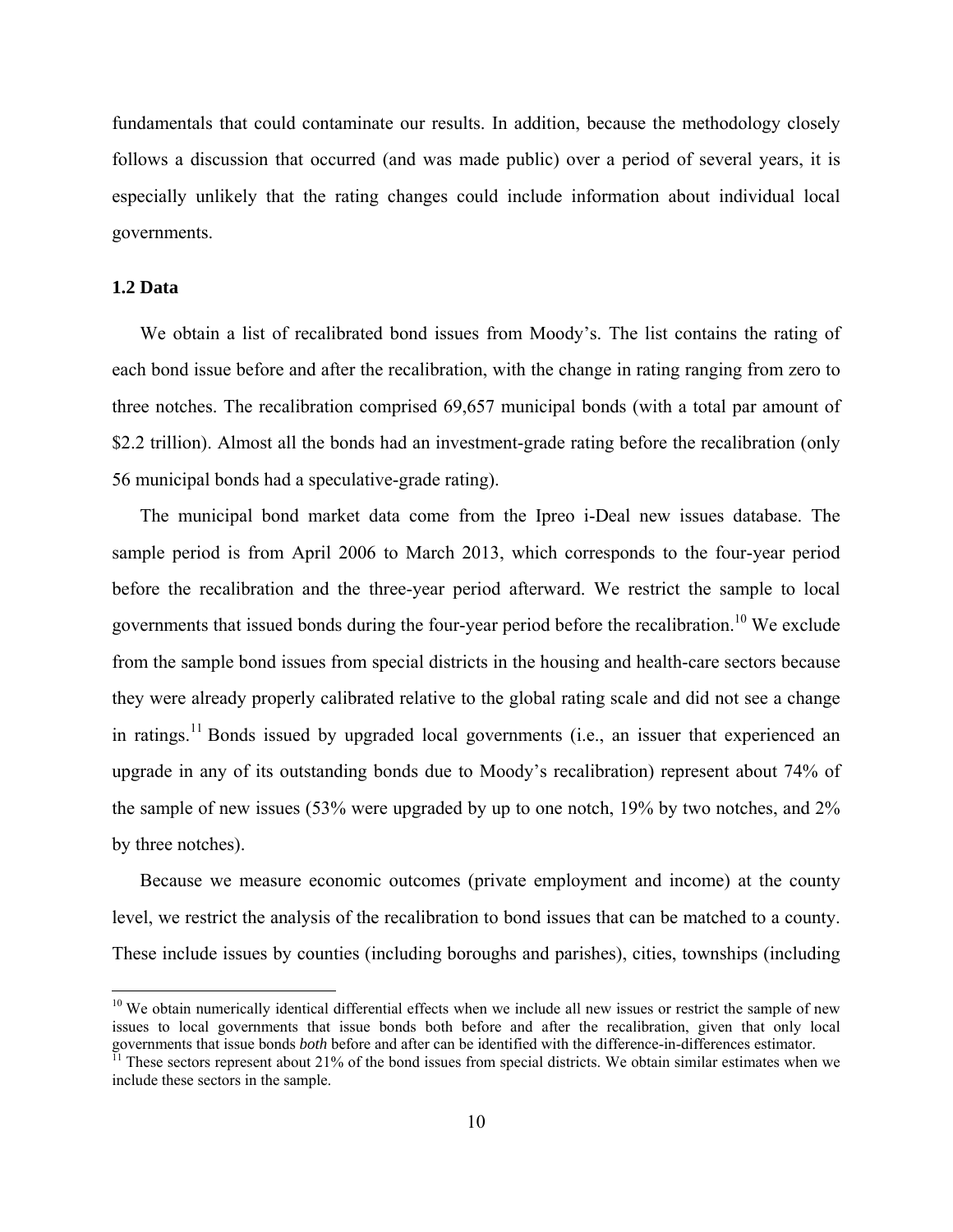towns and villages), school districts, and special districts. We exclude state-level bonds because they cannot be linked to a specific county. Because credit ratings on insured bonds reflect the credit quality of the *insurer* rather than the *issuer*, we include only uninsured bonds in our analysis (roughly 60% of bonds).

The primary economic outcome variables are local government expenditures, government employment, private employment (total and for sectors), and income. We obtain data on government expenditures from the U.S. Census Bureau's Annual Survey of State and Local Government Finances. The data include revenues and expenditures of individual local government units within each county. The sample includes local governments that are present in all years of our sample period (2007–2013).

We obtain local government employment data from the Census Bureau's Government Employment and Payroll Survey. The Census Bureau conducts a complete census of local government employees every five years (e.g., 2002, 2007, 2012), and a sample of local governments is used in the other years. Government employment is measured as full-timeequivalent employees at local government units within each county as of the week of March 12 of each year. The analysis of local government employment is restricted to local government units that are present in all years of our sample period  $(2007-2013).$ <sup>12</sup>

We obtain data on private-sector employment by industry (National American Industry Classification System (NAICS)) and county from the County Business Patterns (CBP) published by the Census Bureau. The data include employment in the week of March 12 of each year. We also present results using data on quarterly employment from the Census Bureau's Quarterly Workforce Indicators (QWI). The QWI is derived from the Longitudinal Employer-Household Dynamics (LEHD) program at the Census Bureau. We obtain county-level income data from the Internal Revenue Service (IRS) Statistics of Income. Income is defined as total wages and salaries in a given county and calendar year (the sample period for income is 2006–2012).

 $12$ <sup>12</sup> The sample of counties with government employment data includes only 1,618 counties, which corresponds to about half of the counties in the United States.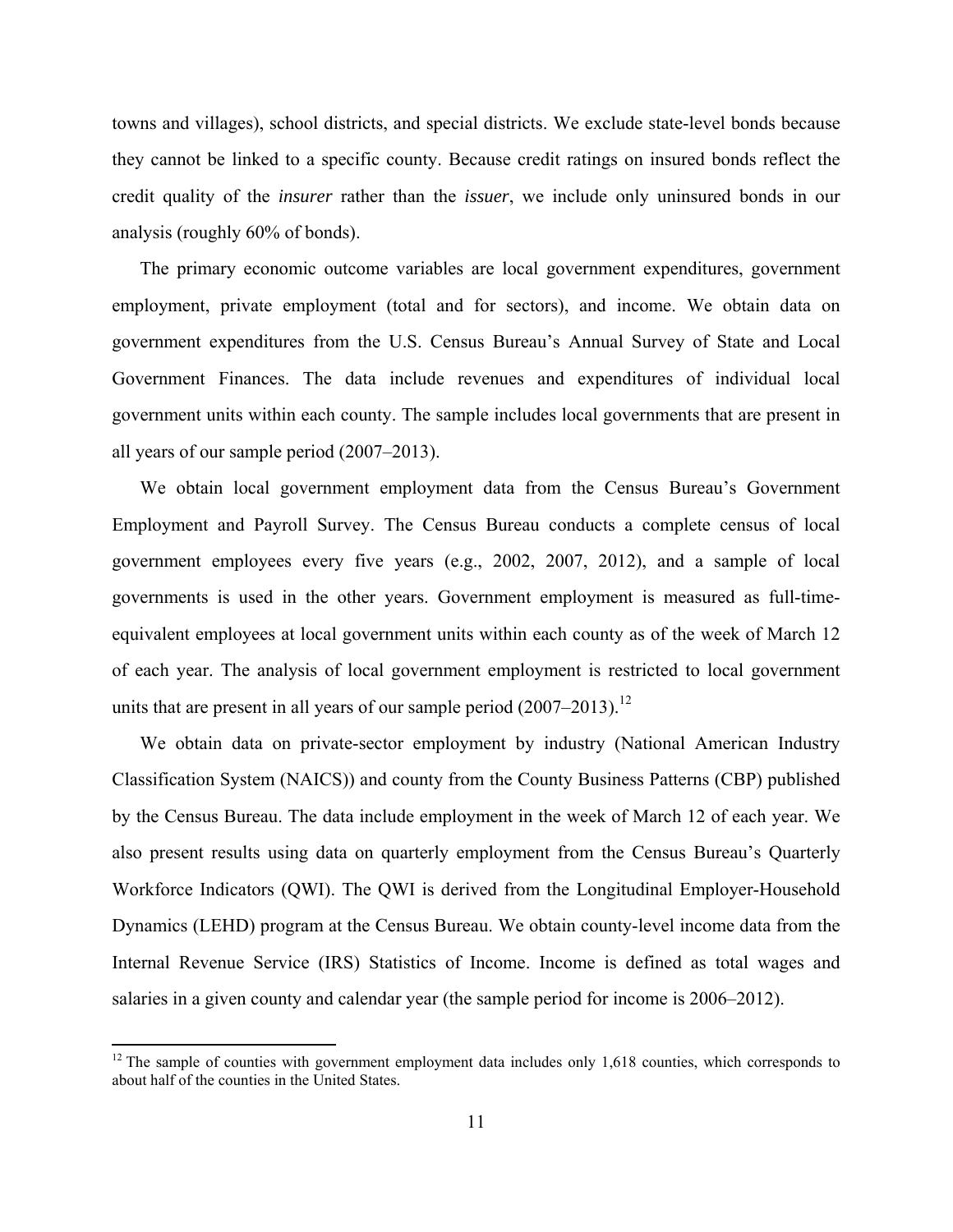In our tests, we control for other factors that are important determinants of local economic conditions. We include yearly changes in house prices (to capture the severity of the post-2006 downturn in each county), as well as the number of households. The housing prices come from the Federal Housing Finance Agency's (FHFA's) House Price Index (HPI) data at the Metropolitan Statistical Area (MSA) level. The HPI is a weighted repeat-sales index that measures the average price changes in repeat sales or refinancing on the same properties.<sup>13</sup> We obtain county-level information on the number of households, defined as one or more people who occupy a given housing unit, from the 2007 Census Bureau Summary Files.

#### **1.3 Summary Statistics**

 

Panel A of Table 1 presents summary statistics on county-level outcome variables from 2007 to 2013. Our sample consists of counties in which at least one local government issued bonds in the municipal bond market in the four-year period before the recalibration (April 2006–March 2010). Thus, the local governments in the control group either do not have a rating from Moody's (i.e., they were rated only by S&P or Fitch) or have a Moody's rating that was not affected in the recalibration. This sample of bond issuers comprises 1,768 counties for which we also have employment and income data, which correspond to about 60% of the counties in the United States.<sup>14</sup>

We map the ratings into 22 numerical values, where 22 is the highest rating (Aaa), 21 the second highest (Aa1), and one the lowest (default). The average numerical rating by Moody's is 17.9, corresponding to a rating between A1 and A2. The median is 18 (A1). About half of our sample of new issues rated by Moody's is simultaneously rated by S&P. The average numerical rating by S&P is 18.6, confirming that Moody's municipal bond ratings were lower than S&P ratings before the recalibration. Counties in the sample issue an average of \$170 million in bonds

<sup>&</sup>lt;sup>13</sup> Whenever the MSA HPI is missing, we complement the data with state-level house price indices from the FHFA.<br><sup>14</sup> The number of counties included in each regression varies according to the availability of sector-level

employment-by-county data in the CBP. The Census Bureau often omits observations, or includes only broad ranges, for confidentiality reasons.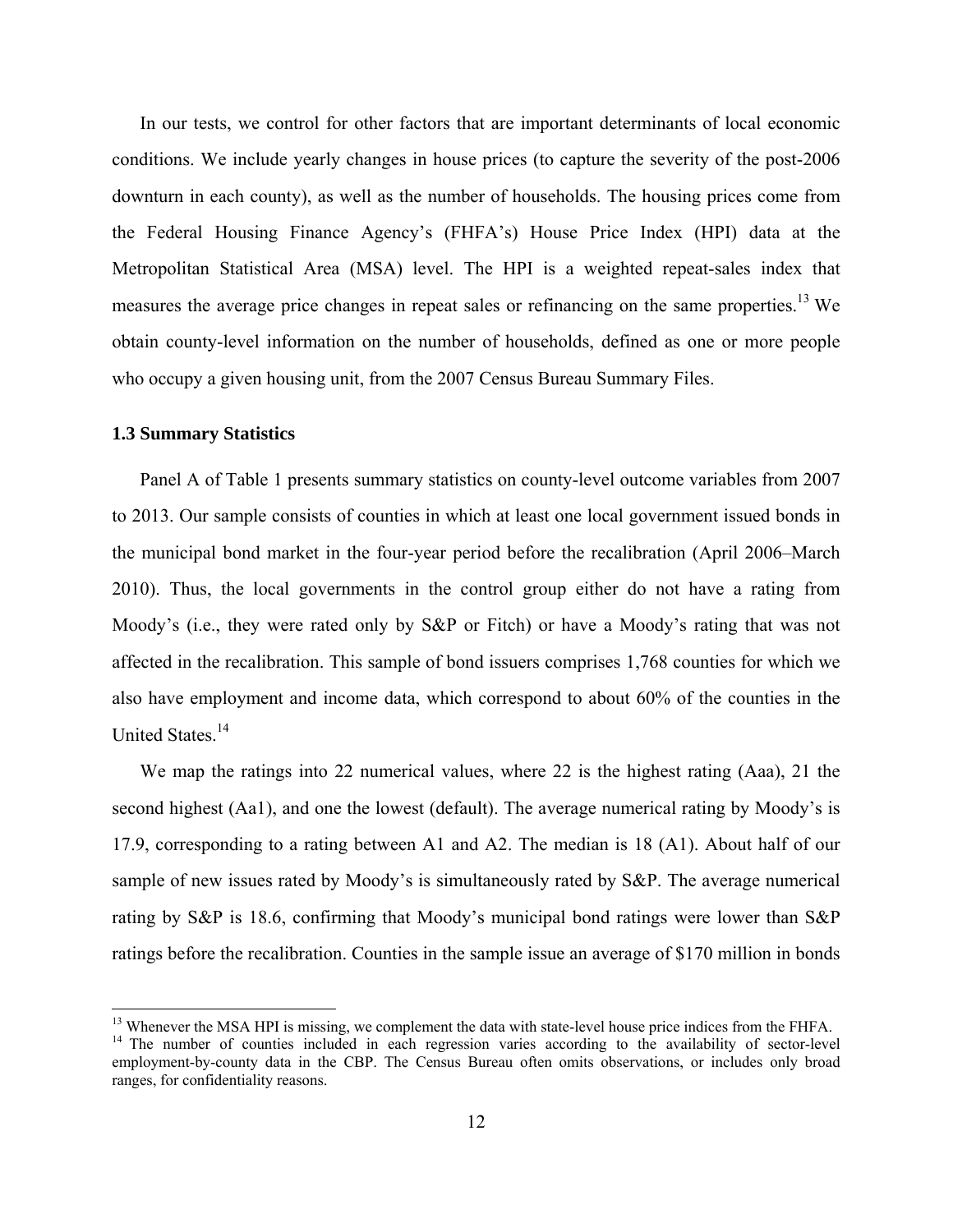each year, but the distribution is highly skewed with a median of \$15 million. The offer yield is 2.8% on average.

Counties in the sample have an average of 6,200 government employees and a median of 1,370 government employees. The average county in the sample has local government expenditures of \$766 million. The distribution is also heavily skewed, with a median of \$143 million dollars.

Private employment in each county is much larger than government employment at 60,170 employees on average. We separately track tradable and non-tradable employment based on twodigit NAICS codes. Average employment in the tradable sector (manufacturing; NAICS codes 31–33) is 4,390 employees, while average employment in the non-tradable sector (retail, food and accommodation; NAICS codes 44–45 and 72) is about 14,020 employees.

The final row of Table 1 presents summary statistics on the main explanatory variable (*Recalibrated*) at the county level. We first define the treatment and control groups at the local government level. The treatment group contains local governments whose outstanding bonds were upgraded during the Moody's recalibration event. We then calculate our treatment (continuous) variable at the county level as the fraction of all local government units in a given county that were upgraded due to the Moody's recalibration (*Recalibrated*). Figure 1 shows a map of the United States with the terciles of the *Recalibrated* variable (among those counties with non-zero value), which are well spread across the United States.

Panel B of Table 1 presents summary statistics on county-level outcome variables for an alternative sample. Specifically, we focus on the sample of urban counties (those counties with more than 50,000 people following the Census Bureau definition). This sample of urban counties comprises 933 counties, and the counties are, on average, bigger than those in Panel A. For example, counties in the sample of urban counties have an average of 93,620 households versus an average of 53,280 in the sample of bond issuers.

Table 2 provides a comparison of counties with recalibrated local governments (i.e., counties with non-zero *Recalibrated* variable–the treated counties) and counties without recalibrated local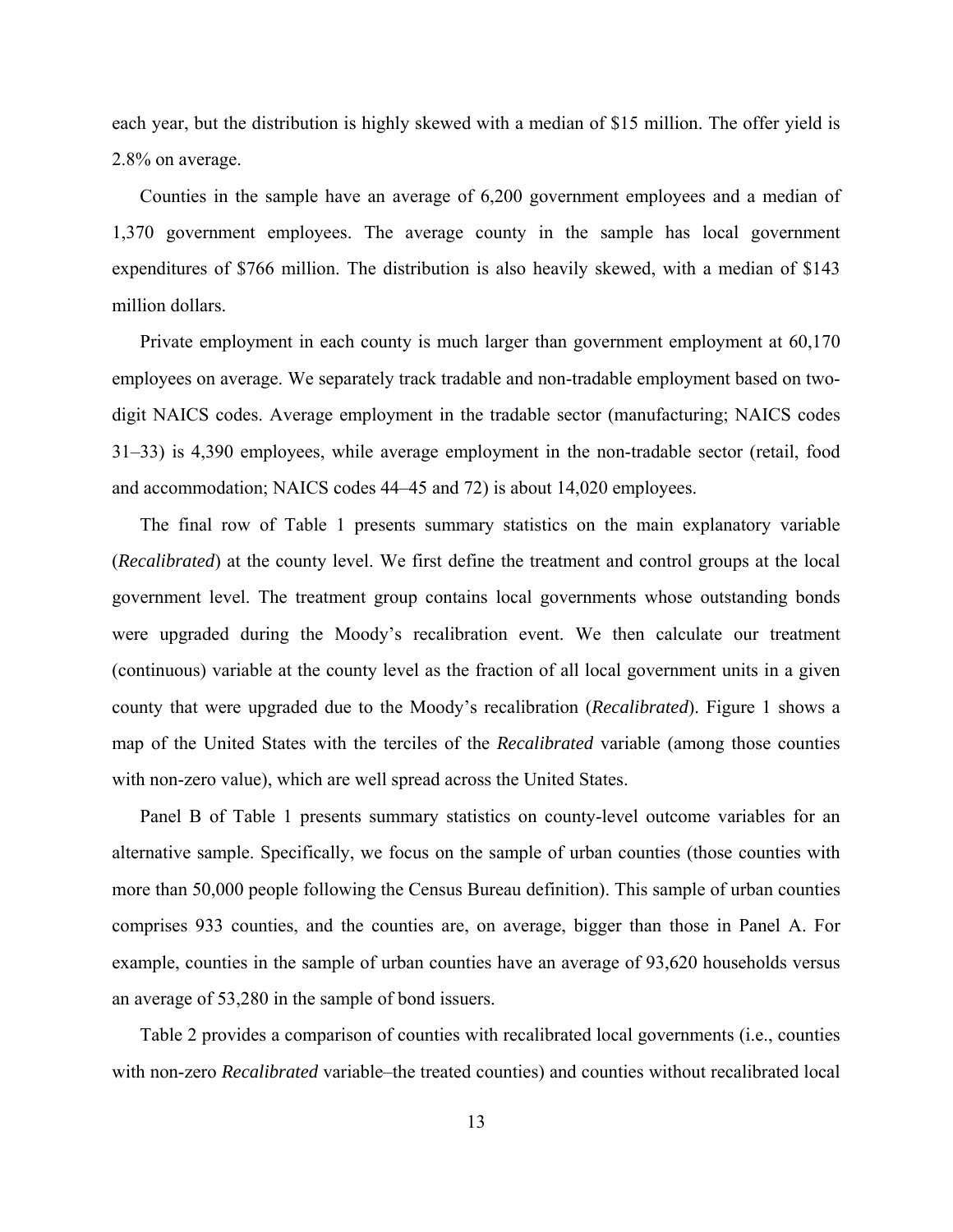governments (i.e., counties with *Recalibrated* variable equal to zero−the control counties) in the pre-recalibration period. Because the median of *Recalibrated* is zero, recalibrated counties correspond to the counties with above-median *Recalibrated*, whereas non-recalibrated counties correspond to the counties with below (or at)-median *Recalibrated*. The sample in Panel A consists of counties with bond issuers, and the sample in Panel B consists of urban counties.

Panel A shows that one feature of the data is that counties in the treatment group are larger than counties in the control group. The average number of households is 82,120 for the treatment group versus 19,410 for the control group. The average total private employment presents a similar pattern with 97,520 and 18,620 for treatment and control groups, respectively. We present both raw differences in means between treatment and control groups, as well as differences after adjusting for state-by-year and county-size decile-by-year fixed effects. This adjustment controls for regional and size heterogeneity in a given year between treatment and control groups, and the differences in number of households and private employment are no longer statistically (or economically) significant. We use this strategy in the regression tests to ensure comparability of treatment and control groups along the regional and size dimensions (as well as to absorb any time-varying factors that could affect counties of distinct sizes differently). Panel A also shows that the treatment and control groups have similar economic structures in terms of relative importance of local government employment versus private employment. Additionally, the growth rates (annual log change) of outcome variables in the pre-treatment period are similar across the two groups, except for government expenditures. These differences become relatively smaller in Panel B, when we make the comparisons within urban counties.

#### **2. Effect on Municipal Bond Market**

We start by examining the effects of the ratings recalibration on the access of local governments to the municipal bond market. We study the effect of Moody's recalibration on bond ratings, as well as on quantities and prices in the municipal bond market. We estimate the equivalent of a first stage in our setting (given that we are primarily interested in economic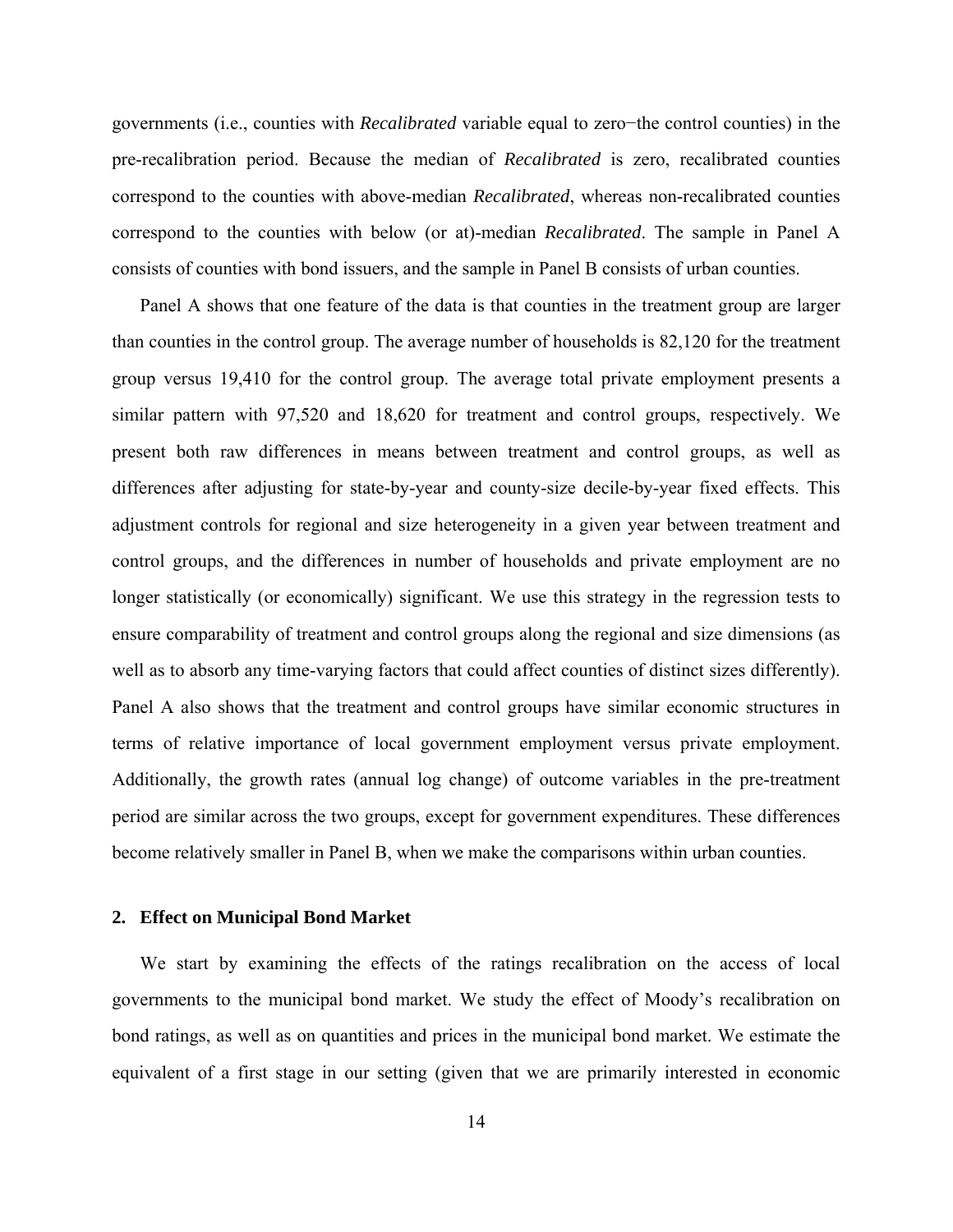outcomes) by comparing the ratings, amount of bonds issued, and offer yield of upgraded local governments (the treatment group) and non-upgraded local governments (the control group) in the three-year period after the recalibration relative to the four-year period before.

We first estimate the effects of the recalibration on ratings aggregated to the county level. We aggregate the new bond issues data using the average rating across all issues in each county and event year. We estimate the following (reduced form) regression:

$$
Rating_{it} = \beta_1 Recalibrated_i \times Post_t + \beta_2 X_{i,t} + \eta_i + \eta_{state,t} + \eta_{size,t} + \varepsilon_{it}
$$
(1)

The analysis is conducted within-county—that is, we include county fixed effects  $(\eta_i)$  in all regressions. The regressions include state-by-year fixed effects  $(\eta_{state,t})$ , as well as county-size decile-by-year fixed effects in some specifications  $(\eta_{size,t})$ . The explanatory variable of interest is the fraction of upgraded local governments in a county (*Recalibrated*) interacted with a dummy variable that takes a value of one for April 2010–March 2013 (*Post*). The fixed effects (county and state-by-year fixed effects) absorb both the *Recalibrated* and the *Post* dummy variables. We also control for issue characteristics, including whether the bond is a general obligation (GO) bond or revenue bond, whether the bond is part of the Build America Bonds (BAB) program, and duration.<sup>15</sup> Standard errors are clustered at the county level to correct for within-county residual correlation.

Panel A of Table 3 presents the results of county-level regressions of the effects on ratings. Column (1) presents the results in which the dependent variable is the Moody's rating. We find that the coefficient of the interaction term *Recalibrated*  $\times$  *Post* is positive and significant. Column (2) shows a similar differential effect on ratings when we include county-size decile-byyear fixed effects in the regression. When we use the sample of urban counties in columns (5) and (6), the effects are slightly weaker but statistically significant.

<sup>&</sup>lt;sup>15</sup> The BAB program ran from April 2009 to December 2010 to help state and local governments regain access to the bond markets and invest in infrastructure projects after the financial crisis. Our sample contains 4% of the bonds that are part of the BAB program. General obligation bonds represent 50% of the sample of bonds, and revenue bonds represent the other 50%.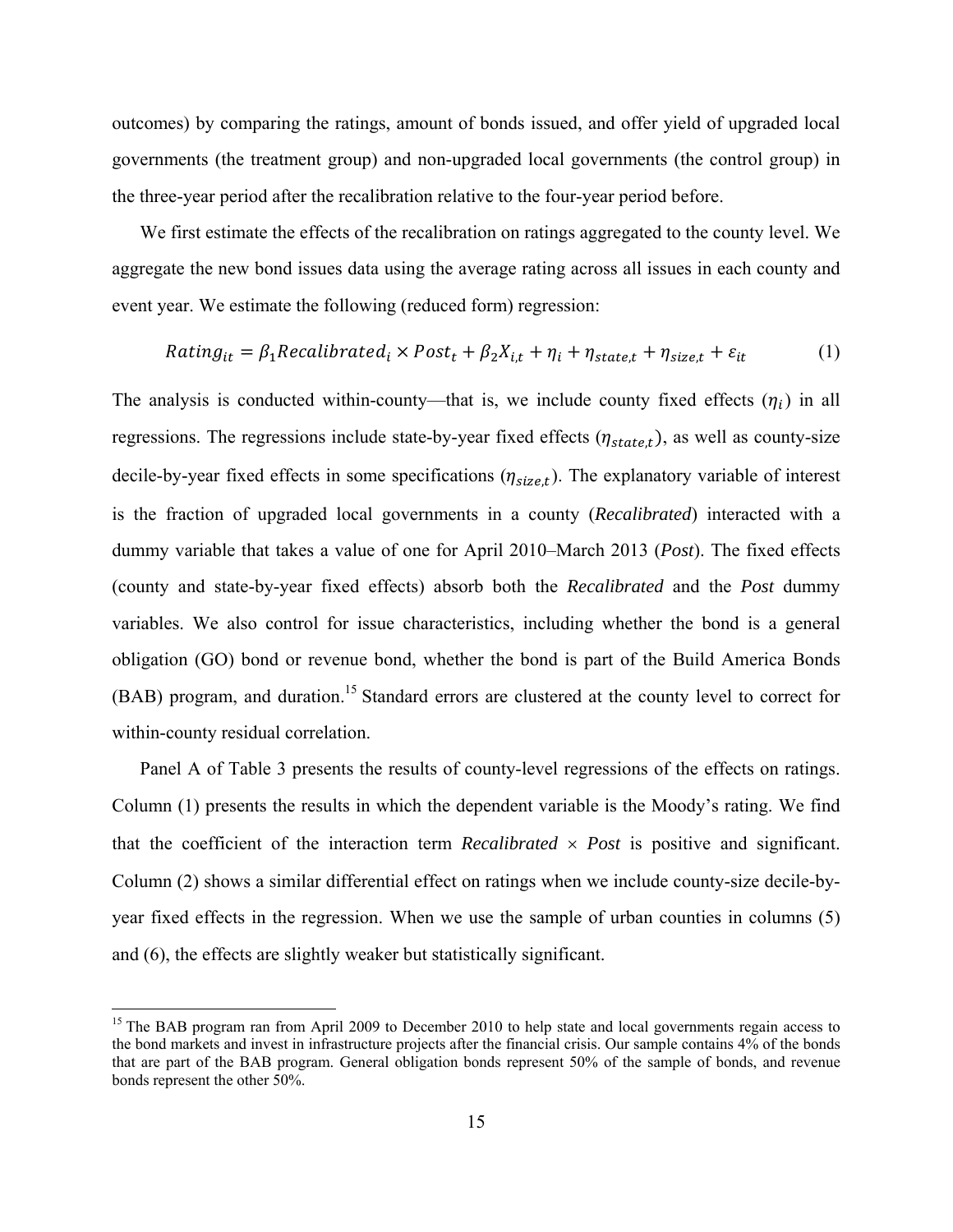About half of our sample of new issues rated by Moody's is simultaneously rated by S&P. We can use the S&P ratings as a placebo test, because S&P does not have a dual-class rating system. Specifically, this allows us to test whether the effect on Moody's ratings is the result of information about the creditworthiness of the upgraded municipalities (in which case S&P ratings should also react). Columns (3) and (4) of Table 3 show no significant differential effect on S&P ratings between the treatment and control groups following the recalibration. When we use the sample of urban counties in columns (7) and (8), the effects on S&P ratings are also statistically insignificant. Although the exclusion restriction is not directly testable, we view this finding as an important validation of our identification strategy.16

Panel B of Table 3 presents the results of local government–level regressions of the effects on ratings. The dependent variable is the average rating across all issues of a given local government in each event year. We estimate the following (reduced form) regression:

$$
Rating_{jt} = \beta_1 Recalibrated\ Dumm y_j \times Post_t + \beta_2 X_{j,t} + \eta_j + \eta_{type,t} + \eta_{count y,t} + \varepsilon_{jt}
$$
 (2)

The main explanatory variable of interest is the interaction term *Recalibrated Dummy Post*. The *Recalibrated Dummy* takes a value of one if local government *j* experienced an upgrade in any of its outstanding bonds during the Moody's recalibration event. The analysis is conducted within local governments (issuer)—that is, we include local government fixed effects  $(\eta_i)$  in the regressions. The regressions also include government type-year fixed effects  $(\eta_{type,t})$  and county-year fixed effects ( $\eta_{county,t}$ ). Standard errors are clustered at the local government level to correct for within-local-government residual correlation.

The local-government-level results in Panel B are similar to the county-level results in Panel A. We find that the coefficient of the interaction term *Recalibrated Dummy Post* is positive and significant, which indicates that the recalibration has a disproportional effect of about 0.7 notches on the Moody's ratings of the treatment group relative to the control group. In addition,

<sup>&</sup>lt;sup>16</sup> We find that the interaction term *Recalibrated*  $\times$  *Post* coefficient remains positive and significant in the sample of issues with both Moody's and S&P ratings (the same sample used to generate the results of the placebo test).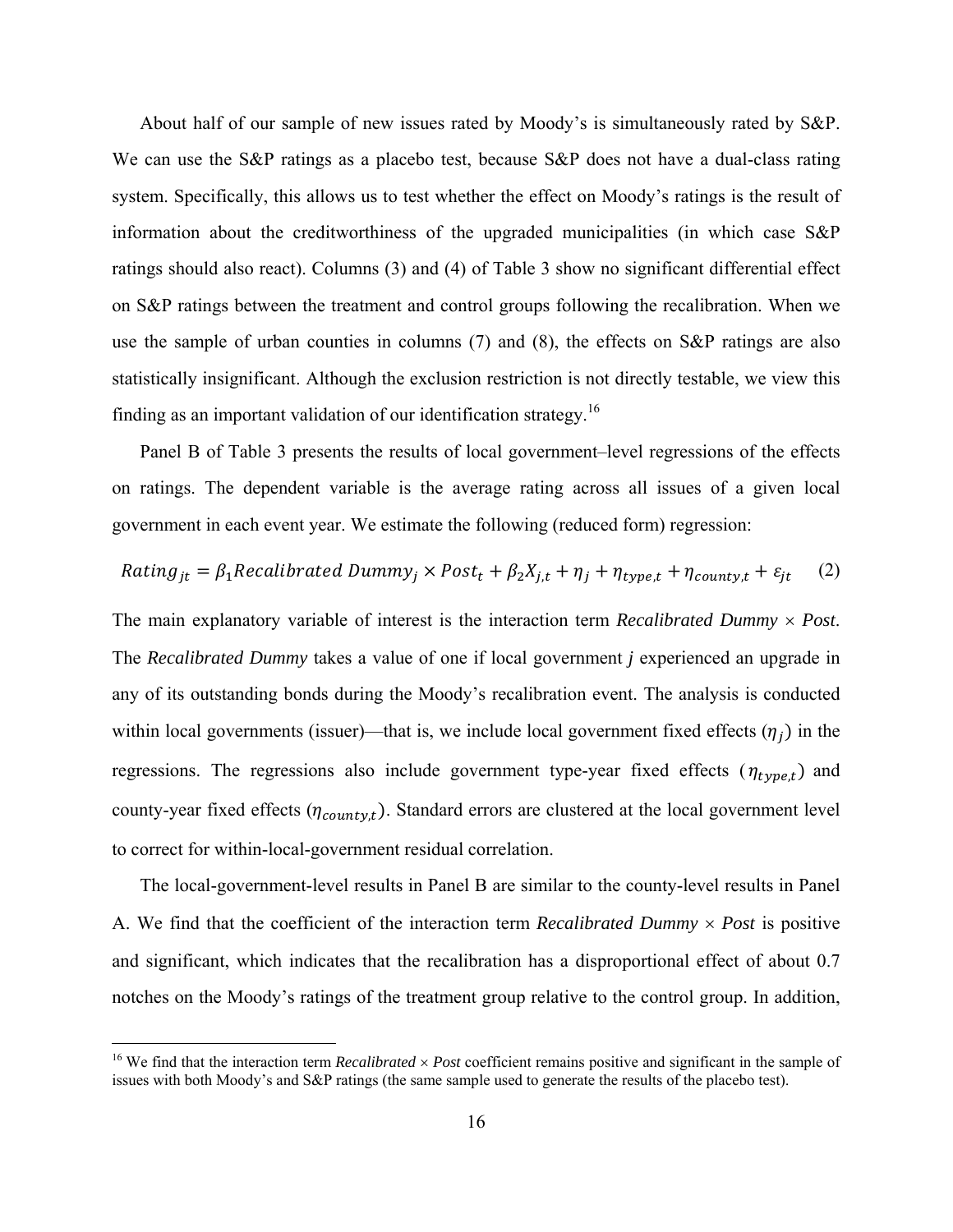there is no evidence of a significant differential effect on S&P ratings.

Figure 2 shows the effect of the recalibration on Moody's ratings for the treatment and control groups from three years before the recalibration to three years after it (relative to four years before the recalibration, the baseline year). Treatment and control groups show no significant differential changes before the recalibration. The treatment group undergoes a significantly larger increase in ratings at the time of the recalibration, a difference that persists for up to three years. Figure 3 also shows that there are no significant changes in the S&P ratings of the treatment and control groups either before or after the recalibration, confirming that channels other than ratings do not seem to drive our effects.

We also estimate the effect of the recalibration on ratings at the bond issue level. Table IA.1 in the Internet Appendix presents the results, which are similar to the county-level and localgovernment-level results in Table 3. Table IA.2 shows that the results are robust when we use a shorter a sample period of two years before and two years after the recalibration (i.e., the sample period is April 2008 to March 2012).

Next, we study how the recalibration-related upgrades affect the municipal bond primary market. We run regressions similar to those in equation (1), where the dependent variables are the amount of bonds issued and the average offer yield instead of the average rating. Panel A of Table 4 presents the results of county-level regressions. Columns (1) and (2) present results in which the dependent variable in the regression is the logarithm of the total amount of bonds issued by local governments (in millions of dollars) in each county and event year (*Issue Amount*). Columns (3) and (4) present results in which the dependent variable is the average of offer yields (in percentage) in each county and event year (*Offer Yield*). In column (1), the interaction term *Recalibrated*  $\times$  *Post* coefficient is positive and significant, and indicates that the recalibration has a disproportional effect of 3.1% on the *Issue Amount* of the treatment group relative to the control group for a one standard deviation increase in the *Recalibrated* variable. Column (2) shows a similar differential effect on the *Issue Amount* when we include county-size decile-by-year fixed effects. In columns (3) and (4), we find that the *Offer Yield* of the treatment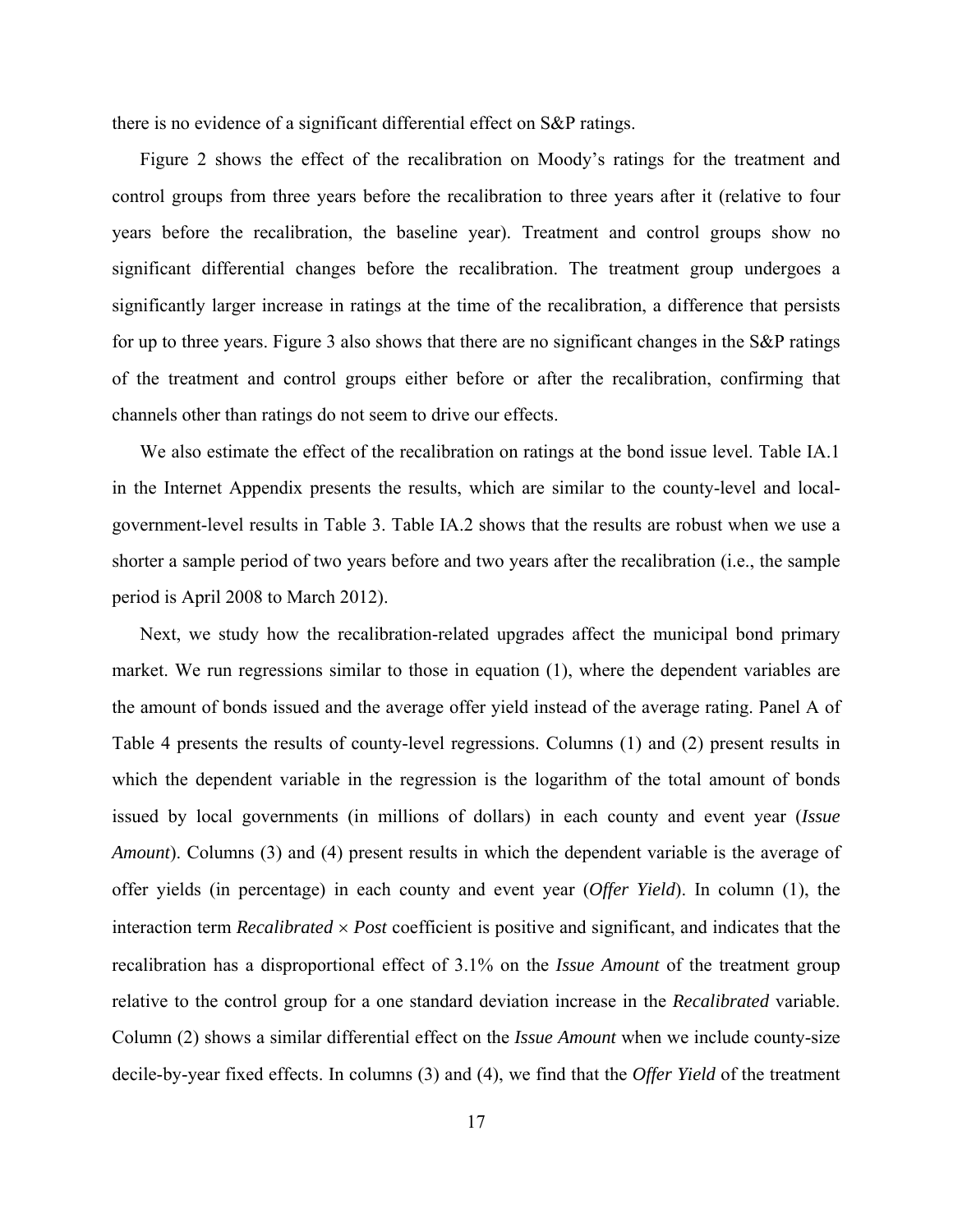group experiences a larger reduction after the recalibration than the *Offer Yield* of the control group.

We also study the effects on the municipal bond primary market at the local government level (similar to equation (2)). Panel B in Table 4 presents the results of the regression of the logarithm of the *Issue Amount* (columns (1) and (2)) and *Offer Yield* (columns (3) and (4)). The dependent variables are the total amount of bonds issued and the average offer yield across all new issues of a given local government in each event year. The local-government-level results in Panel B are similar to the county-level results in Panel A. The treatment group has a large and statistically significant relative increase in the *Issue Amount* following the recalibration. The treatment group increases the *Issue Amount* after the recalibration 16%–20% more than the control group. We also find that the *Offer Yield* of the treatment group decrease significantly more than that of the control group, at the local government level, following the recalibration. The estimated reduction in the *Offer Yield* is 13–14 basis points. The magnitude of the differential effect on offer yields is similar to that in Cornaggia, Cornaggia, and Israelsen (2015). When we use the sample of urban counties, the effects on the *Issue Amount* (columns (5) and (6)) and *Offer Yield* (columns (7) and (8)) are slightly stronger at both the county level (Panel A) and local government level (Panel B).

Figure 4 shows the effect of the recalibration on the amount of bonds issued by the treatment and control groups from three years before the recalibration up to three years after. The figure shows no evidence of significant pre-existing differential trends between treatment and control groups. We then see a significantly higher *Issue Amount* in the year of the recalibration and in subsequent years for the treatment group versus the control group. The control groups suffers a decline in the *Issue Amount* after the recalibration, while the treatment group avoids this decline and even increases slightly the *Issue Amount*.

We perform several robustness checks of the effects on the *Issue Amount* and *Offer Yield* variables. These robustness checks are shown in the Internet Appendix. Table IA.3 presents the results of regressions of the logarithm of the *Issue Amount* and *Offer Yield* at the bond issue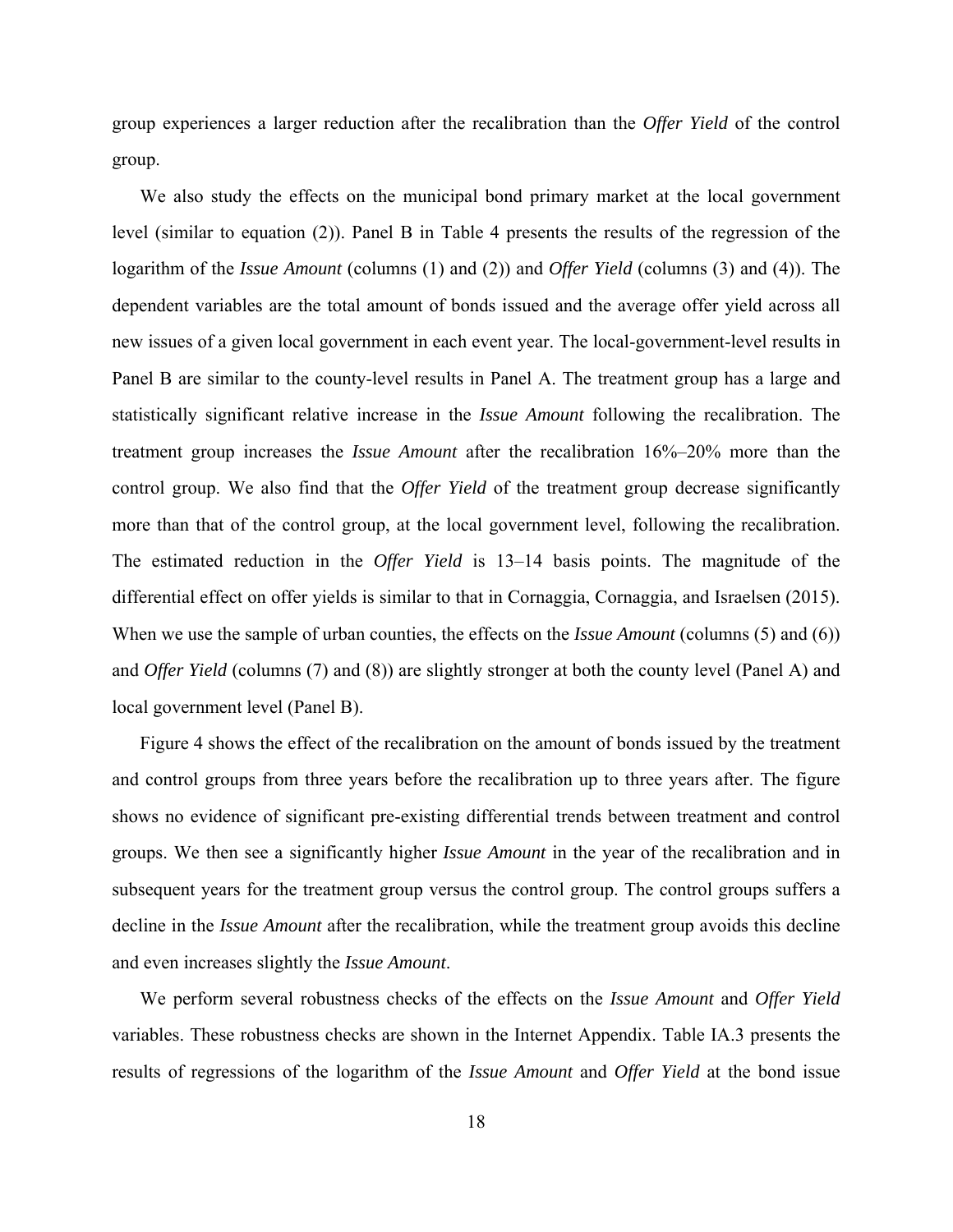level. The bond-issue-level results are qualitatively similar to the county-level and localgovernment-level results in Table 4. We also estimate the bond-issue-level and localgovernment-level regressions using: (1) a sample period with only two years before and two years after the recalibration (i.e., the sample period is April 2008–March 2012); (2) a sample of issues with both S&P and Moody's ratings; (3) a sample of issues excluding BAB; (4) a sample of all local governments, including those that have not issued bonds in the pre-treatment period; and (5) a sample with both uninsured and insured bonds. These robustness checks are shown in Table IA.4. In particular, we find similar effects on the *Issue Amount* and *Offer Yield* in the sample of issues with both S&P and Moody's ratings in columns (3) and (4). In this sample, the information channel is likely to be less important because investors have access to S&P ratings on the same bonds. The regulatory channel thus seems to play a role, at least in the sample with both Moody's and S&P ratings, which typically corresponds to larger issues (likely those with a larger share of institutional investors). Figure IA.1 shows the effect of the recalibration on the average offer yield of the treatment and control groups.

We also explore whether the magnitude of the effect on the *Issue Amount* and *Offer Yield* is different according to the magnitude of the upgrade. Table IA.5 shows that the effect is generally larger in magnitude for upgrades of two or three notches relative to those of one notch, although the differences are not always statistically significant. Last, Table IA.6 shows that the effects on the *Issue Amount* and *Offer Yield* are similar when the county-level *Recalibrated* variable is calculated using the amount of bonds issued by each local government during the prerecalibration period.

#### **3. Effect on Local Government Expenditures and Employment**

In this section, we study the effect of the ratings recalibration on local government expenditures and employment. The evidence in Section 2 shows a reduction in the offer yield of approximately 14 basis points, which implies a saving in local governments' interest expenses. However, the potential increase in government expenditures may not be limited to the savings in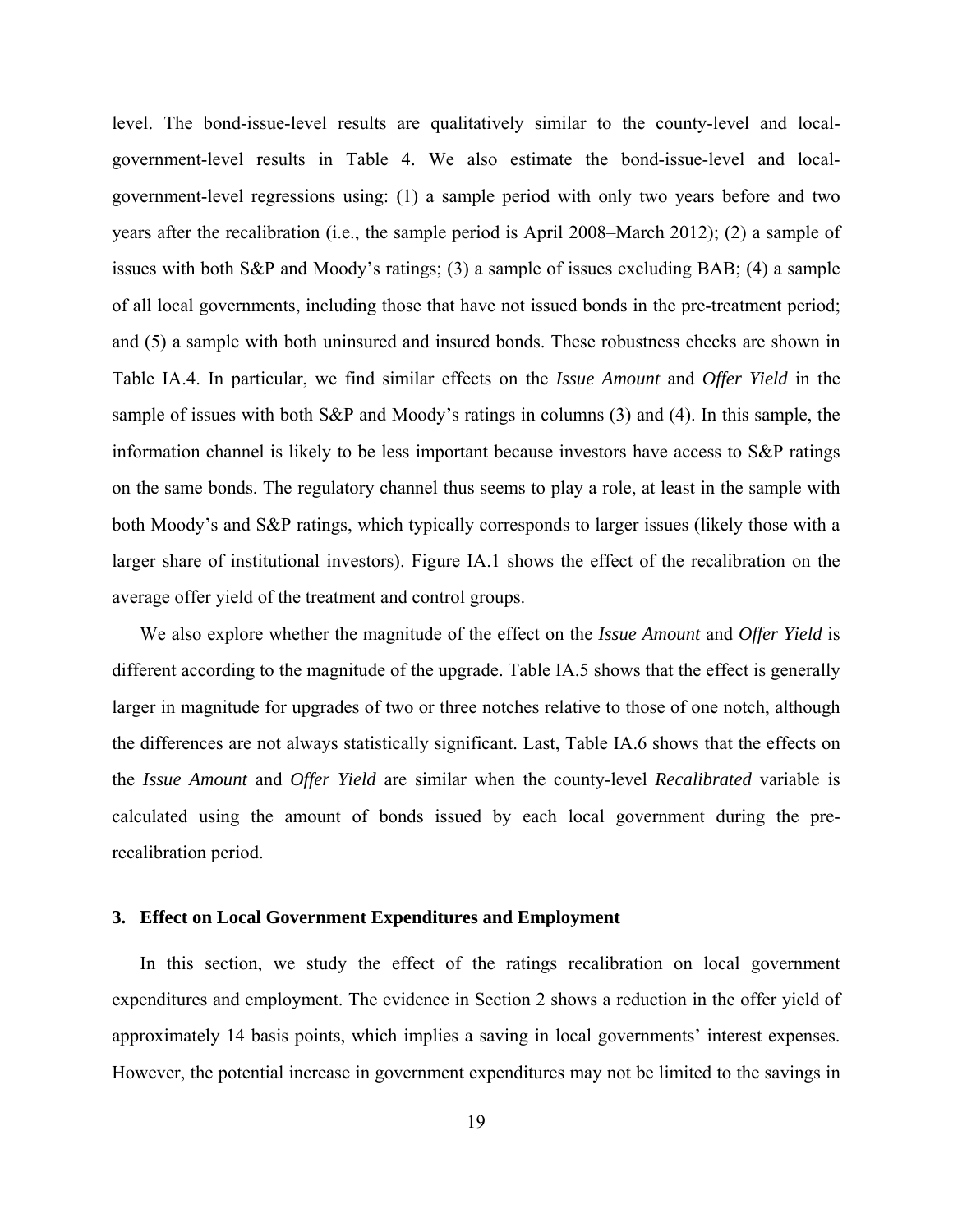interest expenses. A reduction in the cost of funding can make potentially large projects net present value (NPV) positive, and lead to a large increase in expenditures. At the same time, it is also possible that local governments over-react to the reduction in cost of funding and spend more than a pure NPV rule might justify, therefore we do not have a clear prediction for the size of expenditures increase given this reduction in the cost of funding.

To estimate the impact of the ratings recalibration on local government outcomes, we first estimate difference-in-differences regressions at the county level of local government expenditures and employment. We estimate panel regressions using the logarithm of the outcome in each county and year as the dependent variable and the specification in equation (1). In these tests, the explanatory variable of interest is the interaction *Recalibrated Post*. *Post* takes a value of one in 2011, 2012, and 2013, because the fiscal year ends in June 30 (just one month after the recalibration in 2010) for local government expenditures, and employment in the Census of Government is measured as of the week of March 12 of each year (just before the recalibration in 2010). The regressions include county-level controls, county fixed effects, stateby-year fixed effects, and, in some specifications, county-size group-by-year fixed effects. Standard errors are clustered at the county level.

The regressions consider two alternative sample periods: 2007–2013 and 2009–2012. We also consider two samples of counties. The first sample includes counties in which at least one local government issued bonds in the four-year period leading up to the recalibration (April 2006–March 2010). This sample of bond issuers excludes counties without any bond-issuing entities from the control group. The second sample is restricted to urban counties.

We also estimate difference-in-differences regressions at the local government level of expenditures and employment (akin to equation (2)). Here, the explanatory variable of interest is the interaction of the *Recalibrated Dummy* with the *Post* dummy variable. The regressions include local government fixed effects, as well as local government type-by-year fixed effects (which accounts for potential differences in the response to the 2007-2009 financial crisis and the subsequent economic recovery by type of local government) and county-by-year fixed effects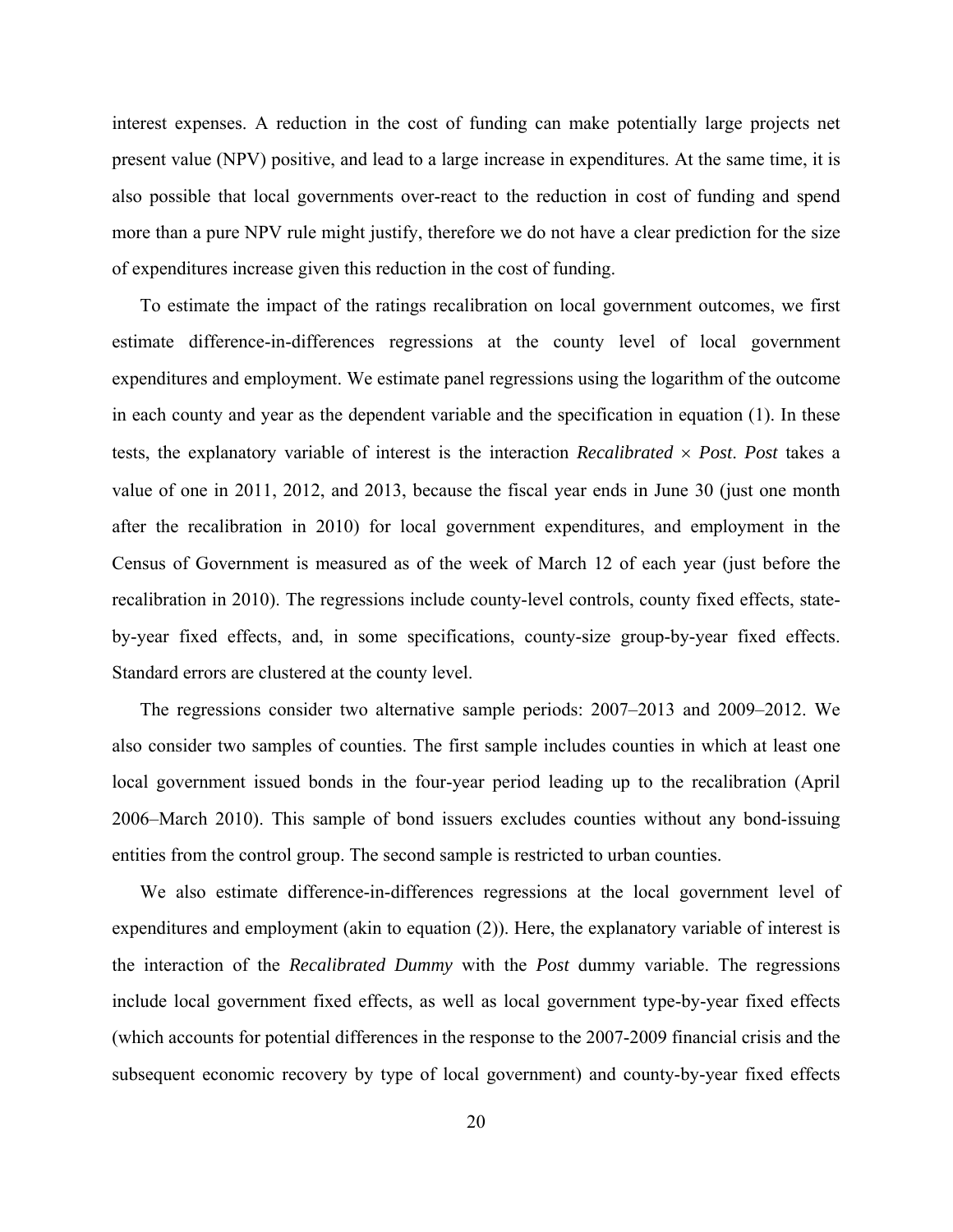(which absorbs local economic shocks). This means that comparisons are made between groups of local governments within-type (i.e., county, city, township, school district, or special district) and within-county in each year.

# **3.1 Local Government Expenditures**

 

We test whether the positive shock to the supply of municipal bond financing affected government expenditures and employment. Table 5 presents the results of difference-indifferences regressions using the logarithm of local government expenditures as the dependent variable. Panel A shows results at the county level, and Panel B shows results at the local government level. Columns (1) and (2) present the results using the 2007–2013 period, and columns (3) and (4) present the results using the  $2009-2012$  period.<sup>17</sup>

The county-level estimates indicate that the recalibration is associated with a relative increase in local government expenditures of 2.7%–6.1% and statistically significant, with the exception of column  $(4)$ .<sup>18</sup> A one standard deviation increase in the fraction of upgraded local governments in a county (a change of 0.094 in the *Recalibrated* variable, as shown in Table 1, Panel B1) increases local government expenditures by about 0.5% using the estimate in column (3), Panel A. When we use the sample of urban counties in columns (5)-(8), Panel A, the effects are larger in magnitude and statistically significant.

The local-government-level estimates in Panel B are consistent with those using county-level data. In column (3) of Table 5, Panel B, the differential increase in local government expenditures is 2.2% when we include local government type-by-year fixed effects and countyby-year fixed effects, and it is stronger at 2.9% when we include local government type-by-

 $17$  Local governments are responsible for many services and infrastructures. According to the Census Bureau's 2010 Survey of Public Employment and Payroll, local governments employ about 11 million people, of which about 60% work in the education sector. The recalibration took place at a time when local governments were facing severe financial constraints as a consequence of the 2007–2009 recession. Global Research (2010), among many others, reports: "Confronting massive budget deficits, school districts throughout the country have been sending out notices ('pink slips') to employees this spring, warning them that they are unlikely to have a job in the fall."

<sup>18</sup> This economic magnitude corresponds to a shock in which 100% of local government units within a county are upgraded.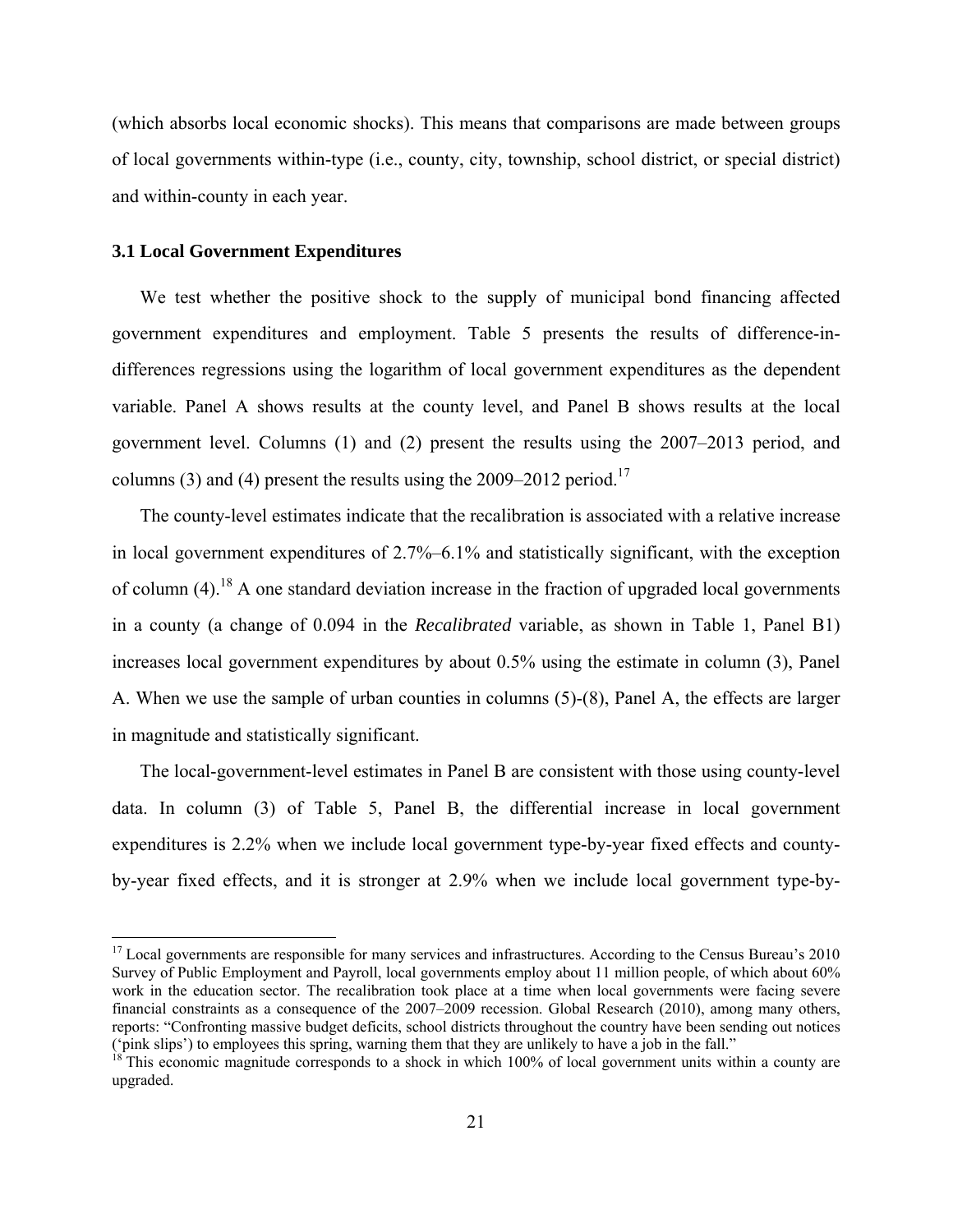county-by-year fixed effects in column (4). Notice that, in this specification, we compare expenditures before and after the recalibration for the same type of local government within the same county and year, eliminating many alternative explanations for the observed effects. The corresponding estimates in columns (1) and (2) where a longer event window is used are smaller in magnitude at 0.7%–1.9%. In the sample of urban counties in columns (5)-(8), Panel B, the effects are slightly stronger at 2.3%–3.8%, and statistically and economically significant.

Figure 5 shows the evolution of local government expenditures before and after the ratings recalibration for the treatment and control groups to account for the possibility of pre-existing trends. The two groups follow similar trends before the recalibration, although the difference between the two groups becomes smaller right before the recalibration. This suggests that there may have been some anticipation of the recalibration on the part of local governments (who may have limited some expenses before the shock). Expenditures then increase for the treatment group after the recalibration, whereas they continue their negative trend for the control group.

The Internet Appendix shows additional results for local government expenditures. Table IA.7 addresses whether the regulatory channel plays a role in generating the effects on expenditures. We split the sample into governments in which the rating from Moody's is lower than that from S&P and governments in which the rating from Moody's is equal to or higher than that from S&P. The regulatory channel is more likely to play a role for local governments in which Moody's rating is lower because institutional investors have to rely on the lowest rating to calculate capital requirements. We find that the effect on local government expenditures is positive and significant for both groups, but the effects are economically stronger in the sample of issues in which the rating from Moody's is lower than that from  $S\&P$ <sup>19</sup>

Table IA.8 shows separate results for county-level current expenditures and capital outlays. Current expenditures represent on average about 80% of local government total expenditures,

<sup>&</sup>lt;sup>19</sup> We also find a positive and significant coefficient on the amount of bonds issued (the coefficient is 0.133), and a negative and significant effect on offer yields (the coefficient is -0.321) in the sample of issues with Moody's ratings lower than the S&P rating. In contrast, the effect on offer yields is insignificant in the sample of issues with Moody's ratings equal to or higher than the S&P rating.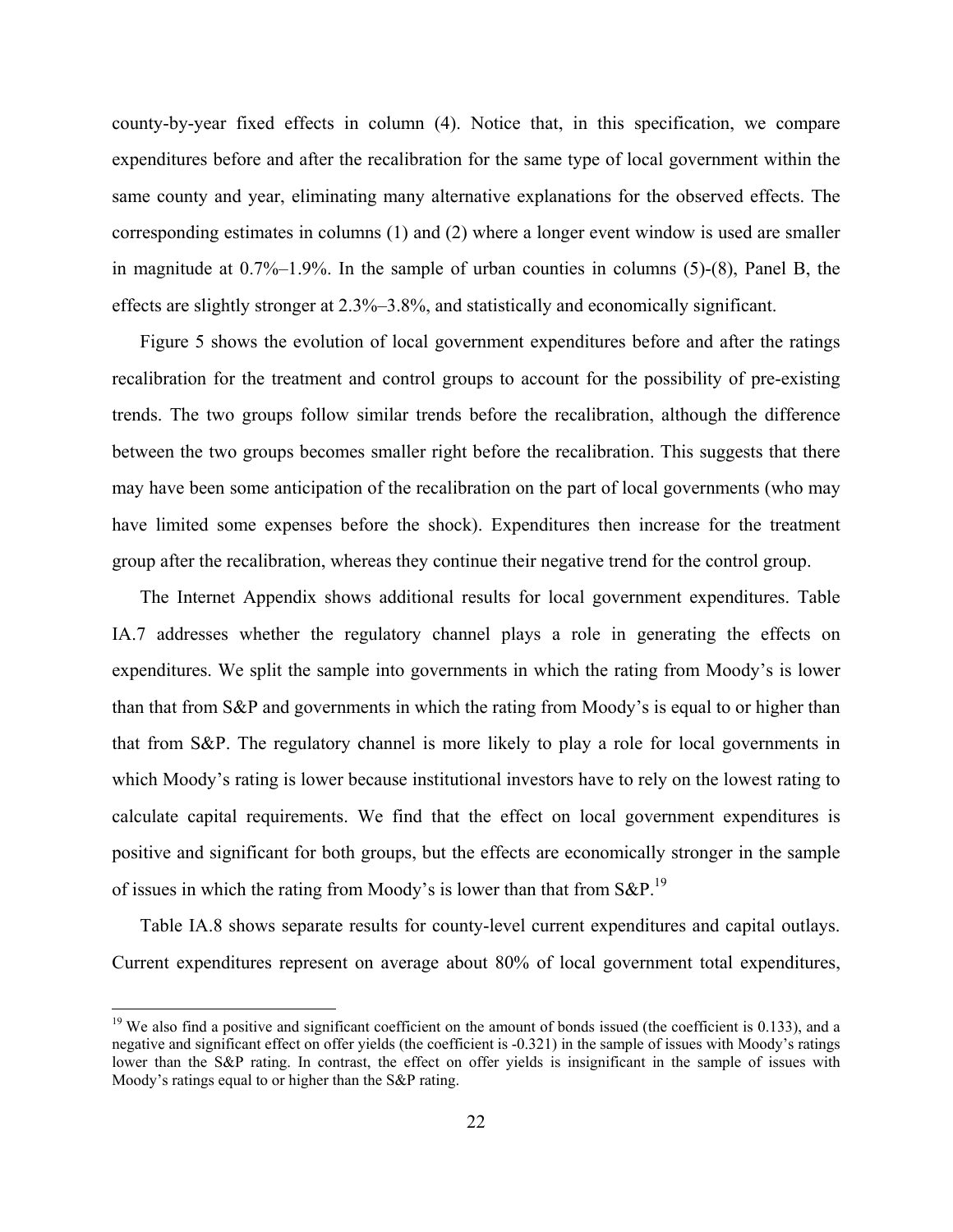whereas capital outlays represent about 20%. We find positive effects in both components of expenditures. The recalibration is associated with a positive and significant increase in current expenditures, in line with estimates for total expenditures in Panel A of Table 5. In addition, there is a large effect for capital outlays, and the estimates are statistically significant in the shorter event window and sample of urban counties.

Table IA.9 shows the effects of the recalibration on local government taxes (mostly property taxes). We find that upgraded local governments significantly decrease taxes in the sample of bond issuers. The estimates are negative but insignificant in the sample of urban counties. This suggests that local governments may use the proceeds from municipal bond issues to both alleviate spending cuts (or increase spending), and to prevent tax and fee increases (or reduce taxes). Figure IA.2 shows the evolution of local government taxes before and after the ratings recalibration for the treatment and control groups.

#### **3.2 Local Government Employment**

One possible use of funds obtained through financing is to directly hire (or maintain) local government employees. Table 6 present the results of difference-in-differences regressions using the logarithm of local government employment as the dependent variable. We present the same specifications as in Table 5 for government expenditures.

Panel A of Table 6 shows the results of county-level regressions. We find that the interaction term *Recalibrated*  $\times$  *Post Dummy* coefficient is positive at 4%–6%. A one standard deviation increase in the fraction of upgraded local governments in a county increases local government employment at the county level by about 0.5% (using the estimate in column (3), Panel A). Panel B of Table 6 shows the results of local-government-level regressions. The effects range from 0.2% to 1.8% but are statistically insignificant.

Figure 6 shows the evolution of government employment before and after the ratings recalibration. The two groups follow similar trends before the recalibration and there is a modest increase for the treatment group relative to the control after the recalibration.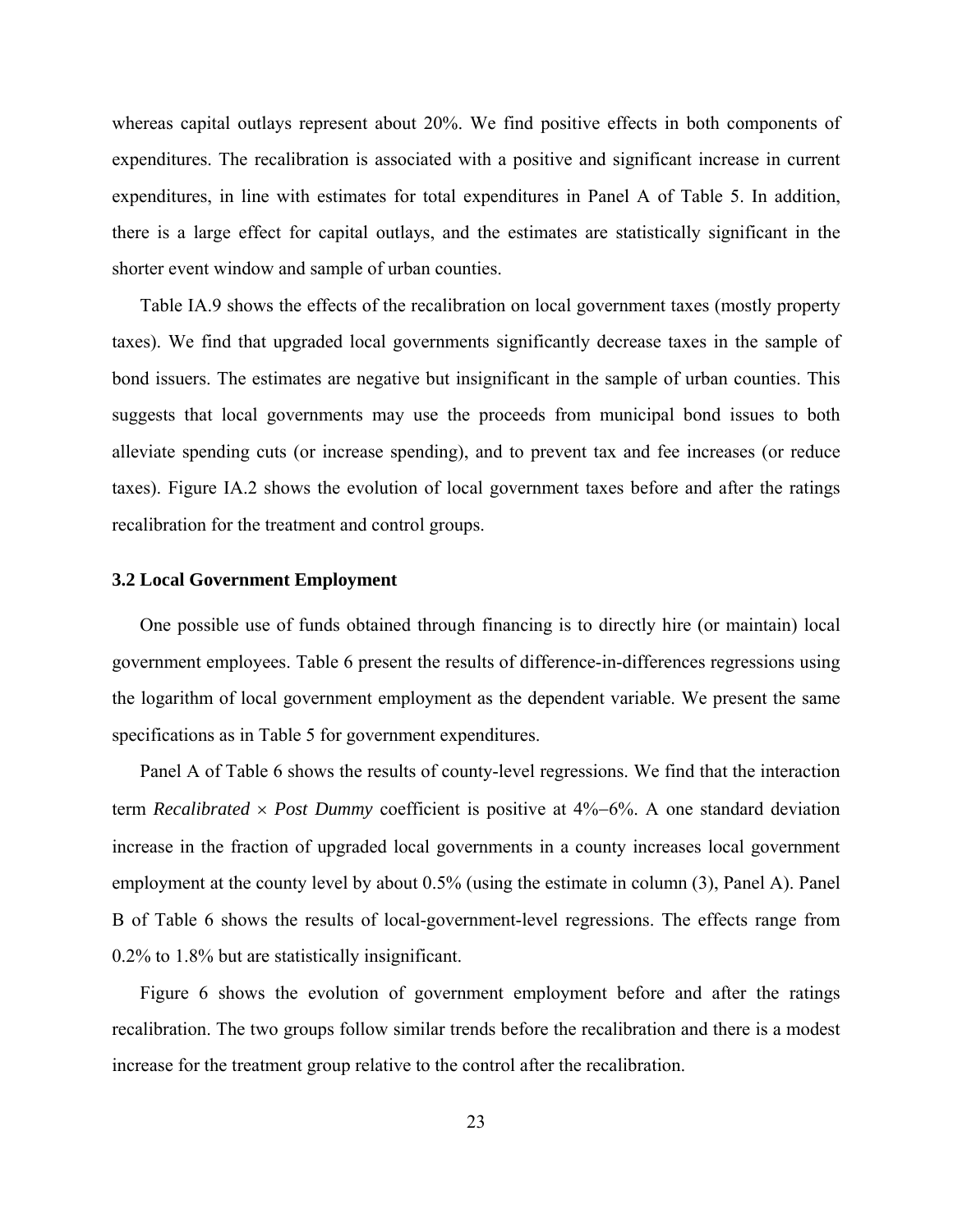# **4. Effect on Private Employment and Income**

To estimate the impact of the ratings recalibration on economic outcomes, we estimate county-level difference-in-differences regressions of private employment and income. We use county-level employment because of potential spillovers across smaller geographic units. Although an upgraded local government can hire (and thus we can measure its employment creation), it is unlikely that the private-sector effects would be limited to a small area. We use counties as a compromise between even larger units (e.g., MSA) and smaller ones (e.g., ZIP code or census tract). We estimate panel regressions using the logarithm of private employment or income in each county and year as the dependent variables. The specifications are equivalent to those in Panel A of Tables 5 and 6 for local government outcomes at the county level (akin to equation  $(1)$ ).<sup>20</sup>

## **4.1 Private Employment**

 

When we study the effects of Moody's recalibration on private employment, the *Post* variable takes a value of one in 2011, 2012, and 2013, because employment in the CBP data is measured as of the week of March 12 of each year.

Table 7 presents the results of difference-in-differences regressions using the logarithm of private employment as the dependent variable. Panel A shows results using the sample of counties with bond issuers, and Panel B shows results using the sample of urban counties.

In column (1), Panel A, the interaction term *Recalibrated* × *Post* coefficient is 5.9%, significant at the 1% level, and include state-by-year fixed effects, which controls for timevarying regional economic shocks. The differential increase in private employment when we include county-size decile-by-year fixed effects is 3.7% (column (2)). The corresponding results in columns (3) and (4) where a shorter event window is used are smaller in magnitude at 2.1%–

 $20$  We obtain similar estimates (untabulated) when we estimate cross-sectional regressions using growth rates (the log change in the outcome variable in a given county from 2009 to 2011) as the dependent variable (instead of panel regressions) for the main outcome variables (local government expenditures and employment, private employment, and income).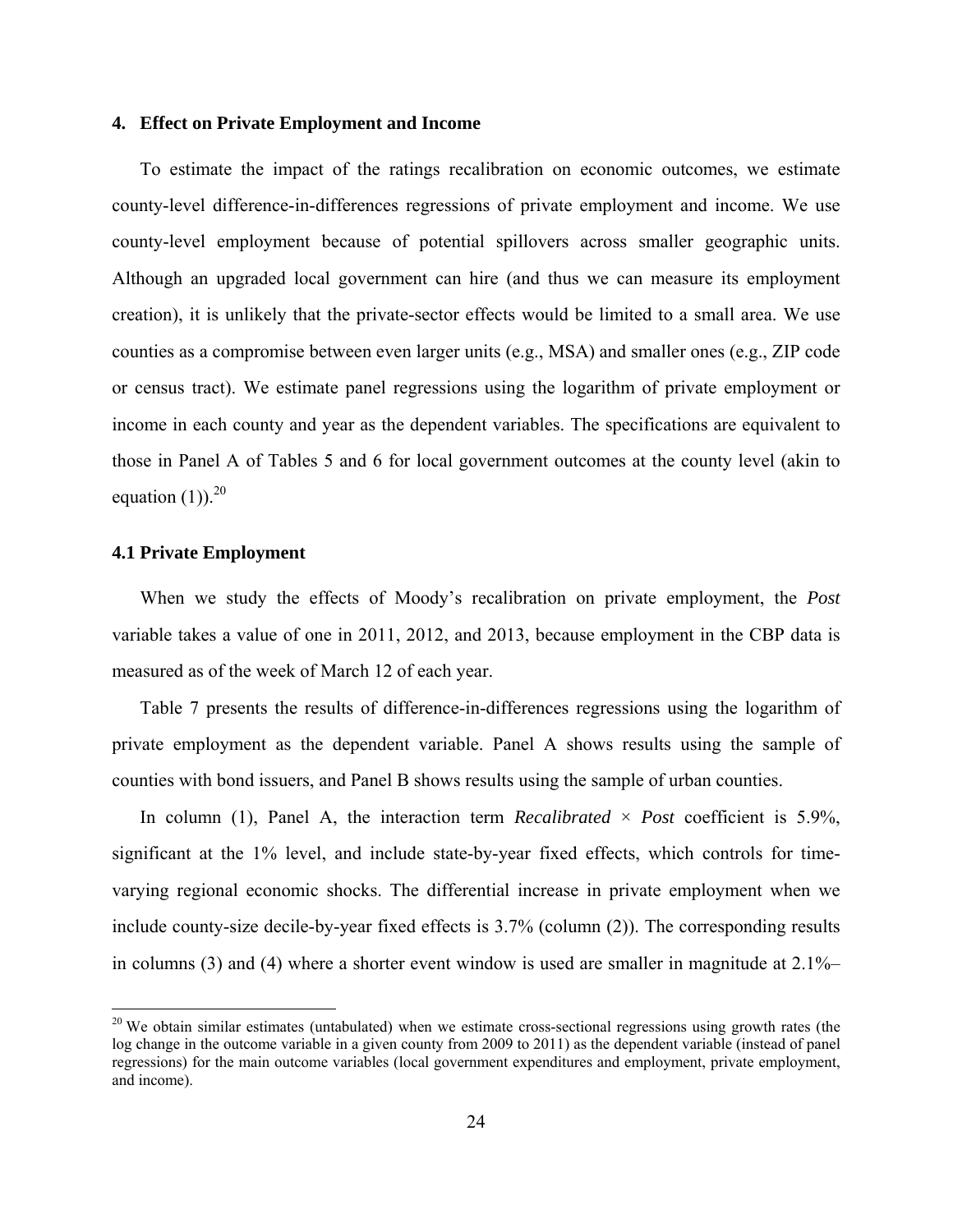3.2%, but still statistically significant. The results indicate that a one standard deviation increase in the fraction of upgraded local governments in a county increases private employment by 0.3% (using the estimate in column (3), Panel A). The estimates in Panel B using the sample of urban counties are generally smaller but still statistically significant (with the exception of column (3)).

Figure 7 shows the evolution of private employment before and after the recalibration for the treatment and control groups. The two groups follow similar trends before the recalibration. Private employment increases for the treatment group in the year of the recalibration, and the gap keeps expanding in the subsequent years, consistent with the multiplier effect of government spending taking some time to play out fully. Figure 8 shows the evolution of private employment before and after the recalibration for the treatment and control groups using quarterly data. The evolution of private employment at the quarterly frequency is consistent with that of the annual frequency in Figure 7.

#### **4.2 Private Employment by Sectors**

Given the effects on private employment, we next examine the effects of the ratings recalibration on employment by sector. We expect the impact of the expansion in government spending to show up foremost in sectors that depend on local demand (specifically the nontradable sector) or on transfers from the government sector. We separately track employment by two-digit NAICS codes and show the results in Table 8.

The results in columns (1) and (2) for tradable sector employment (manufacturing; NAICS codes 31–33) are statistically insignificant, consistent with this sector's dependence on non-local and more dispersed demand. Columns (3) and (4) present the results for the non-tradable sector employment (retail, food and accommodation; NAICS codes 44–45 and 72), which is more dependent on local demand (Mian and Sufi 2014; Adelino, Ma, and Robinson Forthcoming). In column (3), the interaction term *Recalibrated*  $\times$  *Post* coefficient is 0.095, significant at the 1% level, when we include state-by-year fixed effects in the regression. The interaction term coefficient in column (4) is 0.065, significant at the 10% level, when we include county-size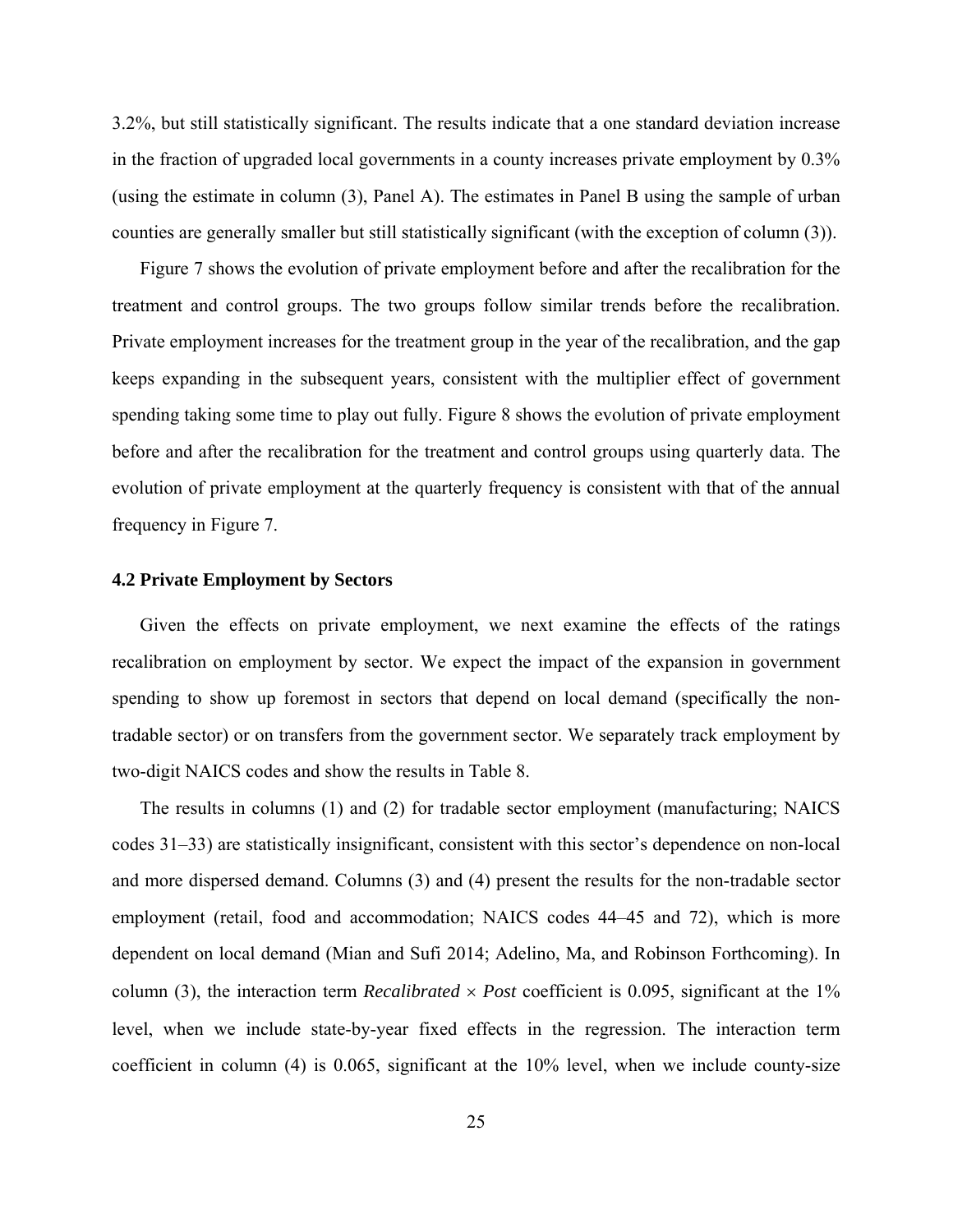decile-by-year fixed effects in the regression. These results imply that a one standard deviation increase in the fraction of upgraded local governments in a county increases non-tradable employment by  $0.6\%$ –0.9%.

Government spending is more likely to occur in such sectors as construction and education. Table 8 also presents results for employment in the construction sector (columns (5) and (6)), and education sector (columns  $(7)$  and  $(8)$ ). The *Recalibrated*  $\times$  *Post* coefficient is insignificant for the construction sector. The effects for the education sector are positive and significant, consistent with the fact that it receives transfers and grants from local governments. A one standard deviation increase in the fraction of upgraded local governments in a county increases education employment by 1%. Panel B shows that sector-level employment estimates are consistent but with lower magnitudes (and imprecisely estimated) when we use the sample of urban counties.

Figure IA.3 in the Internet Appendix shows the evolution of non-tradable employment before and after the recalibration for the treatment and control groups at the quarterly frequency. The two groups follow similar trends before the recalibration. Non-tradable employment increases for the treatment group in the year of the recalibration and keeps increasing in the subsequent years, but it remains constant (or grows at a slower rate) for the control group.

# **4.3 Income**

We also examine the effects of Moody's ratings recalibration on county-level income (i.e., adjusted gross income from the IRS). In the case of the income variable, *Post* takes a value of one in 2010, 2011, and 2012, because the income variable is measured over the 12-month period that ends in December. The sample period is 2006–2012.

Table 9 presents the results of regressions that are equivalent to those in Table 7 for private employment. In column (1), Panel A, the interaction term *Recalibrated* × *Post* coefficient is 0.06, significant at the 1% level, when we include state-by-year fixed effects in the regression. In column (2), the differential increase is 0.028, significant at the 10% level, when we include county-size decile-by-year fixed effects in the regression. The corresponding results in columns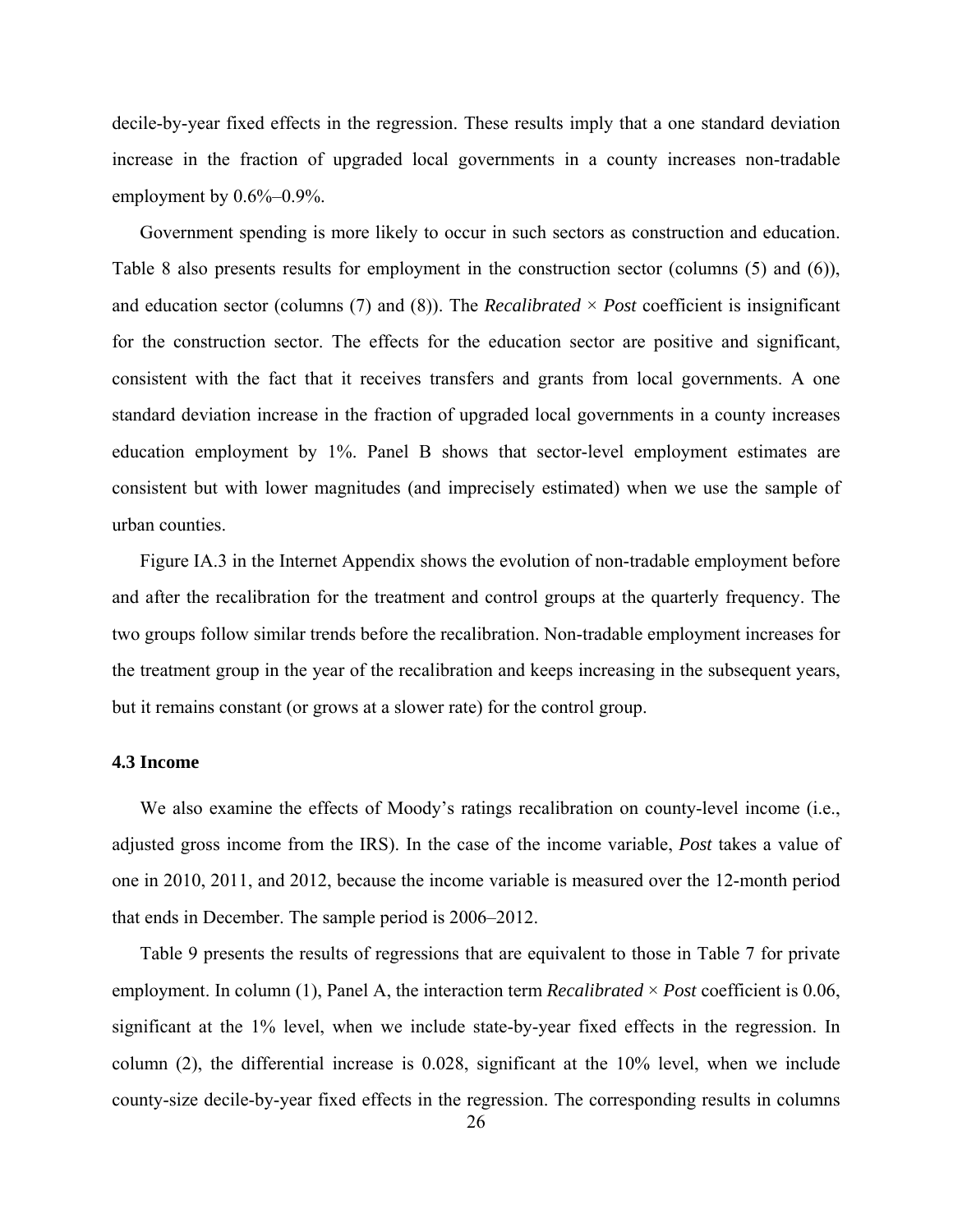(3) and (4) where a shorter event window is used are similar at 2.9%–4.9%, and statistically significant. A one standard deviation increase in the fraction of upgraded local governments in a county increases income by 0.5% using the estimate in column (3), Panel A. Panel B shows estimates of similar magnitude using the sample of urban counties with a range of 1.0%–3.6% and statistically significant with the exception of column (4).

Figure 9 shows the evolution of income in the three-year periods before and after the recalibration for the treatment and control groups. The income processes of the two groups follow similar trends before the recalibration, and a gap emerges in the year of the recalibration. In the subsequent three-year period, the gap persists and the income processes again follow similar dynamics.

# **4.4 Robustness**

The Internet Appendix presents robustness checks of our results on county-level economic outcomes: government expenditures, government employment, private employment, and income. Table IA.10 shows the results of specifications that include separate time trends for the counties in the treatment and control groups. This specification mitigates concerns about pre-existing differential trends. The estimates are similar in magnitude and remain statistically significant.

We also perform a series of robustness tests to guarantee that the results are not driven by a lack of comparability between treatment and control groups. Table IA.11 presents the results when we restrict the sample to counties that have at least two issuers (Panel A) and when we exclude counties below the 20th percentile of the amount of bonds issued (Panel B). These tests guarantee that our results are not driven by counties with a small exposure to the municipal bond market and may not be a good control group for our treatment counties. Panel C of Table IA.11 presents the results when we restrict the control group to counties without issuers rated by Moody's (i.e., counties where all issuers are rated by S&P or Fitch), which mitigates concerns that our results are driven by a Moody's ex-ante selection of counties based on their creditworthiness. Finally, Figure IA.4 shows that there are no significant differential effects in the house price index of the treatment and control groups before or after the ratings recalibration.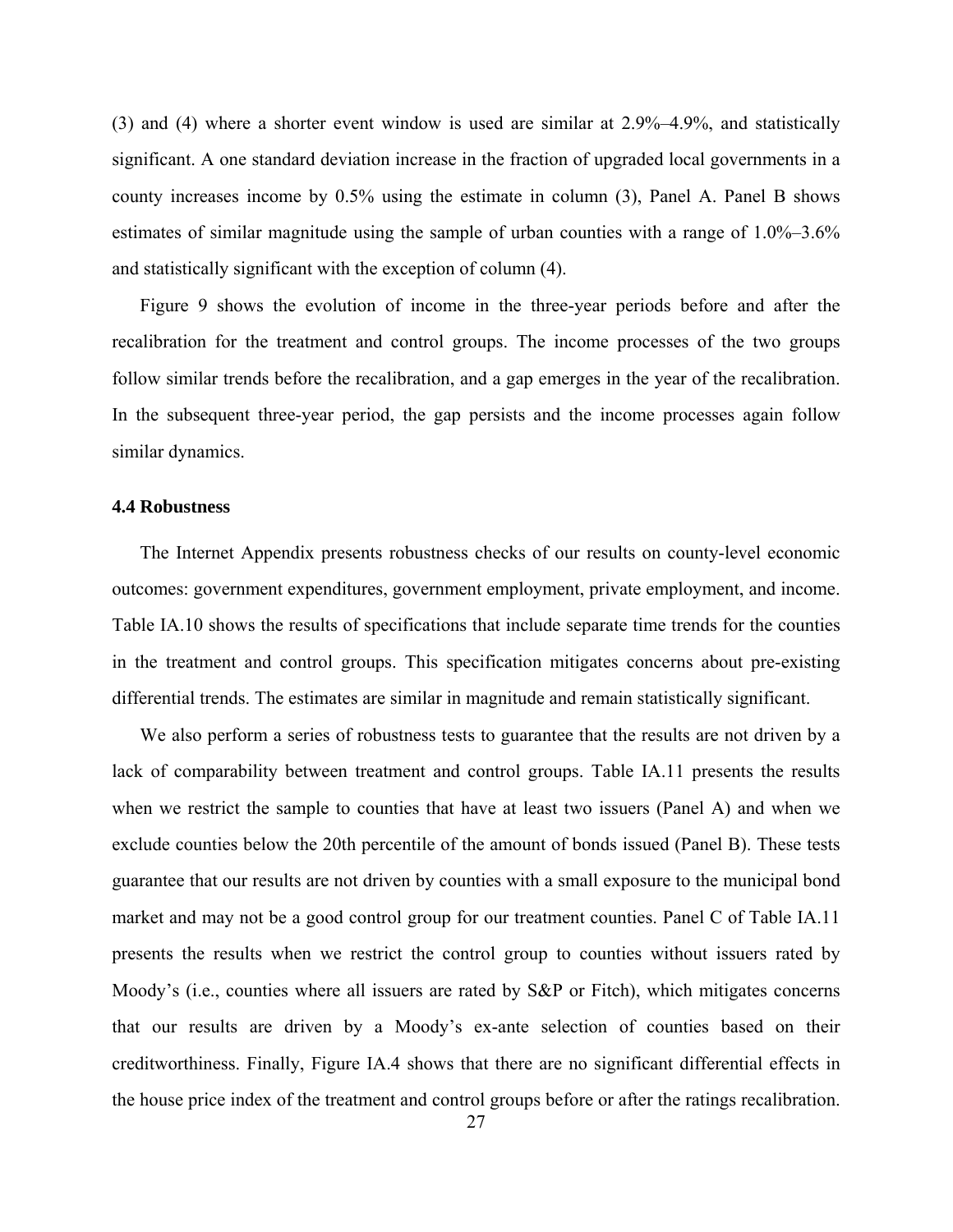Thus, there is no evidence that the 2007-2009 financial crisis had a differential effect on treatment and control groups or that the treatment group recovered faster than the control group from the crisis.

Table IA.12 shows the results using the sample of all counties for which we are able to obtain data on economic outcomes, which comprises more than 90% of the counties in the United States. In this sample, the control group also includes counties without exposure to the municipal bond market (i.e., counties where local governments did not issue bonds in the municipal bond market in the four-year period before the recalibration). The estimates are similar in magnitude and statistically significant.

# **5. Fiscal Multipliers**

Our results support a positive relation between municipal bond rating upgrades and bond financing, government expenditures and employment, private employment, and income. To interpret the magnitude of the results, we estimate local fiscal multipliers for employment (i.e., the increase in jobs from a marginal million dollars in government spending) and income (i.e., the dollar change in income produced by a one-dollar change in government spending). These multipliers are interpreted as the impact of local policy interventions that include direct impacts of government spending (e.g., purchases or hires), as well as impacts through indirect channels (e.g., economic activity created by additional government spending).

We use instrumental variables methods to estimate the fiscal multipliers. We instrument for local government expenditures at the county level using the exogenous variation due to Moody's 2010 recalibration. The instrument is the interaction variable *Recalibrated*  $\times$  *Post*. We estimate the effect of government spending on government employment, private employment, and income using two-stage least squares in the 2007–2013 county-year panel with county, state-year, and, in some specifications, county-size decile-by-year fixed effects.

Table 10 presents the instrumental variables estimates. Panel A shows results using the sample of bond issuers, and Panel B shows results using the sample of urban counties. The first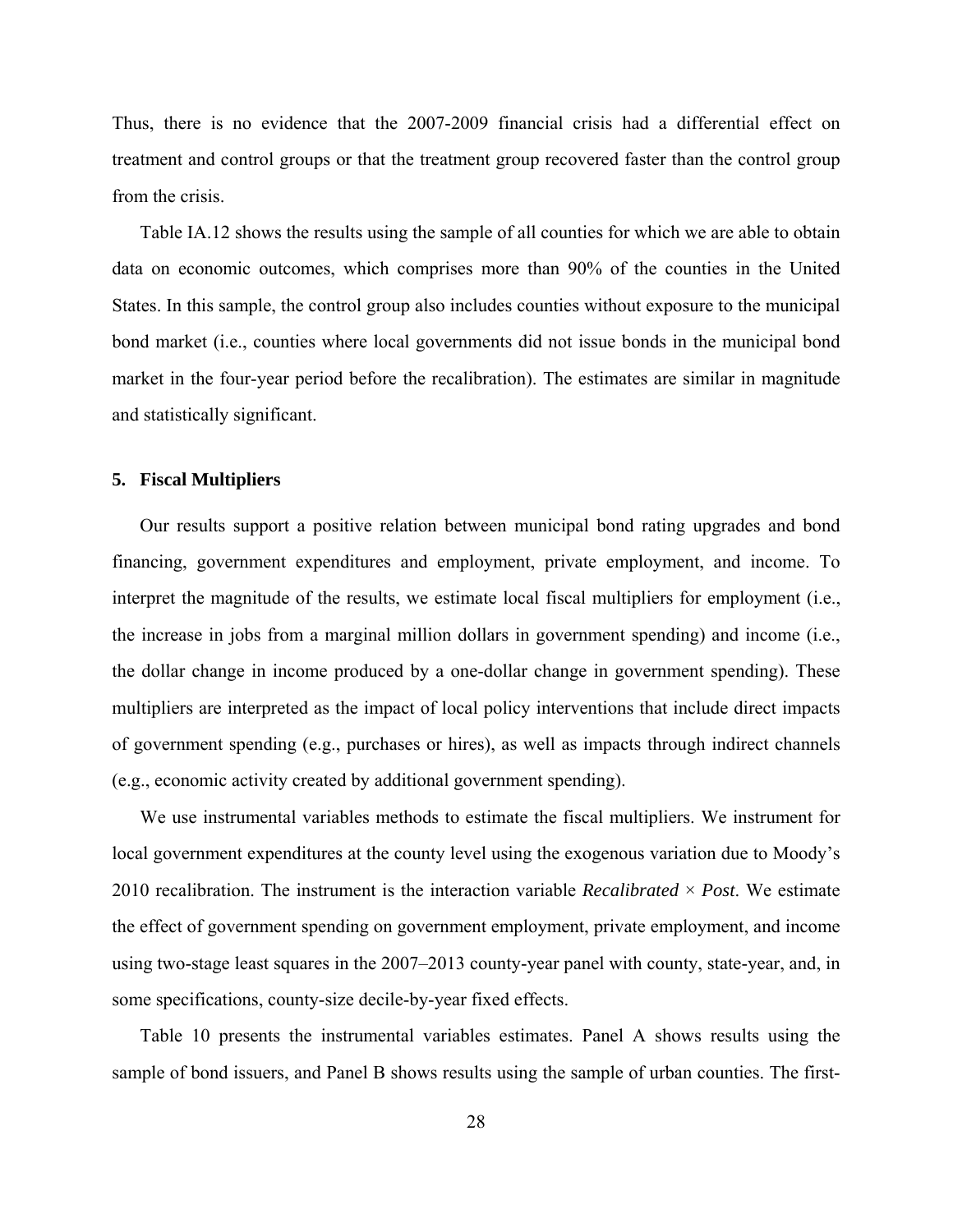stage regressions are similar to columns (1) and (2) of Panel A of Table 5. *F*-statistics are above 10 in the sample of urban counties in Panel B, but they are usually below 10 in the sample of bond issuers in Panel A. For this reason, we use the estimates in Panel B for the sample of urban counties to generate our estimates of the fiscal multiplier.

The dependent variables are the logarithm of government employment, private employment, and income, so the estimated coefficients are elasticities and must be transformed to recover fiscal multipliers. Per the definition of the elasticity, we multiply the coefficient in each regression by the ratio of government employment, private employment, or income to local government expenditures evaluated at the mean of the data. Following the literature, we estimate the multipliers using the increase in government spending instead of the increase in bond financing.

The creation of local government jobs is calculated as the product of the estimate in column (1) of Table 10, Panel B, by the average ratio of local government employment to government spending by county. The estimates indicate that a marginal million dollars in local government spending results in 6 jobs (=  $0.963 \times 6.0$ ) in the local government sector.

The elasticity in column (3) of Table 10 can be translated into the corresponding increase in private sector jobs by multiplying it by the average ratio of private employment to government spending. The results indicate that a marginal million dollars in local government spending results in 45 jobs (=  $0.440 \times 102.7$  in the private sector). Overall, our results suggest that \$1 million in spending increases total employment (local government and private) by 51 jobs  $(= 6 +$ 45), which corresponds to a cost per job created of \$20,000 (the inverse of the local employment multiplier).

The marginal increase in income is obtained as the product of the estimate in column (5) by the average ratio of income to government spending by county. This implies that government spending has a local income multiplier of 1.9 (=  $0.326 \times 5.8$ ). Combining the income and employment multipliers, we estimate that the jobs created have a remuneration of  $1.9 \times$  \$20,000  $= $38,000.$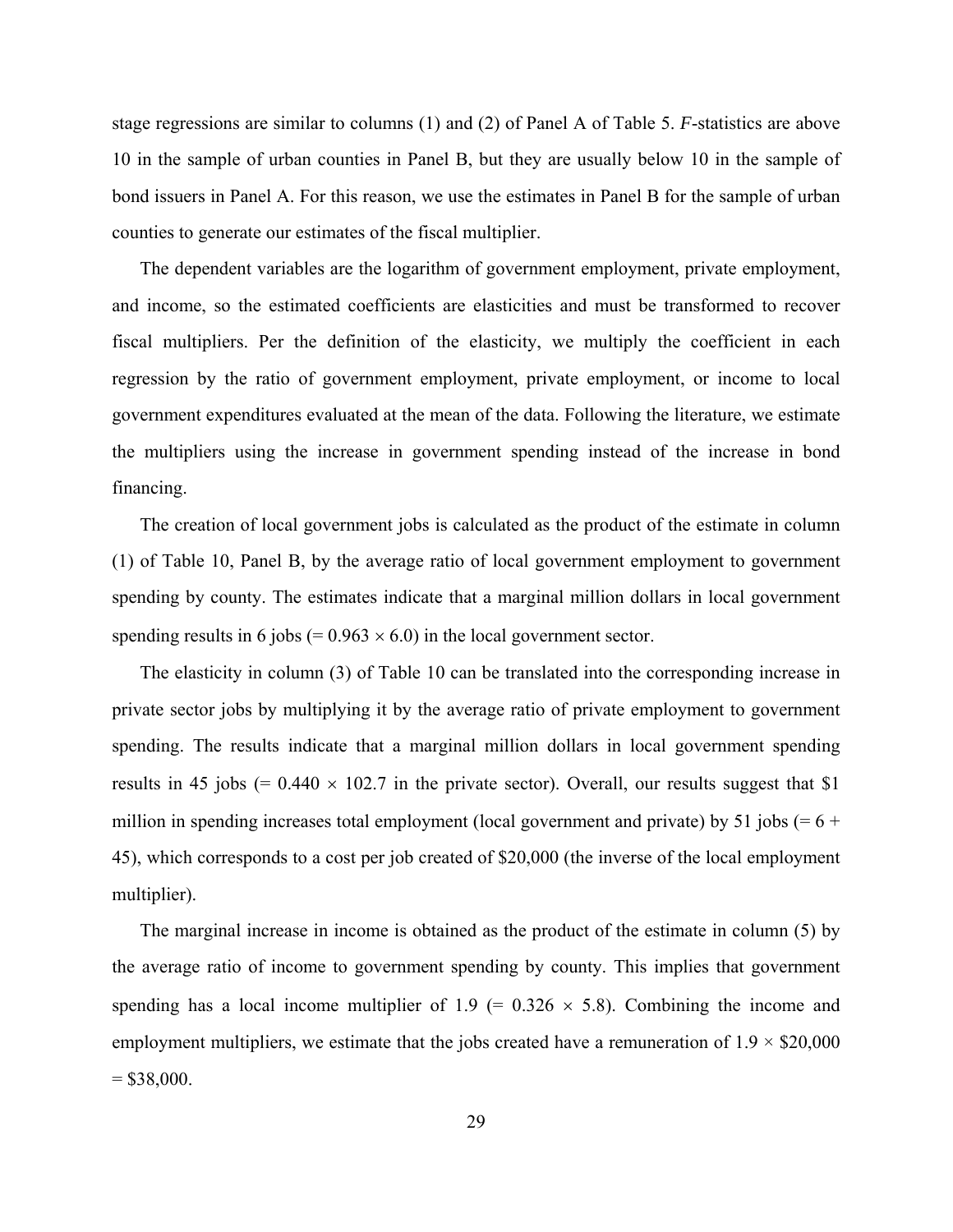We obtain similar estimates for government employment, private employment, and income in columns (2), (4), and (6), respectively, when we include county-size decile-by-year fixed effects in the regressions. Table IA.13 in the Internet Appendix shows that we also obtain consistent estimates when we use the sample of all counties.

Although we use a different setting, our estimates are similar to those in the recent literature that exploit cross-sectional (geographic) variation. Cohen, Coval, and Malloy (2011) use changes in congressional committee chairmanships as a source of variation in state-level federal expenditures and find that public spending crowds out private sector investment over a long period of time. Suarez-Serrato and Wingender (2014) exploit variation in federal spending directed to counties due to changes in the local population count after each decennial census and estimate a local income multiplier of 1.57 and a cost per job of \$30,000. Shoag (2015) uses differences in returns to state pension funds as windfall shocks to state finances that are predictive of subsequent spending patterns, and estimates a state-level spending multiplier of 2.1 and a cost per job of \$35,000. Nakamura and Steinsson (2014) use regional variation in U.S. military spending and estimate a state-level multiplier of 1.5, although they find larger multipliers during high slack periods.<sup>21</sup> Chodorow-Reich et al.  $(2012)$  use pre-crisis state-level Medicaid spending to extract the exogenous component of state fiscal relief during the 2009 American Recovery and Reinvestment Act and estimate a cost per job of  $$26,000.<sup>22</sup>$ 

Similar to these papers that exploit cross-sectional variation, we provide estimates of local fiscal multipliers (open economy relative multiplier)—that is, the effect that a *relative* increase in government spending in one region relative to another has on *relative* employment or income. This corresponds closely to contexts in which output and factors of production are at least

 $21$  Others examine the role of municipal bonds and local government spending in providing infrastructure and public services. For example, Cellini, Ferreira, and Rothstein (2010) estimate the valuation of investments in school facilities in California by comparing housing prices in school districts where referenda on municipal bond issues passed or failed by narrow margins.

 $22$  A few researchers have also studied parts of the ARRA. Wilson (2012) use exogenous formulary allocation factors such as federal highway miles in a state or a state's youth share to instrument government spending. Conley and Dupor (2013) find a positive effect of ARRA transfers on government employment but no positive effect on employment outside of government.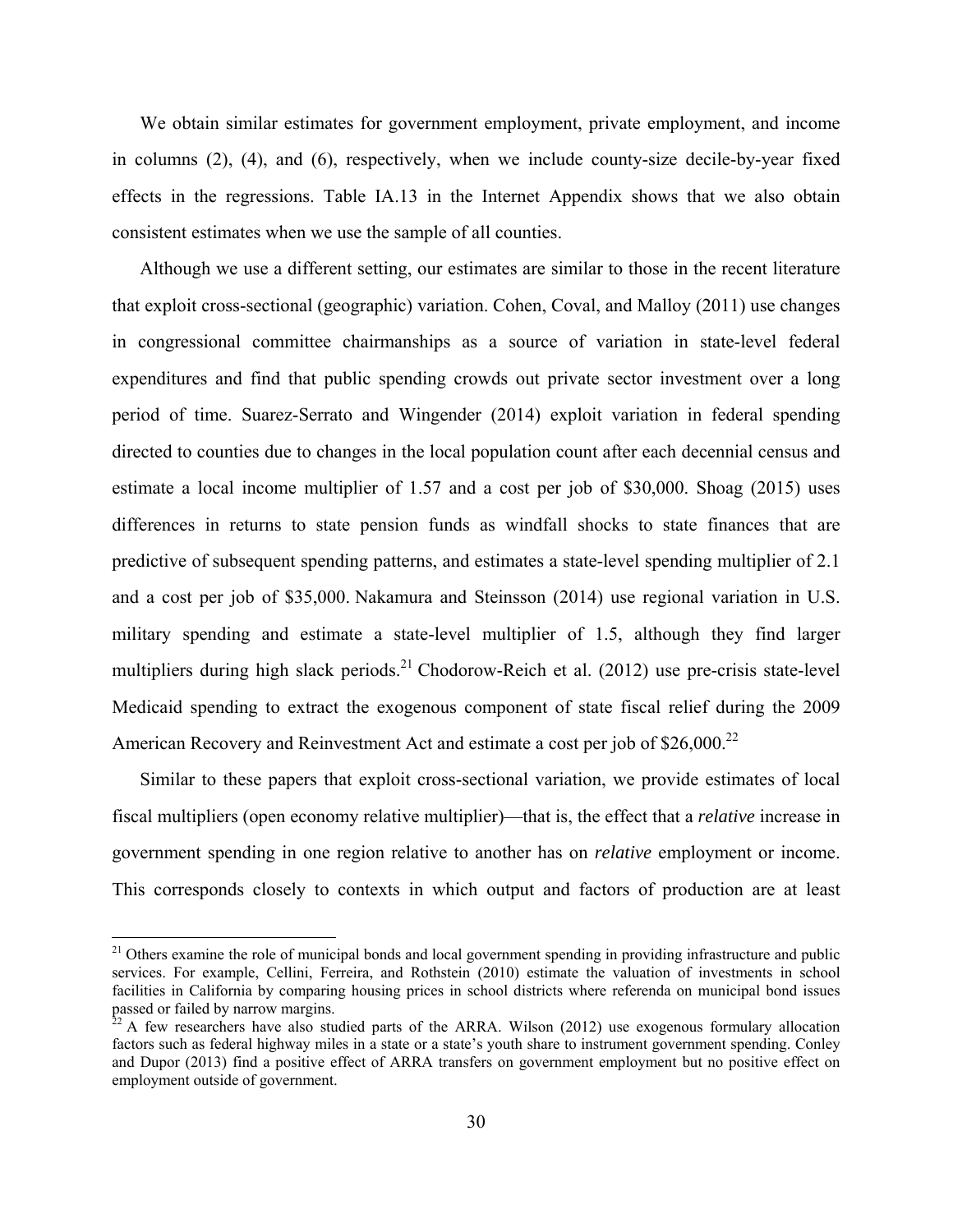partially mobile across borders. This approach ignores general equilibrium effects, and it is different from the overall effect of stimulus spending and a national multiplier (closed economy aggregate multiplier). Whether local multipliers are larger or smaller than national multipliers is not clear. Nakamura and Steinsson (2014) study the theoretical mapping from these estimates of local fiscal multipliers to the national multiplier in an open-economy setting. They show that the cross-sectional estimate of the local fiscal multiplier coincides with the national multiplier only when nominal interest rates are unresponsive. $23$ 

Our estimates of a cost of \$20,000 per job and an income multiplier of 1.9 are in line with the estimates of local fiscal multipliers in the literature. Our multipliers are based on deficit-financed subnational government spending, which tend to be lower than multipliers based on windfallfinanced (federal) government spending if private consumption and investment are crowded out. However, this crowding-out effect is likely to have been muted by the low-interest-rate environment during our sample period. In addition, in a neoclassical model, output multipliers based on deficit-financed spending could be larger than multipliers based on windfall spending, because households increase labor supply and hence output as they recognize that increased government spending requires increased future taxes.24

Our estimates are consistent with Hall (2009), who argues that GDP multipliers are larger during recessions (when marginal propensity to consume is higher) and when nominal interest rates are near zero, as observed in 2010 at the time of the recalibration. Intuitively, in periods of factor underutilization, government spending shocks are less likely to crowd out private consumption or investment and a fiscal multiplier should be larger.<sup>25</sup> Eggertsson (2008) and

 $^{23}$  Moretti (2010) argues that the local multiplier may be an upper bound on the national multiplier in non-tradable sectors (because factor mobility mitigates crowd-out of private sector production) but a lower bound in tradable goods sectors, as the benefits of the local demand shock spill over to other regions. However, labor mobility is likely small over a period of time as short as that we consider.

<sup>&</sup>lt;sup>24</sup> Clemens and Miran (2012) use state government spending cuts attributable to institutional rules on budget deficits to estimate a spending multiplier. Unlike other studies where spending changes come from windfall shocks that do not lead to changes in tax liabilities for states or regions, their multiplier estimate for income is about 0.8, which is consistent with a Ricardian effect.

 $25$  In Keynesian macroeconomic models, relatively high multipliers are associated with high marginal propensities to consume, especially in recessions. In contrast, in neoclassical models, low multipliers are indicative of the crowding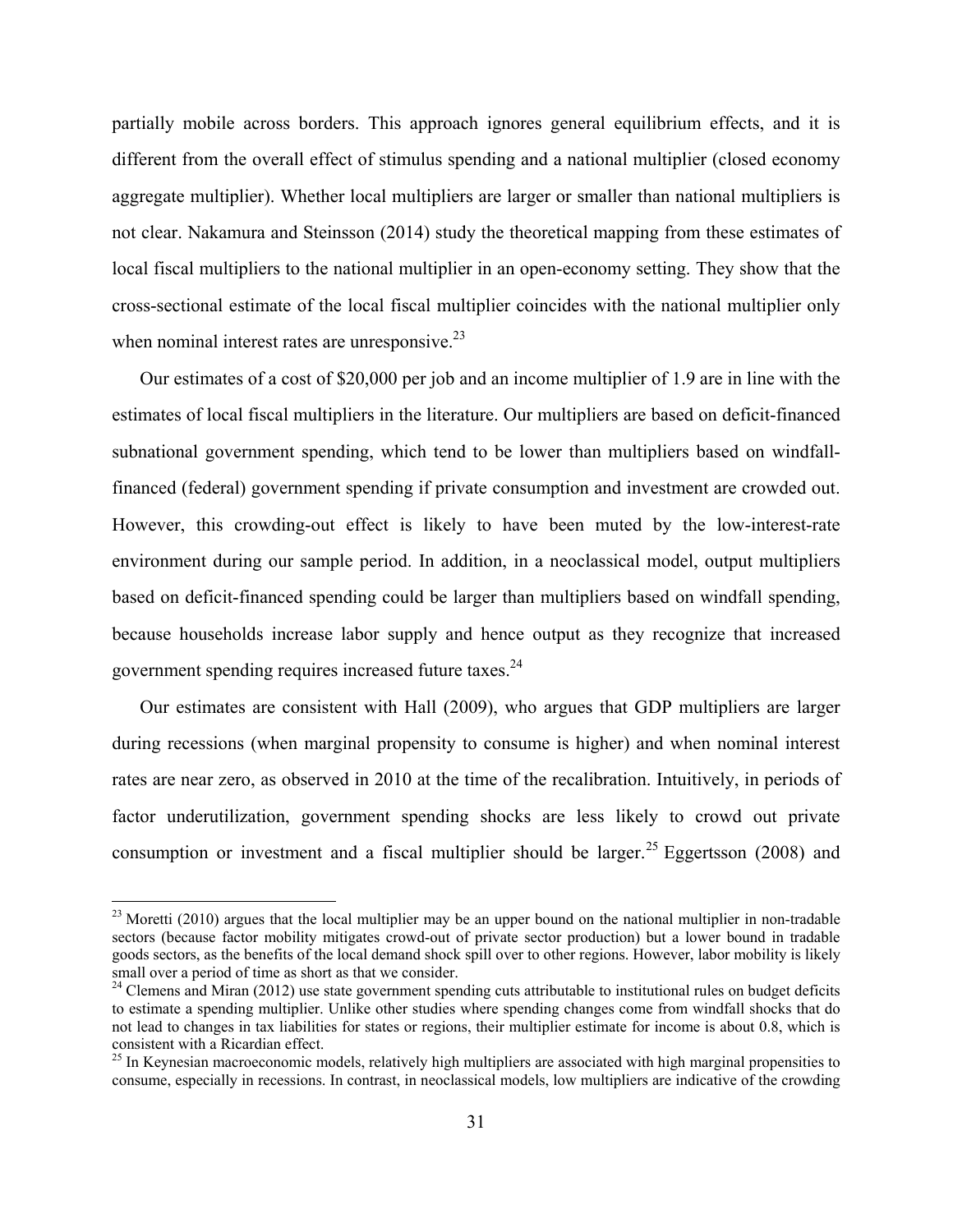Christiano, Eichenbaum, and Rebelo (2011) employ general equilibrium models with some Keynesian features, and suggest that the fiscal multiplier in periods with a binding zero lower bound on nominal interest rates could be somewhere between three and five. Intuitively, with the binding zero lower bound, increases in government spending have no effect on interest rates and thus there is no crowding out of private consumption and investment. In December 2009, the real GDP annual growth was −2.8%, unemployment was about 9.9% (both drawn from the Bureau of Economic Analysis, BEA), and the federal funds rate was 0.12%. Further, the ratings recalibration took place when state and local governments were facing severe financial constraints from the  $2007-2009$  recession.<sup>26</sup> Our estimates of the fiscal multiplier are also consistent with work on state-dependent multipliers that finds higher multipliers during depressed economic conditions such as the one that prevailed during our sample period (e.g., Auerbach and Gorodnichenko 2012; and Fishback and Kachanovskaya 2015).

# **6. Effect Heterogeneity**

In this section, we investigate whether the effect of the ratings recalibration on local economic outcomes is heterogeneous across different types of regions and local governments.

#### **6.1 Economic Slack**

We investigate whether the effects of government spending on the local economy are larger in counties with greater economic slack. Specifically, we estimate panel regressions like those in Tables 5, 6, 7 and 9, and include a triple interaction term, *Recalibrated*  $\times$  *Post*  $\times$  *High Slack,* where *High Slack* is a dummy variable that takes a value of one in counties with more economic

<u> 1989 - Andrea Santa Alemania, poeta esperanto-se esperanto-se esperanto-se esperanto-se esperanto-se esperan</u>

out of private consumption and investment due to supply-side factors (labor and fixed assets) or anticipation of future tax liabilities. In Neo-Keynesian models that combine neoclassical modeling with frictions in the economy, the multipliers are somewhere in between.

<sup>&</sup>lt;sup>26</sup> According to the 2009 Survey of State and Local Finances conducted by the Census Bureau during the 2009 fiscal year, state and local governments faced large budget gaps totaling \$900 billion (difference between total revenues and total expenditures), of which more than \$200 billion were in local governments. Net savings of state and local governments (difference between current revenues and current expenditures) reached −\$217.9 billion in 2009, according to the BEA Survey of Current Business.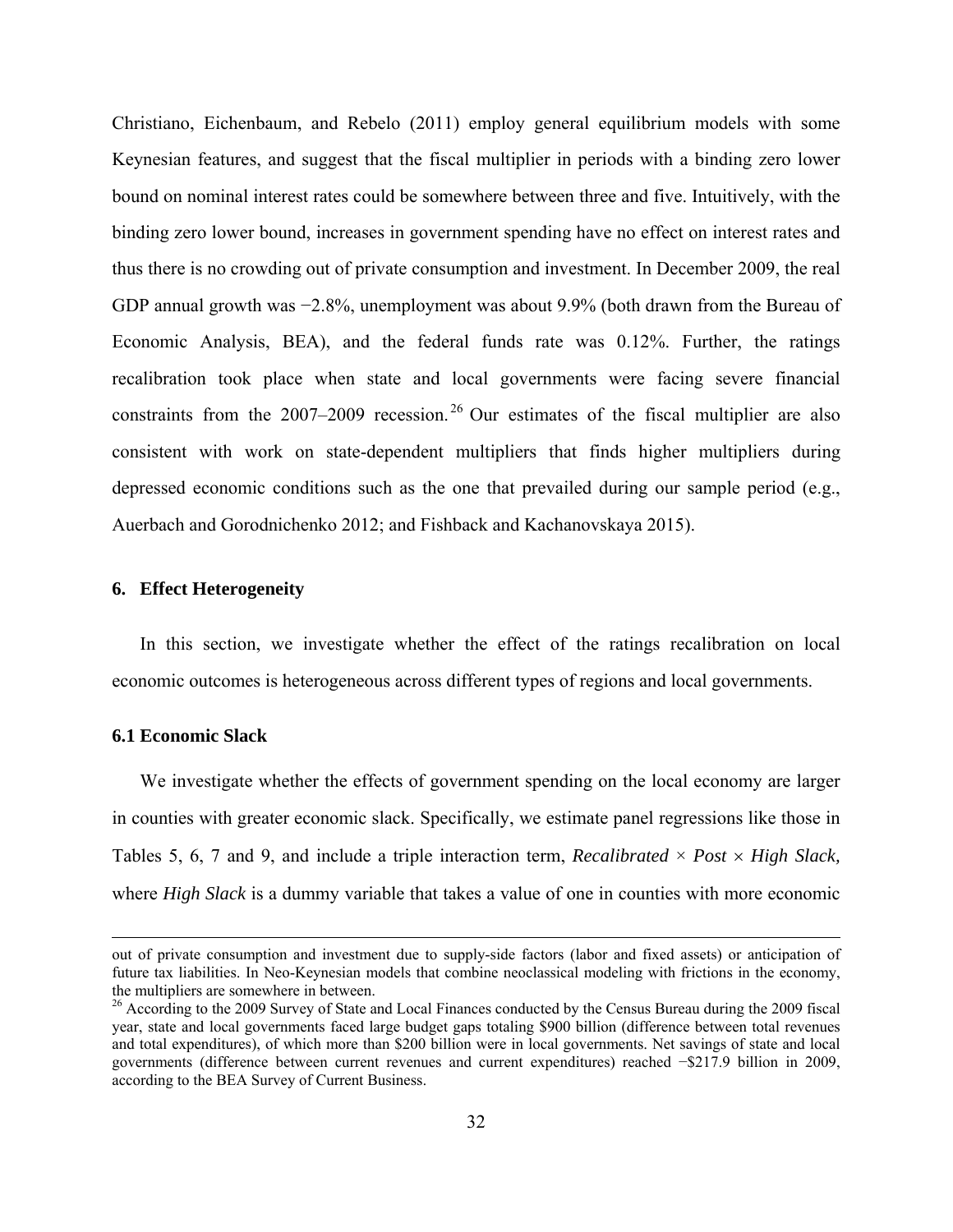slack. The coefficient on the triple interaction term measures the differential effect between counties of high and low economic slack. We define low-slack and high-slack counties based on (pre-treatment) unemployment rate below or above the median across counties, respectively.

Table 11 presents the results using the logarithm of government expenditures, government employment, private employment, and income as dependent variables. We use specifications with county and size decile-by-year fixed effects (we do not include state-by-year fixed effects because much of the variation in the response to the economic slack variables occurs at the state level). Panels A and B present the results using the sample of bond issuers and the sample of urban counties, respectively.

Panel A of Table 11 shows that our effect is driven by those counties with high unemployment as the triple interaction term coefficient is positive and significant with the exception of the government employment outcome. In addition, the interaction term *Recalibrated*  $\times$  *Post* is no longer significant, which indicates that the effect is small for counties with lower economic slack. Panel B shows qualitatively similar results for the sample of urban counties but with lower statistical significance for government expenditures and private employment. Taken together, the results support the idea that the multiplier effects of government spending are larger when local economies have greater economic slack.<sup>27</sup>

# **6.2 Local Government Financial Constraints**

 

We next investigate whether the effects of government spending on the local economy are larger for financially constrained local governments. To investigate the extent to which our results capture financial constraints, we estimate the same regressions as in Panel B of Table 5 (at the local government level) separately for more financially constrained and less constrained local governments. We use local governments' leverage as proxy for financial constraints.

Table 12 presents results including a triple interaction term, *Recalibrated*  $\times$  *Post*  $\times$  *High Leverage,* where *High Leverage* is a dummy variable that takes a value of one when the ratio of

<sup>&</sup>lt;sup>27</sup> Table IA.14 in the Internet Appendix shows that the results are robust when we use the sample of all counties.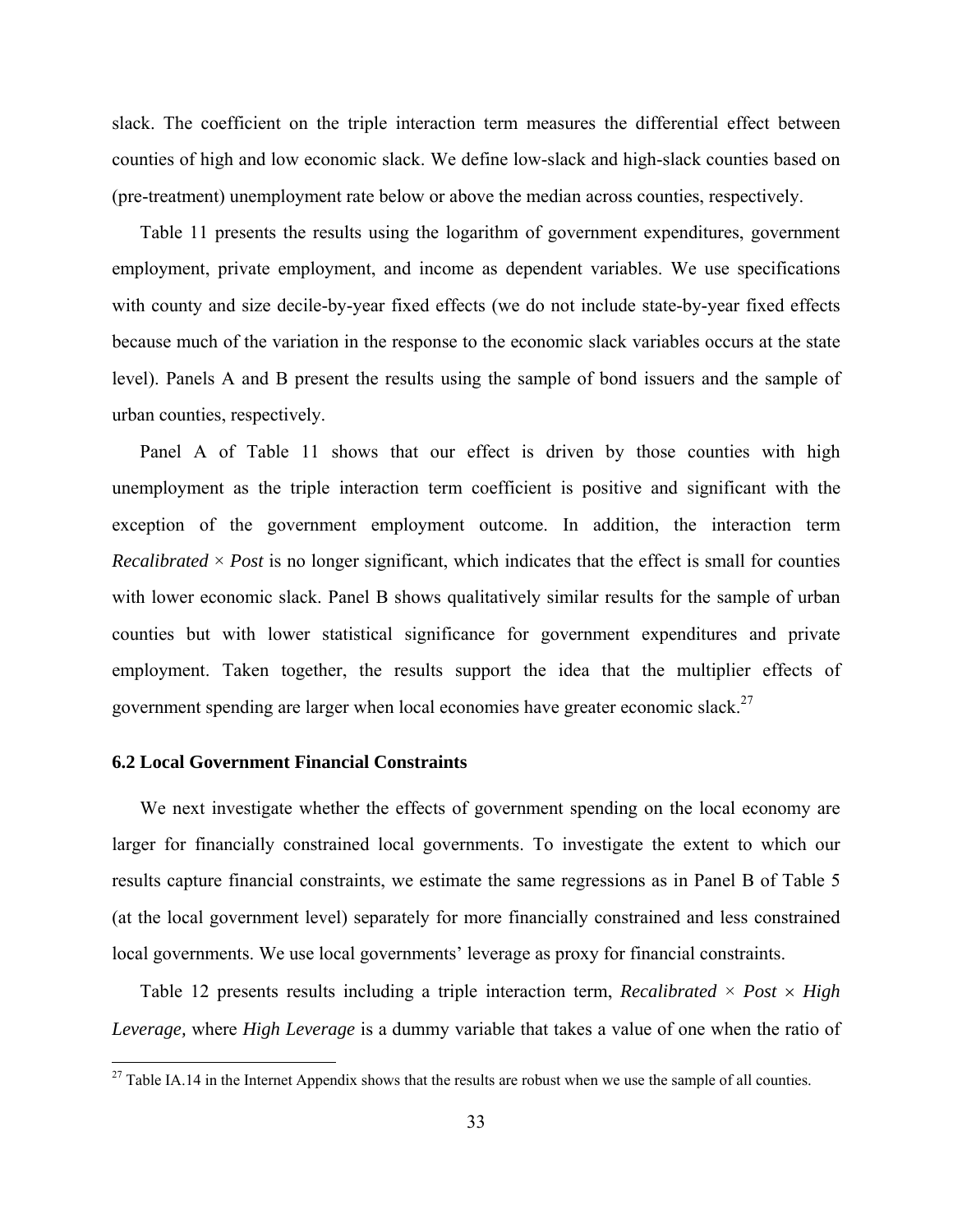total debt-to-revenues (as of 2007) is above the median. We expect high-leverage local governments to be more constrained in raising additional debt than low-leverage local governments, and thus benefit more from the recalibration-related upgrades.

We find that the effect of the recalibration on expenditures is more pronounced among highleverage local governments, as the triple interaction term coefficient is positive and significant. The interaction term *Recalibrated*  $\times$  *Post* is insignificant, which indicates that the effect is small for counties with low leverage. Panel B shows qualitatively similar results for the sample of urban counties.

Tables IA.15 and IA.16 in the Internet Appendix present the results for sample splits using alternative measures of financial constraints. We find that the effect of the recalibration is stronger among low-rated local governments (Moody's rating below Aa1), and among school and special districts (as opposed to counties, cities or townships), although the coefficients are imprecisely estimated. This result is consistent with the notion that low-rated local governments and school and special districts are more financially constrained than other type of local governments; for example, because they cannot change taxes.

# **7. Conclusion**

In this paper, we provide estimates of the effect of municipalities' financial constraints on local economies by exploring the exogenous variation in ratings due to the 2010 Moody's recalibration of its U.S. municipal bond ratings scale. The recalibration generates variation in ratings across local governments that is unrelated to local economic conditions, resulting in a zero-to-three-notches upgrade of municipal bonds. Following the recalibration, upgraded local governments raise more bond financing and experience reductions in their borrowing costs relative to non-upgraded local governments.

This upgrades lead to increases in debt-financed government spending as local governments obtain easier access to credit markets. There are positive spillover effects to the private sector. County-level private employment and income respond in a significant way to the positive shock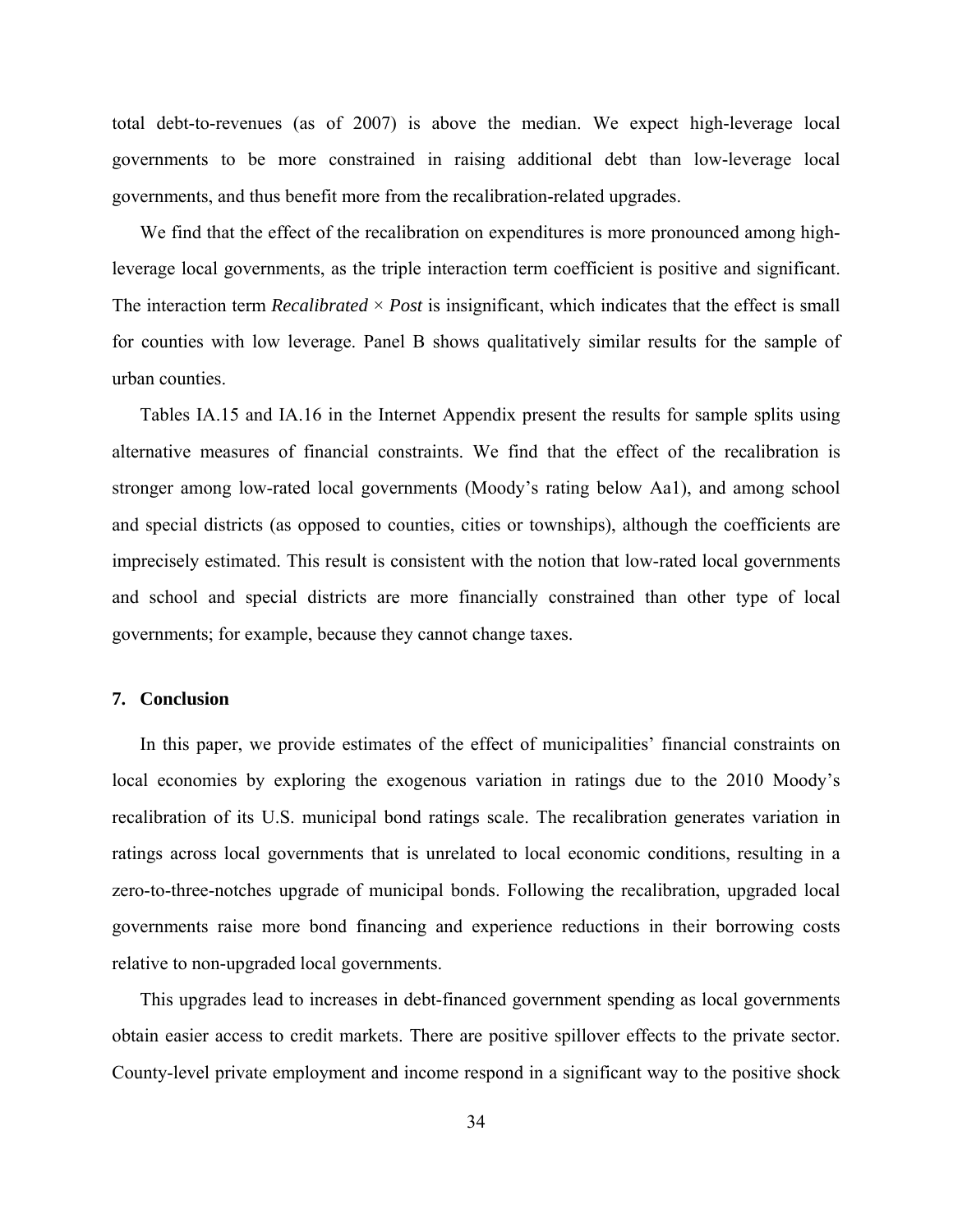to local government expenditures. The private employment increase is concentrated in the nontradable sector, which is more directly dependent on local demand.

We show that increases in the supply of financing to local governments can have important effects on the local economy. The effects are driven specifically by changes in ratings of municipal bonds, and not by changes in local or nationwide fundamentals. Our findings are consistent with the New Keynesian view of the economy in which aggregate demand shocks, such as government spending shocks, have large output multipliers when the economy is in a liquidity trap. Specifically, our findings suggest that debt-financed increases in government spending can improve economic conditions during periods of factor underutilization and nearzero interest rates, such as those observed in many countries in recent years. This improvement in local economic conditions can influence the electoral process and the incumbent's reelection chances. We leave this topic for future research.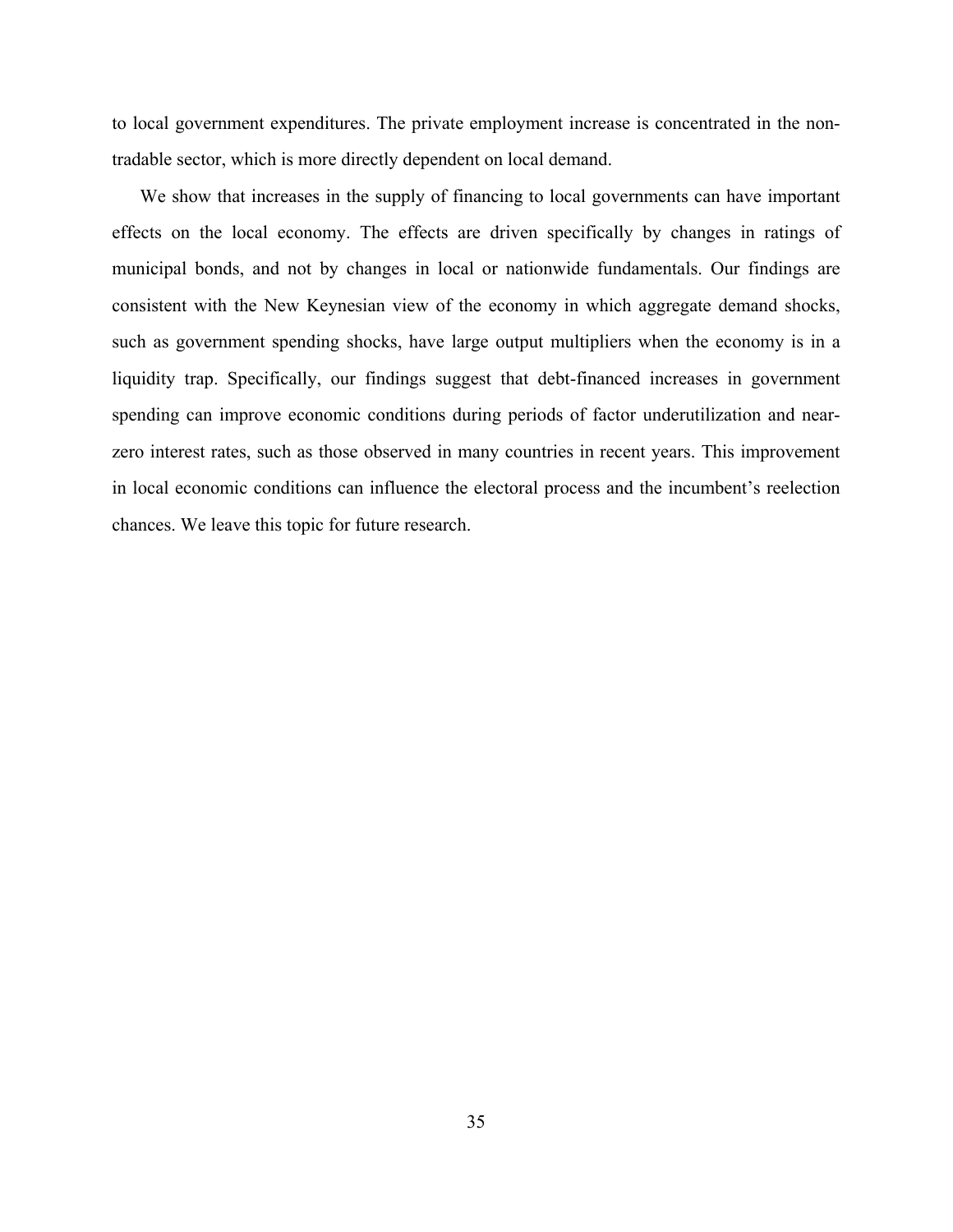## **References**

- Adelino, M., S. Ma, and D. Robinson. Forthcoming. Firm age, investment opportunities, and job creation. *Journal of Finance*.
- Adelino, M., A. Schoar, and F. Severino. 2014. Credit supply and house prices: Evidence from mortgage market segmentation. Working Paper, Duke University.
- Almeida, H., I. Cunha, M. Ferreira, and F. Restrepo. 2017. The real effects of credit ratings: The sovereign ceiling channel. *Journal of Finance* 72:249-290.
- Auerbach, A., and Y. Gorodnichenko. 2012. Measuring the output responses to fiscal policy. *American Economic Journal: Economic Policy* 4:1–27.
- Becker, B., and T. Milbourn. 2011. How did increased competition affect credit ratings? *Journal of Financial Economics* 101:493–514.
- Bentolila, S., M. Jansen, G. Jiménez, and S. Ruano. Forthcoming. When credit dries up: Job losses in the Great Recession. *Journal of the European Economic Association*.
- Bongaerts, D., M. Cremers, and W. Goetzmann. 2012. Tiebreaker: Certification and multiple ratings. *Journal of Finance* 67:113–152.
- Cellini, S., F. Ferreira, and J. Rothstein. 2010. The value of school facility investments: Evidence from a dynamic regression discontinuity design. *Quarterly Journal of Economics* 125:215– 261.
- Chen, Z., A. Lookman, N. Schurhoff, and D. Seppi. 2014. Rating-based investment practices and bond market segmentation. *Review of Asset Pricing Studies* 4:162–205.
- Chernenko, S., and A. Sunderam. 2012. The real consequences of market segmentation. *Review of Financial Studies* 25:2041–2069.
- Chodorow-Reich, G. 2014. The employment effects of credit market disruptions: Firm-level evidence from the 2008–09 financial crisis. *Quarterly Journal of Economics* 129:1–59.
- Chodorow-Reich, G., L. Feiveson, Z. Liscow, and W. Woolston. 2012. Does state fiscal relief during recessions increase employment? Evidence from the American Recovery and Reinvestment Act. *American Economic Journal: Economic Policy* 4:118–145.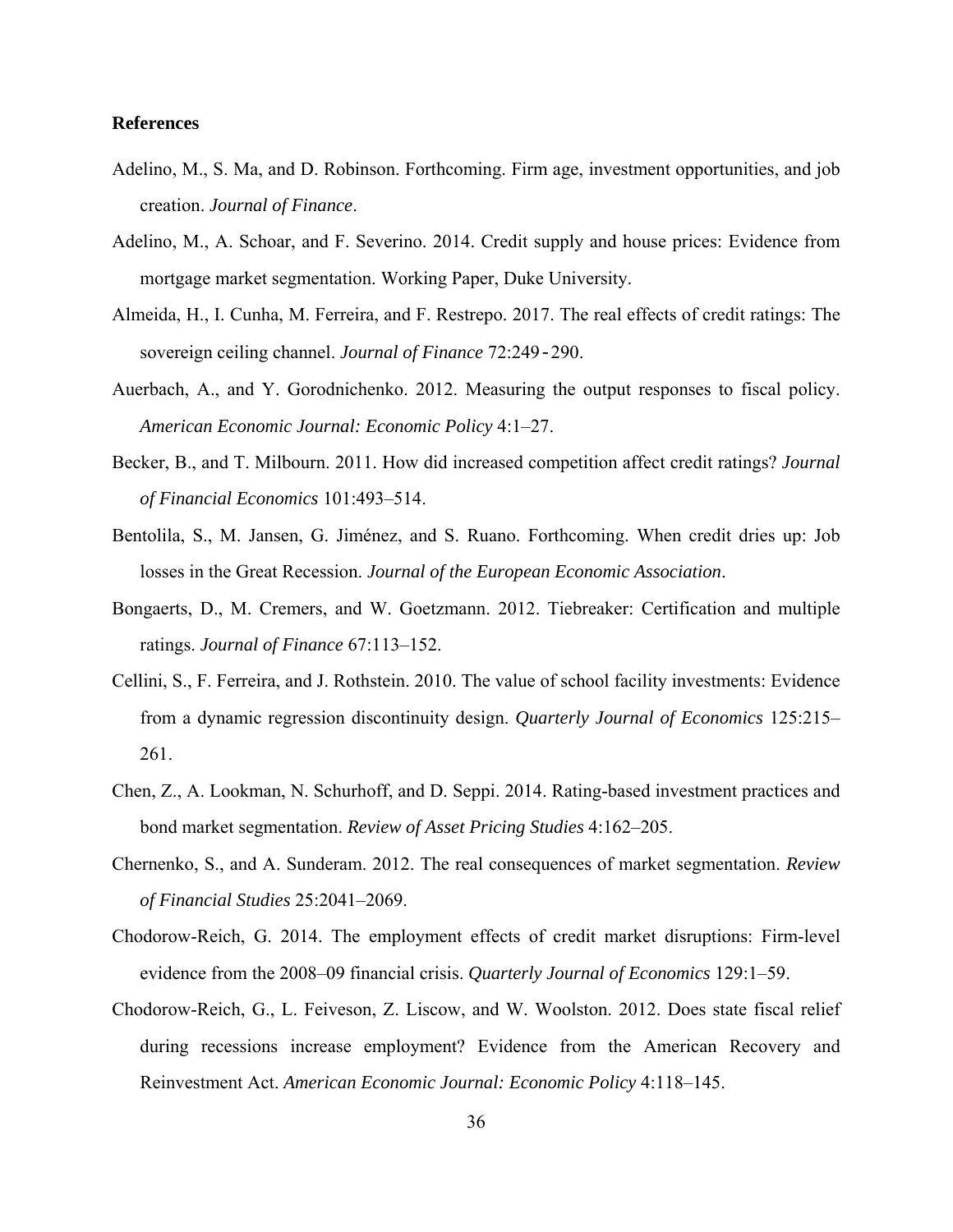- Christiano, L., M. Eichenbaum, and S. Rebelo. 2011. When is the government spending multiplier large? *Journal of Political Economy* 119:78–121.
- Clemens, J., and S. Miran. 2012. Fiscal policy multipliers on subnational government spending. *American Economic Journal: Economic Policy* 4:46–48.
- Cohen, L., J. Coval, and C. Malloy. 2011. Do powerful politicians cause corporate downsizing? *Journal of Political Economy* 119:1015–1060.
- Conley, T., and B. Dupor. 2013. The American Recovery and Reinvestment Act: Solely a government jobs program? *Journal of Monetary Economics* 60:535–549.
- Cornaggia, J., K. Cornaggia, and R. Israelsen. 2015. Credit ratings and the cost of municipal financing. Working Paper, Georgetown University.
- County of Alameda. 2014. *Debt Management Policy*. California.
- Di Maggio, M., and A. Kermani. Forthcoming. Credit-induced boom and bust. *Review of Financial Studies*.
- Eggertsson, G. 2008. Great expectations and the end of the depression. *American Economic Review* 98:1476–1516.
- Faulkender, M., and M. Petersen. 2006. Does the source of capital affect capital structure? *Review of Financial Studi*es 19:45–79.
- Financial Stability Board. 2010. *Principles for Reducing Reliance on CRA Ratings*.
- Financial Stability Board. 2012. *Roadmap and Workshop for Reducing Reliance on CRA Ratings*.
- Fishback, P., and V. Kachanovskaya. 2015. The multiplier for federal spending in the States during the Great Depression. *Journal of Economic History* 75:125-162.
- Giroud, X., and H. Mueller. Forthcoming. Firm leverage, consumer demand, and employment losses during the Great Recession. *Quarterly Journal of Economics*.
- Global Research. 2010. Layoff notices sent to thousands of U.S. teachers. April 23.
- Government Finance Officers Association. 2015. *Using Credit Rating Agencies*.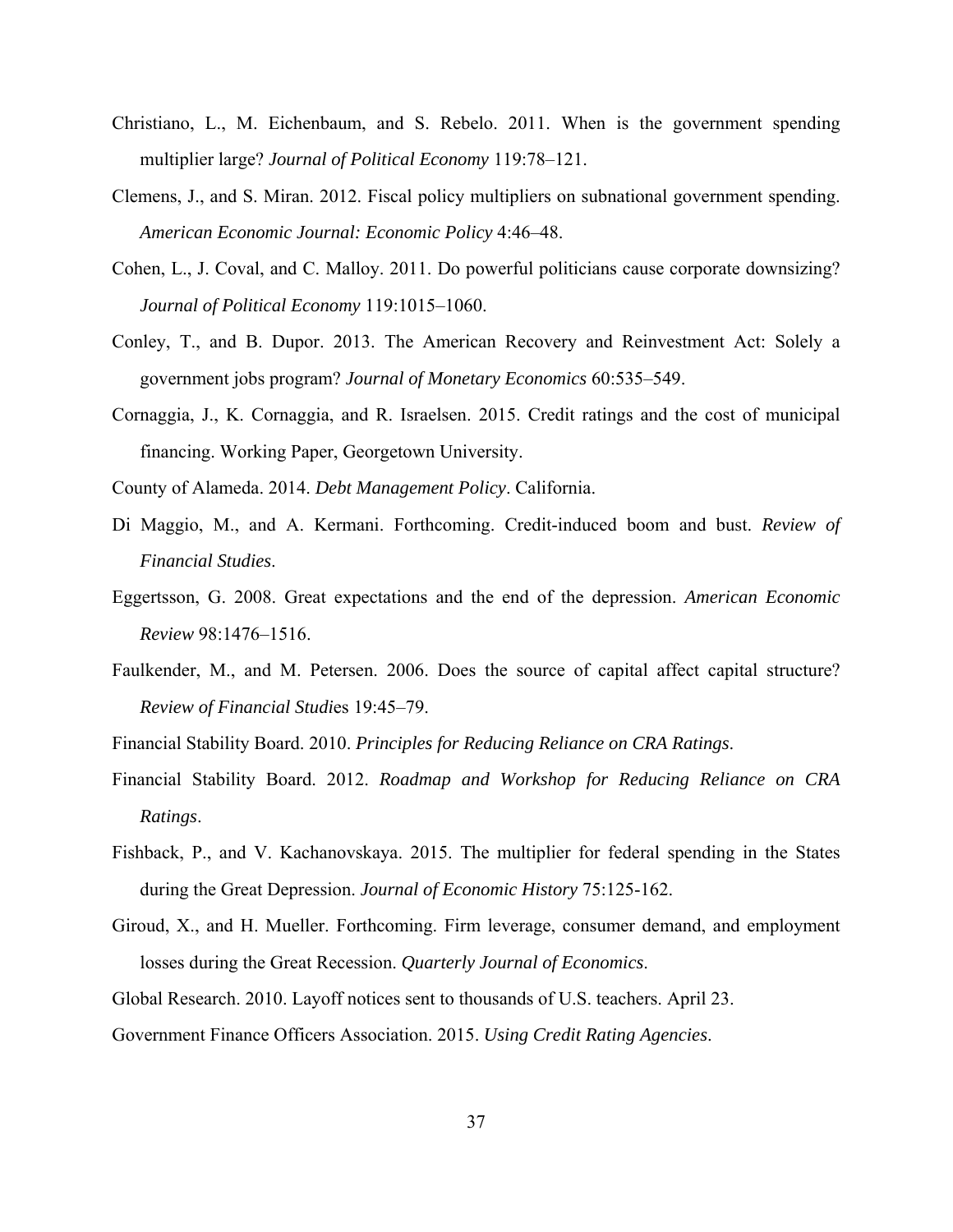- Greenstone, M., A. Mas, and H. Nguyen. 2014. Do credit market shocks affect the real economy? Quasi-experimental evidence from the Great Recession and normal economic times. Working Paper, University of Chicago.
- Hall, R. 2009. By how much does GDP rise if the government buys more output? *Brookings Papers on Economic Activity* 40:183–249.
- Kisgen, D. 2006. Credit ratings and capital structure. *Journal of Finance* 61:1035–1072.
- Kisgen, D. 2009. Do firms target credit ratings or leverage levels? *Journal of Financial and Quantitative Analysis* 44:1323–1344.
- Kisgen, D., and P. Strahan. 2010. Do regulations based on credit ratings affect a firm's cost of capital? *Review of Financial Studies* 23:4324–4347.
- Manso, G. 2013. Feedback effects of credit ratings. *Journal of Financial Economics* 109:535– 548.
- Mian, A., and A. Sufi. 2011. House prices, home equity-based borrowing, and the U.S. household leverage crisis. *American Economic Review* 101:2132–2156.
- Mian, A., and A. Sufi. 2014. What explains the 2007–2009 drop in employment? *Econometrica* 82:2197–2223.
- Mian, A., A. Sufi, and K. Rao. 2013. Household balance sheets, consumption, and the economic slump. *Quarterly Journal of Economics* 128:1687–1726.
- Moody's Investor Services. 2002. Moody's U.S. Municipal bond rating scale.
- Moody's Investor Services. 2006. Request for comment: Mapping of Moody's U.S. municipal bond rating scale to Moody's corporate rating scale and assignment of corporate equivalent ratings to municipal obligations.
- Moody's Investors Service. 2007. The U.S. municipal bond rating scale: Mapping to the global rating scale and assigning global scale ratings to municipal obligations.
- Moody's Investors Service. 2009. Moody's rating symbols and definitions.
- Moody's Investors Service. 2010. Recalibration of Moody's U.S. municipal ratings to its global rating scale.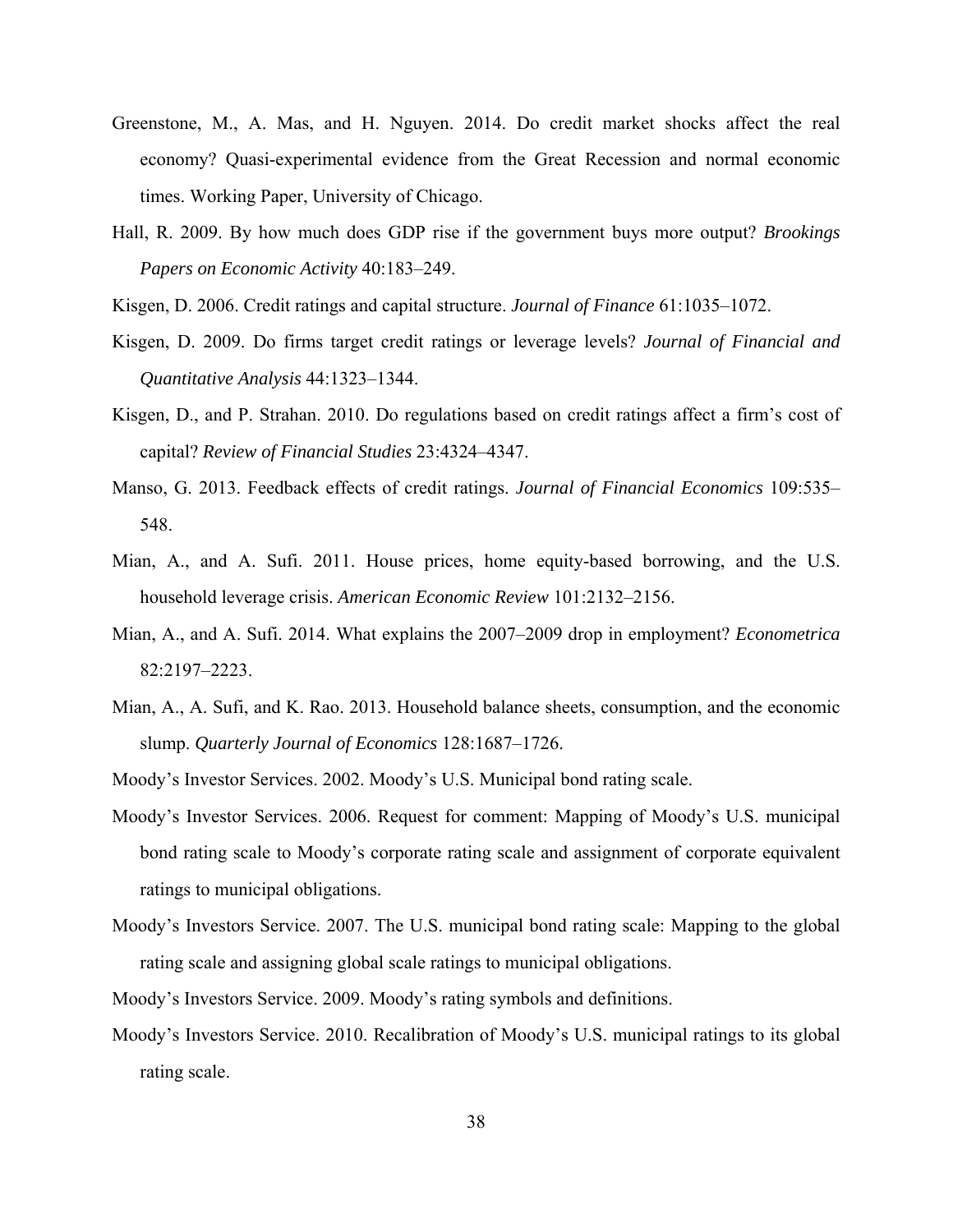- Moretti, E. 2010. Local multipliers, *American Economic Review: Papers and Proceedings*  $100:1-7$ .
- Nakamura, J., and J. Steinsson. 2014. Fiscal stimulus in a monetary union: Evidence from U.S. regions, *American Economic Review* 104:753–792.
- National Conference of State Legislatures. 2003. *State Balanced Budget Requirements*.
- Ramey, V. 2011. Can government purchases stimulate the economy? *Journal of Economic Literature* 49:673–685.
- Securities and Exchange Commission (SEC). 2012. *Report on the Municipal Securities Market*.
- Shoag, D. 2015. The impact of government spending shocks: Evidence on the multiplier from state pension plan returns. Working Paper, Harvard University.
- Suarez-Serrato, J., and P. Wingender. 2014. Estimating local fiscal multipliers. Working Paper, Duke University.
- Sufi, A. 2009. The real effects of debt certification: Evidence from the introduction of bank loan ratings. *Review of Financial Studies* 22:1659–1691.
- Tang, T. 2009. Information asymmetry and firms' credit market access: Evidence from Moody's credit rating format refinement. *Journal of Financial Economics* 93:325–351.
- Wilson, D. 2012. Fiscal spending multipliers: Evidence from the 2009 American Recovery and Reinvestment Act. *American Economic Journal: Economic Policy* 4:251–282.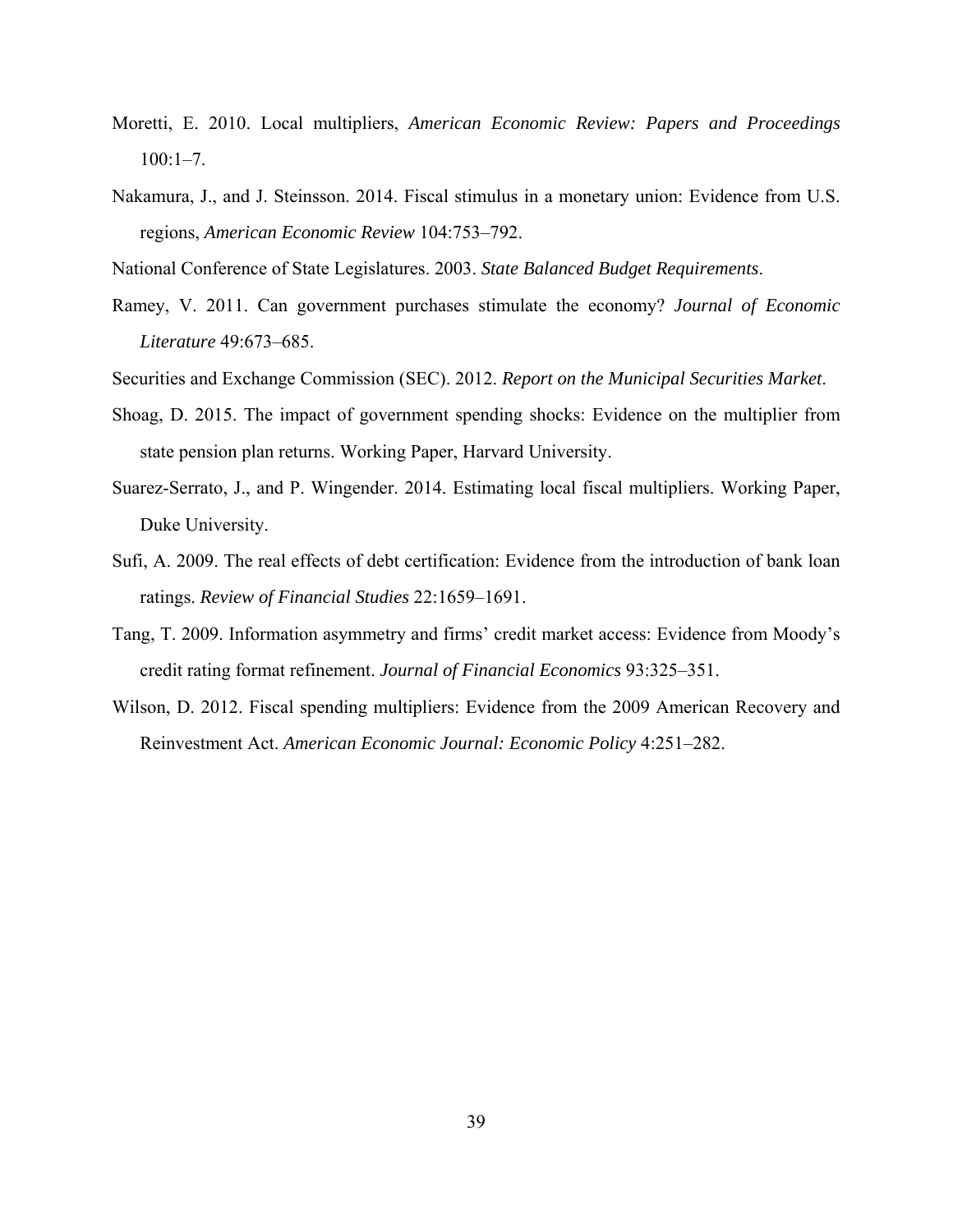# **Table 1 Summary Statistics**

This table shows mean, median, standard deviation, minimum, maximum, and number of observations for each variable. The sample in Panel A consists of counties in which at least one local government issued bonds in the municipal bond market during the four-year period before the recalibration (April 2006–March 2010). The sample in Panel B consists of urban counties. The sample period is from April 2006 to March 2013.

|                                                            | Mean    | Median  | Standard<br>Deviation | Minimum  | Maximum   | Nr. of<br>Observations | Nr. of<br>Counties |
|------------------------------------------------------------|---------|---------|-----------------------|----------|-----------|------------------------|--------------------|
| Panel A: County-Level Variables - Sample of Bond Issuers   |         |         |                       |          |           |                        |                    |
| Moody's Ratings                                            | 17.86   | 18.00   | 1.70                  | 12.00    | 21.00     | 4,872                  | 1,319              |
| <b>S&amp;P Ratings</b>                                     | 18.61   | 19.00   | 1.80                  | 12.00    | 21.00     | 2,147                  | 608                |
| Issue Amount (\$ million)                                  | 170.1   | 15.3    | 1,482.7               | 0.1      | 66,400.0  | 6,843                  | 1,859              |
| Offer Yield (%)                                            | 2.83    | 3.03    | 1.67                  | 0.10     | 6.60      | 6,843                  | 1,859              |
| Households (thousand)                                      | 53.28   | 16.41   | 134.66                | 0.29     | 3,133.77  | 12,348                 | 1,768              |
| Local Government Expenditures (\$ million)                 | 765.7   | 143.1   | 3,445.8               | 0.1      | 108,487.3 | 12,180                 | 1,740              |
| Local Government Employment (thousand)                     | 6.20    | 1.37    | 20.44                 | 0.00     | 437.54    | 8,067                  | 1,154              |
| Private Employment (thousand)                              | 60.17   | 13.59   | 173.09                | 0.01     | 3,910.43  | 12,346                 | 1,768              |
| Tradable Employment (thousand)                             | 4.39    | 0.75    | 15.80                 | 0.00     | 417.55    | 8,405                  | 1,407              |
| Non-Tradable Employment (thousand)                         | 14.02   | 3.57    | 35.87                 | $0.01\,$ | 778.39    | 12,314                 | 1,766              |
| Construction Employment (thousand)                         | 3.09    | 0.67    | 8.56                  | 0.00     | 171.09    | 12,368                 | 1,768              |
| Education Employment (thousand)                            | 1.75    | 0.06    | 7.20                  | 0.00     | 140.50    | 11,313                 | 1,676              |
| Income (\$ million)                                        | 2,924.3 | 652.6   | 8,106.7               | 5.7      | 197,206.3 | 12,348                 | 1,768              |
| Recalibrated                                               | 0.048   | 0.000   | 0.094                 | 0.000    | 1.000     | 12,374                 | 1,768              |
| Panel B: County-Level Variables - Sample of Urban Counties |         |         |                       |          |           |                        |                    |
| Moody's Ratings                                            | 18.25   | 18.39   | 1.61                  | 12.00    | 21.00     | 3,168                  | 701                |
| <b>S&amp;P Ratings</b>                                     | 18.81   | 19.00   | 1.61                  | 12.00    | 21.00     | 1,918                  | 485                |
| Issue Amount (\$ million)                                  | 218.5   | 45.1    | 938.8                 | 0.1      | 27,388.6  | 3,912                  | 799                |
| Offer Yield (%)                                            | 2.80    | 3.05    | 1.70                  | 0.10     | 6.60      | 3,912                  | 799                |
| Households (thousand)                                      | 93.62   | 43.39   | 176.76                | 1.52     | 3,133.77  | 6,501                  | 932                |
| Local Government Expenditures (\$ million)                 | 1,400.2 | 462.3   | 4,678.8               | $1.0\,$  | 108,487.3 | 6,363                  | 909                |
| Local Government Employment (thousand)                     | 9.28    | 3.81    | 24.63                 | 0.00     | 437.54    | 5,321                  | 761                |
| Private Employment (thousand)                              | 107.97  | 42.27   | 228.00                | 0.16     | 3,910.43  | 6,522                  | 932                |
| Tradable Employment (thousand)                             | 6.23    | 1.41    | 18.84                 | $0.00\,$ | 417.55    | 5,741                  | 879                |
| Non-Tradable Employment (thousand)                         | 24.85   | 11.63   | 46.72                 | 0.03     | 778.39    | 6,519                  | 932                |
| Construction Employment (thousand)                         | 5.68    | 2.28    | 11.26                 | 0.01     | 171.09    | 6,439                  | 932                |
| Education Employment (thousand)                            | 4.06    | 0.93    | 10.61                 | 0.00     | 140.50    | 4,871                  | 783                |
| Income (\$ million)                                        | 5,301.9 | 2,088.0 | 10,642.4              | 35.4     | 197,206.3 | 6,501                  | 932                |
| Recalibrated                                               | 0.066   | 0.020   | 0.115                 | 0.000    | 1.000     | 6,532                  | 933                |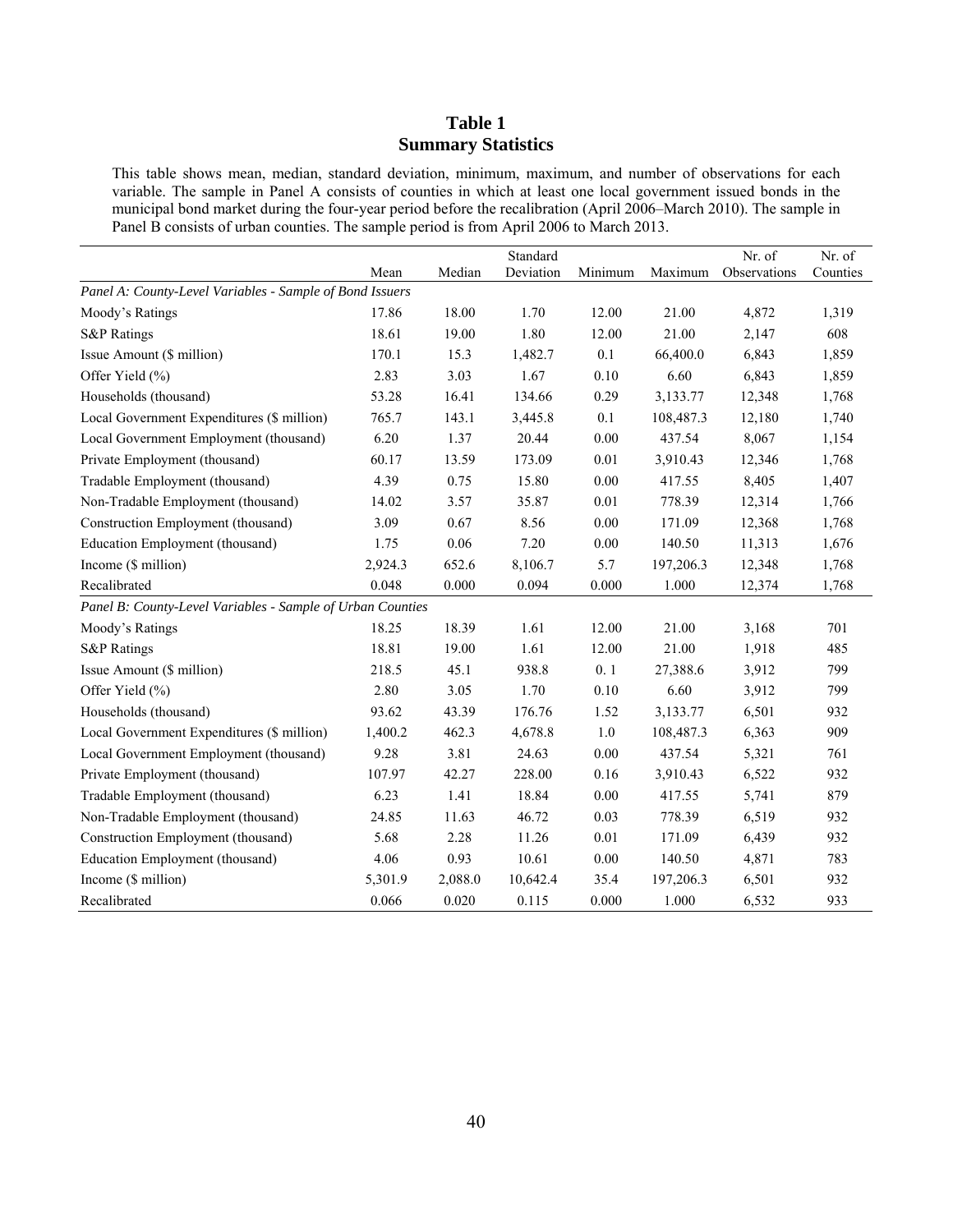### **Table 2 Treatment and Control Groups Pre-Treatment Characteristics**

This table shows pre-treatment means and *p*-values of differences in means (raw and adjusted) between treatment and control groups. The differences are adjusted by state-year fixed effects and county-size decile-by-year fixed effects. The sample in Panel A consists of counties in which at least one local government issued bonds in the municipal bond market during the four-year period before the recalibration (April 2006–March 2010). The sample in Panel B consists of urban counties. The pre-treatment sample period is from 2006 to 2009. Robust standard errors clustered at the county level are reported in parentheses. \*\*\*, \*\*, and \* indicate statistical significance at the 1%, 5%, and 10% levels, respectively.

|                                            |          | Mean                                |              | Difference |       | Number of Observations              |
|--------------------------------------------|----------|-------------------------------------|--------------|------------|-------|-------------------------------------|
|                                            |          | Recalibrated $> 0$ Recalibrated = 0 | Difference   | (adjusted) |       | Recalibrated $> 0$ Recalibrated = 0 |
| Moody's Ratings                            | 17.41    | 17.58                               | $-0.17*$     | $-0.05$    | 1,291 | 1,498                               |
| <b>S&amp;P</b> Ratings                     | 18.66    | 18.29                               | $0.37**$     | $0.32*$    | 651   | 576                                 |
| Issue Amount (\$ million)                  | 254.6    | 104.8                               | 149.8        | 41.0       | 1,459 | 2,483                               |
| Offer Yield (%)                            | 3.19     | 2.97                                | $0.22***$    | $0.29**$   | 1,459 | 2,483                               |
| Households (thousands)                     | 82.12    | 19.41                               | $62.71***$   | 6.86       | 2,895 | 2,868                               |
| Private Employment (thousands)             | 97.52    | 18.62                               | 78.90***     | 8.42       | 2,898 | 2,866                               |
| Fraction of Local Government Employment    | 0.059    | 0.052                               | $0.006***$   | $0.005*$   | 2,298 | 2,278                               |
| Growth Local Government Expenditures       | 0.054    | 0.050                               | 0.004        | $0.007*$   | 1,904 | 1,886                               |
| Growth Local Government Employment         | 0.011    | 0.019                               | $-0.008*$    | 0.000      | 1,542 | 1,518                               |
| Growth Local Private Employment            | $-0.026$ | $-0.029$                            | $0.003*$     | 0.000      | 1,933 | 1,910                               |
| Growth Income                              | $-0.008$ | $-0.009$                            | 0.001        | 0.000      | 1,930 | 1,912                               |
| Local Government Expenditures (\$ million) | 1,169.1  | 287.5                               | 881.6***     | $-37.6$    | 1,904 | 2,829                               |
| Local Government Employment (thousand)     | 8.19     | 2.67                                | $5.52***$    | $-0.47$    | 1,542 | 2,278                               |
| Private Employment (thousand)              | 97.52    | 18.62                               | 78.90***     | 8.42       | 1,933 | 2,866                               |
| Tradable Employment (thousand)             | 6.60     | 1.10                                | 5.49***      | $1.43**$   | 1,904 | 2,388                               |
| Non-Tradable Employment (thousand)         | 22.43    | 4.32                                | 18.11***     | $2.80**$   | 1,542 | 2,862                               |
| Construction Employment (thousand)         | 5.69     | 0.98                                | $4.71***$    | $0.78**$   | 1,933 | 2,868                               |
| Education Employment (thousand)            | 2.48     | 0.54                                | $1.94***$    | $-0.08$    | 1,933 | 2,779                               |
| Income (\$ million)                        | 4,442.7  | 831.7                               | $3,611.0***$ | 456.5      | 1,930 | 2,868                               |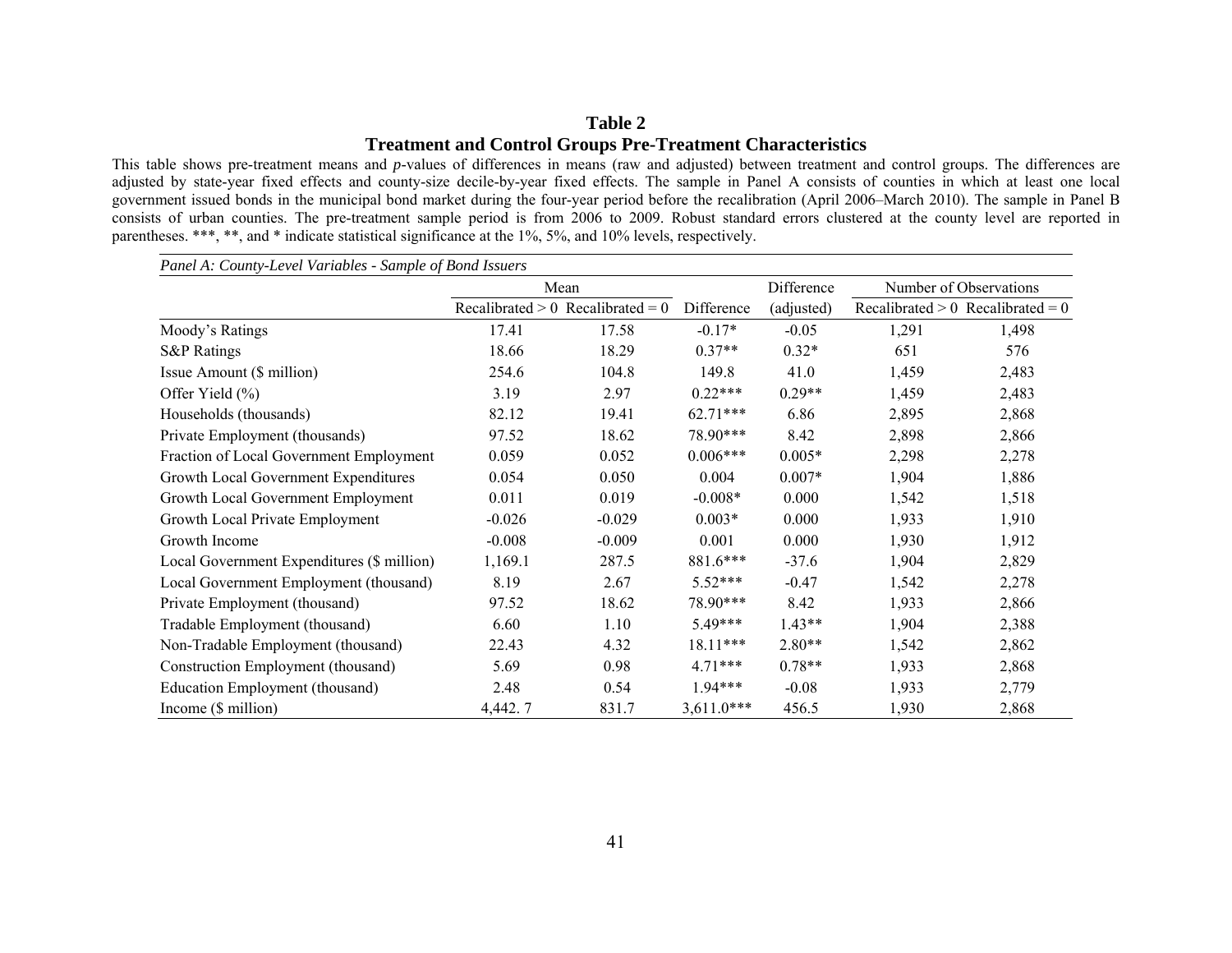|                                            | Panel B: County-Level Variables - Sample of Urban Counties |                                     |              |             |       |                                     |  |  |  |  |  |  |
|--------------------------------------------|------------------------------------------------------------|-------------------------------------|--------------|-------------|-------|-------------------------------------|--|--|--|--|--|--|
|                                            |                                                            | Mean                                |              | Difference  |       | Number of Observations              |  |  |  |  |  |  |
|                                            |                                                            | Recalibrated $> 0$ Recalibrated = 0 | Difference   | (adjusted)  |       | Recalibrated $> 0$ Recalibrated = 0 |  |  |  |  |  |  |
| Moody's Ratings                            | 17.87                                                      | 17.99                               | $-0.12$      | $-0.12$     | 873   | 927                                 |  |  |  |  |  |  |
| <b>S&amp;P</b> Ratings                     | 18.83                                                      | 18.60                               | 0.23         | 0.13        | 498   | 575                                 |  |  |  |  |  |  |
| Issue Amount (\$ million)                  | 213.4                                                      | 198.8                               | 14.7         | $-5.3$      | 1,203 | 1,025                               |  |  |  |  |  |  |
| Offer Yield (%)                            | 3.10                                                       | 2.79                                | $0.31***$    | $0.31**$    | 1,203 | 1,025                               |  |  |  |  |  |  |
| Households (thousands)                     | 124.3                                                      | 40.4                                | 83.9***      | 12.8        | 1,776 | 1,020                               |  |  |  |  |  |  |
| Private Employment (thousands)             | 150.0                                                      | 40.4                                | $109.6***$   | 21.0        | 1,776 | 1,020                               |  |  |  |  |  |  |
| Fraction of Local Government Employment    | 0.064                                                      | 0.063                               | 0.001        | 0.004       | 1,654 | 624                                 |  |  |  |  |  |  |
| Growth Local Government Expenditures       | 0.051                                                      | 0.045                               | 0.006        | $0.011**$   | 1,176 | 642                                 |  |  |  |  |  |  |
| Growth Local Government Employment         | 0.012                                                      | 0.011                               | 0.001        | $0.010*$    | 1,104 | 416                                 |  |  |  |  |  |  |
| Growth Local Private Employment            | $-0.026$                                                   | $-0.023$                            | $-0.004$     | $-0.004$    | 1,184 | 680                                 |  |  |  |  |  |  |
| Growth Income                              | $-0.008$                                                   | $-0.005$                            | $-0.002$     | 0.002       | 1,184 | 680                                 |  |  |  |  |  |  |
| Local Government Expenditures (\$ million) | 1,801.4                                                    | 666.2                               | $1,135.2***$ | $-117.2$    | 1,764 | 963                                 |  |  |  |  |  |  |
| Local Government Employment (thousand)     | 11.00                                                      | 5.35                                | $5.65**$     | $-0.58$     | 1,657 | 624                                 |  |  |  |  |  |  |
| Private Employment (thousand)              | 150.00                                                     | 40.35                               | $109.65***$  | 21.03       | 1,776 | 1,020                               |  |  |  |  |  |  |
| Tradable Employment (thousand)             | 9.00                                                       | 1.67                                | $7.33***$    | $1.96**$    | 1,707 | 777                                 |  |  |  |  |  |  |
| Non-Tradable Employment (thousand)         | 34.13                                                      | 9.22                                | 24.91***     | $6.74***$   | 1,776 | 1,017                               |  |  |  |  |  |  |
| Construction Employment (thousand)         | 8.80                                                       | 2.25                                | $6.55***$    | $2.10***$   | 1,776 | 1,020                               |  |  |  |  |  |  |
| Education Employment (thousand)            | 3.83                                                       | 1.24                                | $2.59***$    | $-0.10$     | 1,771 | 980                                 |  |  |  |  |  |  |
| Income (\$ million)                        | 6,863.5                                                    | 1,862.7                             | $5,000.8***$ | $1,070.2**$ | 1,776 | 1,020                               |  |  |  |  |  |  |

**Table 2** (continued)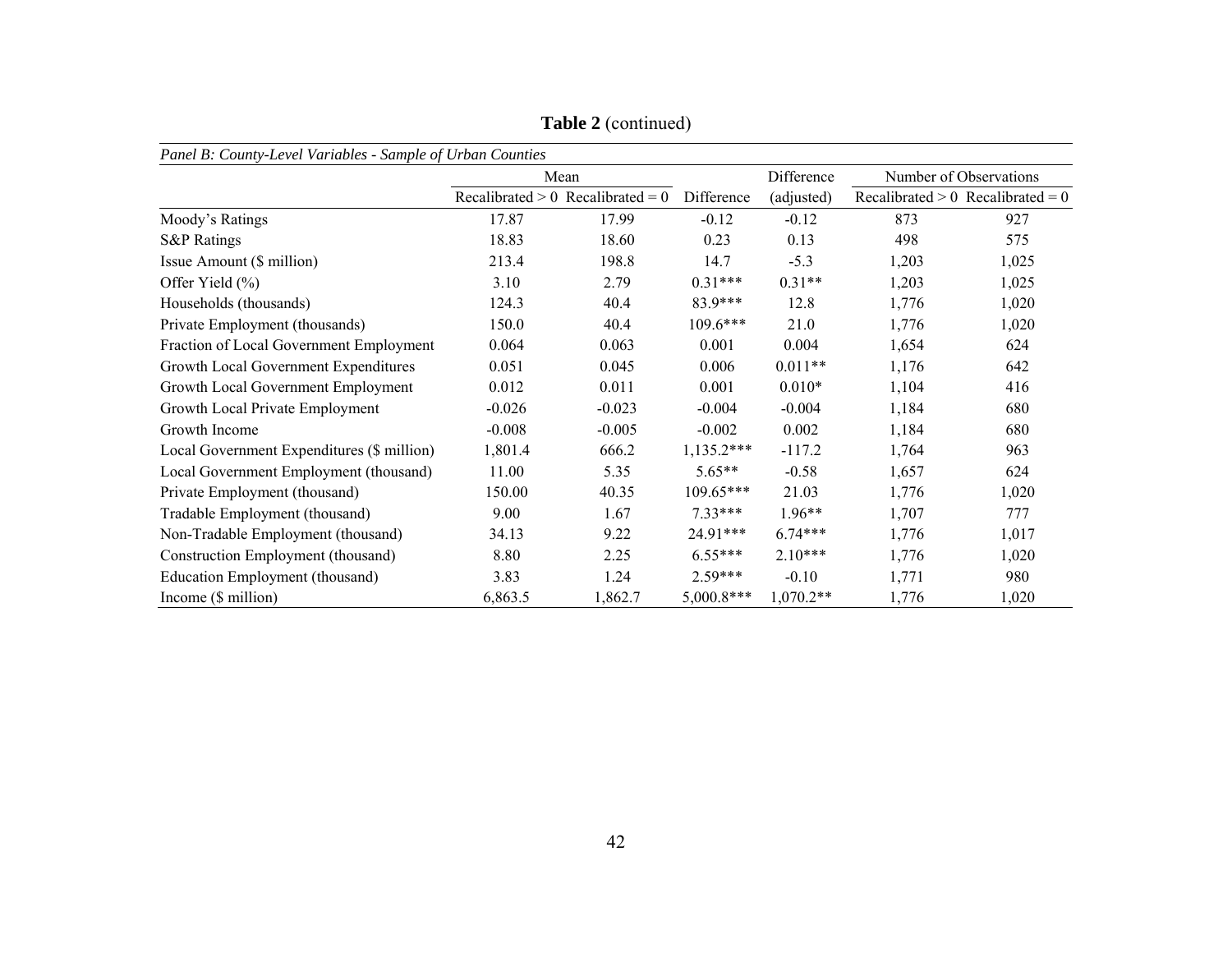## **Table 3 Difference-in-Differences of Ratings around the Recalibration**

This table presents difference-in-differences estimates of regressions of Moody's and S&P ratings around the Moody's recalibration in April–May 2010. Panel A presents county-level results using the average rating across all issues of local governments of each county and event year. *Recalibrated* is the fraction of local government units upgraded in each county during the Moody's recalibration. Panel B presents local-government-level results using the average rating across all issues of each local government and event year. *Recalibrated Dummy* takes a value of one if a local government experienced an upgrade of any of its outstanding bonds during the Moody's recalibration. *Post* is a dummy variable that takes a value of one between April 2010 and March 2013. Controls include a dummy for general obligation bonds, a dummy for Build America Bonds, and duration. The sample in columns (1)–(4) consists of counties in which at least one local government issued bonds in the municipal bond market during the four-year period before the recalibration (April 2006–March 2010). The sample in columns (5)–(8) consists of urban counties. The sample period is from April 2006 to March 2013. Robust standard errors clustered at the county level (in Panel A) and local government level (in Panel B) are reported in parentheses. \*\*\*, \*\*, and \* indicate statistical significance at the 1%, 5%, and 10% levels, respectively.

|                                    |                  | Rating Moody's |                        | Rating S&P |            | Rating Moody's           | Rating S&P     |         |
|------------------------------------|------------------|----------------|------------------------|------------|------------|--------------------------|----------------|---------|
|                                    | $\left(1\right)$ | (2)            | (3)                    | (4)        | (5)        | (6)                      | (7)            | (8)     |
| Panel A: County Level              |                  |                | Sample of Bond Issuers |            |            | Sample of Urban Counties |                |         |
| Recalibrated $\times$ Post         | $0.700***$       | $0.727***$     | 0.150                  | 0.147      | $0.590***$ | $0.564***$               | $-0.019$       | 0.004   |
|                                    | (0.162)          | (0.170)        | (0.218)                | (0.235)    | (0.215)    | (0.227)                  | (0.241)        | (0.261) |
| <b>State-Year Fixed Effects</b>    | Yes              | Yes            | Yes                    | Yes        | Yes        | Yes                      | Yes            | Yes     |
| Size Group-Year Fixed Effects      | No               | Yes            | N <sub>0</sub>         | Yes        | No         | Yes                      | No             | Yes     |
| County Fixed Effects               | Yes              | Yes            | Yes                    | Yes        | Yes        | Yes                      | Yes            | Yes     |
| R-squared                          | 0.31             | 0.33           | 0.25                   | 0.30       | 0.29       | 0.31                     | 0.25           | 0.29    |
| Number of Observations             | 4,872            | 4,872          | 2,147                  | 2,147      | 3,168      | 3,168                    | 1,918          | 1,918   |
| Number of Counties                 | 1,319            | 1,319          | 608                    | 608        | 701        | 701                      | 485            | 485     |
| Panel B: Local Government Level    |                  |                | Sample of Bond Issuers |            |            | Sample of Urban Counties |                |         |
| Recalibrated Dummy $\times$ Post   | $0.653***$       | $0.666***$     | 0.114                  | 0.167      | $0.663***$ | $0.666***$               | 0.215          | 0.167   |
|                                    | (0.067)          | (0.076)        | (0.199)                | (0.289)    | (0.071)    | (0.077)                  | (0.224)        | (0.289) |
| Local Gov. Type-Year Fixed Effects | No.              | Yes            | No                     | Yes        | No         | Yes                      | N <sub>0</sub> | Yes     |
| County-Year Fixed Effects          | Yes              | Yes            | Yes                    | Yes        | Yes        | Yes                      | Yes            | Yes     |
| Local Gov. Fixed Effects           | Yes              | Yes            | Yes                    | Yes        | Yes        | Yes                      | Yes            | Yes     |
| R-squared                          | 0.53             | 0.61           | 0.31                   | 0.40       | 0.52       | 0.60                     | 0.33           | 0.40    |
| Number of Observations             | 11,258           | 11,258         | 4,567                  | 4,567      | 8,941      | 8,941                    | 4,094          | 4,094   |
| Number of Local Governments        | 4,672            | 4,672          | 1,720                  | 1,720      | 3,611      | 3,611                    | 1,541          | 1,541   |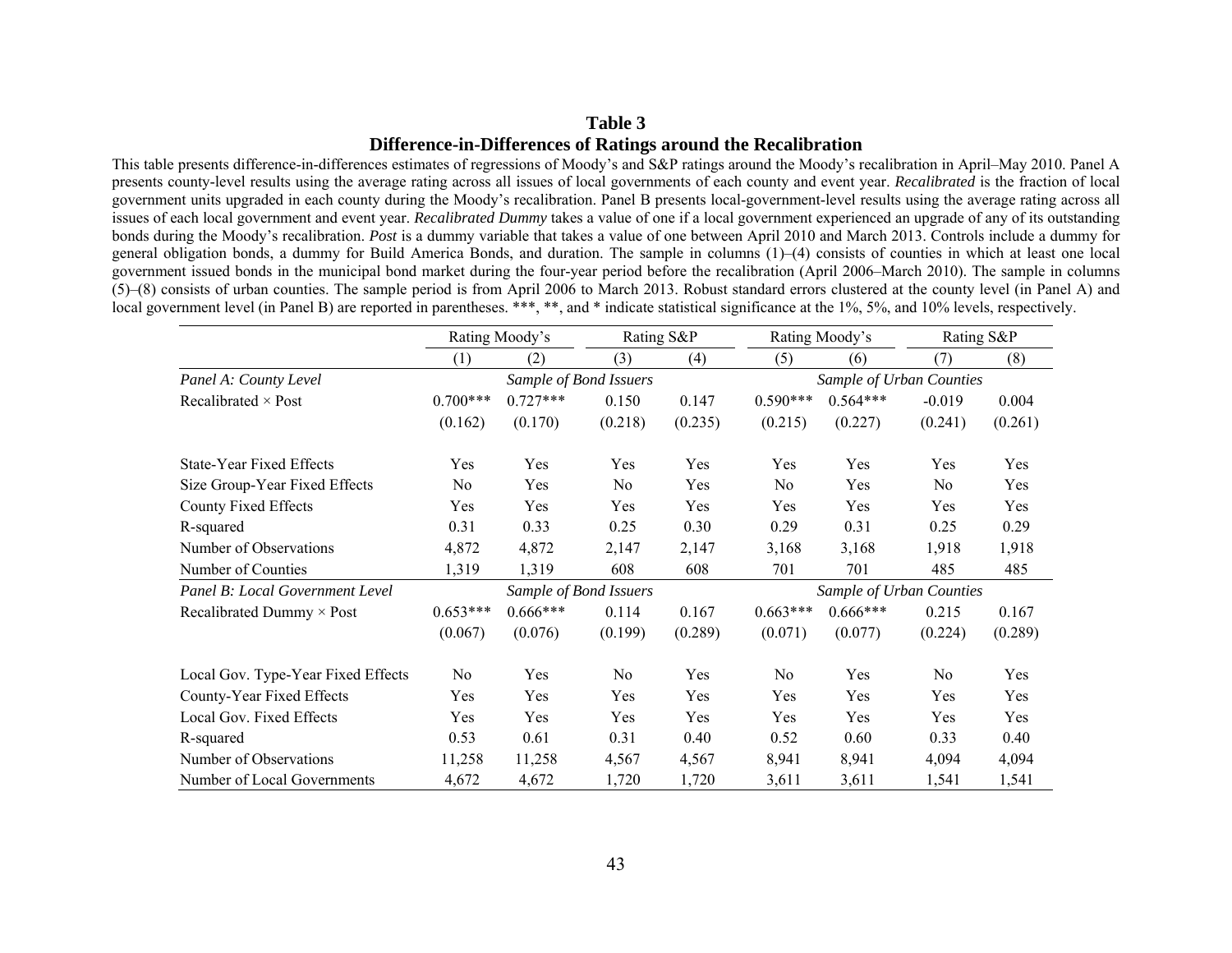#### **Difference-in-Differences of Issue Amount and Offer Yield around the Recalibration**

This table presents difference-in-differences estimates of regressions of the logarithm of the *Issue Amount* and *Offer Yield* around the Moody's recalibration in April–May 2010. Panel A presents county-level results using the logarithm of the amount of bonds issued and the average offer yield across all issues of local governments in each county and event year. *Recalibrated* is the fraction of local government units upgraded in each county during the Moody's recalibration. Panel B presents local-government-level results using the logarithm of the amount of bonds issued and the average offer yield across all issues of each local government and event year. *Recalibrated Dummy* takes a value of one if a local government experienced an upgrade of any of its outstanding bonds during the Moody's recalibration. *Post* is a dummy variable that takes a value of one between April 2010 and March 2013. Controls include a dummy for general obligation bonds, a dummy for Build America Bonds, and duration. The sample in columns (1)–(4) consists of counties in which at least one local government issued bonds in the municipal bond market during the four-year period before the recalibration (April 2006–March 2010). The sample in columns (5)–(8) consists of urban counties. The sample period is from April 2006 to March 2013. Robust standard errors clustered at the county level (in Panel A) and local government level (in Panel B) are reported in parentheses. \*\*\*, \*\*, and \* indicate statistical significance at the 1%, 5%, and 10% levels, respectively.

|                                    |                | Issue Amount (log) |                        | Offer Yield |                          | Issue Amount (log) | Offer Yield              |             |
|------------------------------------|----------------|--------------------|------------------------|-------------|--------------------------|--------------------|--------------------------|-------------|
|                                    | (1)            | (2)                | (3)                    | (4)         | (5)                      | (6)                | (7)                      | (8)         |
| Panel A: County Level              |                |                    | Sample of Bond Issuers |             |                          |                    | Sample of Urban Counties |             |
| Recalibrated $\times$ Post         | $0.334***$     | $0.289***$         | $-0.454***$            | $-0.614***$ | $0.407***$               | $0.408***$         | $-0.591***$              | $-0.600***$ |
|                                    | (0.093)        | (0.097)            | (0.140)                | (0.146)     | (0.131)                  | (0.137)            | (0.221)                  | (0.228)     |
| <b>State-Year Fixed Effects</b>    | Yes            | Yes                | Yes                    | Yes         | Yes                      | Yes                | Yes                      | Yes         |
| Size Group-Year Fixed Effects      | No             | Yes                | N <sub>0</sub>         | Yes         | No                       | Yes                | N <sub>0</sub>           | Yes         |
| County Fixed Effects               | Yes            | Yes                | Yes                    | Yes         | Yes                      | Yes                | Yes                      | Yes         |
| R-squared                          | 0.22           | 0.24               | 0.29                   | 0.31        | 0.32                     | 0.33               | 0.39                     | 0.41        |
| Number of Observations             | 6,843          | 6,843              | 6,843                  | 6,843       | 3,912                    | 3,912              | 3,912                    | 3,912       |
| Number of Counties                 | 1,859          | 1,859              | 1,859                  | 1,859       | 799                      | 799                | 799                      | 799         |
| Panel B: Local Government Level    |                |                    | Sample of Bond Issuers |             | Sample of Urban Counties |                    |                          |             |
| Recalibrated Dummy $\times$ Post   | $0.200***$     | $0.164***$         | $-0.141**$             | $-0.127**$  | $0.206***$               | $0.174***$         | $-0.162**$               | $-0.139*$   |
|                                    | (0.046)        | (0.047)            | (0.060)                | (0.061)     | (0.048)                  | (0.050)            | (0.064)                  | (0.065)     |
| Local Gov. Type-Year Fixed Effects | N <sub>0</sub> | Yes                | No                     | Yes         | N <sub>0</sub>           | Yes                | N <sub>0</sub>           | Yes         |
| County-Year Fixed Effects          | Yes            | Yes                | Yes                    | Yes         | Yes                      | Yes                | Yes                      | Yes         |
| Local Gov. Fixed Effects           | Yes            | Yes                | Yes                    | Yes         | Yes                      | Yes                | Yes                      | Yes         |
| R-squared                          | 0.30           | 0.31               | 0.53                   | 0.54        | 0.29                     | 0.30               | 0.52                     | 0.53        |
| Number of Observations             | 18,215         | 18,215             | 18,215                 | 18,215      | 13,982                   | 13,982             | 13,982                   | 13,982      |
| Number of Local Governments        | 8,114          | 8,114              | 8,114                  | 8,114       | 5,916                    | 5,916              | 5,916                    | 5,916       |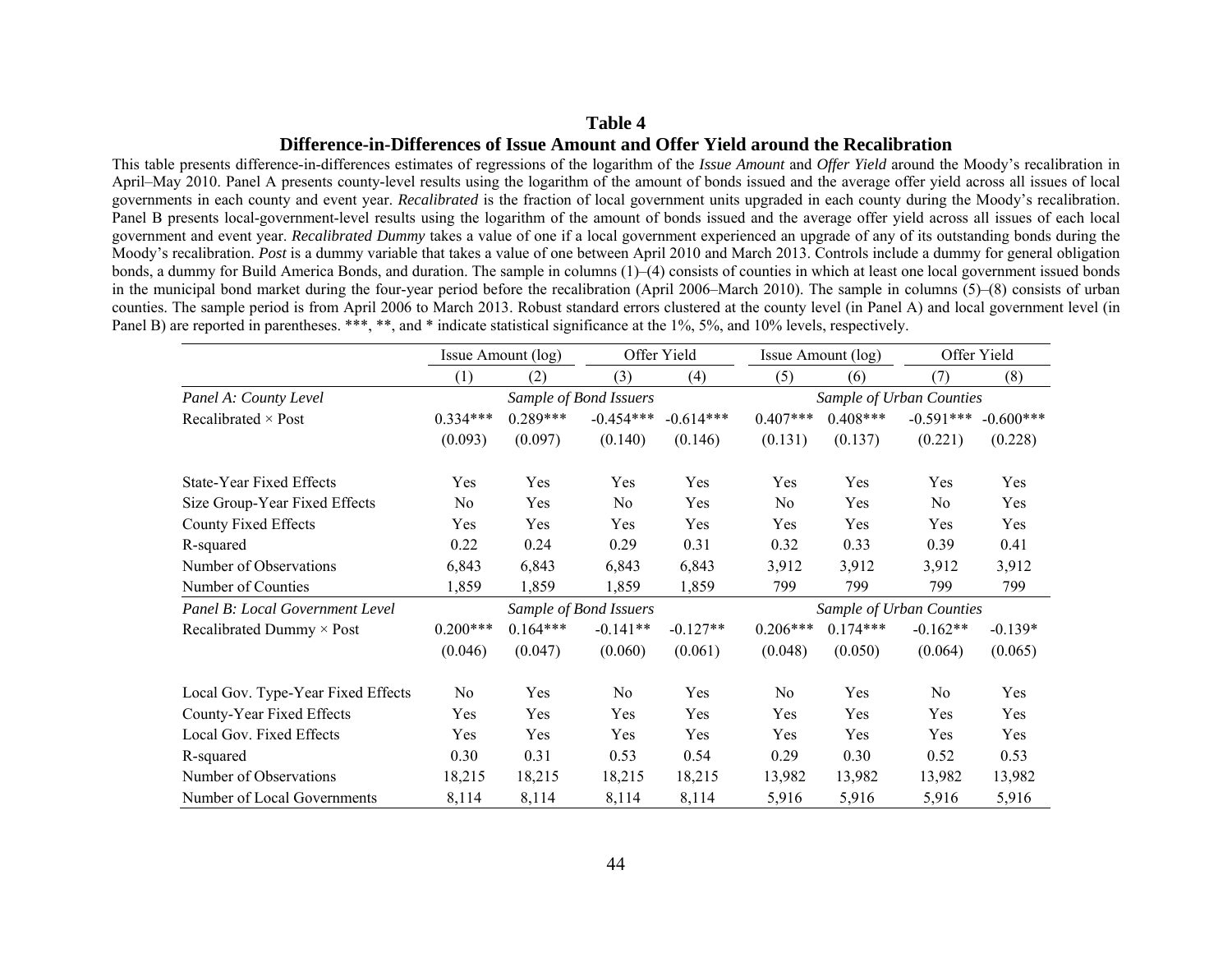## **Difference-in-Differences of Local Government Expenditures around the Recalibration**

This table presents difference-in-differences estimates of regressions of the logarithm of local government expenditures (as of July of each year) around the Moody's recalibration in April–May 2010. Panel A presents county-level results using aggregated expenditures across all local governments in each county and year. *Recalibrated* is the fraction of local government units upgraded in each county during the Moody's recalibration. Panel B presents local-government-level results. *Recalibrated Dummy* takes a value of one if a local government experienced an upgrade of any of its outstanding bonds during the Moody's recalibration. *Post* is a dummy variable that takes a value of one in 2011 and for each year thereafter. The sample in columns (1)–(4) consists of counties in which at least one local government issued bonds in the municipal bond market during the four-year period before the recalibration (April 2006–March 2010). The sample in columns (5)–(8) consists of urban counties. Controls include house price index and number of households. Robust standard errors clustered at the county level (in Panel A) and local government level (in Panel B) are reported in parentheses. \*\*\*, \*\*, and \* indicate statistical significance at the 1%, 5%, and 10% levels, respectively.

|                                           | (1)       | (2)             | (3)                    | (4)             | (5)            | (6)             | (7)                      | (8)             |
|-------------------------------------------|-----------|-----------------|------------------------|-----------------|----------------|-----------------|--------------------------|-----------------|
|                                           |           | Panel 2007-2013 |                        | Panel 2009-2012 |                | Panel 2007-2013 |                          | Panel 2009-2012 |
| Panel A: County Level                     |           |                 | Sample of Bond Issuers |                 |                |                 | Sample of Urban Counties |                 |
| Recalibrated $\times$ Post                | $0.061**$ | $0.045*$        | $0.053**$              | 0.027           | $0.095***$     | $0.071**$       | $0.078***$               | $0.044*$        |
|                                           | (0.029)   | (0.027)         | (0.026)                | (0.026)         | (0.027)        | (0.029)         | (0.025)                  | (0.026)         |
| State-Year Fixed Effects                  | Yes       | Yes             | Yes                    | Yes             | Yes            | Yes             | Yes                      | Yes             |
| Size Group-Year Fixed Effects             | No        | Yes             | No                     | Yes             | N <sub>0</sub> | Yes             | No                       | Yes             |
| County Fixed Effects                      | Yes       | Yes             | Yes                    | Yes             | Yes            | Yes             | Yes                      | Yes             |
| R-squared                                 | 0.39      | 0.39            | 0.12                   | 0.13            | 0.47           | 0.48            | 0.18                     | 0.20            |
| Number of Observations                    | 12,159    | 12,159          | 6,948                  | 6,948           | 6,349          | 6,342           | 3,628                    | 3,624           |
| Number of Counties                        | 1,737     | 1,737           | 1,737                  | 1,737           | 907            | 906             | 907                      | 906             |
| Panel B: Local Government Level           |           |                 | Sample of Bond Issuers |                 |                |                 | Sample of Urban Counties |                 |
| Recalibrated Dummy $\times$ Post          | 0.007     | 0.019           | $0.022**$              | $0.029**$       | $0.023**$      | $0.028*$        | $0.029***$               | $0.038***$      |
|                                           | (0.010)   | (0.015)         | (0.009)                | (0.013)         | (0.011)        | (0.016)         | (0.010)                  | (0.014)         |
| Local Gov. Type-Year Fixed Effects        | Yes       | No              | Yes                    | No              | Yes            | No              | Yes                      | No              |
| County-Year Fixed Effects                 | Yes       | No              | Yes                    | N <sub>0</sub>  | Yes            | N <sub>0</sub>  | Yes                      | N <sub>0</sub>  |
| Local Gov. Type-County-Year Fixed Effects | No        | Yes             | No                     | Yes             | N <sub>0</sub> | Yes             | No                       | Yes             |
| Local Gov. Fixed Effects                  | Yes       | Yes             | Yes                    | Yes             | Yes            | Yes             | Yes                      | Yes             |
| R-squared                                 | 0.28      | 0.39            | 0.24                   | 0.34            | 0.24           | 0.35            | 0.19                     | 0.31            |
| Number of Observations                    | 21,430    | 15,054          | 14,286                 | 9,725           | 17,756         | 12,710          | 11,836                   | 8,222           |
| Number of Local Governments               | 3,572     | 2,726           | 3,572                  | 2,466           | 2,960          | 2,271           | 2,960                    | 2,080           |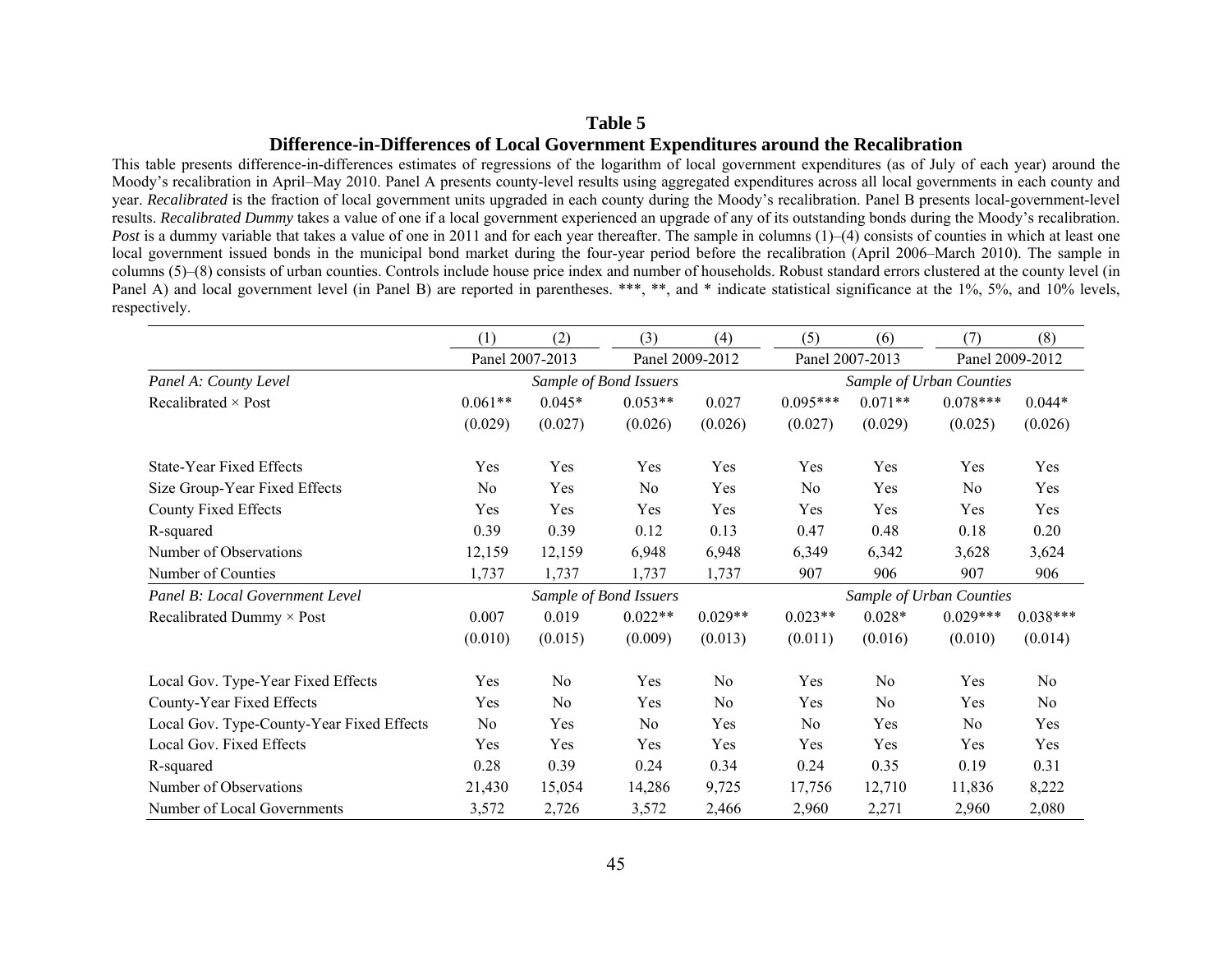## **Difference-in-Differences of Local Government Employment around the Recalibration**

This table presents difference-in-differences estimates of regressions of the logarithm of local government employment (as of March of each year) around the Moody's recalibration in April–May 2010. Panel A presents county-level results using aggregated government employment across all local governments in each county and year. *Recalibrated* is the fraction of local government units upgraded in each county during the Moody's recalibration. Panel B presents localgovernment-level results. *Recalibrated Dummy* takes a value of one if a local government experienced an upgrade of any of its outstanding bonds during the Moody's recalibration. *Post* is a dummy variable that takes a value of one in 2011 and for each year thereafter. The sample in columns (1)–(4) consists of counties in which at least one local government issued bonds in the municipal bond market during the four-year period before the recalibration (April 2006– March 2010). The sample in columns (5)–(8) consists of urban counties. Controls include house price index and number of households. Robust standard errors clustered at the county level (in Panel A) and local government level (in Panel B) are reported in parentheses. \*\*\*, \*\*, and \* indicate statistical significance at the 1%, 5%, and 10% levels, respectively.

|                                           | (1)            | (2)             | (3)                    | (4)             | (5)            | (6)                      | (7)        | (8)             |
|-------------------------------------------|----------------|-----------------|------------------------|-----------------|----------------|--------------------------|------------|-----------------|
|                                           |                | Panel 2007-2013 |                        | Panel 2009-2012 |                | Panel 2007-2013          |            | Panel 2009-2012 |
| Panel A: County Level                     |                |                 | Sample of Bond Issuers |                 |                | Sample of Urban Counties |            |                 |
| Recalibrated $\times$ Post                | $0.039*$       | $0.057**$       | $0.052**$              | $0.059**$       | $0.075***$     | $0.075***$               | $0.075***$ | $0.072***$      |
|                                           | (0.023)        | (0.026)         | (0.025)                | (0.024)         | (0.025)        | (0.026)                  | (0.023)    | (0.024)         |
| <b>State-Year Fixed Effects</b>           | Yes            | Yes             | Yes                    | Yes             | Yes            | Yes                      | Yes        | Yes             |
| Size Group-Year Fixed Effects             | No             | Yes             | N <sub>o</sub>         | Yes             | No             | Yes                      | No         | Yes             |
| County Fixed Effects                      | Yes            | Yes             | Yes                    | Yes             | Yes            | Yes                      | Yes        | Yes             |
| R-squared                                 | 0.13           | 0.13            | 0.13                   | 0.13            | 0.19           | 0.20                     | 0.20       | 0.21            |
| Number of Observations                    | 8,067          | 8,067           | 4,611                  | 4,611           | 5,300          | 5,293                    | 3,029      | 3,025           |
| Number of Counties                        | 1,154          | 1,154           | 1,154                  | 1,154           | 758            | 757                      | 758        | 757             |
| Panel B: Local Government Level           |                |                 | Sample of Bond Issuers |                 |                | Sample of Urban Counties |            |                 |
| Recalibrated Dummy $\times$ Post          | 0.006          | 0.018           | 0.002                  | 0.006           | 0.007          | 0.018                    | 0.004      | 0.006           |
|                                           | (0.012)        | (0.016)         | (0.010)                | (0.013)         | (0.012)        | (0.016)                  | (0.010)    | (0.013)         |
| Local Gov. Type-Year Fixed Effects        | Yes            | No              | Yes                    | N <sub>0</sub>  | Yes            | No                       | Yes        | N <sub>o</sub>  |
| County-Year Fixed Effects                 | Yes            | No              | Yes                    | No              | Yes            | No                       | Yes        | N <sub>0</sub>  |
| Local Gov. Type-County-Year Fixed Effects | N <sub>0</sub> | Yes             | No                     | Yes             | N <sub>0</sub> | Yes                      | No         | Yes             |
| Local Gov. Fixed Effects                  | Yes            | Yes             | Yes                    | Yes             | Yes            | Yes                      | Yes        | Yes             |
| R-squared                                 | 0.34           | 0.41            | 0.31                   | 0.41            | 0.32           | 0.40                     | 0.29       | 0.39            |
| Number of Observations                    | 9,281          | 4,675           | 5,303                  | 2,671           | 8,917          | 4,633                    | 5,095      | 2,647           |
| Number of Local Governments               | 1,326          | 668             | 1,326                  | 668             | 1,274          | 662                      | 1,274      | 662             |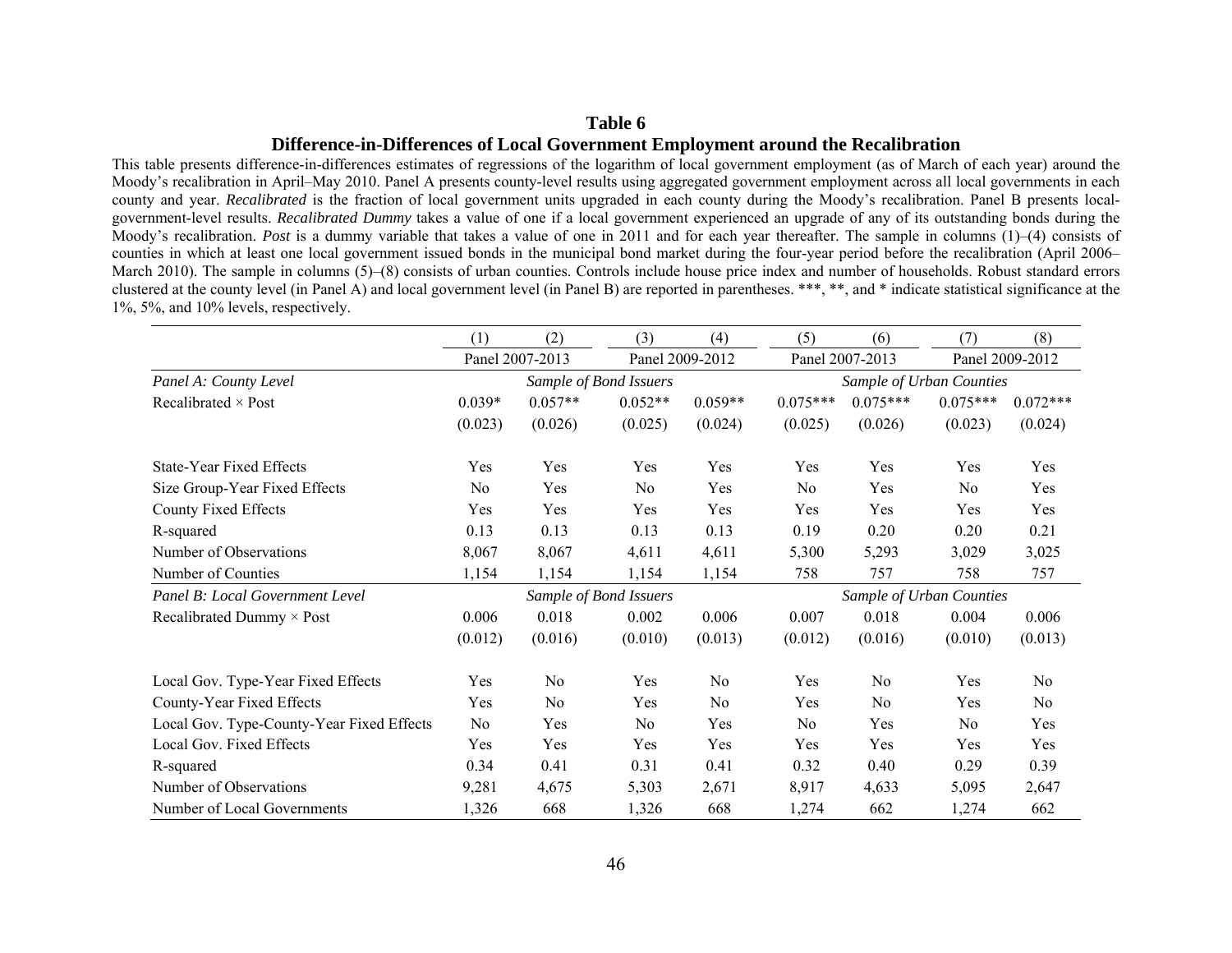#### **Difference-in-Differences of Private Employment around the Recalibration**

This table presents difference-in-differences estimates of regressions of the logarithm of private employment (as of March of each year) in each county and year around the Moody's recalibration in April–May 2010. *Recalibrated* is the fraction of local government units upgraded in each county during the Moody's recalibration. *Post* is a dummy variable that takes a value of one in 2011 and for each year thereafter. Controls include house price index and number of households. The sample in Panel A consists of counties in which at least one local government issued bonds in the municipal bond market during the four-year period before the recalibration (April 2006–March 2010). The sample in Panel B consists of urban counties. Robust standard errors clustered at the county level are reported in parentheses. \*\*\*, \*\*, and \* indicate statistical significance at the 1%, 5%, and 10% levels, respectively.

|                                                  | (1)            | (2)             | (3)            | (4)             |
|--------------------------------------------------|----------------|-----------------|----------------|-----------------|
|                                                  |                | Panel 2007-2013 |                | Panel 2009-2012 |
| Panel A: County Level - Sample of Bond Issuers   |                |                 |                |                 |
| Recalibrated $\times$ Post                       | $0.059***$     | $0.037**$       | $0.032**$      | $0.021*$        |
|                                                  | (0.017)        | (0.016)         | (0.013)        | (0.013)         |
| State-Year Fixed Effects                         | Yes            | Yes             | Yes            | Yes             |
| Size Group-Year Fixed Effects                    | N <sub>0</sub> | Yes             | No             | Yes             |
| County Fixed Effects                             | Yes            | Yes             | Yes            | Yes             |
| R-squared                                        | 0.26           | 0.27            | 0.08           | 0.09            |
| Number of Observations                           | 12,331         | 12,331          | 7,050          | 7,050           |
| Number of Counties                               | 1,765          | 1,765           | 1,765          | 1,765           |
| Panel B: County Level - Sample of Urban Counties |                |                 |                |                 |
| Recalibrated $\times$ Post                       | $0.041***$     | $0.040***$      | 0.014          | $0.021**$       |
|                                                  | (0.016)        | (0.015)         | (0.012)        | (0.010)         |
| State-Year Fixed Effects                         | Yes            | Yes             | Yes            | Yes             |
| Size Group-Year Fixed Effects                    | No             | Yes             | N <sub>0</sub> | Yes             |
| County Fixed Effects                             | Yes            | Yes             | Yes            | Yes             |
| R-squared                                        | 0.38           | 0.42            | 0.17           | 0.27            |
| Number of Observations                           | 6,508          | 6,501           | 3,718          | 3,714           |
| Number of Counties                               | 930            | 929             | 930            | 929             |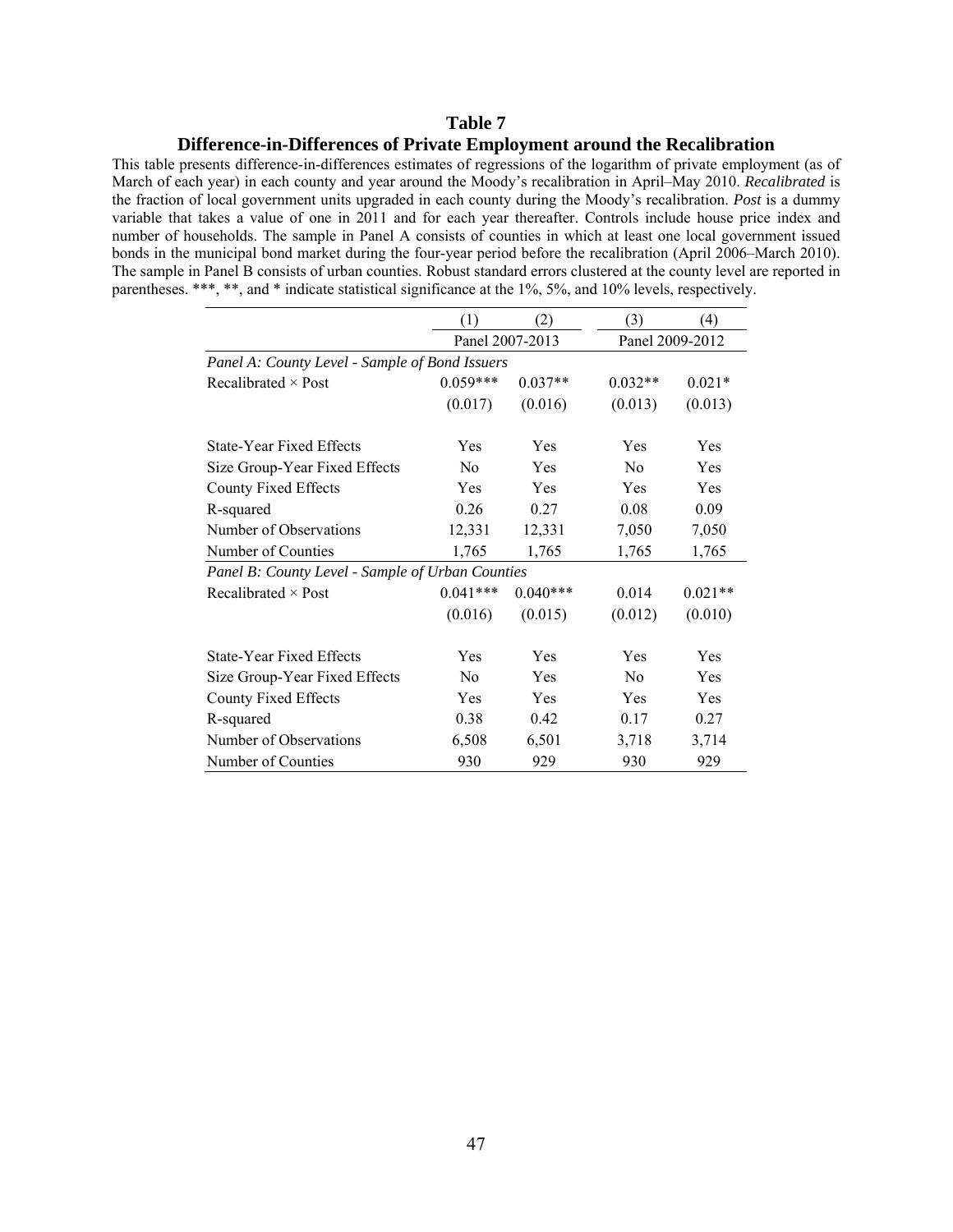## **Table 8 Difference-in-Differences of Private Employment by Sector around the Recalibration**

This table presents difference-in-differences estimates of regressions of the logarithm of tradable (manufacturing, NAICS codes 31–33), non-tradable (retail, food and accommodation, NAICS codes 44–45 and 72), construction, and education sectors employment (as of March of each year) in each county and year around the Moody's recalibration in April–May 2010. *Recalibrated* is the fraction of local government units upgraded in each county during the Moody's recalibration. *Post* is a dummy variable that takes a value of one in 2011 and for each year thereafter. Controls include house price index and number of households. The sample in Panel A consists of counties in which at least one local government issued bonds in the municipal bond market during the four-year period before the recalibration (April 2006–March 2010). The sample in Panel B consists of urban counties. The sample period is from 2009 to 2012. Robust standard errors clustered at the county level are reported in parentheses. \*\*\*, \*\*, and \* indicate statistical significance at the 1%, 5%, and 10% levels, respectively.

|                                                  | (1)      | (2)      | (3)          | (4)      | (5)            | (6)          | (7)            | (8)       |
|--------------------------------------------------|----------|----------|--------------|----------|----------------|--------------|----------------|-----------|
|                                                  |          | Tradable | Non-Tradable |          |                | Construction |                | Education |
| Panel A: County Level - Sample of Bond Issuers   |          |          |              |          |                |              |                |           |
| Recalibrated $\times$ Post                       | $-0.023$ | 0.039    | $0.095***$   | $0.065*$ | 0.001          | 0.017        | $0.107***$     | $0.068*$  |
|                                                  | (0.144)  | (0.161)  | (0.034)      | (0.036)  | (0.039)        | (0.041)      | (0.041)        | (0.040)   |
| <b>State-Year Fixed Effects</b>                  | Yes      | Yes      | Yes          | Yes      | Yes            | Yes          | Yes            | Yes       |
| Size Group-Year Fixed Effects                    | No       | Yes      | No           | Yes      | No             | Yes          | No.            | Yes       |
| County Fixed Effects                             | Yes      | Yes      | Yes          | Yes      | Yes            | Yes          | Yes            | Yes       |
| R-squared                                        | 0.06     | 0.07     | 0.03         | 0.05     | 0.22           | 0.22         | 0.12           | 0.13      |
| Number of Observations                           | 4,670    | 4,670    | 7,025        | 7,025    | 6,469          | 6,469        | 3,480          | 3,480     |
| Number of Counties                               | 1,244    | 1,244    | 1,762        | 1,762    | 1,675          | 1,675        | 1,675          | 1,675     |
| Panel B: County Level - Sample of Urban Counties |          |          |              |          |                |              |                |           |
| Recalibrated $\times$ Post                       | $-0.067$ | $-0.085$ | $0.057*$     | 0.033    | 0.024          | 0.020        | $0.083**$      | 0.054     |
|                                                  | (0.140)  | (0.147)  | (0.034)      | (0.036)  | (0.034)        | (0.037)      | (0.040)        | (0.045)   |
| State-Year Fixed Effects                         | Yes      | Yes      | Yes          | Yes      | Yes            | Yes          | Yes            | Yes       |
| Size Group-Year Fixed Effects                    | No.      | Yes      | No.          | Yes      | N <sub>0</sub> | Yes          | N <sub>0</sub> | Yes       |
| County Fixed Effects                             | Yes      | Yes      | Yes          | Yes      | Yes            | Yes          | Yes            | Yes       |
| R-squared                                        | 0.08     | 0.09     | 0.09         | 0.17     | 0.36           | 0.37         | 0.15           | 0.16      |
| Number of Observations                           | 3,229    | 3,227    | 3,717        | 3,715    | 3,659          | 3,659        | 2,722          | 2,717     |
| Number of Counties                               | 830      | 829      | 930          | 929      | 923            | 923          | 708            | 707       |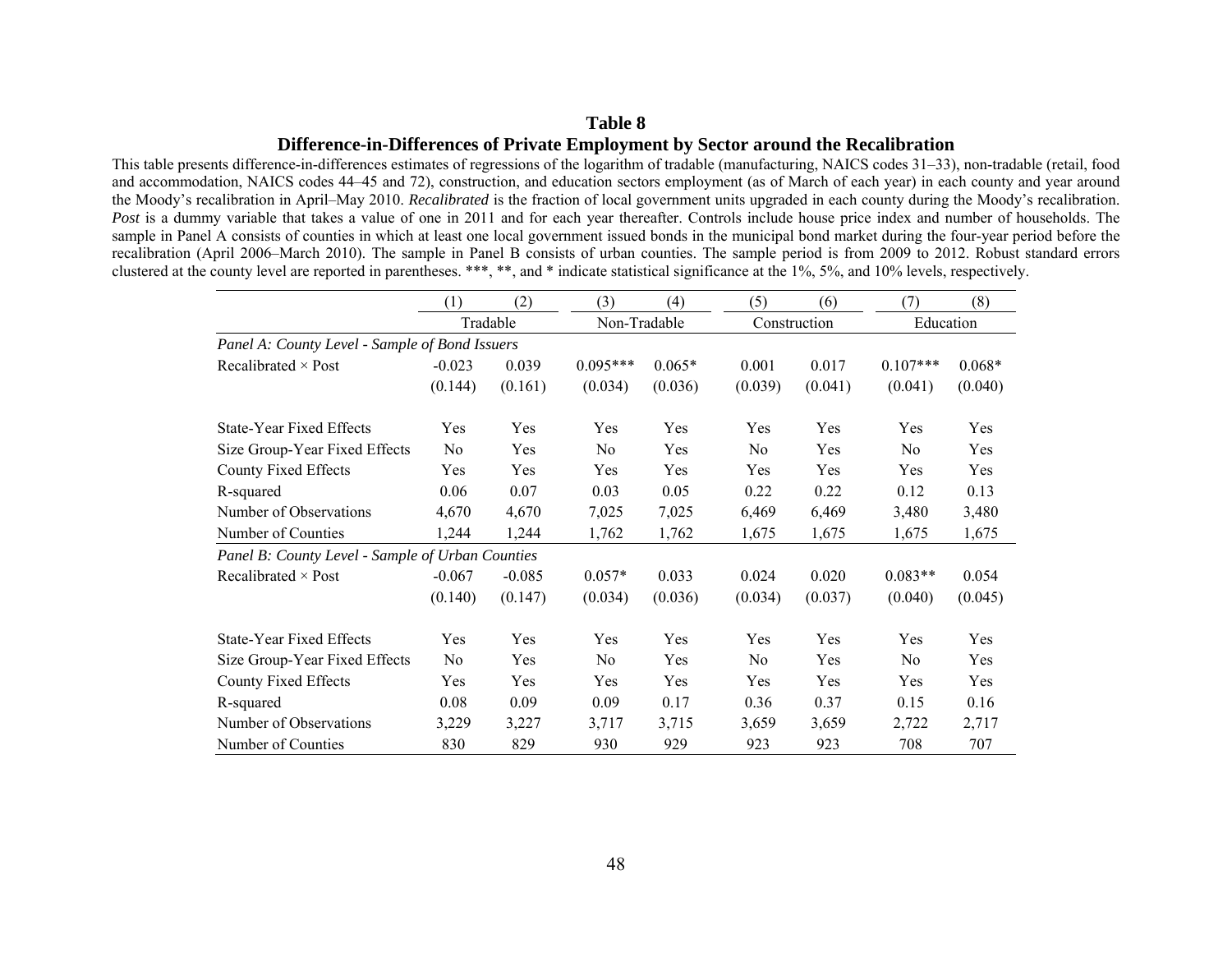## **Table 9 Difference-in-Differences of Income around the Recalibration**

This table presents difference-in-differences estimates of regressions of the logarithm of income (as of December of each year) in each county and year around the Moody's recalibration in April–May 2010. *Recalibrated* is the fraction of local government units upgraded in each county during the Moody's recalibration. *Post* is a dummy variable that takes a value of one in 2010 and for each year thereafter. Controls include house price index and number of households. The sample in Panel A consists of counties in which at least one local government issued bonds in the municipal bond market during the four-year period before the recalibration (April 2006–March 2010). The sample in Panel B consists of urban counties. Robust standard errors clustered at the county level are reported in parentheses. \*\*\*, \*\*, and \* indicate statistical significance at the 1%, 5%, and 10% levels, respectively.

|                                                  | (1)             | (2)      | (3)             | (4)       |
|--------------------------------------------------|-----------------|----------|-----------------|-----------|
|                                                  | Panel 2006-2012 |          | Panel 2008-2011 |           |
| Panel A: County Level - Sample of Bond Issuers   |                 |          |                 |           |
| Recalibrated $\times$ Post                       | $0.060***$      | $0.028*$ | $0.049***$      | $0.029**$ |
|                                                  | (0.017)         | (0.016)  | (0.014)         | (0.014)   |
| <b>State-Year Fixed Effects</b>                  | Yes             | Yes      | Yes             | Yes       |
| Size Group-Year Fixed Effects                    | No              | Yes      | No              | Yes       |
| County Fixed Effects                             | Yes             | Yes      | Yes             | Yes       |
| R-squared                                        | 0.67            | 0.67     | 0.72            | 0.72      |
| Number of Observations                           | 10,614          | 10,614   | 7,076           | 7,076     |
| Number of Counties                               | 1,769           | 1,769    | 1,769           | 1,769     |
| Panel B: County Level - Sample of Urban Counties |                 |          |                 |           |
| Recalibrated $\times$ Post                       | $0.036***$      | $0.017*$ | $0.029**$       | 0.010     |
|                                                  | (0.009)         | (0.009)  | (0.014)         | (0.014)   |
| <b>State-Year Fixed Effects</b>                  | Yes             | Yes      | Yes             | Yes       |
| Size Group-Year Fixed Effects                    | N <sub>0</sub>  | Yes      | No              | Yes       |
| <b>County Fixed Effects</b>                      | Yes             | Yes      | Yes             | Yes       |
| R-squared                                        | 0.77            | 0.77     | 0.84            | 0.84      |
| Number of Observations                           | 5,580           | 5,574    | 3,720           | 3,716     |
| Number of Counties                               | 930             | 929      | 930             | 929       |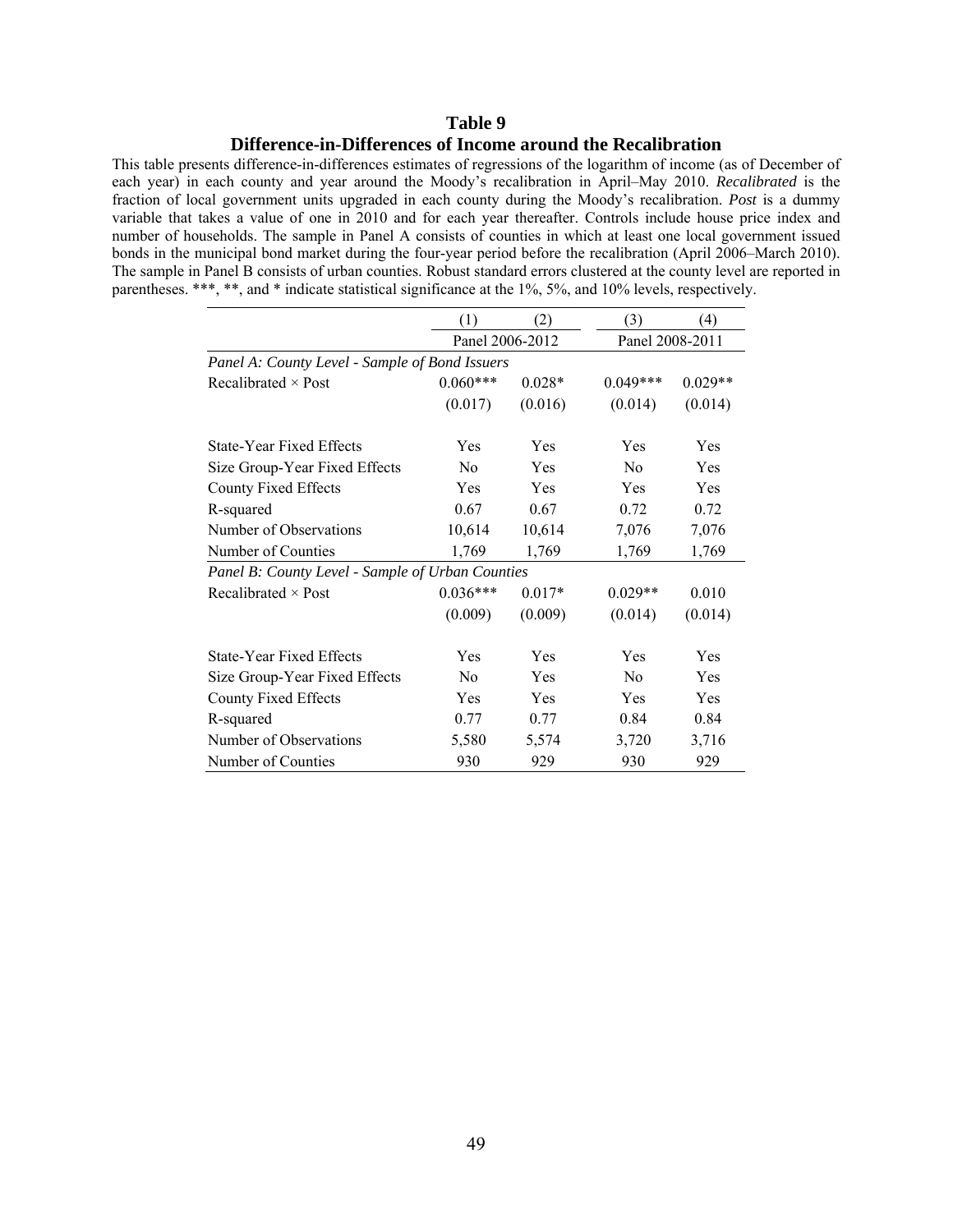#### **Instrumental Variable Estimates of the Elasticity of Employment and Income**

This table presents instrumental variables (two-stage least squares) estimates of regressions of the logarithm of government employment, private employment, and income in each county and year around the Moody's recalibration in April–May 2010. Local government expenditures are instrumented with the *Recalibrated* × *Post* interaction variable. *Recalibrated* is the fraction of local government units upgraded in each county during the Moody's recalibration. *Post* is a dummy variable that takes a value of one in 2011 (2010 in the case of income) and for each year thereafter. Controls include house price index and number of households. The sample in Panel A consists of counties in which at least one local government issued bonds in the municipal bond market during the four-year period before the recalibration (April 2006–March 2010). The sample in Panel B consists of urban counties. The sample period is from 2007 to 2013 (2006 to 2012 in the case of income). Robust standard errors clustered at the county level are reported in parentheses. \*\*\*, \*\*, and \* indicate statistical significance at the 1%, 5%, and 10% levels, respectively.

|                                                  | (1)        | (2)        | (3)            | (4)                | (5)        | (6)      |
|--------------------------------------------------|------------|------------|----------------|--------------------|------------|----------|
|                                                  |            | Government |                |                    |            |          |
|                                                  |            | Employment |                | Private Employment | Income     |          |
| Panel A: County Level - Sample of Bond Issuers   |            |            |                |                    |            |          |
| Local Gov. Expenditures                          | 0.648      | $1.336*$   | $1.195***$     | $1.026*$           | $0.912***$ | $0.634*$ |
|                                                  | (0.474)    | (0.779)    | (0.393)        | (0.535)            | (0.324)    | (0.377)  |
| <b>State-Year Fixed Effects</b>                  | Yes        | Yes        | Yes            | Yes                | Yes        | Yes      |
| Size Decile-Year Fixed Effects                   | $\rm No$   | Yes        | No             | Yes                | No         | Yes      |
| County Fixed Effects                             | Yes        | Yes        | Yes            | Yes                | Yes        | Yes      |
| F-statistic of instrument (first stage)          | 5.34       | 3.90       | 10.73          | 4.60               | 9.51       | 4.24     |
| Number of Observations                           | 8,046      | 8,046      | 12,135         | 12,135             | 12,166     | 12,166   |
| Number of Counties                               | 1,151      | 1,151      | 1,737          | 1,737              | 1,738      | 1,738    |
| Panel B: County Level - Sample of Urban Counties |            |            |                |                    |            |          |
| Local Gov. Expenditures                          | $0.963***$ | 1.189***   | $0.440***$     | $0.662***$         | $0.326**$  | $0.272*$ |
|                                                  | (0.368)    | (0.434)    | (0.151)        | (0.256)            | (0.138)    | (0.160)  |
| <b>State-Year Fixed Effects</b>                  | Yes        | Yes        | Yes            | Yes                | Yes        | Yes      |
| Size Decile-Year Fixed Effects                   | $\rm No$   | Yes        | N <sub>0</sub> | Yes                | No         | Yes      |
| <b>County Fixed Effects</b>                      | Yes        | Yes        | Yes            | Yes                | Yes        | Yes      |
| F-statistic of instrument (first stage)          | 12.90      | 11.15      | 24.35          | 11.75              | 12.23      | 11.75    |
| Number of Observations                           | 5,300      | 5,293      | 6,348          | 6,341              | 6,349      | 6,342    |
| Number of Counties                               | 758        | 758        | 907            | 907                | 907        | 907      |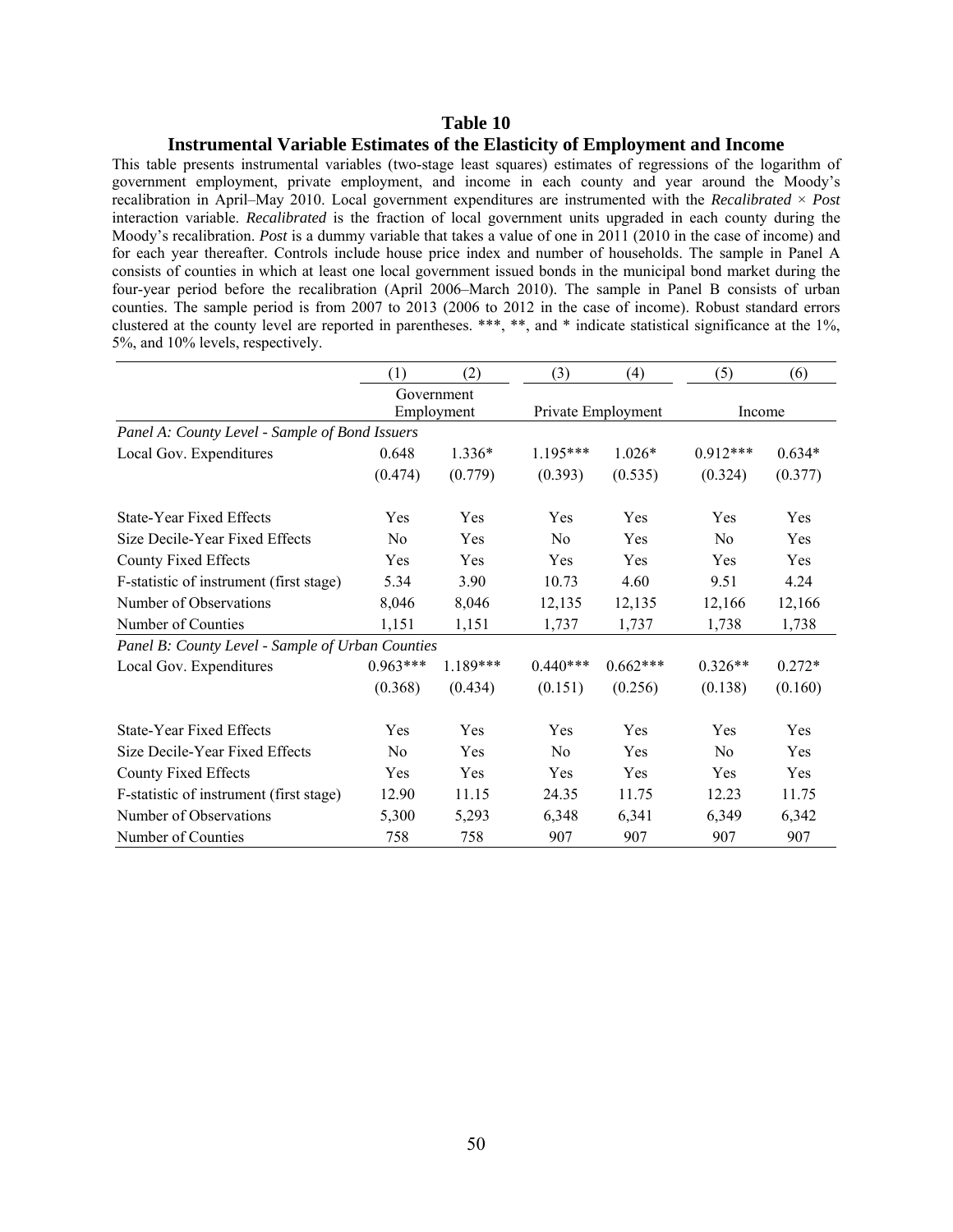#### **Difference-in-Differences of Economic Outcomes around the Recalibration: Effect of Economic Slack**

This table presents difference-in-differences estimates of regressions of the logarithm of government expenditures, government employment, private employment, and income in each county and year around the Moody's recalibration in April–May 2010. *Recalibrated* is the fraction of local government units upgraded in each county during the Moody's recalibration. *Post* is a dummy variable that takes a value of one in 2011 (2010 in the case of income) and for each year thereafter. *High Slack* is a dummy variable that takes a value of one when the county-level unemployment rate in 2010 is above the median. Controls include house price index and number of households. The sample in Panel A consists of counties in which at least one local government issued bonds in the municipal bond market during the four-year period before the recalibration (April 2006–March 2010). The sample in Panel B consists of urban counties. The sample period is from 2007 to 2013 (2006 to 2012 in the case of income). Robust standard errors clustered at the county level are reported in parentheses. \*\*\*, \*\*, and \* indicate statistical significance at the 1%, 5%, and 10% levels, respectively.

|                                                  | (1)            | (2)            | (3)      | (4)            | (5)      | (6)                | (7)            | (8)            |
|--------------------------------------------------|----------------|----------------|----------|----------------|----------|--------------------|----------------|----------------|
|                                                  |                | Government     |          | Government     |          |                    |                |                |
|                                                  |                | Expenditures   |          | Employment     |          | Private Employment |                | Income         |
| Panel A: County Level - Sample of Bond Issuers   |                |                |          |                |          |                    |                |                |
| Recalibrated $\times$ Post                       | $-0.021$       | 0.008          | $-0.006$ | 0.033          | 0.019    | 0.014              | 0.022          | 0.005          |
|                                                  | (0.027)        | (0.028)        | (0.031)  | (0.031)        | (0.016)  | (0.014)            | (0.017)        | (0.016)        |
| Recalibrated $\times$ Post $\times$ High Slack   | $0.108*$       | $0.115**$      | 0.091    | 0.087          | $0.047*$ | $0.051*$           | $0.089***$     | $0.079***$     |
|                                                  | (0.059)        | (0.058)        | (0.058)  | (0.057)        | (0.028)  | (0.030)            | (0.029)        | (0.028)        |
| Year Fixed Effects                               | Yes            | N <sub>0</sub> | Yes      | N <sub>0</sub> | Yes      | N <sub>0</sub>     | Yes            | N <sub>0</sub> |
| Size Group-Year Fixed Effects                    | N <sub>0</sub> | Yes            | No       | Yes            | No       | Yes                | N <sub>0</sub> | Yes            |
| County Fixed Effects                             | Yes            | Yes            | Yes      | Yes            | Yes      | Yes                | Yes            | Yes            |
| R-squared                                        | 0.29           | 0.30           | 0.03     | 0.21           | 0.21     | 0.22               | 0.60           | 0.60           |
| Number of Observations                           | 12,180         | 12,180         | 8,067    | 8,067          | 12,345   | 12,345             | 10,626         | 10,626         |
| Number of Counties                               | 1,740          | 1,740          | 1,154    | 1,154          | 1,767    | 1,767              | 1,771          | 1,771          |
| Panel B: County Level - Sample of Urban Counties |                |                |          |                |          |                    |                |                |
| Recalibrated $\times$ Post                       | 0.017          | 0.015          | 0.035    | $0.047*$       | 0.003    | 0.004              | $-0.005$       | $-0.012$       |
|                                                  | (0.028)        | (0.029)        | (0.029)  | (0.028)        | (0.013)  | (0.014)            | (0.017)        | (0.016)        |
| Recalibrated $\times$ Post $\times$ High Slack   | 0.067          | 0.059          | $0.118*$ | $0.115*$       | 0.039    | 0.031              | $0.103***$     | $0.097***$     |
|                                                  | (0.057)        | (0.058)        | (0.061)  | (0.062)        | (0.034)  | (0.031)            | (0.036)        | (0.036)        |
| <b>Year Fixed Effects</b>                        | Yes            | N <sub>0</sub> | Yes      | N <sub>0</sub> | Yes      | No                 | Yes            | N <sub>0</sub> |
| Size Group-Year Fixed Effects                    | N <sub>0</sub> | Yes            | No       | Yes            | No       | Yes                | N <sub>0</sub> | Yes            |
| <b>County Fixed Effects</b>                      | Yes            | Yes            | Yes      | Yes            | Yes      | Yes                | Yes            | Yes            |
| R-squared                                        | 0.35           | 0.37           | 0.07     | 0.08           | 0.29     | 0.33               | 0.70           | 0.71           |
| Number of Observations                           | 6,363          | 6,356          | 5,314    | 5,307          | 6,522    | 6,515              | 5,592          | 5,586          |
| Number of Counties                               | 909            | 908            | 760      | 759            | 932      | 931                | 932            | 931            |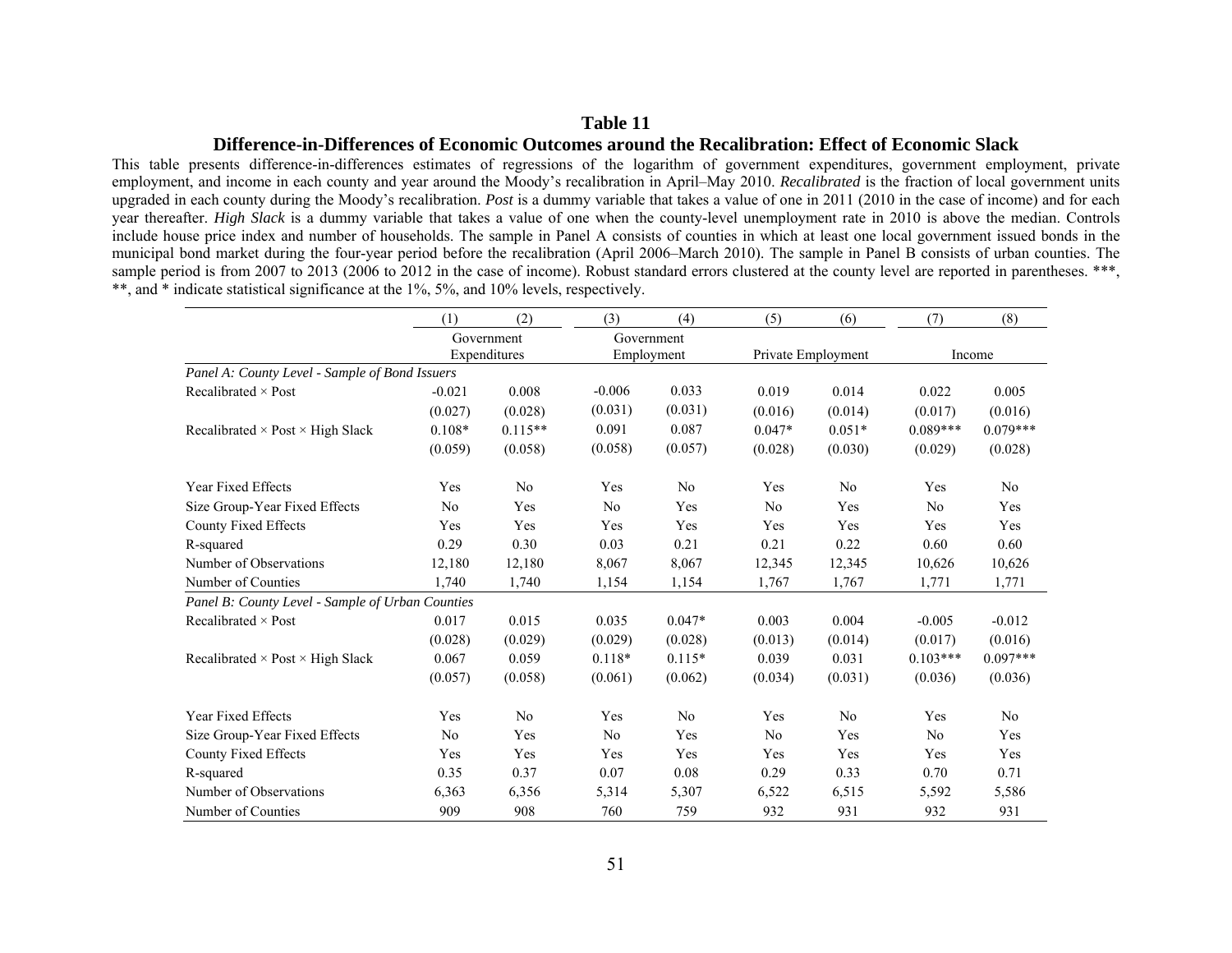## **Table 12 Difference-in-Differences of Local Government Expenditures around the Recalibration: Effect of Financial Constraints**

This table presents difference-in-differences estimates of regressions of the logarithm of expenditures (as of July of each year) of each local government unit and year around the Moody's recalibration in April–May 2010. *Recalibrated Dummy* takes a value of one if a local government experienced an upgrade of any of its outstanding bonds during the Moody's recalibration. *Post* is a dummy variable that takes a value of one in 2011 and for each year thereafter. *High Leverage* is a dummy variable that takes a value of one when the ratio of total debt-to-revenues (as of 2007) is above the median. The sample in Panel A consists of local governments with at least one bond issued in the municipal bond market during the four-year period before the recalibration (April 2006–March 2010). The sample in Panel B consists local government within urban counties. Robust standard errors clustered at the local government level are reported in parentheses. \*\*\*, \*\*, and \* indicate statistical significance at the 1%, 5%, and 10% levels, respectively.

|                                                            | (1)            | (2)             | (3)             | (4)            |
|------------------------------------------------------------|----------------|-----------------|-----------------|----------------|
|                                                            |                | Panel 2007-2013 | Panel 2009-2012 |                |
| Panel A: Local Government Level - Sample of Bond Issuers   |                |                 |                 |                |
| Recalibrated Dummy × Post                                  | $-0.011$       | 0.005           | 0.004           | 0.013          |
|                                                            | (0.012)        | (0.014)         | (0.010)         | (0.013)        |
| Recalibrated Dummy $\times$ Post $\times$ High Leverage    | $0.054**$      | 0.051           | $0.050***$      | $0.051*$       |
|                                                            | (0.023)        | (0.035)         | (0.019)         | (0.030)        |
| Local Gov. Type-Year Fixed Effect                          | Yes            | N <sub>0</sub>  | Yes             | N <sub>0</sub> |
| County-Year Fixed Effect                                   | Yes            | N <sub>0</sub>  | Yes             | N <sub>o</sub> |
| Local Gov. Type-County-Year Fixed Effects                  | N <sub>0</sub> | Yes             | No              | Yes            |
| Local Gov. Fixed Effects                                   | Yes            | Yes             | Yes             | Yes            |
| R-squared                                                  | 0.33           | 0.43            | 0.27            | 0.37           |
| Number of Observations                                     | 18,954         | 12,878          | 12,636          | 8,225          |
| Number of Local Governments                                | 3,159          | 2,372           | 3,159           | 2,086          |
| Panel B: Local Government Level - Sample of Urban Counties |                |                 |                 |                |
| Recalibrated Dummy $\times$ Post                           | $-0.014$       | $-0.001$        | 0.001           | 0.009          |
|                                                            | (0.013)        | (0.015)         | (0.011)         | (0.014)        |
| Recalibrated Dummy × Post × High Leverage                  | $0.058**$      | $0.067**$       | $0.056***$      | $0.064**$      |
|                                                            | (0.023)        | (0.034)         | (0.020)         | (0.029)        |
| Local Gov. Type-Year Fixed Effect                          | Yes            | N <sub>0</sub>  | Yes             | No.            |
| County-Year Fixed Effect                                   | Yes            | No              | Yes             | N <sub>0</sub> |
| Local Gov. Type-County-Year Fixed Effects                  | N <sub>0</sub> | Yes             | N <sub>0</sub>  | Yes            |
| Local Gov. Fixed Effects                                   | Yes            | Yes             | Yes             | Yes            |
| R-squared                                                  | 0.31           | 0.41            | 0.26            | 0.36           |
| Number of Observations                                     | 15,984         | 10,953          | 10,656          | 7,008          |
| Number of Local Governments                                | 2,664          | 2,000           | 2,664           | 1,776          |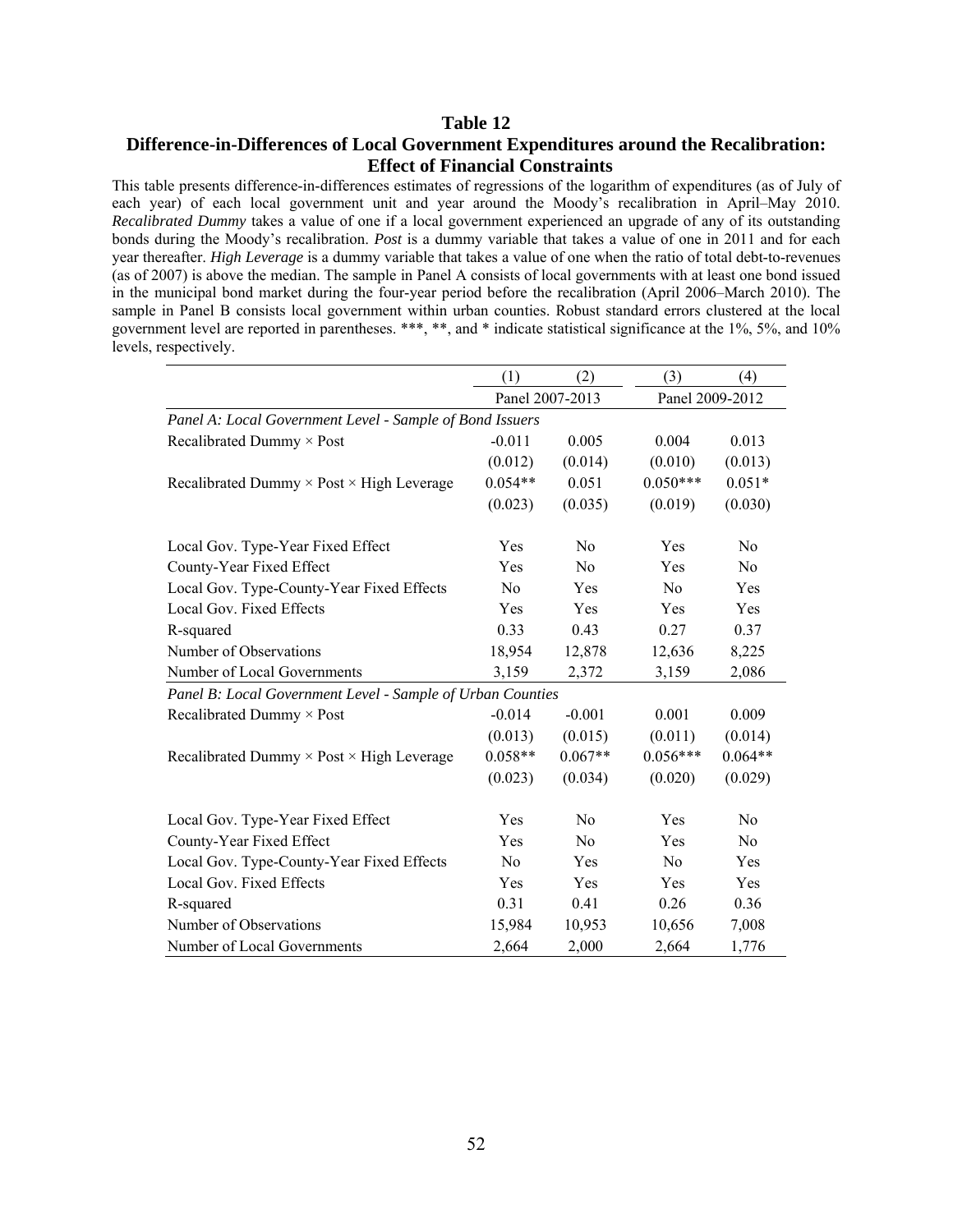# **Figure 1 Local Government Units Upgraded due to the Recalibration by County**

The map shows the fraction of local government units in a given county upgraded during the Moody's recalibration (*Recalibrated*). Counties in gray have no local government unit that issued bonds during the four-year period before the recalibration (April 2006–March 2010) (1,373 counties). Counties in white have no upgraded local government unit (811 counties). Counties in light blue, medium blue, and dark blue are in the bottom tercile (327 counties), medium tercile (313 counties), and top tercile (317 counties) of the distribution of the *Recalibrated* variable (considering non-zero values), respectively.

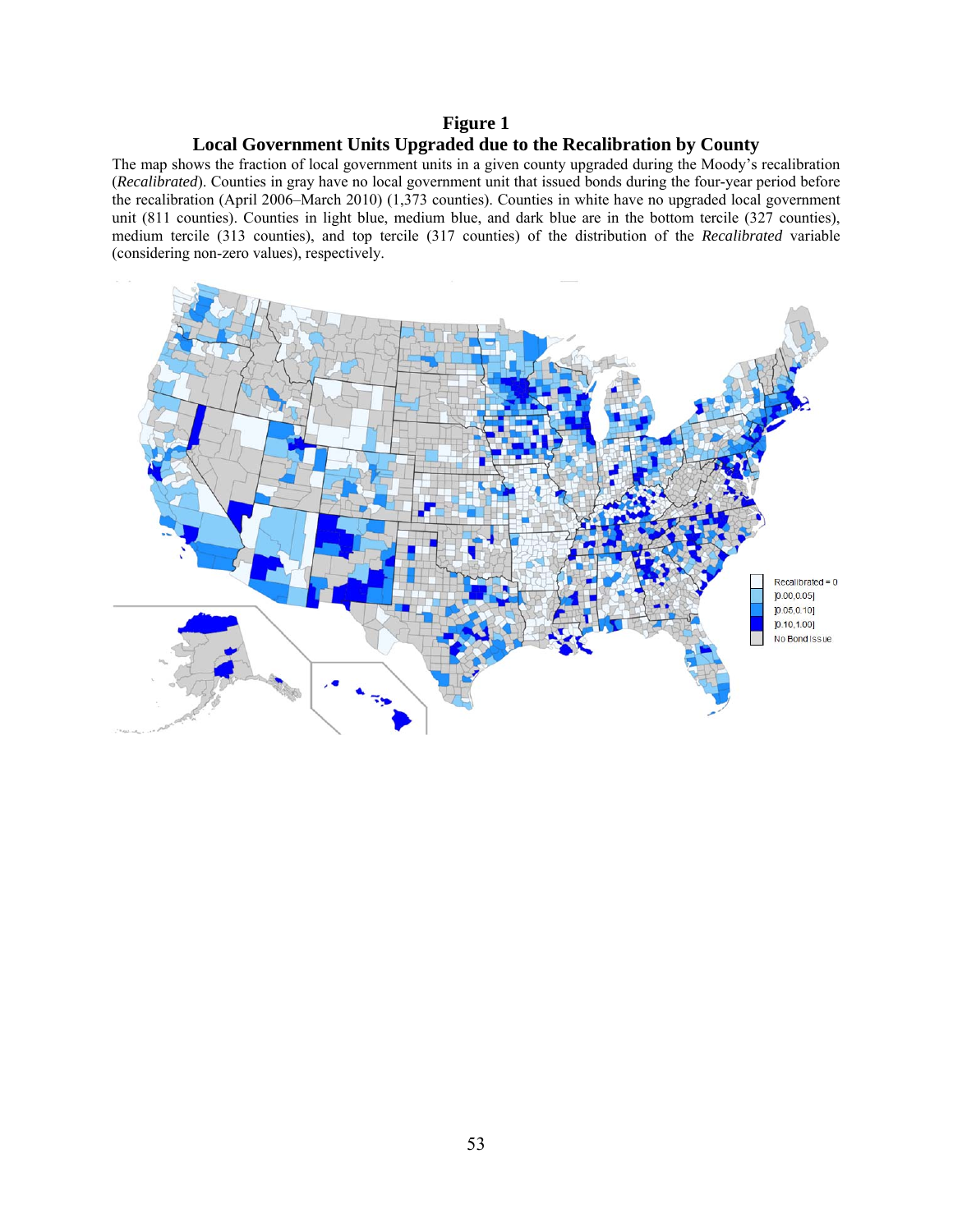# **Figure 2 Moody's Ratings around the Recalibration**

This figure shows the regression coefficients of Moody's ratings on event-year dummies around the Moody's recalibration event in April-May 2010. Panel A presents the change in Moody's rating separately for upgraded local governments (treated) and non-upgraded local governments (control). Panel B presents the difference between the treatment and control groups and a 90% confidence interval. The sample consists of counties in which at least one local government issued bonds in the municipal bond market during the four-year period before the recalibration (April 2006–March 2010).

*Panel A: Change in Moody's Ratings (relative to year -1)* 



*Panel B: Difference between Treatment and Control Groups* 

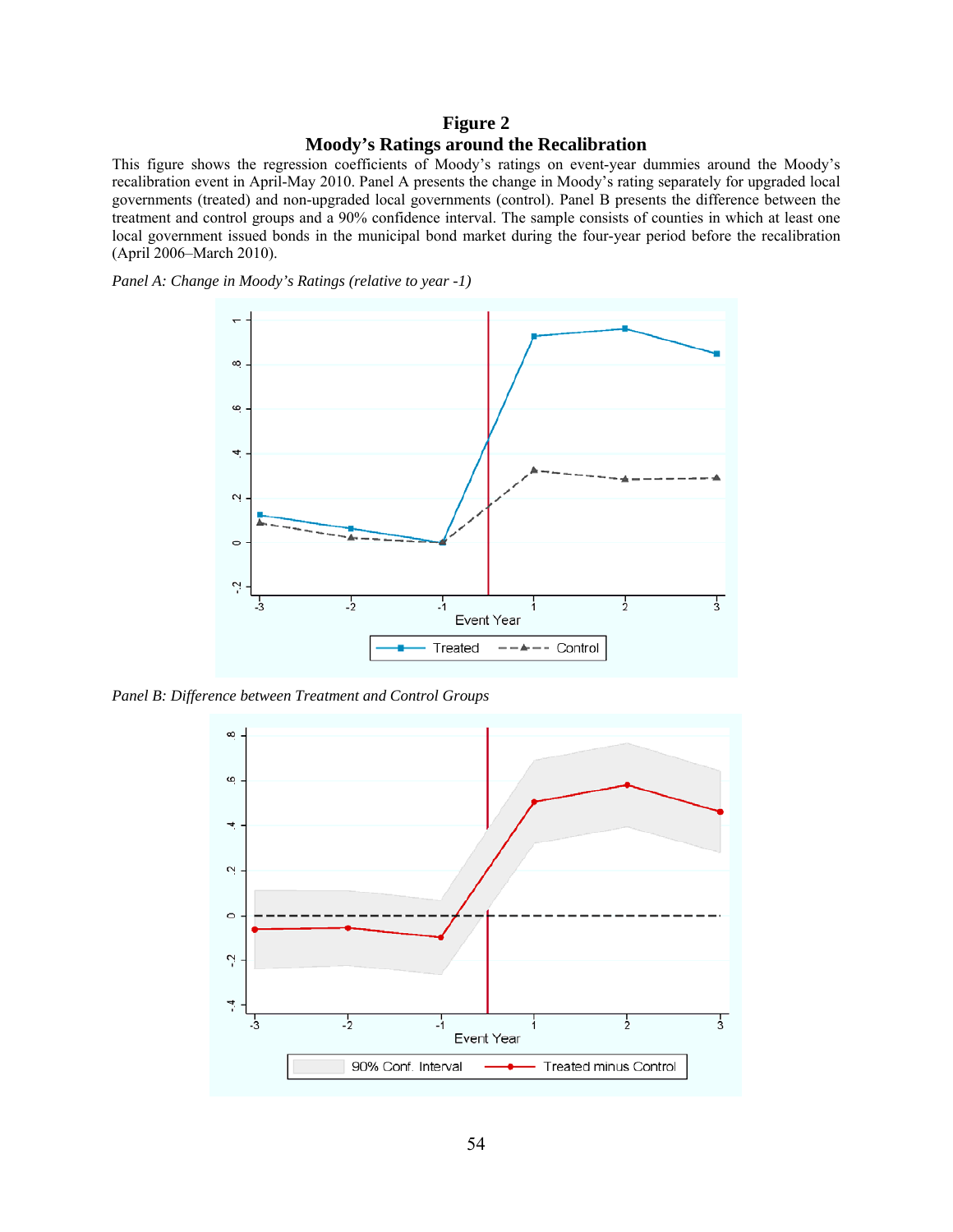# **Figure 3 S&P Ratings around the Recalibration**

This figure shows the regression coefficients of S&P's ratings on event-year dummies around the Moody's recalibration event in April-May 2010. The figure presents the change in Moody's rating (relative to year -1) separately for upgraded local governments (treated) and non-upgraded local governments (control). The sample consists of counties in which at least one local government issued bonds in the municipal bond market during the four-year period before the recalibration (April 2006–March 2010).

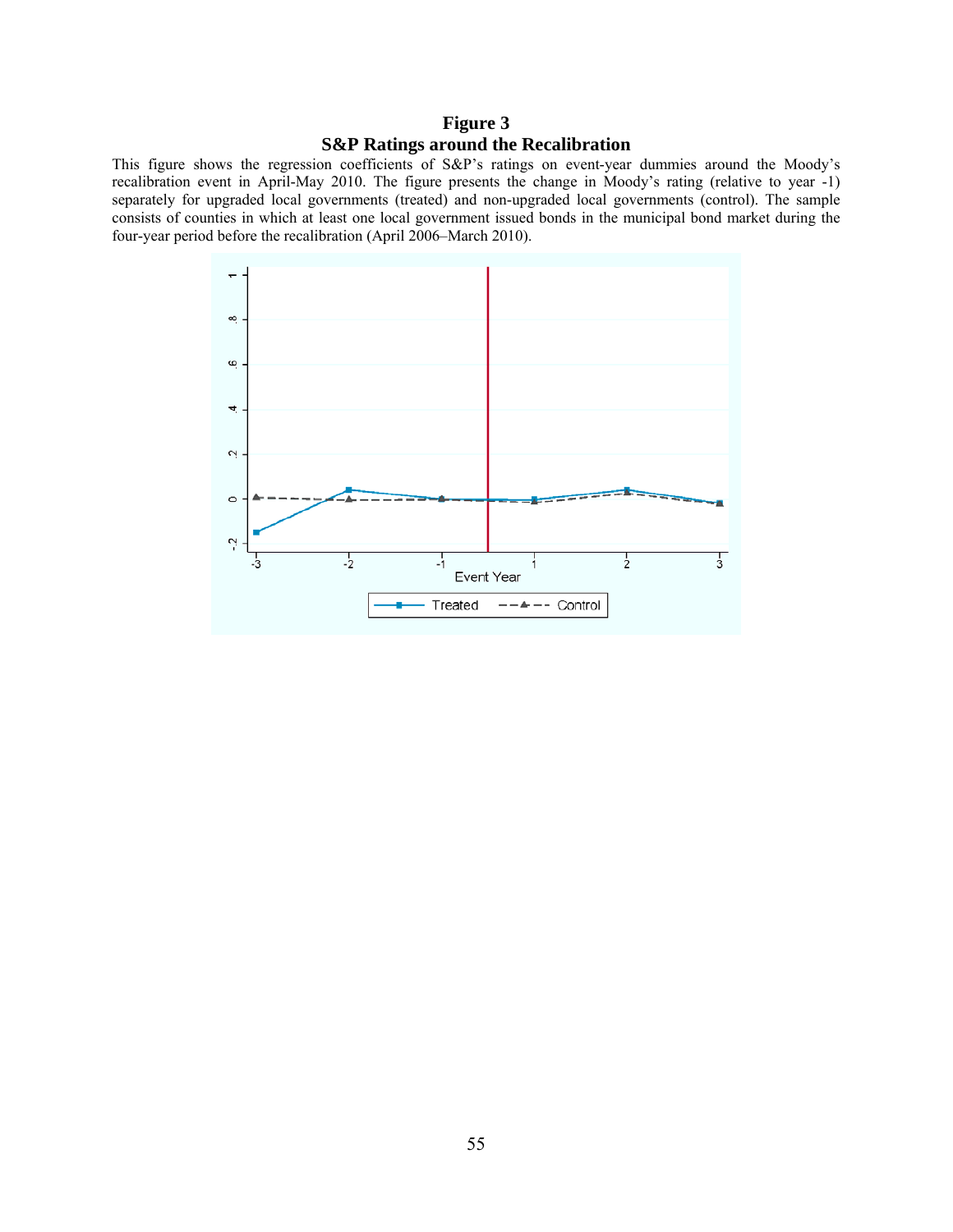## **Figure 4 Issue Amount around the Recalibration**

This figure shows the regression coefficients of logarithm of the issue amount on event-year dummies around the Moody's recalibration event in April-May 2010. Panel A presents the change in logarithm of the issue amount separately for upgraded local governments (treated) and non-upgraded local governments (control). Panel B presents the difference between the treatment and control groups and a 90% confidence interval. The sample consists of counties in which at least one local government issued bonds in the municipal bond market during the four-year period before the recalibration (April 2006–March 2010).

*Panel A: Change in Issue Amount (relative to year -1)* 



*Panel B: Difference between Treatment and Control Groups* 

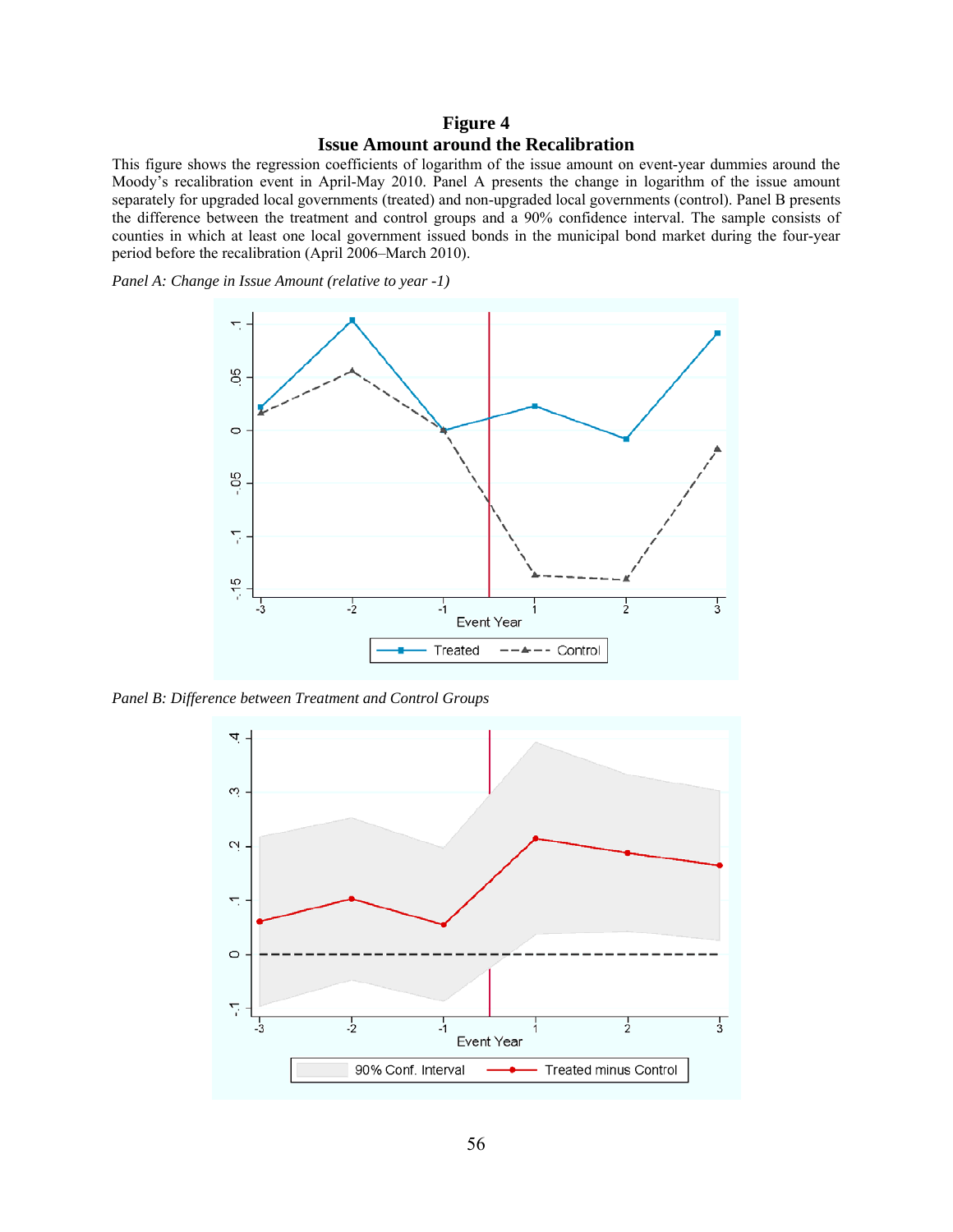## **Figure 5 Local Government Expenditures around the Recalibration**

This figure shows the regression coefficients of logarithm of local government expenditures (as of July of each year) on event-year dummies around the Moody's recalibration event in April-May 2010. Panel A presents the change in logarithm of local government expenditure separately for upgraded local governments (treated) and non-upgraded local governments (control). Panel B presents the difference between the treatment and control groups and a 90% confidence interval. The sample consists of counties in which at least one local government issued bonds in the municipal bond market during the four-year period before the recalibration (April 2006–March 2010).

*Panel A: Change in Local Government Expenditure (relative to year -1)* 



*Panel B: Difference between Treatment and Control Groups* 

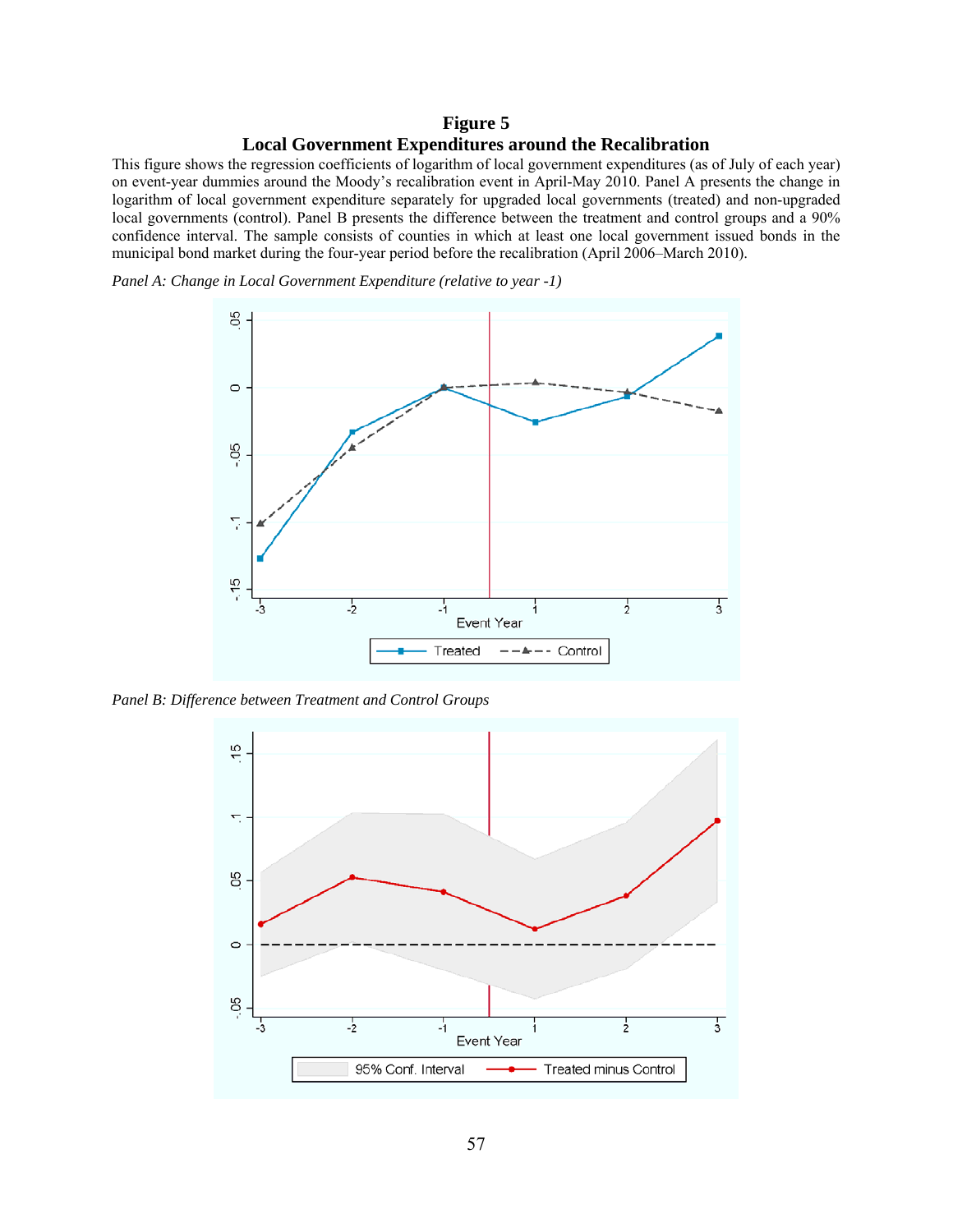# **Figure 6 Local Government Employment around the Recalibration**

This figure shows the regression coefficients of logarithm of local government employment (as of March of each year) on event-year dummies around the Moody's recalibration event in April-May 2010. Panel A presents the change in logarithm of local government employment separately for upgraded local governments (treated) and nonupgraded local governments (control). Panel B presents the difference between the treatment and control groups and a 90% confidence interval. The sample consists of counties in which at least one local government issued bonds in the municipal bond market during the four-year period before the recalibration (April 2006–March 2010).

*Panel A: Change in Local Government Employment (relative to year -1)* 



*Panel B: Difference between Treatment and Control Groups* 

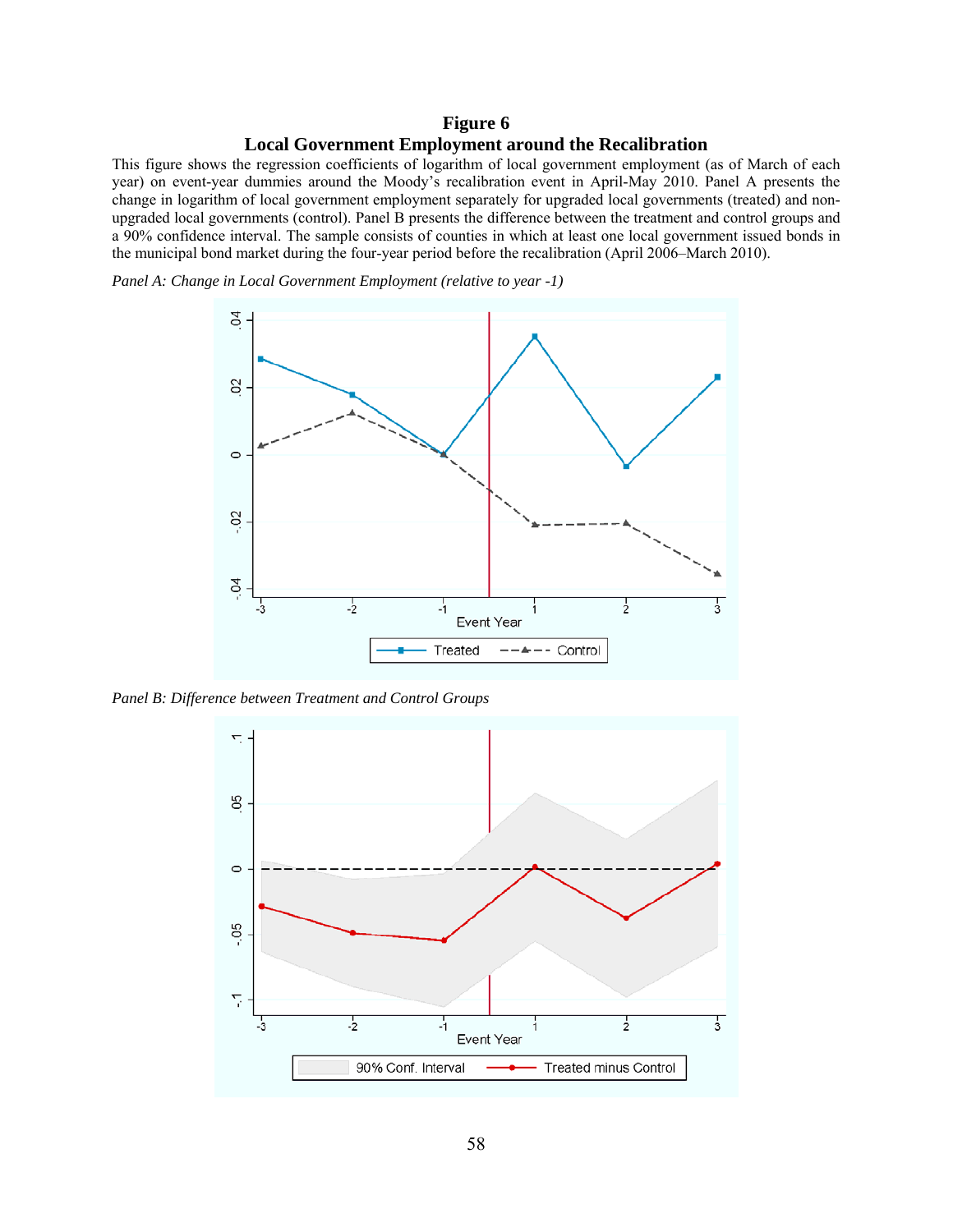## **Figure 7 Private Employment around the Recalibration**

This figure shows the regression coefficients of logarithm of private employment (as of March of each year) on event-year dummies around the Moody's recalibration event in April-May 2010. Panel A presents the change in logarithm of private employment separately for upgraded local governments (treated) and non-upgraded local governments (control). Panel B presents the difference between the treatment and control groups and a 90% confidence interval. The sample consists of counties in which at least one local government issued bonds in the municipal bond market during the four-year period before the recalibration (April 2006–March 2010).

*Panel A: Change in Private Employment (relative to year -1)* 



*Panel B: Difference between Treatment and Control Groups* 

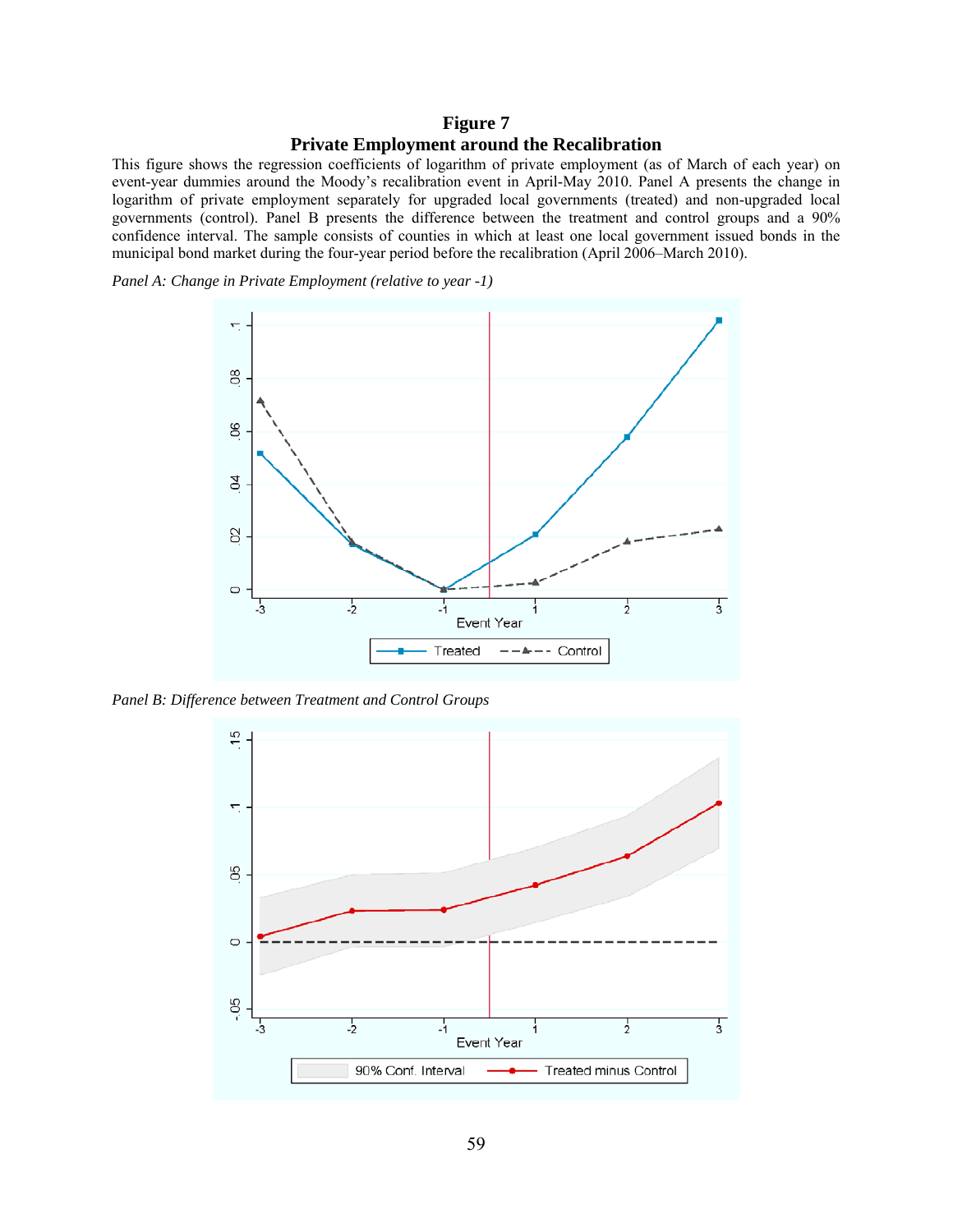# **Figure 8 Private Employment around the Recalibration: Quarterly Frequency**

This figure shows the regression coefficients of logarithm of private employment (at the end of each quarter) on event-quarter dummies around the Moody's recalibration event in April-May 2010. Panel A presents the change in logarithm of private employment separately for upgraded local governments (treated) and non-upgraded local governments (control). Panel B presents the difference between the treatment and control groups and a 90% confidence interval. The sample consists of counties in which at least one local government issued bonds in the municipal bond market during the four-year period before the recalibration (April 2006–March 2010).

*Panel A: Change in Private Employment (relative to quarter -1)* 



*Panel B: Difference between Treatment and Control Groups* 

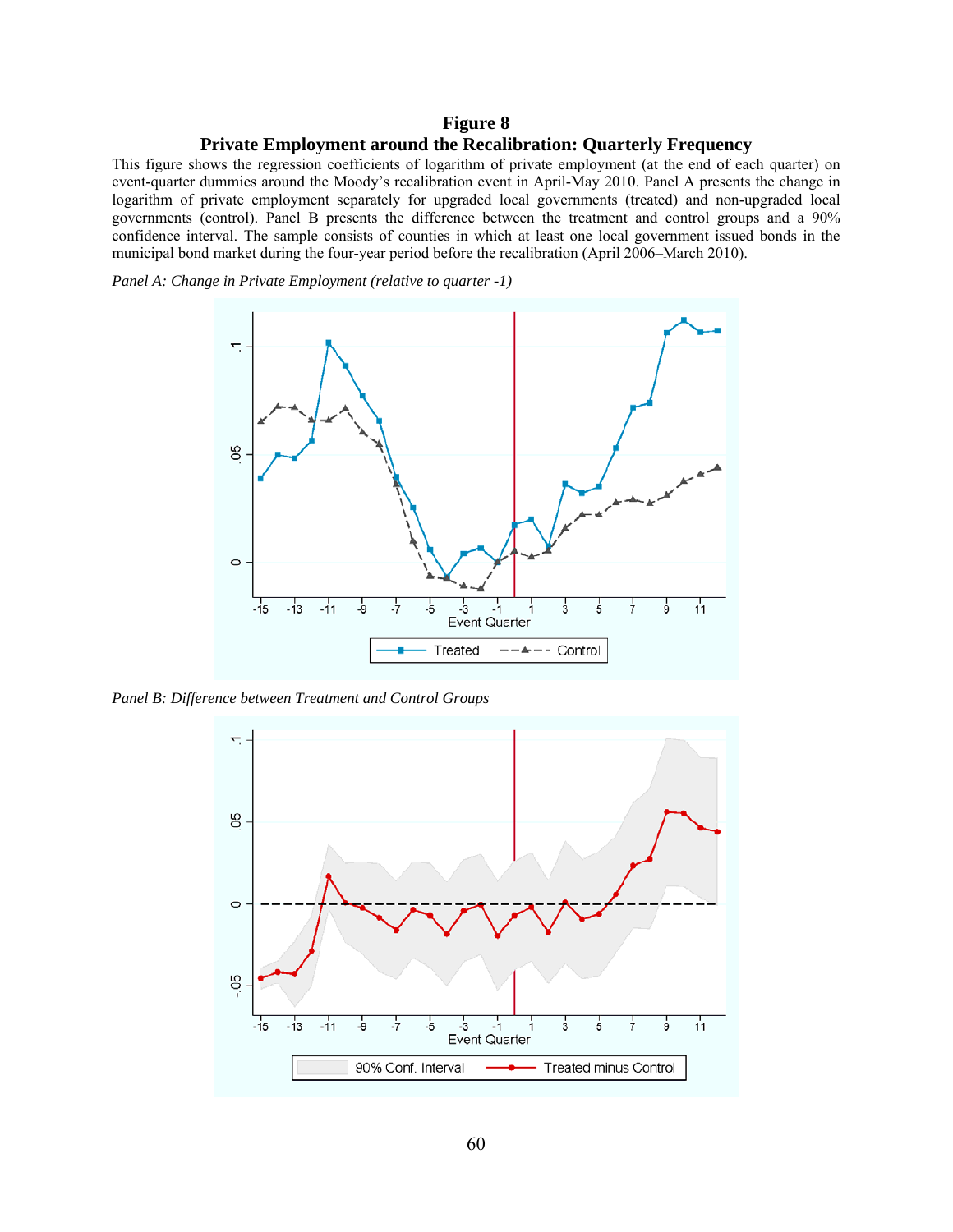# **Figure 9 Income around the Recalibration**

This figure shows the regression coefficients of logarithm of income (as of December of each year) on event-year dummies around the Moody's recalibration event in April-May 2010. Panel A presents the change in logarithm of income separately for upgraded local governments (treated) and non-upgraded local governments (control). Panel B presents the difference between the treatment and control groups and a 90% confidence interval. The sample consists of counties in which at least one local government issued bonds in the municipal bond market during the four-year period before the recalibration (April 2006–March 2010).

*Panel A: Change in Income (relative to year -1)* 



*Panel B: Difference between Treatment and Control Groups* 

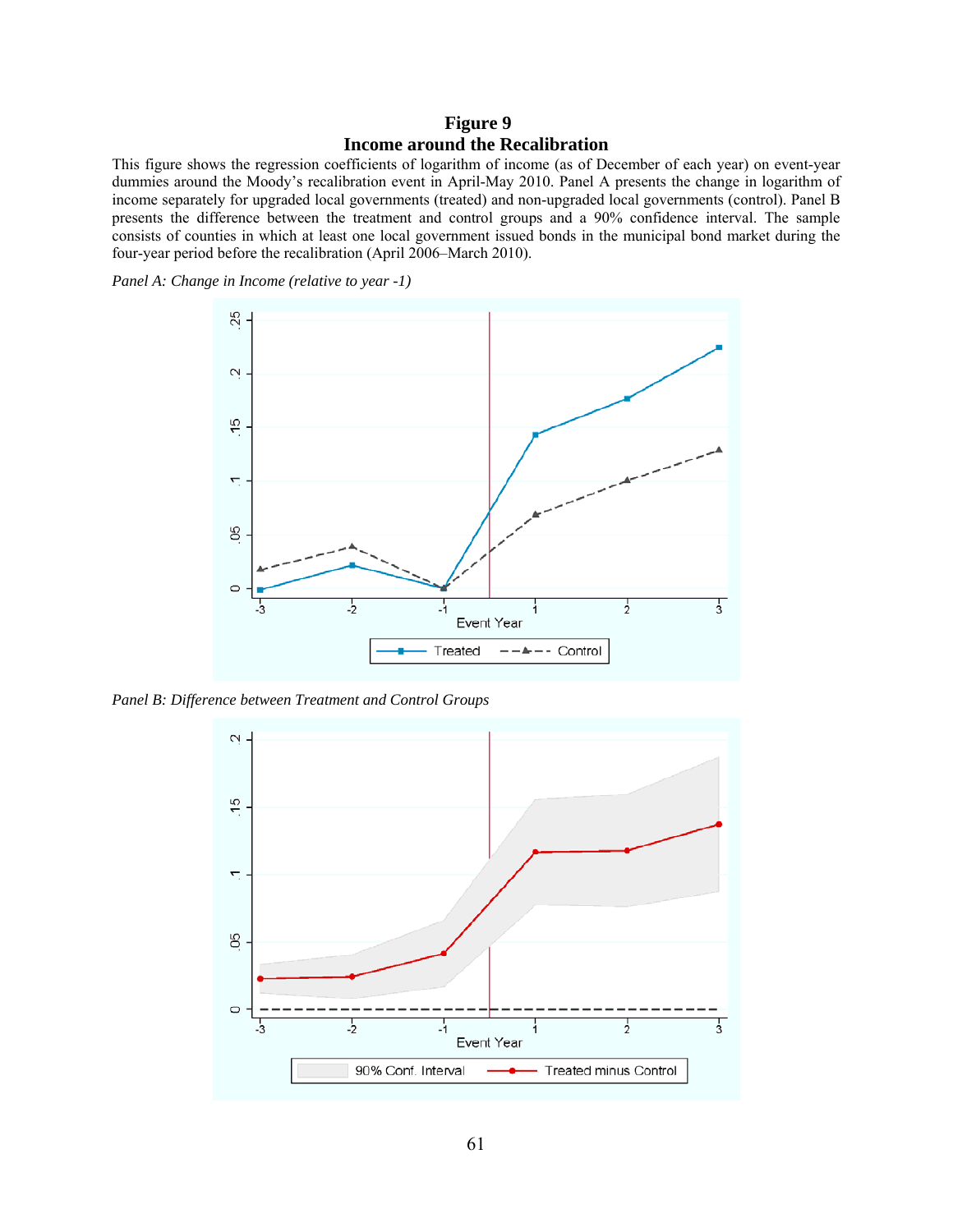# **Internet Appendix to**

# **"The Economic Effects of Public Financing: Evidence from Municipal Bond Ratings Recalibration"**

**Manuel Adelino**  Duke University

**Igor Cunha**  University of Kentucky

**Miguel A. Ferreira**  Nova School of Business and Economics, ECGI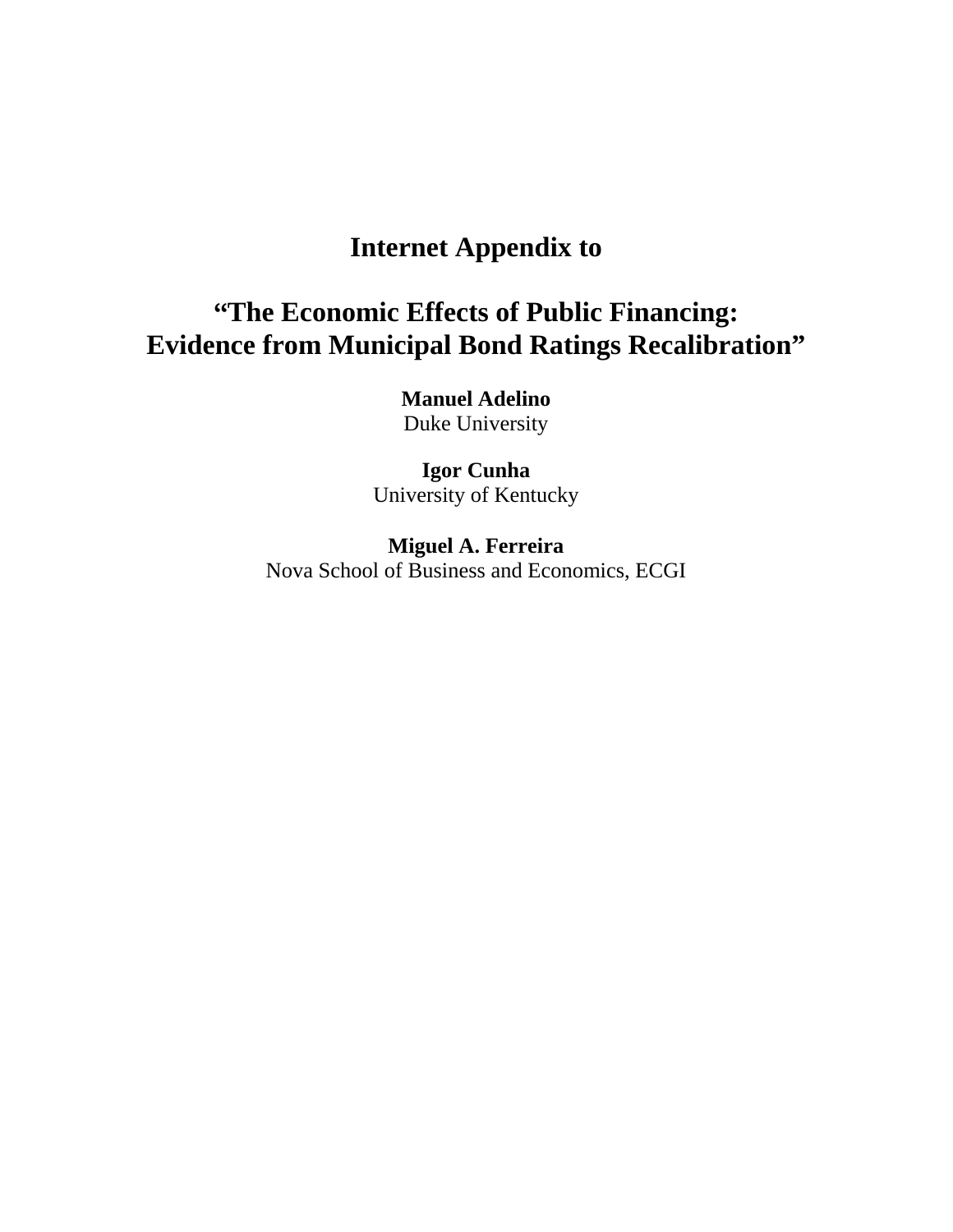**Difference-in-Differences Estimates of Ratings around the Recalibration: Bond Issue Level**  This table presents difference-in-differences estimates of regressions of Moody's and S&P ratings around the Moody's recalibration in April–May 2010. *Recalibrated Dummy* takes a value of one if a local government experienced an upgrade of any of its outstanding bonds during the Moody's recalibration. *Post* is a dummy variable that takes a value of one between April 2010 and March 2013. Controls include a dummy for general obligation bonds, a dummy for Build America Bonds, and duration. The sample consists of municipal new bond issues in the April 2006-March 2013. Robust standard errors clustered at the local government level are reported in parentheses. \*\*\*, \*\*, and \* indicate statistical significance at the 1%, 5%, and 10% levels, respectively.

|                                  |                | Rating Moody's | Rating S&P     |                |
|----------------------------------|----------------|----------------|----------------|----------------|
|                                  | (1)            | (2)            | (3)            | (4)            |
| Recalibrated Dummy $\times$ Post | $0.562***$     | $0.595***$     | $-0.002$       | $-0.029$       |
|                                  | (0.052)        | (0.064)        | (0.066)        | (0.093)        |
| <b>Year Fixed Effects</b>        | <b>Yes</b>     | No             | Yes            | N <sub>0</sub> |
| County-Year Fixed Effects        | N <sub>0</sub> | Yes            | N <sub>0</sub> | Yes            |
| Local Gov. Fixed Effects         | Yes            | Yes            | Yes            | Yes            |
| R-squared                        | 0.24           | 0.46           | 0.04           | 0.21           |
| Number of Observations           | 219,202        | 219,202        | 118,376        | 118,376        |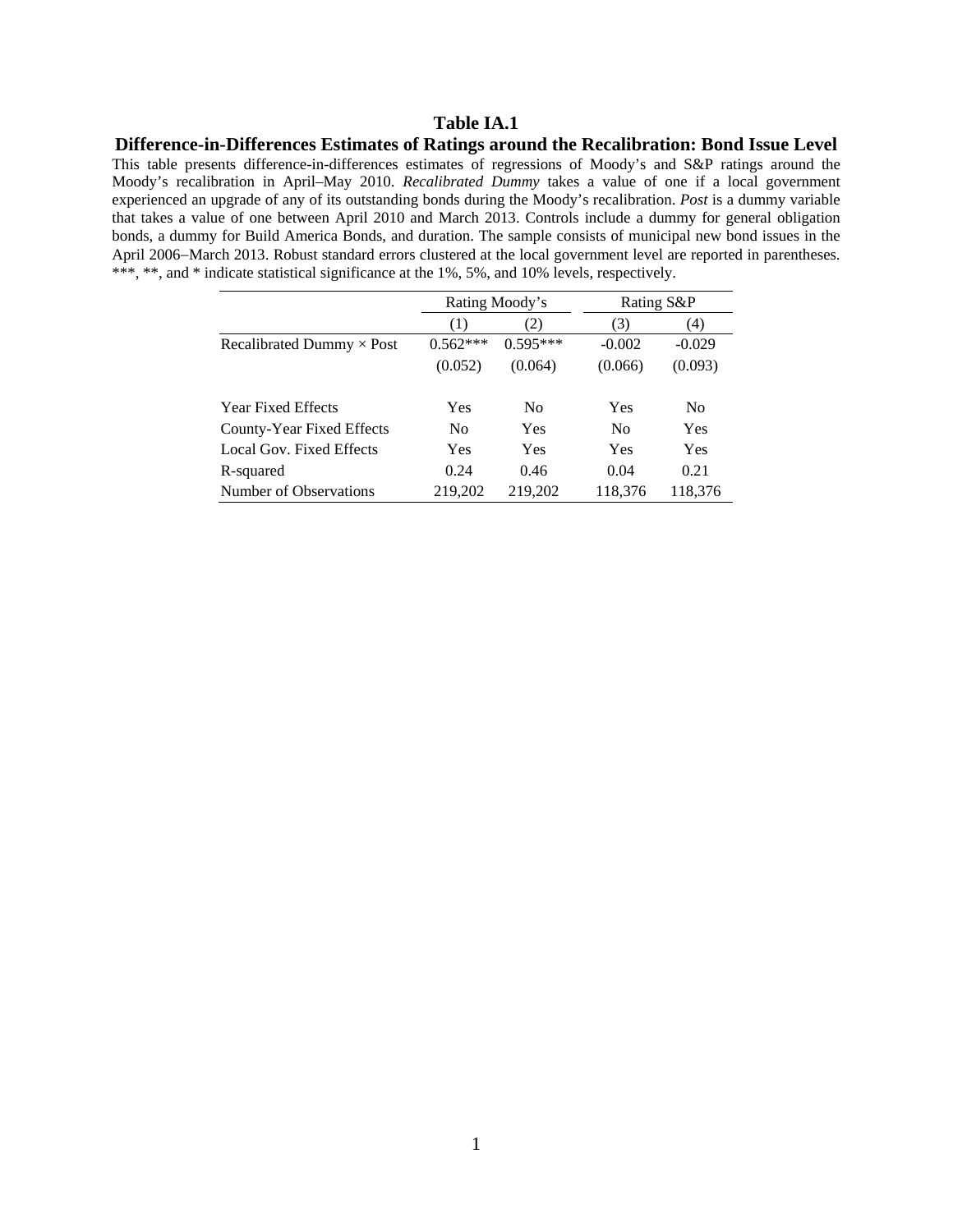#### **Difference-in-Differences of Ratings around the Recalibration: Sample Period 2008–2012**

This table presents difference-in-differences estimates of regressions of Moody's and S&P ratings around the Moody's recalibration in April–May 2010. Panel A presents county-level results using the average rating across all issues of local governments of each county and event year. *Recalibrated* is the fraction of local government units upgraded in each county during the Moody's recalibration. Panel B presents local-government-level results using the average rating across all issues of each local government and event year. *Recalibrated Dummy* takes a value of one if a local government experienced an upgrade of any of its outstanding bonds during the Moody's recalibration. *Post*  is a dummy variable that takes a value of one between April 2010 and March 2012. Controls include a dummy for general obligation bonds, a dummy for Build America Bonds, and duration. The sample consists of counties in which at least one local government issued bonds in the municipal bond market during the four-year period before the recalibration (April 2006–March 2010). The sample period is from April 2008 to March 2012. Robust standard errors clustered at the county level (in Panel A) and local government level (in Panel B) are reported in parentheses. \*\*\*, \*\*, and \* indicate statistical significance at the 1%, 5%, and 10% levels, respectively.

|                                    |                | Rating Moody's |                | Rating S&P |
|------------------------------------|----------------|----------------|----------------|------------|
|                                    | (1)            | (2)            | (3)            | (4)        |
| Panel A: County Level              |                |                |                |            |
| Recalibrated $\times$ Post         | $0.702***$     | $0.715***$     | 0.062          | 0.077      |
|                                    | (0.125)        | (0.230)        | (0.225)        | (0.229)    |
| <b>State-Year Fixed Effects</b>    | Yes            | Yes            | Yes            | Yes        |
| Size Group-Year Fixed Effects      | N <sub>0</sub> | Yes            | N <sub>0</sub> | Yes        |
| <b>County Fixed Effects</b>        | Yes            | Yes            | Yes            | Yes        |
| R-squared                          | 0.42           | 0.42           | 0.25           | 0.30       |
| Number of Observations             | 2,924          | 2,924          | 1,377          | 1,377      |
| Number of Counties                 | 1,166          | 1,166          | 562            | 562        |
| Panel B: Local Government Level    |                |                |                |            |
| Recalibrated Dummy $\times$ Post   | $0.628***$     | $0.673***$     | $-0.276$       | $-0.249$   |
|                                    | (0.078)        | (0.089)        | (0.237)        | (0.337)    |
| Local Gov. Type-Year Fixed Effects | N <sub>o</sub> | Yes            | No             | Yes        |
| County-Year Fixed Effects          | Yes            | Yes            | Yes            | Yes        |
| Local Gov. Fixed Effects           | Yes            | Yes            | Yes            | Yes        |
| R-squared                          | 0.33           | 0.58           | 0.01           | 0.33       |
| Number of Observations             | 7,081          | 7,081          | 3,083          | 3,083      |
| Number of Local Governments        | 3,781          | 3,781          | 1,508          | 1,508      |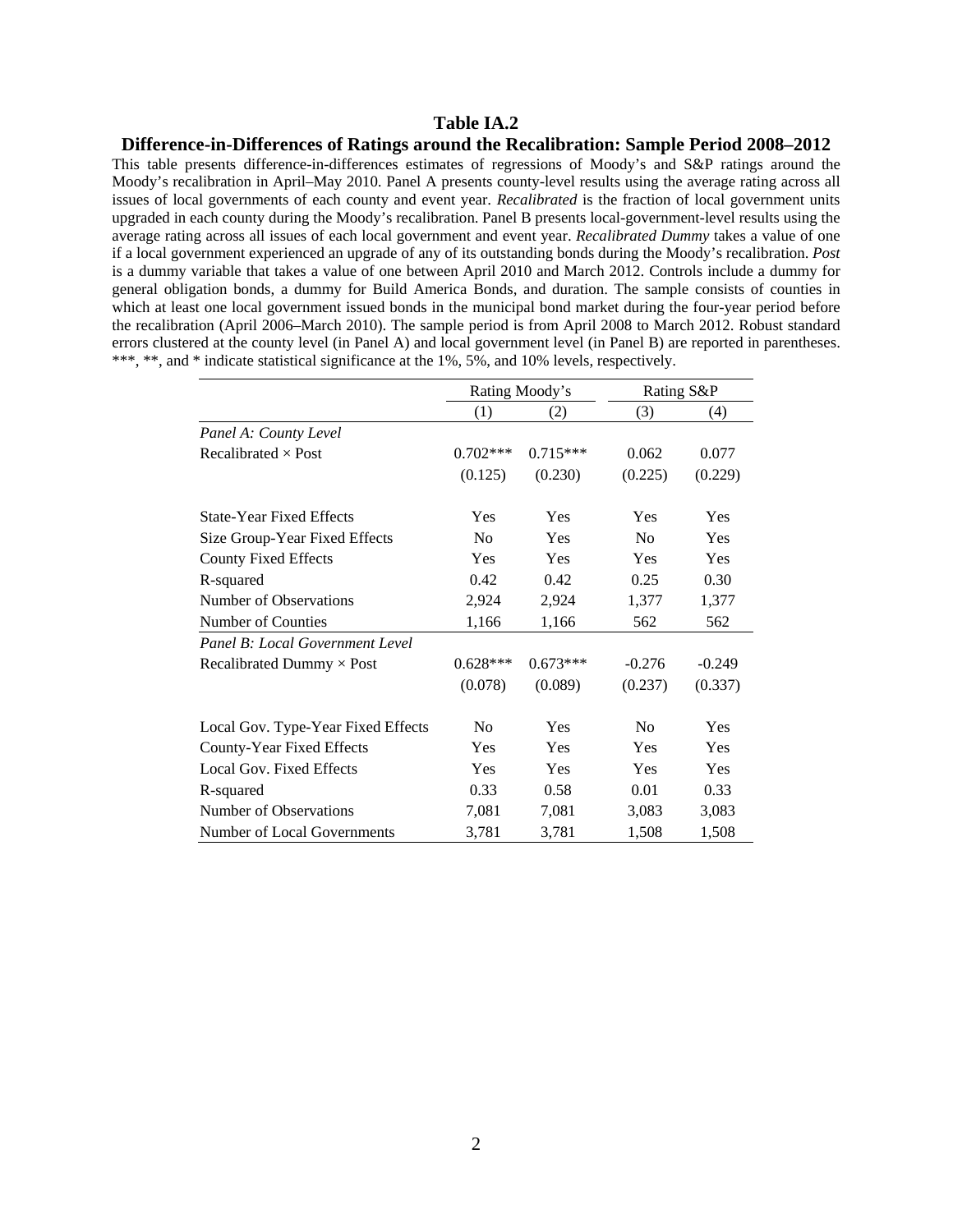# **Table IA.3 Difference-in-Differences of Issue Amount and Offer Yield around the Recalibration: Bond Issue Level**

This table presents difference-in-differences estimates of regressions of the logarithm of the *Issue Amount* and *Offer Yield* around the Moody's recalibration in April–May 2010. *Recalibrated Dummy* takes a value of one if a local government experienced an upgrade of any of its outstanding bonds during the Moody's recalibration. *Post* is a dummy variable that takes a value of one between April 2010 and March 2013. Controls include a dummy for general obligation bonds, a dummy for Build America Bonds, and duration. The sample consists of municipal new bond issues in the April 2006–March 2013 period. Robust standard errors clustered at the local government level are reported in parentheses. \*\*\*, \*\*, and \* indicate statistical significance at the 1%, 5%, and 10% levels, respectively.

|                                  |                | Issue Amount (log) | Offer Yield    |                |
|----------------------------------|----------------|--------------------|----------------|----------------|
|                                  | (1)            | (2)                | (3)            | (4)            |
| Recalibrated Dummy $\times$ Post | $0.107**$      | $0.177***$         | $-0.151***$    | $-0.205**$     |
|                                  | (0.043)        | (0.068)            | (0.045)        | (0.086)        |
| <b>Year Fixed Effects</b>        | Yes            | N <sub>0</sub>     | Yes            | N <sub>0</sub> |
| County-Year Fixed Effects        | N <sub>0</sub> | Yes                | N <sub>0</sub> | Yes            |
| Local Gov. Fixed Effects         | Yes            | Yes                | Yes            | Yes            |
| R-squared                        | 0.01           | 0.10               | 0.38           | 0.47           |
| Number of Observations           | 219,202        | 219,202            | 219,202        | 219,202        |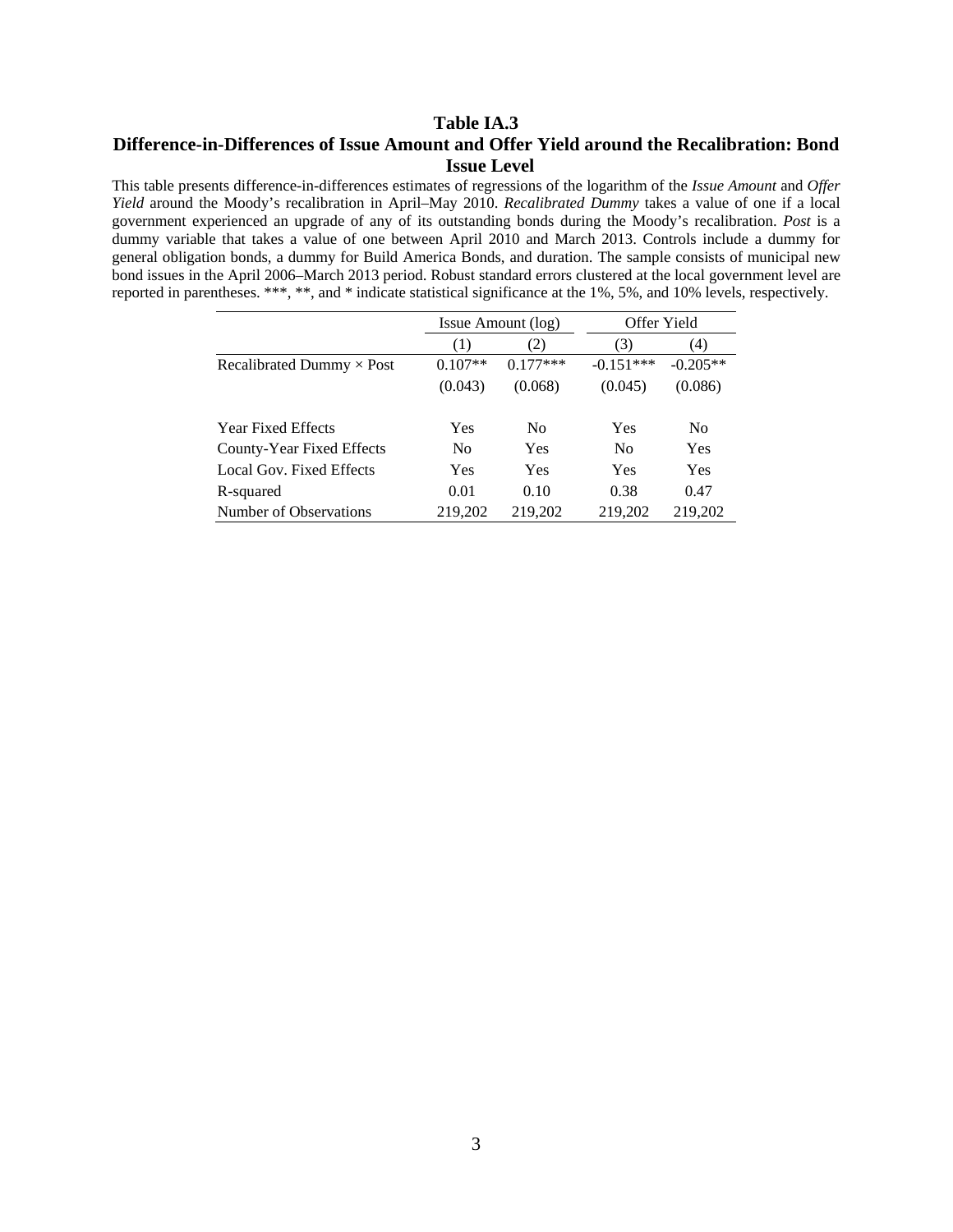#### **Difference-in-Differences of Issue Amount and Offer Yield around the Recalibration: Robustness**

This table presents difference-in-differences estimates of regressions of the logarithm of the *Issue Amount* and *Offer Yield* around the Moody's recalibration in April–May 2010. Panel A presents bond-issue-level results. Panel B presents local-government-level results using the logarithm of the amount of bonds issued and the average offer yield across all issues of a given local government in each event year. In columns (1) and (2), the sample is restricted to two years before and after the recalibration (2008–2012). In columns (3) and (4), the sample is restricted to bond issues that have both Moody's and S&P ratings. In columns (5) and (6), the sample excludes bonds issued under the "Build for America" government program. In columns (7) and (8), the sample consists of all local governments (instead of just those that issue bonds in the four years before the recalibration). In columns (9) and (10), the sample consists of insured and uninsured bond issues. *Recalibrated Dummy* takes a value of one if a local government experienced an upgrade of any of its outstanding bonds during the Moody's recalibration. *Post* is a dummy variable that takes a value of one between April 2010 and March 2013. Controls include a dummy for general obligation bonds, a dummy for Build America Bonds, and duration. The sample consists of municipal new bond issues in the April 2006–March 2013 period. Robust standard errors clustered at the local government level are reported in parentheses. \*\*\*, \*\*, and \* indicate statistical significance at the 1%, 5%, and 10% levels, respectively.

|                                    |                 | Sample Period<br>2008-2012 | Sample with S&P<br>Ratings |                | Sample Excluding<br><b>BAB</b> |                | Sample of All Issuers |                | Sample of All Bonds |                |  |
|------------------------------------|-----------------|----------------------------|----------------------------|----------------|--------------------------------|----------------|-----------------------|----------------|---------------------|----------------|--|
|                                    | Issue           |                            | Issue                      |                | Issue                          |                |                       | Issue          |                     | Issue          |  |
|                                    | Amount<br>(log) | Offer<br>Yield             | Amount<br>(log)            | Offer<br>Yield | Amount<br>(log)                | Offer<br>Yield | Amount<br>(log)       | Offer<br>Yield | Amount<br>(log)     | Offer<br>Yield |  |
|                                    | (1)             | (2)                        | (3)                        | (4)            | (5)                            | (6)            | (7)                   | (8)            | (9)                 | (10)           |  |
| Panel A: Bond Issue Level          |                 |                            |                            |                |                                |                |                       |                |                     |                |  |
| Recalibrated Dummy $\times$ Post   | $0.173**$       | $-0.296**$                 | $0.289***$                 | $-0.233**$     | $0.194**$                      | $-0.229***$    | $0.185***$            | $-0.221**$     | $0.107*$            | $-0.126**$     |  |
|                                    | (0.082)         | (0.117)                    | (0.079)                    | (0.099)        | (0.068)                        | (0.085)        | (0.068)               | (0.088)        | (0.062)             | (0.050)        |  |
| County-Year Fixed Effects          | Yes             | Yes                        | Yes                        | Yes            | Yes                            | Yes            | Yes                   | Yes            | Yes                 | Yes            |  |
| Local Gov. Fixed Effects           | Yes             | Yes                        | Yes                        | Yes            | Yes                            | Yes            | Yes                   | Yes            | Yes                 | Yes            |  |
| R-squared                          | 0.08            | 0.39                       | 0.08                       | 0.43           | 0.10                           | 0.44           | 0.09                  | 0.46           | 0.08                | 0.54           |  |
| Number of Observations             | 146,248         | 145,141                    | 119,257                    | 118,474        | 212,650                        | 210,960        | 255,276               | 253,162        | 378,864             | 378,864        |  |
| Panel B: Local Government Level    |                 |                            |                            |                |                                |                |                       |                |                     |                |  |
| Recalibrated Dummy × Post          | $0.135**$       | $-0.191**$                 | $0.216***$                 | $-0.186***$    | $0.195***$                     | $-0.187*$      | $0.198***$            | $-0.136*$      | $0.091*$            | $-0.214***$    |  |
|                                    | (0.057)         | (0.078)                    | (0.052)                    | (0.071)        | (0.046)                        | (0.063)        | (0.045)               | (0.082)        | (0.048)             | (0.036)        |  |
| Local Gov. Type-Year Fixed Effects | Yes             | Yes                        | Yes                        | Yes            | Yes                            | Yes            | Yes                   | Yes            | Yes                 | Yes            |  |
| County-Year Fixed Effects          | Yes             | Yes                        | Yes                        | Yes            | Yes                            | Yes            | Yes                   | Yes            | Yes                 | Yes            |  |
| Local Gov. Fixed Effects           | Yes             | Yes                        | Yes                        | Yes            | Yes                            | Yes            | Yes                   | Yes            | Yes                 | Yes            |  |
| R-squared                          | 0.32            | 0.48                       | 0.36                       | 0.51           | 0.36                           | 0.54           | 0.35                  | 0.58           | 0.27                | 0.60           |  |
| Number of Observations             | 12,198          | 12,198                     | 12,940                     | 12,940         | 18,123                         | 18,123         | 23,564                | 23,564         | 32,465              | 32,465         |  |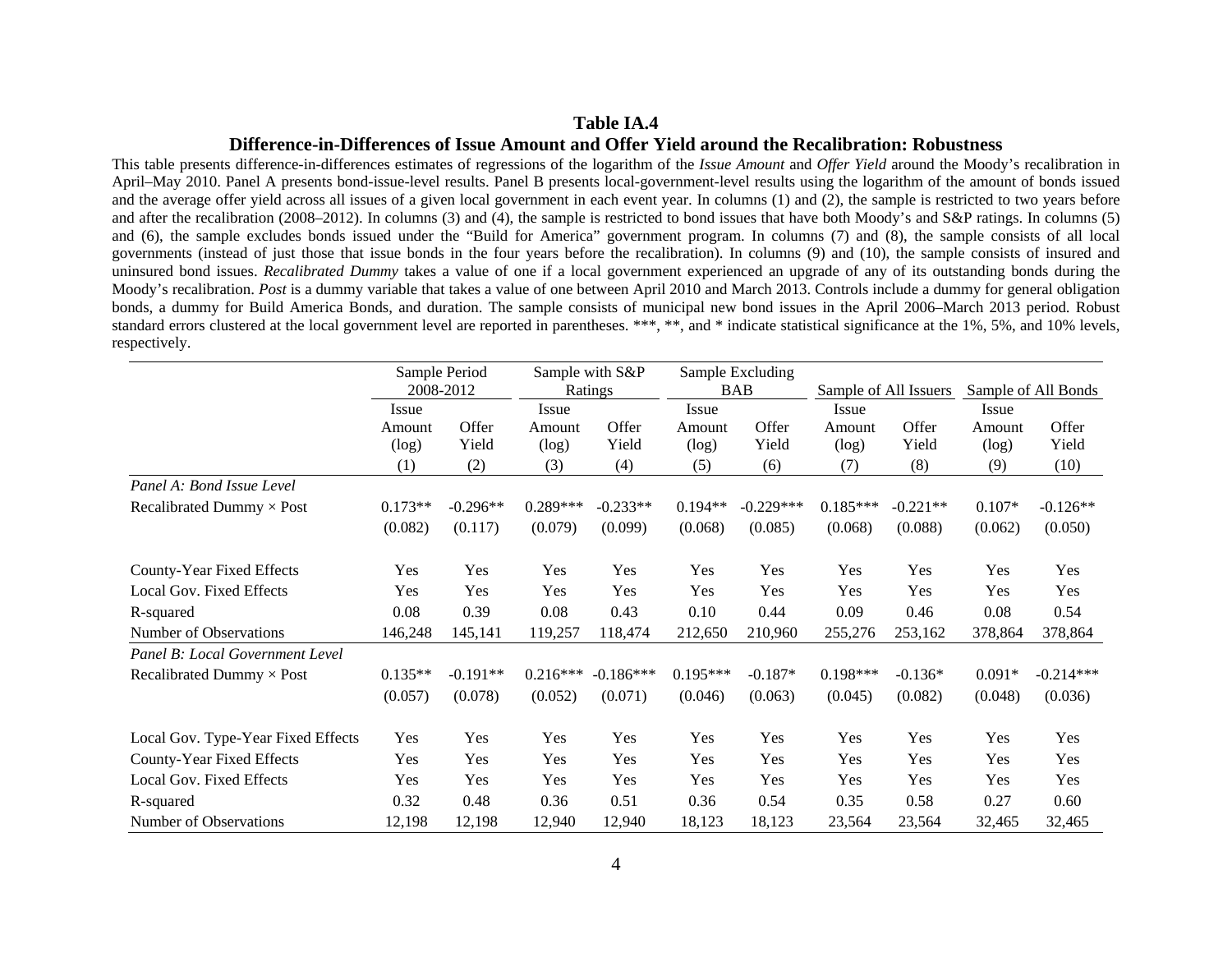# **Table IA.5 Difference-in-Differences of Issue Amount and Offer Yield around the Recalibration: Upgrade Notches**

This table presents difference-in-differences estimates of regressions of the logarithm of the *Issue Amount* and *Offer Yield* around the Moody's recalibration in April–May 2010. Panel A presents bond-issue-level results. Panel B presents local-government-level results using the logarithm of the amount of bonds issued and the average offer yield across all issues of a given local government in each event year. *Recalibrated 1 Notch*, *Recalibrated 2 Notches*, and *Recalibrated 3 Notches* take a value of one if a local government experienced a maximum upgrade of one notch, two notches, and three notches respectively in any of its outstanding bonds during the Moody's recalibration. *Post* is a dummy variable that takes a value of one between April 2010 and March 2013. Controls include a dummy for general obligation bonds, a dummy for Build America Bonds, and duration. The sample consists of municipal new bond issues in the April 2006–March 2013 period. Robust standard errors clustered at the local government level are reported in parentheses. \*\*\*, \*\*, and \* indicate statistical significance at the 1%, 5%, and 10% levels, respectively.

|                                      |                | Issue Amount (log) |                | Offer Yield    |
|--------------------------------------|----------------|--------------------|----------------|----------------|
|                                      | (1)            | (2)                | (3)            | (4)            |
| Panel A: Bond Issue Level            |                |                    |                |                |
| Recalibrated 1 Notch $\times$ Post   | $0.106**$      | $0.148**$          | $-0.178***$    | $-0.224***$    |
|                                      | (0.042)        | (0.065)            | (0.042)        | (0.078)        |
| Recalibrated 2 Notches $\times$ Post | $0.176***$     | $0.131*$           | $-0.270***$    | $-0.168*$      |
|                                      | (0.052)        | (0.079)            | (0.054)        | (0.101)        |
| Recalibrated 3 Notches $\times$ Post | 0.350          | 0.321              | $-0.095$       | $-0.068$       |
|                                      | (0.233)        | (0.330)            | (0.103)        | (0.147)        |
| <b>Year Fixed Effects</b>            | Yes            | N <sub>0</sub>     | Yes            | N <sub>0</sub> |
| County-Year Fixed Effects            | N <sub>o</sub> | Yes                | No             | Yes            |
| Local Gov. Fixed Effects             | Yes            | Yes                | Yes            | Yes            |
| R-squared                            | 0.01           | 0.10               | 0.38           | 0.46           |
| Number of Observations               | 219,202        | 219,202            | 219,202        | 219,202        |
| Panel B: Local Government Level      |                |                    |                |                |
| Recalibrated 1 Notch $\times$ Post   | $0.124***$     | $0.162***$         | $-0.227***$    | $-0.175***$    |
|                                      | (0.047)        | (0.050)            | (0.063)        | (0.064)        |
| Recalibrated 2 Notches $\times$ Post | $0.205***$     | $0.250***$         | $-0.227***$    | $-0.064$       |
|                                      | (0.055)        | (0.059)            | (0.073)        | (0.075)        |
| Recalibrated 3 Notches $\times$ Post | 0.088          | 0.286              | $-0.512***$    | $-0.250$       |
|                                      | (0.142)        | (0.181)            | (0.158)        | (0.164)        |
| Local Gov. Type-Year Fixed Effects   | No             | Yes                | Yes            | No             |
| County-Year Fixed Effects            | Yes            | Yes                | N <sub>o</sub> | Yes            |
| Local Gov. Fixed Effects             | Yes            | Yes                | Yes            | Yes            |
| R-squared                            | 0.05           | 0.30               | 0.31           | 0.53           |
| Number of Observations               | 18,215         | 18,215             | 18,215         | 18,215         |
| Number of Local Governments          | 8,114          | 8,114              | 8,114          | 8,114          |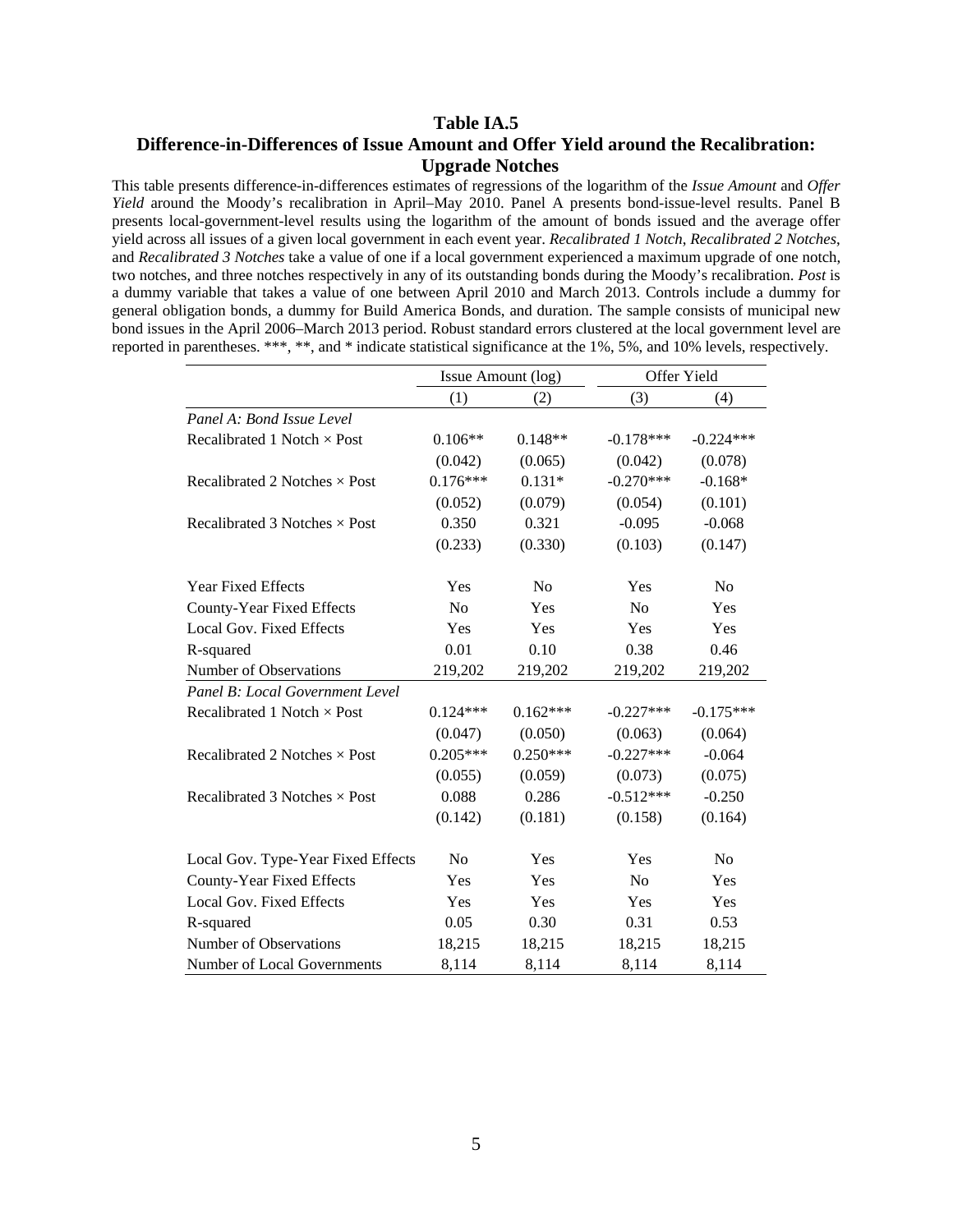# **Table IA.6 Difference-in-Differences of Issue Amount and Offer Yield of New Bond Issues around the Recalibration: Weighted by Amount of Bonds Issued**

This table presents difference-in-differences estimates of regressions of the logarithm of the *Issue Amount* and *Offer Yield* around the Moody's recalibration in April–May 2010. The dependent variables are the logarithm of the amount of bonds issued and the average offer yield across all issues of local governments in each county and event year. *Recalibrated* is the fraction of upgraded local government units in each county (weighted by the amount of bonds issued) during the Moody's recalibration. *Post* is a dummy variable that takes a value of one between April 2010 and March 2013. Controls include a dummy for general obligation bonds, a dummy for Build America Bonds, and duration. The sample consists of counties in which at least one local government issued bonds in the municipal bond market during the four-year period before the recalibration (April 2006–March 2010). The sample period is from April 2006 to March 2013. Robust standard errors clustered at the county level are reported in parentheses. \*\*\*, \*\*, and \* indicate statistical significance at the 1%, 5%, and 10% levels, respectively.

|                                 |                | Issue Amount (log) |                | Offer Yield |
|---------------------------------|----------------|--------------------|----------------|-------------|
|                                 | (1)            | 2)                 | (3)            | (4)         |
| Recalibrated $\times$ Post      | $0.330***$     | $0.296***$         | $-0.222*$      | $-0.339**$  |
|                                 | (0.081)        | (0.085)            | (0.121)        | (0.127)     |
| <b>State-Year Fixed Effects</b> | <b>Yes</b>     | Yes                | Yes            | Yes         |
| Size Group-Year Fixed Effects   | N <sub>0</sub> | Yes                | N <sub>0</sub> | Yes         |
| <b>County Fixed Effects</b>     | Yes            | Yes                | Yes            | Yes         |
| R-squared                       | 0.22           | 0.24               | 0.29           | 0.31        |
| Number of Observations          | 6.364          | 6.364              | 6.364          | 6,364       |
| Number of Counties              | 1,784          | 1,784              | 1,784          | 1,784       |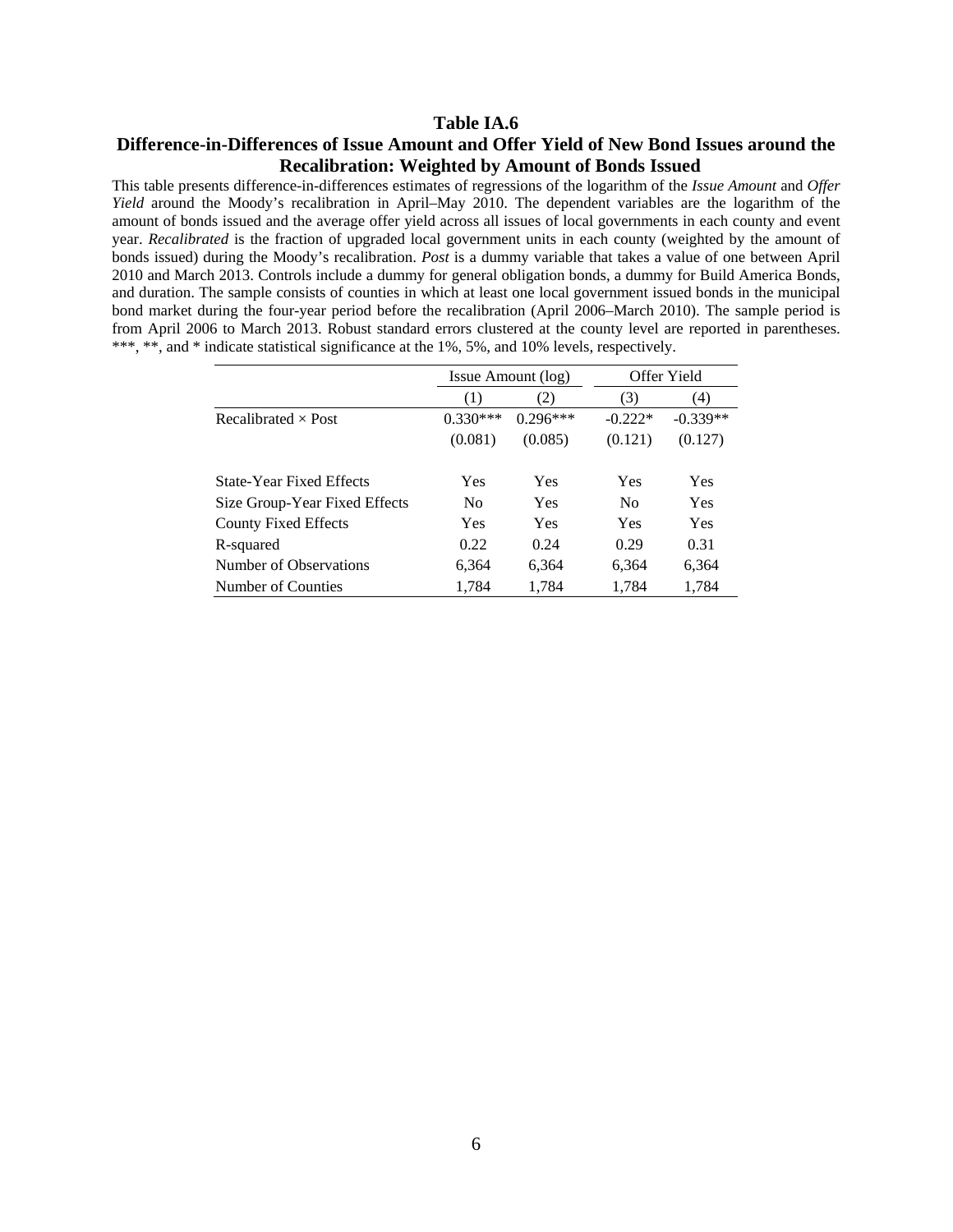#### **Difference-in-Differences of Local Government Expenditures around the Recalibration: Effect of Regulatory Constraints**

This table presents difference-in-differences estimates of regressions of the logarithm of expenditures (as of July of each year) of each local government unit and year around the Moody's recalibration in April–May 2010. *Recalibrated Dummy* takes a value of one if a local government experienced an upgrade of any of its outstanding bonds during the Moody's recalibration. *Post* is a dummy variable that takes a value of one in 2011 and for each year thereafter. The sample in columns (1)–(4) consists of local governments with at least one bond issued in the municipal bond market during the four-year period before the recalibration (April 2006–March 2010). The sample in columns (5)–(8) consists of local government within urban counties. The sample period is from April 2006 to March 2013. Robust standard errors clustered at the local government level are reported in parentheses. \*\*\*, \*\*, and \* indicate statistical significance at the 1%, 5%, and 10% levels, respectively.

|                                           | (1)            | (2)                  | (3)                    | (4)             | (5)                      | (6)                  | (7)            | (8)             |
|-------------------------------------------|----------------|----------------------|------------------------|-----------------|--------------------------|----------------------|----------------|-----------------|
|                                           |                | Rating Moody's       |                        | Rating Moody's  |                          | Rating Moody's       |                | Rating Moody's  |
|                                           |                | $\langle$ Rating S&P |                        | $>=$ Rating S&P |                          | $\langle$ Rating S&P |                | $>=$ Rating S&P |
|                                           |                |                      | Sample of Bond Issuers |                 | Sample of Urban Counties |                      |                |                 |
| Recalibrated Dummy $\times$ Post          | $0.080*$       | $0.132**$            | $0.059**$              | $0.078***$      | $0.079*$                 | $0.132**$            | $0.059**$      | $0.078***$      |
|                                           | (0.045)        | (0.059)              | (0.027)                | (0.025)         | (0.045)                  | (0.059)              | (0.027)        | (0.025)         |
| Local Gov. Type-Year Fixed Effects        | Yes            | N <sub>o</sub>       | Yes                    | No              | Yes                      | N <sub>o</sub>       | Yes            | N <sub>o</sub>  |
| County-Year Fixed Effect                  | Yes            | N <sub>o</sub>       | Yes                    | No              | Yes                      | N <sub>o</sub>       | Yes            | N <sub>o</sub>  |
| Local Gov. Type-County-Year Fixed Effects | N <sub>0</sub> | Yes                  | N <sub>o</sub>         | Yes             | N <sub>o</sub>           | Yes                  | N <sub>0</sub> | Yes             |
| Local Gov. Fixed Effects                  | Yes            | Yes                  | Yes                    | Yes             | Yes                      | Yes                  | Yes            | Yes             |
| R-squared                                 | 0.32           | 0.40                 | 0.49                   | 0.44            | 0.31                     | 0.37                 | 0.50           | 0.44            |
| Number of Observations                    | 1,260          | 613                  | 936                    | 467             | 1,216                    | 585                  | 928            | 467             |
| Number of Local Governments               | 315            | 155                  | 234                    | 118             | 304                      | 147                  | 232            | 118             |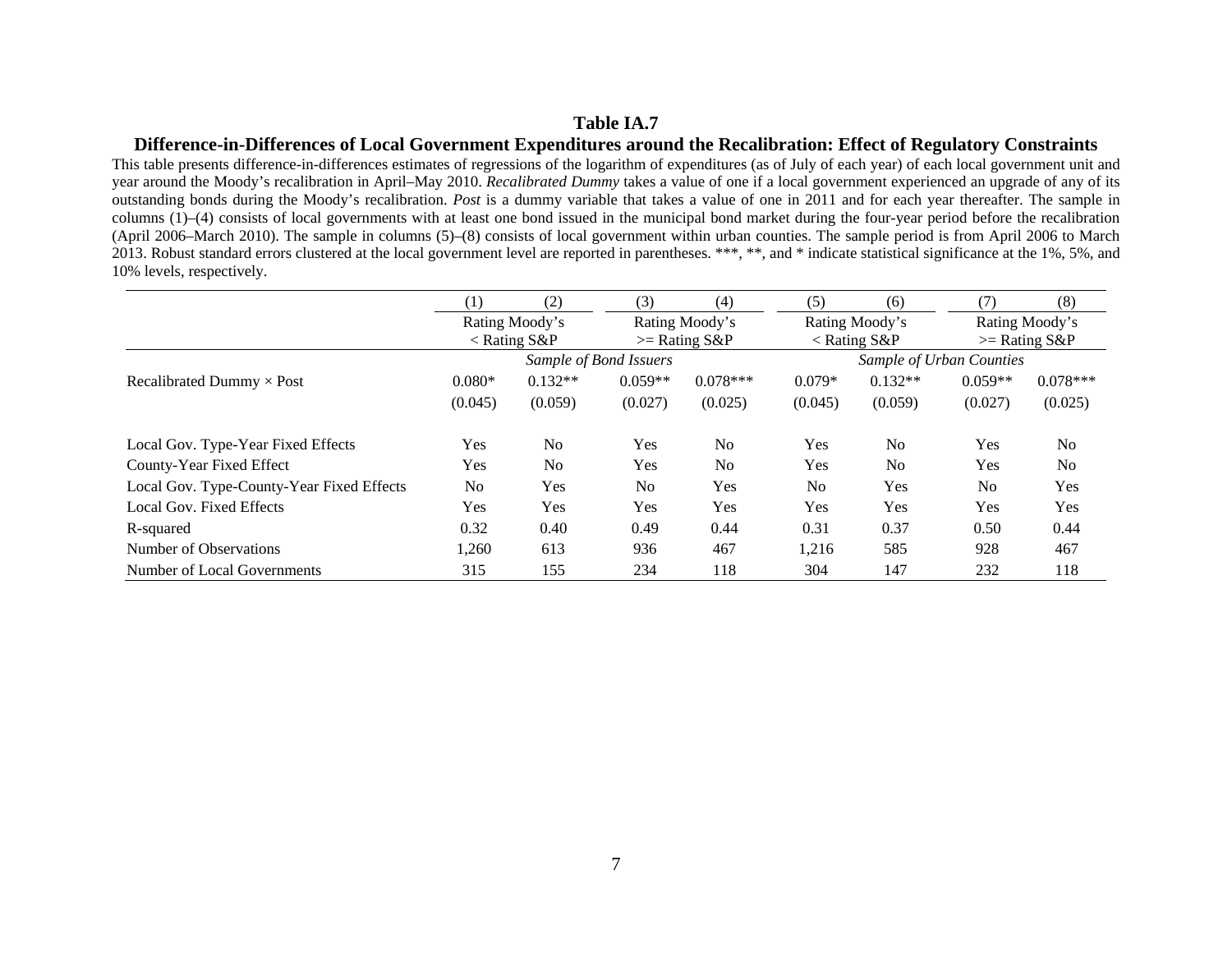### **Difference-in-Differences of Local Government Current Expenditures and Capital Outlays around the Recalibration**

This table presents difference-in-differences estimates of regressions of the logarithm of local government current expenditures and capital outlays (as of July of each year) in each county and year around the Moody's recalibration in April–May 2010. *Recalibrated* is the fraction of local government units upgraded in each county during the Moody's recalibration. *Post* is a dummy variable that takes a value of one in 2011 and for each year thereafter. Controls include house price index and number of households. The sample in columns (1)–(4) consists of counties in which at least one local government issued bonds in the municipal bond market during the four-year period before the recalibration (April 2006–March 2010). The sample in columns (5)–(8) consists of urban counties. Robust standard errors clustered at the county level are reported in parentheses. \*\*\*, \*\*, and \* indicate statistical significance at the 1%, 5%, and 10% levels, respectively.

|                                 | (1)            | (2)             | (3)                    | (4)             | (5)                      | (6)             | (7)                      | (8)             |
|---------------------------------|----------------|-----------------|------------------------|-----------------|--------------------------|-----------------|--------------------------|-----------------|
|                                 |                | Panel 2007-2013 |                        | Panel 2009-2012 |                          | Panel 2007-2013 |                          | Panel 2009-2012 |
| Panel A: Current Expenditures   |                |                 | Sample of Bond Issuers |                 |                          |                 | Sample of Urban Counties |                 |
| Recalibrated $\times$ Post      | $0.102***$     | $0.072***$      | $0.042*$               | 0.024           | $0.069***$               | $0.060**$       | 0.027                    | 0.014           |
|                                 | (0.029)        | (0.028)         | (0.023)                | (0.022)         | (0.025)                  | (0.026)         | (0.020)                  | (0.020)         |
| <b>State-Year Fixed Effects</b> | Yes            | Yes             | Yes                    | Yes             | Yes                      | Yes             | Yes                      | Yes             |
| Size Group-Year Fixed Effects   | N <sub>0</sub> | Yes             | N <sub>0</sub>         | Yes             | N <sub>0</sub>           | Yes             | N <sub>0</sub>           | Yes             |
| <b>County Fixed Effects</b>     | Yes            | Yes             | Yes                    | Yes             | Yes                      | Yes             | Yes                      | Yes             |
| R-squared                       | 0.54           | 0.55            | 0.19                   | 0.20            | 0.61                     | 0.61            | 0.21                     | 0.23            |
| Number of Observations          | 12,166         | 12,166          | 6,952                  | 6,952           | 6,349                    | 6,342           | 3,628                    | 3,624           |
| Number of Counties              | 1,738          | 1,738           | 1,738                  | 1,738           | 907                      | 906             | 907                      | 906             |
| Panel B: Capital Outlays        |                |                 | Sample of Bond Issuers |                 | Sample of Urban Counties |                 |                          |                 |
| Recalibrated $\times$ Post      | 0.039          | 0.047           | $0.323*$               | 0.188           | $0.441***$               | $0.318*$        | $0.495***$               | $0.365*$        |
|                                 | (0.161)        | (0.166)         | (0.170)                | (0.178)         | (0.151)                  | (0.171)         | (0.167)                  | (0.187)         |
| <b>State-Year Fixed Effects</b> | Yes            | Yes             | Yes                    | Yes             | Yes                      | Yes             | Yes                      | Yes             |
| Size Group-Year Fixed Effects   | N <sub>0</sub> | Yes             | N <sub>0</sub>         | Yes             | N <sub>0</sub>           | Yes             | N <sub>0</sub>           | Yes             |
| <b>County Fixed Effects</b>     | Yes            | Yes             | Yes                    | Yes             | Yes                      | Yes             | Yes                      | Yes             |
| R-squared                       | 0.09           | 0.10            | 0.08                   | 0.10            | 0.14                     | 0.16            | 0.14                     | 0.16            |
| Number of Observations          | 12,155         | 12,155          | 6,944                  | 6,944           | 6,341                    | 6,334           | 3,623                    | 3,619           |
| Number of Counties              | 1,738          | 1,738           | 1,738                  | 1,738           | 907                      | 906             | 907                      | 906             |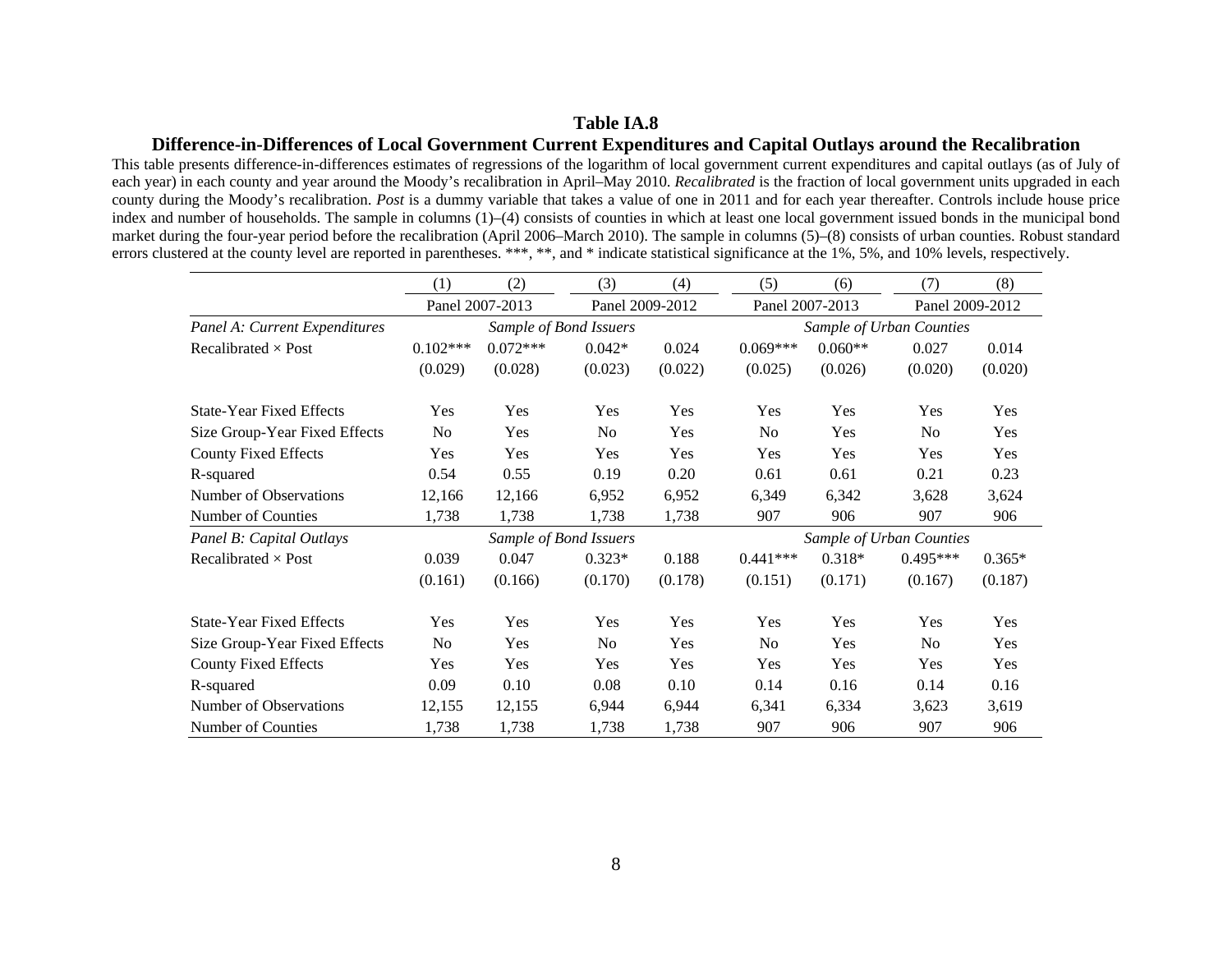#### **Difference-in-Differences of Local Government Taxes around the Recalibration**

This table presents difference-in-differences estimates of regressions of the logarithm of local government taxes (as of July of each year) in each county and year around the Moody's recalibration in April–May 2010. *Recalibrated* is the fraction of local government units upgraded in each county during the Moody's recalibration. *Post* is a dummy variable that takes a value of one in 2011 and for each year thereafter. Controls include house price index and number of households. The sample in Panel A consists of counties in which at least one local government issued bonds in the municipal bond market during the four-year period before the recalibration (April 2006–March 2010). The sample in Panel B consists of urban counties. Robust standard errors clustered at the county level are reported in parentheses. \*\*\*, \*\*, and \* indicate statistical significance at the 1%, 5%, and 10% levels, respectively.

|                                                  | (1)             | (2)       | (3)             | (4)       |
|--------------------------------------------------|-----------------|-----------|-----------------|-----------|
|                                                  | Panel 2007-2013 |           | Panel 2009-2012 |           |
| Panel A: County Level - Sample of Bond Issuers   |                 |           |                 |           |
| Recalibrated $\times$ Post                       | $-0.082***$     | $-0.048*$ | $-0.052**$      | $-0.045*$ |
|                                                  | (0.025)         | (0.025)   | (0.022)         | (0.024)   |
| <b>State-Year Fixed Effects</b>                  | Yes             | Yes       | <b>Yes</b>      | Yes       |
| Size-Year Fixed Effects                          | N <sub>0</sub>  | Yes       | N <sub>0</sub>  | Yes       |
| <b>County Fixed Effects</b>                      | Yes             | Yes       | Yes             | Yes       |
| R-squared                                        | 0.59            | 0.59      | 0.44            | 0.45      |
| Number of Observations                           | 12,090          | 12,090    | 6,912           | 6,912     |
| Number of Counties                               | 1,730           | 1,730     | 1,730           | 1,730     |
| Panel B: County Level - Sample of Urban Counties |                 |           |                 |           |
| Recalibrated $\times$ Post                       | $-0.011$        | $-0.021$  | $-0.014$        | $-0.011$  |
|                                                  | (0.022)         | (0.024)   | (0.020)         | (0.024)   |
| <b>State-Year Fixed Effects</b>                  | Yes             | Yes       | Yes             | Yes       |
| Size-Year Fixed Effects                          | N <sub>0</sub>  | Yes       | N <sub>0</sub>  | Yes       |
| <b>County Fixed Effects</b>                      | Yes             | Yes       | Yes             | Yes       |
| R-squared                                        | 0.47            | 0.48      | 0.37            | 0.37      |
| Number of Observations                           | 6,307           | 6,300     | 3,604           | 3,600     |
| Number of Counties                               | 901             | 900       | 901             | 900       |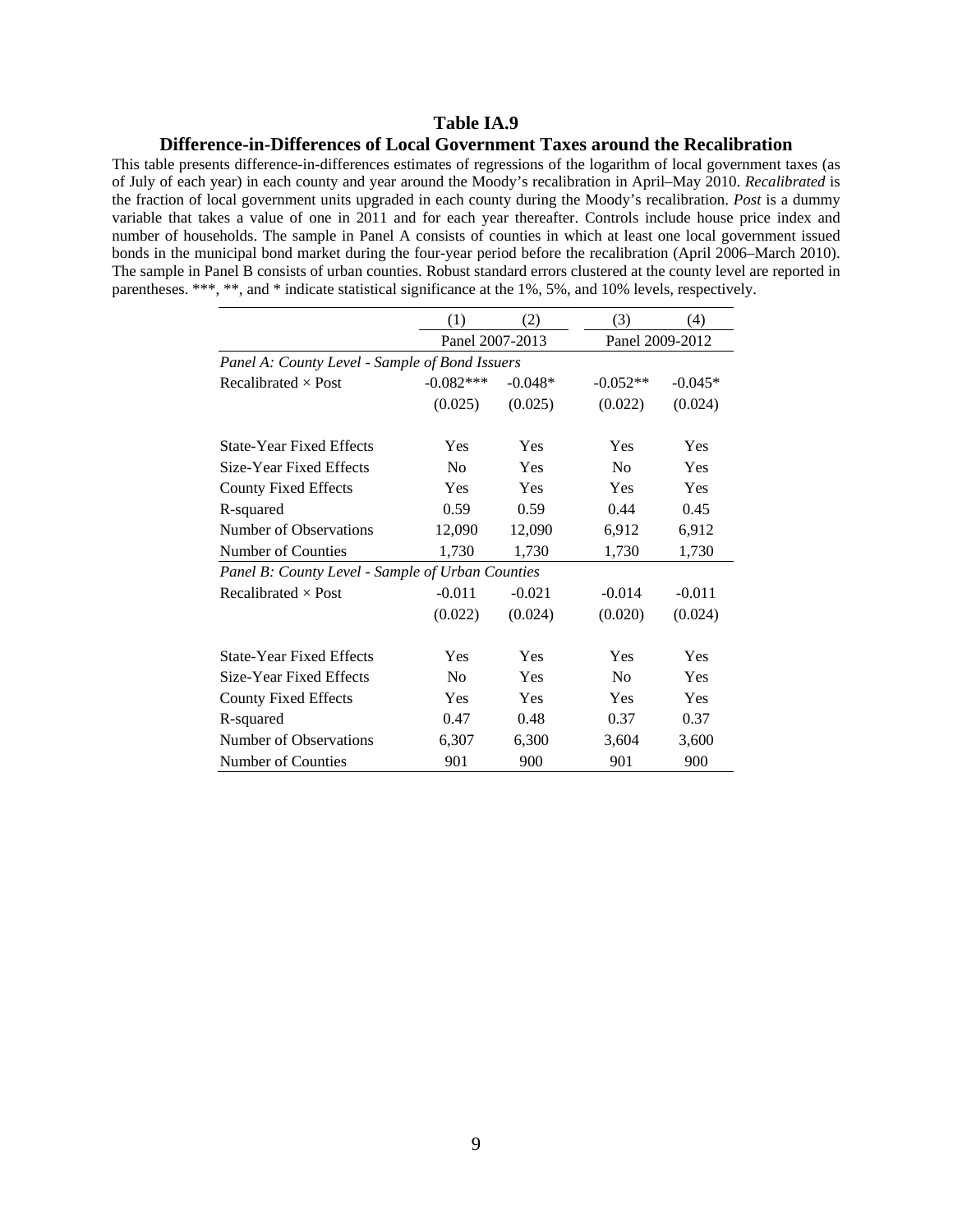#### **Table IA.10**

### **Difference-in-Differences of Economic Outcomes around the Recalibration: Group-Specific Trends**

This table presents difference-in-differences estimates of regressions of the logarithm of local government expenditures, government employment, private employment, and income in each county and year around the Moody's recalibration in April–May 2010. *Recalibrated* is the fraction of local government units upgraded in each county during the Moody's recalibration. *Post* is a dummy variable that takes a value of one in 2011 (2010 in the case of income) and for each year thereafter. The specification includes group-specific trends for the counties in the treatment and control groups. Controls include house price index and number of households. The sample in Panel A consists of counties in which at least one local government issued bonds in the municipal bond market during the four-year period before the recalibration (April 2006–March 2010). The sample in Panel B consists of urban counties. The sample period is from 2007 to 2013 (2006 to 2012 in the case of income). Robust standard errors clustered at the county level are reported in parentheses. \*\*\*, \*\*, and \* indicate statistical significance at the 1%, 5%, and 10% levels, respectively.

|                                                  | (1)            | (2)          | (3)            | (4)        | (5)            | (6)                | (7)            | (8)        |  |
|--------------------------------------------------|----------------|--------------|----------------|------------|----------------|--------------------|----------------|------------|--|
|                                                  |                | Government   |                | Government |                |                    |                |            |  |
|                                                  |                | Expenditures |                | Employment |                | Private Employment | Income         |            |  |
| Panel A: County Level - Sample of Bond Issuers   |                |              |                |            |                |                    |                |            |  |
| Recalibrated $\times$ Post                       | $0.033*$       | $0.033*$     | $0.075***$     | $0.086***$ | $0.024***$     | $0.021**$          | $0.041***$     | $0.028***$ |  |
|                                                  | (0.019)        | (0.019)      | (0.016)        | (0.016)    | (0.008)        | (0.009)            | (0.009)        | (0.008)    |  |
| <b>State-Year Fixed Effects</b>                  | Yes            | Yes          | Yes            | Yes        | Yes            | Yes                | Yes            | Yes        |  |
| Size-Year Fixed Effects                          | N <sub>o</sub> | Yes          | N <sub>0</sub> | Yes        | No             | Yes                | N <sub>0</sub> | Yes        |  |
| <b>County Fixed Effects</b>                      | Yes            | Yes          | Yes            | Yes        | Yes            | Yes                | Yes            | Yes        |  |
| R-squared                                        | 0.29           | 0.30         | 0.03           | 0.04       | 0.20           | 0.21               | 0.57           | 0.57       |  |
| Number of Observations                           | 12,180         | 12,180       | 8,067          | 8,067      | 12,345         | 12,345             | 10,626         | 10,626     |  |
| Number of Counties                               | 1,740          | 1,740        | 1,154          | 1,154      | 1,767          | 1,767              | 1,771          | 1,771      |  |
| Panel B: County Level - Sample of Urban Counties |                |              |                |            |                |                    |                |            |  |
| Recalibrated $\times$ Post                       | $0.034*$       | $0.033*$     | $0.069***$     | $0.064***$ | $0.022***$     | $0.022***$         | $0.028***$     | $0.023***$ |  |
|                                                  | (0.018)        | (0.019)      | (0.016)        | (0.017)    | (0.008)        | (0.009)            | (0.009)        | (0.009)    |  |
| <b>State-Year Fixed Effects</b>                  | Yes            | Yes          | Yes            | Yes        | Yes            | Yes                | Yes            | Yes        |  |
| Size-Year Fixed Effects                          | N <sub>o</sub> | Yes          | N <sub>o</sub> | Yes        | N <sub>0</sub> | Yes                | N <sub>o</sub> | Yes        |  |
| <b>County Fixed Effects</b>                      | Yes            | Yes          | Yes            | Yes        | Yes            | Yes                | Yes            | Yes        |  |
| R-squared                                        | 0.34           | 0.36         | 0.06           | 0.07       | 0.27           | 0.31               | 0.67           | 0.68       |  |
| Number of Observations                           | 6,363          | 6,356        | 5,314          | 5,307      | 6,522          | 6,515              | 5,592          | 5,586      |  |
| Number of Counties                               | 909            | 908          | 760            | 759        | 932            | 931                | 932            | 931        |  |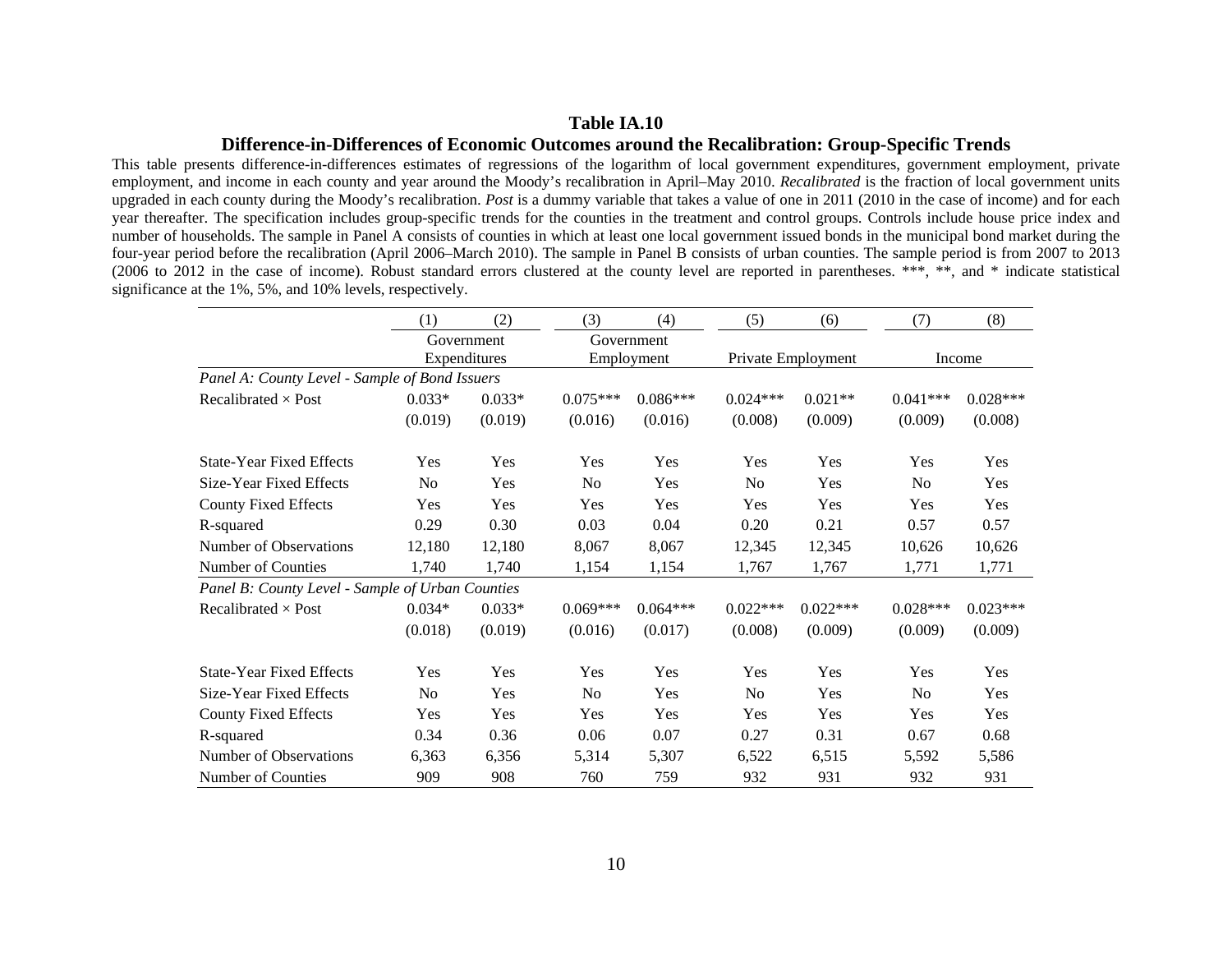#### **Table IA.11**

#### **Difference-in-Differences of Economic Outcomes around the Recalibration: Robustness**

This table presents difference-in-differences estimates of regressions of the logarithm of local government expenditures, government employment, private employment, and income in each county and year around the Moody's recalibration in April–May 2010. *Recalibrated* is the fraction of local government units upgraded in each county during the Moody's recalibration. *Post* is a dummy variable that takes a value of one in 2011 (2010 in the case of income) and for each year thereafter. Controls include house price index and number of households. The sample in Panel A consists of counties in which at least two local governments issued bonds in the municipal bond market during the four-year period before the recalibration (April 2006–March 2010). The sample in Panel B excludes counties below the 20th percentile of the amount of bonds issued. The control group in Panel C is restricted to counties without issuers rated by Moody's. The sample period is from 2009 to 2012 (2008 to 2011 in the case of income). Robust standard errors clustered at the county level are reported in parentheses. \*\*\*, \*\*, and \* indicate statistical significance at the 1%, 5%, and 10% levels, respectively.

|                                                                    | (1)            | (2)                        | (3)            | (4)                      | (5)            | (6)                | (7)            | (8)       |  |
|--------------------------------------------------------------------|----------------|----------------------------|----------------|--------------------------|----------------|--------------------|----------------|-----------|--|
|                                                                    |                | Government<br>Expenditures |                | Government<br>Employment |                | Private Employment |                | Income    |  |
| Panel A: Sample of Counties with Multiple Issuers                  |                |                            |                |                          |                |                    |                |           |  |
| Recalibrated $\times$ Post                                         | 0.027          | $0.043*$                   | $0.085***$     | $0.097***$               | $0.038**$      | 0.028              | $0.075***$     | $0.038*$  |  |
|                                                                    | (0.027)        | (0.023)                    | (0.031)        | (0.030)                  | (0.019)        | (0.018)            | (0.021)        | (0.021)   |  |
| <b>State-Year Fixed Effects</b>                                    | Yes            | Yes                        | Yes            | Yes                      | Yes            | Yes                | Yes            | Yes       |  |
| Size-Year Fixed Effects                                            | N <sub>o</sub> | Yes                        | N <sub>0</sub> | Yes                      | N <sub>0</sub> | Yes                | N <sub>0</sub> | Yes       |  |
| <b>County Fixed Effects</b>                                        | Yes            | Yes                        | Yes            | Yes                      | Yes            | Yes                | Yes            | Yes       |  |
| R-squared                                                          | 0.14           | 0.02                       | 0.14           | 0.16                     | 0.12           | 0.13               | 0.85           | 0.86      |  |
| Number of Observations                                             | 3,646          | 3,670                      | 2,963          | 2,963                    | 3,661          | 3,661              | 3,664          | 3,664     |  |
| Number of Counties                                                 | 973            | 979                        | 779            | 779                      | 978            | 978                | 979            | 979       |  |
| Panel B: Sample Excluding Counties with Low Amount of Bonds Issued |                |                            |                |                          |                |                    |                |           |  |
| Recalibrated $\times$ Post                                         | $0.043*$       | $0.038*$                   | $0.084***$     | $0.085***$               | $0.033**$      | 0.023              | $0.066***$     | $0.036**$ |  |
|                                                                    | (0.024)        | (0.019)                    | (0.028)        | (0.027)                  | (0.015)        | (0.014)            | (0.016)        | (0.015)   |  |
| <b>State-Year Fixed Effects</b>                                    | Yes            | Yes                        | Yes            | Yes                      | Yes            | Yes                | Yes            | Yes       |  |
| Size-Year Fixed Effects                                            | N <sub>o</sub> | Yes                        | N <sub>0</sub> | Yes                      | N <sub>0</sub> | Yes                | No             | Yes       |  |
| <b>County Fixed Effects</b>                                        | Yes            | Yes                        | Yes            | Yes                      | Yes            | Yes                | Yes            | Yes       |  |
| R-squared                                                          | 0.13           | 0.02                       | 0.15           | 0.17                     | 0.11           | 0.12               | 0.83           | 0.84      |  |
| Number of Observations                                             | 4,866          | 4,708                      | 3,389          | 3,313                    | 4,925          | 4,759              | 4,932          | 4,766     |  |
| Number of Counties                                                 | 1,406          | 1,325                      | 929            | 891                      | 1,427          | 1,344              | 1,430          | 1,347     |  |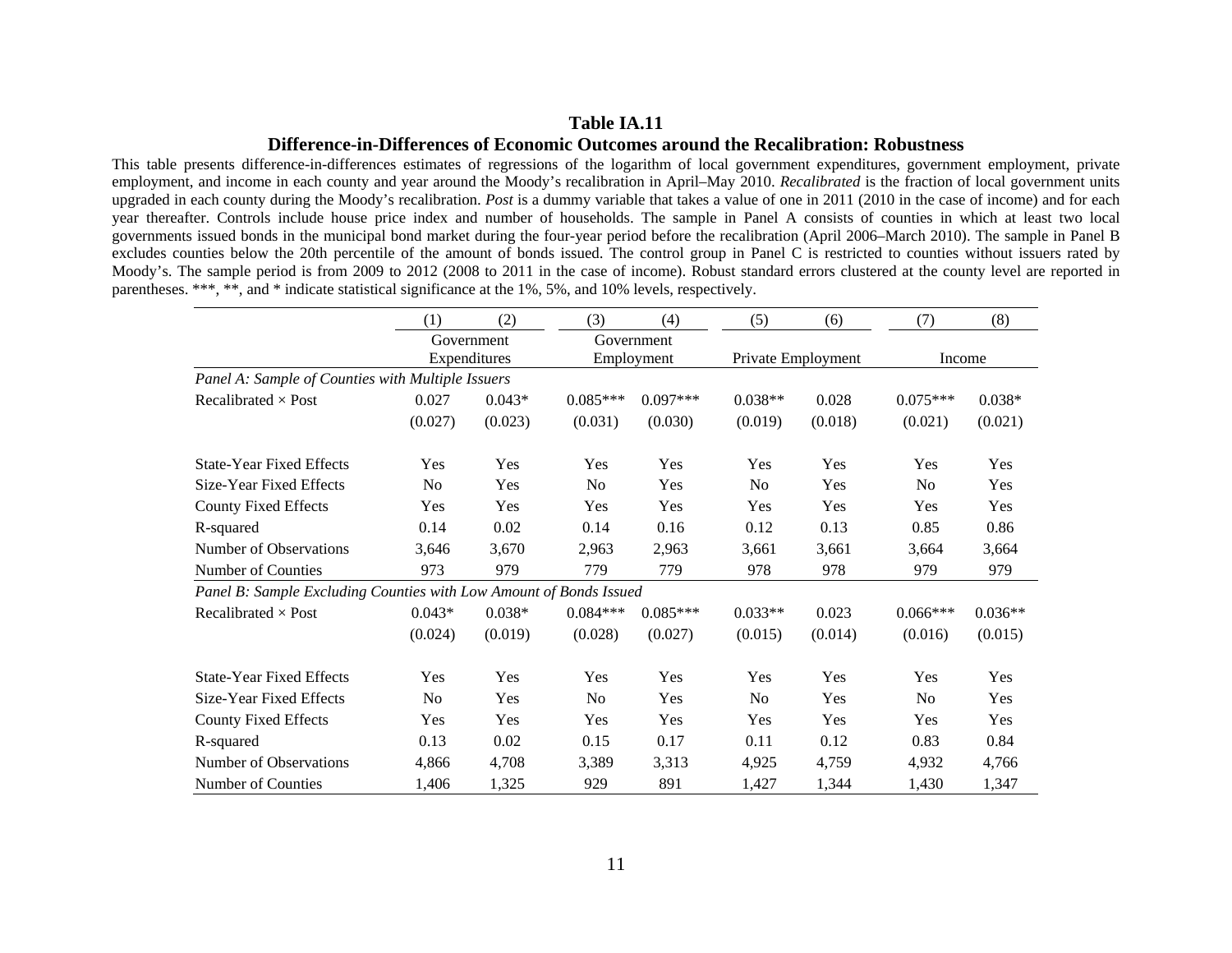|                                                                                | $\left( 1\right)$ | (2)          | (3)            | (4)        | (5)            | (6)                | (7)        | (8)        |
|--------------------------------------------------------------------------------|-------------------|--------------|----------------|------------|----------------|--------------------|------------|------------|
|                                                                                |                   | Government   |                | Government |                |                    |            |            |
|                                                                                |                   | Expenditures |                | Employment |                | Private Employment |            | Income     |
| Panel C: Control Group Restricted to Counties without Issuers Rated by Moody's |                   |              |                |            |                |                    |            |            |
| Recalibrated $\times$ Post                                                     | $0.054*$          | $0.041*$     | $0.074**$      | $0.088***$ | $0.035**$      | $0.029*$           | $0.082***$ | $0.048***$ |
|                                                                                | (0.031)           | (0.022)      | (0.032)        | (0.032)    | (0.017)        | (0.016)            | (0.019)    | (0.018)    |
| <b>State-Year Fixed Effects</b>                                                | Yes               | Yes          | Yes            | Yes        | Yes            | Yes                | Yes        | <b>Yes</b> |
| Size-Year Fixed Effects                                                        | No.               | <b>Yes</b>   | N <sub>0</sub> | Yes        | N <sub>0</sub> | Yes                | No.        | <b>Yes</b> |
| <b>County Fixed Effects</b>                                                    | Yes               | Yes          | Yes            | <b>Yes</b> | <b>Yes</b>     | Yes                | Yes        | Yes        |
| R-squared                                                                      | 0.12              | 0.02         | 0.14           | 0.15       | 0.13           | 0.14               | 0.79       | 0.79       |
| Number of Observations                                                         | 5,528             | 5,540        | 3,855          | 3,855      | 5,568          | 5,568              | 5,584      | 5,584      |
| Number of Counties                                                             | 1.382             | 1,385        | 965            | 965        | 1,393          | 1,393              | 1,396      | 1,396      |

**Table IA.11** (continued)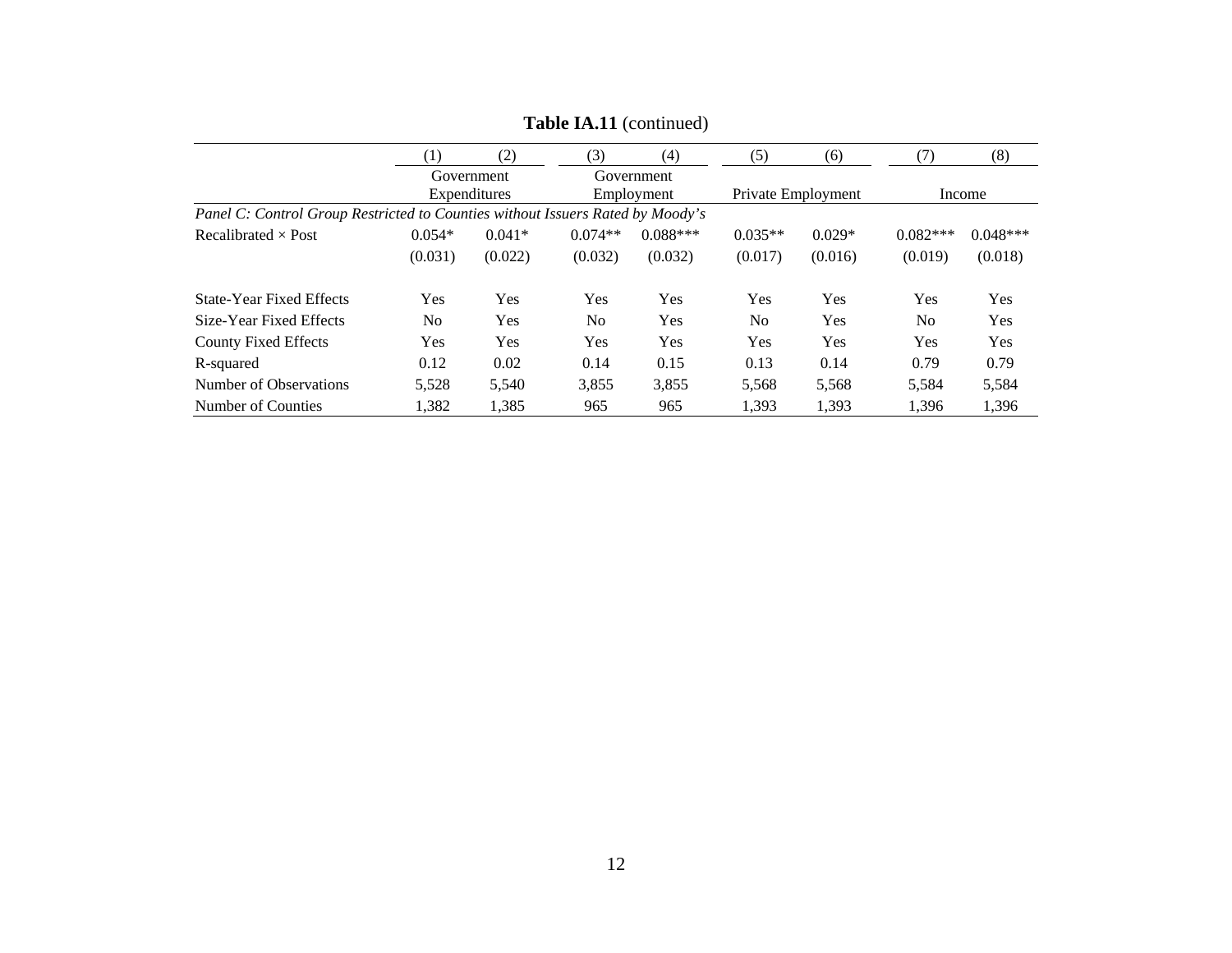### **Table IA.12**

### **Difference-in-Differences of Economic Outcomes around the Recalibration: Sample of All Counties**

This table presents difference-in-differences estimates of regressions of the logarithm of local government expenditures, government employment, private employment, and income in each county and year around the Moody's recalibration in April–May 2010. *Recalibrated* is the fraction of local government units upgraded in each county during the Moody's recalibration. *Post* is a dummy variable that takes a value of one in 2011 (2010 in the case of income) and for each year thereafter. Controls include house price index and number of households. The sample consists of all counties in the 2009–2012 period (2008–2011 in the case of income). Robust standard errors clustered at the county level are reported in parentheses. \*\*\*, \*\*, and \* indicate statistical significance at the 1%, 5%, and 10% levels, respectively.

|                                 | (1)          | (2)      | (3)            | (4)        | (5)                | (6)       | (7)        | (8)        |
|---------------------------------|--------------|----------|----------------|------------|--------------------|-----------|------------|------------|
|                                 | Government   |          |                | Government |                    |           |            |            |
|                                 | Expenditures |          | Employment     |            | Private Employment |           | Income     |            |
| Recalibrated $\times$ Post      | $0.080***$   | $0.049*$ | $0.069***$     | $0.072***$ | $0.035***$         | $0.031**$ | $0.065***$ | $0.038***$ |
|                                 | (0.025)      | (0.026)  | (0.022)        | (0.022)    | (0.012)            | (0.013)   | (0.013)    | (0.013)    |
| <b>State-Year Fixed Effects</b> | Yes          | Yes      | Yes            | Yes        | Yes                | Yes       | <b>Yes</b> | Yes        |
| Size Group-Year Fixed Effects   | No           | Yes      | N <sub>0</sub> | Yes        | N <sub>0</sub>     | Yes       | No         | Yes        |
| <b>County Fixed Effects</b>     | Yes          | Yes      | Yes            | Yes        | Yes                | Yes       | Yes        | Yes        |
| R-squared                       | 0.11         | 0.12     | 0.09           | 0.10       | 0.08               | 0.08      | 0.65       | 0.65       |
| Number of Observations          | 11,844       | 11,844   | 6,435          | 6,435      | 12,365             | 12,365    | 12.449     | 12,449     |
| Number of Counties              | 2,961        | 2,961    | 1,612          | 1,612      | 3,110              | 3110      | 3,113      | 3,113      |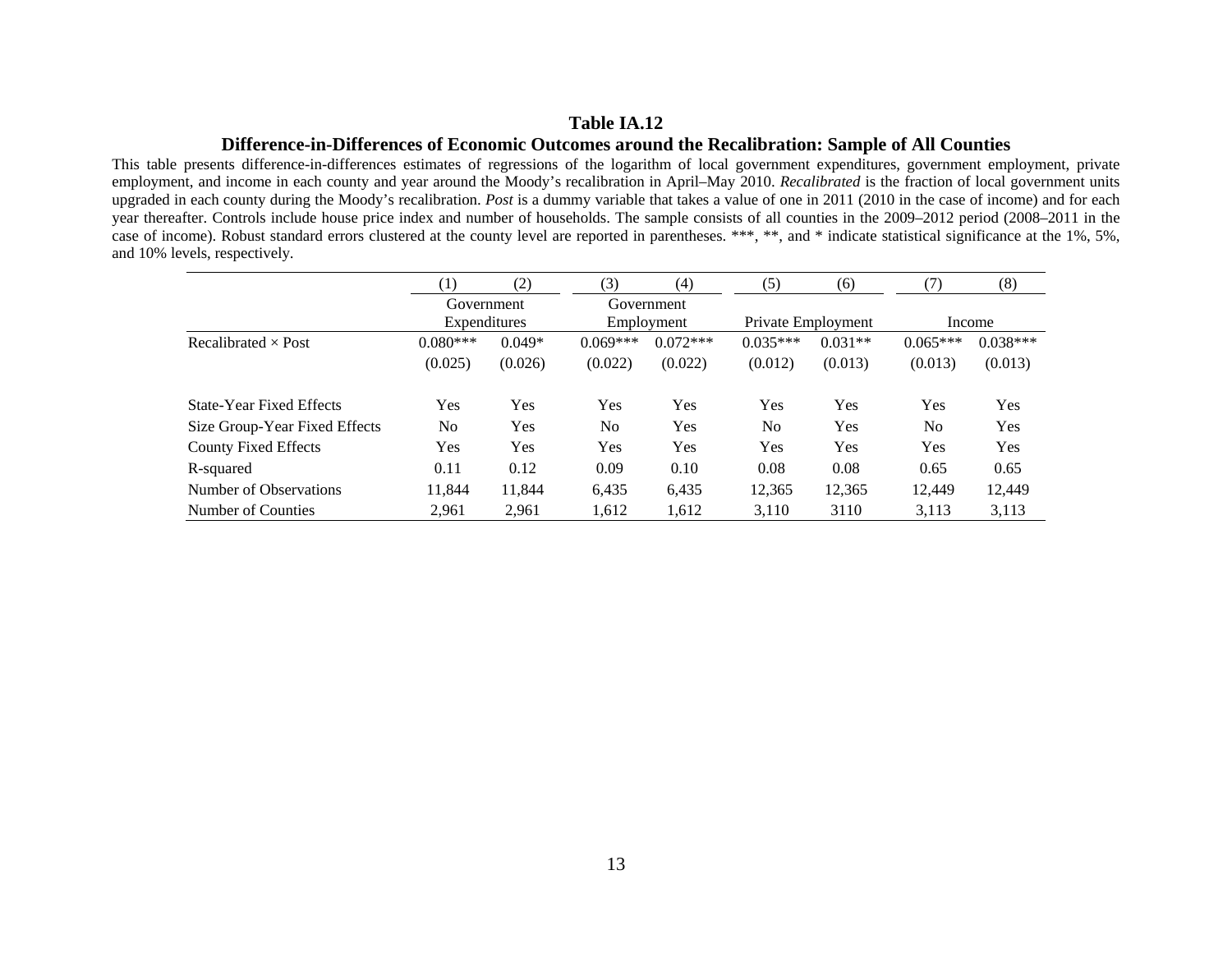# **Table IA.13 Instrumental Variable Estimates of the Elasticity of Employment and Income: Sample of All Counties**

This table presents instrumental variables (two-stage least squares) estimates of regressions of the logarithm of government employment, private employment, and income in each county and year around the Moody's recalibration in April–May 2010. Local government expenditures are instrumented with the *Recalibrated* × *Post* interaction variable. *Recalibrated* is the fraction of local government units upgraded in each county during the Moody's recalibration. *Post* is a dummy variable that takes a value of one in 2011 (2010 in the case of income) and for each year thereafter. Controls include house price index and number of households. The sample consists of all counties in the 2007–2013 period (2006–2012 in the case of income). Robust standard errors clustered at the county level are reported in parentheses. \*\*\*, \*\*, and \* indicate statistical significance at the 1%, 5%, and 10% levels, respectively.

|                                         | $\scriptstyle{(1)}$ | (2)        | (3)            | (4)                | (5)            | (6)        |
|-----------------------------------------|---------------------|------------|----------------|--------------------|----------------|------------|
|                                         |                     | Government |                |                    |                |            |
|                                         | Employment          |            |                | Private Employment |                | Income     |
| Local Gov. Expenditures                 | $1.292*$            | 1.912*     | $0.470**$      | $0.602*$           | $0.643**$      | $0.468*$   |
|                                         | (0.680)             | (1.152)    | (0.222)        | (0.335)            | (0.255)        | (0.258)    |
| State-Year Fixed Effects                | Yes                 | Yes        | Yes            | Yes                | <b>Yes</b>     | <b>Yes</b> |
| Size Group-Year Fixed Effects           | No.                 | Yes        | N <sub>0</sub> | Yes                | N <sub>0</sub> | <b>Yes</b> |
| <b>County Fixed Effects</b>             | Yes                 | Yes        | Yes            | Yes                | <b>Yes</b>     | <b>Yes</b> |
| F-statistic of instrument (first stage) | 5.75                | 3.39       | 10.13          | 5.88               | 9.71           | 5.48       |
| Number of Observations                  | 6,371               | 6,371      | 11,751         | 11,751             | 11.843         | 11,843     |
| Number of Counties                      | 1.596               | 1.596      | 2.955          | 2.955              | 2.961          | 2,961      |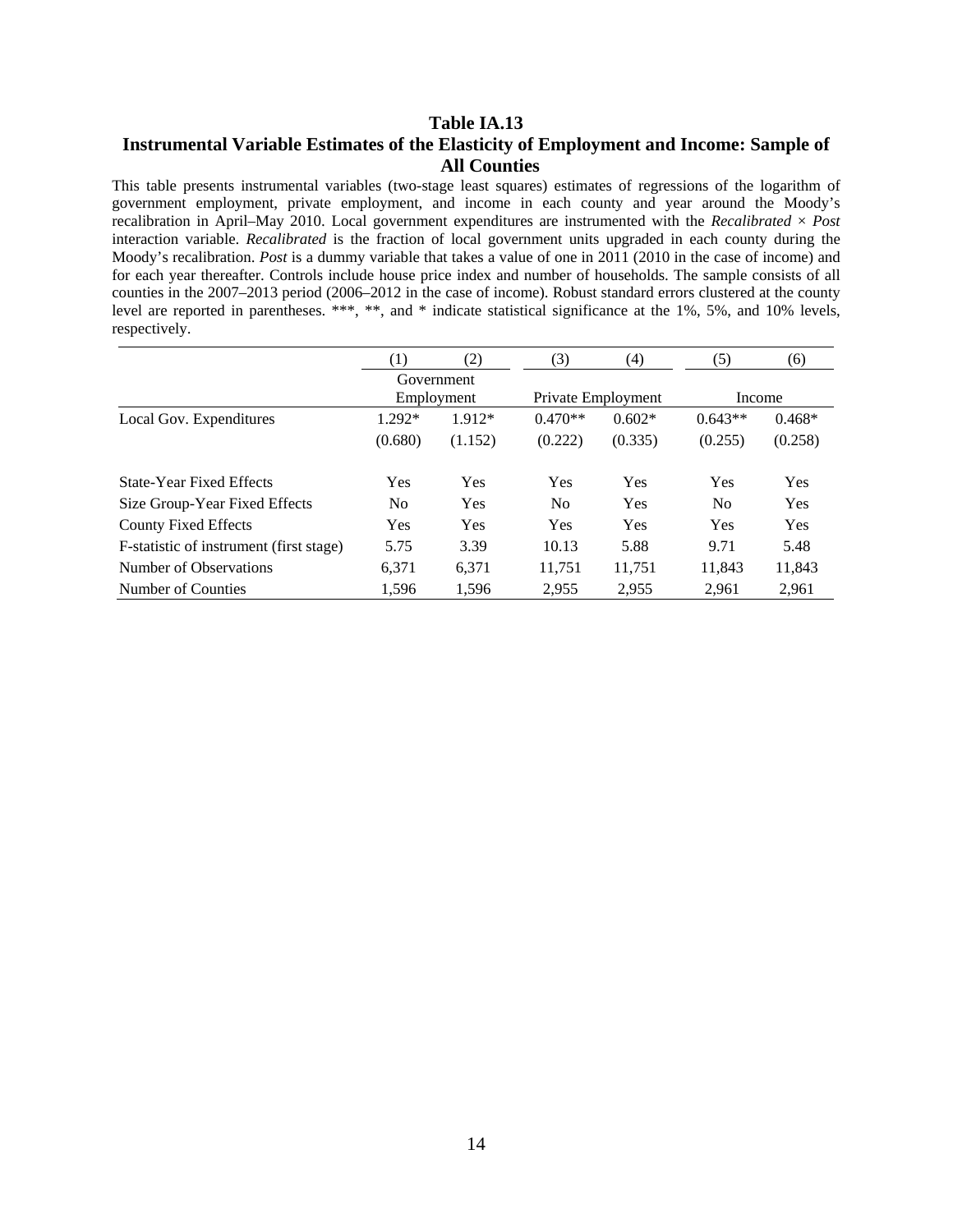### **Table IA.14 Effect of Economic Slack: Sample of All Counties**

This table presents difference-in-differences estimates of regressions of the logarithm of government expenditures, government employment, private employment, and income in each county and year around the Moody's recalibration in April–May 2010. *Recalibrated* is the fraction of local government units upgraded in each county during the Moody's recalibration. *Post* is a dummy variable that takes a value of one in 2011 (2010 in the case of income) and for each year thereafter. *High Slack* is a dummy variable that takes a value of one when the county-level unemployment rate in 2010 is above the median. Controls include house price index and number of households. The sample consists of all counties in the 2007–2013 period (2006–2012 in the case of income). Robust standard errors clustered at the county level are reported in parentheses. \*\*\*, \*\*, and \* indicate statistical significance at the 1%, 5%, and 10% levels, respectively.

|                                                | (1)        | (2)                        | (3)            | (4)                      | (5)            | (6)                | (7)            | (8)            |
|------------------------------------------------|------------|----------------------------|----------------|--------------------------|----------------|--------------------|----------------|----------------|
|                                                |            | Government<br>Expenditures |                | Government<br>Employment |                |                    |                |                |
|                                                |            |                            |                |                          |                | Private Employment |                | Income         |
| Recalibrated $\times$ Post                     | $-0.035$   | 0.010                      | 0.008          | 0.048                    | $-0.005$       | 0.006              | 0.001          | 0.003          |
|                                                | (0.026)    | (0.027)                    | (0.030)        | (0.030)                  | (0.014)        | (0.014)            | (0.016)        | (0.016)        |
| Recalibrated $\times$ Post $\times$ High Slack | $0.165***$ | $0.156***$                 | $0.105*$       | $0.110**$                | $0.084***$     | $0.066**$          | $0.103***$     | $0.081***$     |
|                                                | (0.054)    | (0.054)                    | (0.057)        | (0.055)                  | (0.029)        | (0.030)            | (0.027)        | (0.026)        |
| <b>Year Fixed Effects</b>                      | Yes        | N <sub>0</sub>             | Yes            | N <sub>0</sub>           | <b>Yes</b>     | N <sub>0</sub>     | <b>Yes</b>     | N <sub>0</sub> |
| Size Group-Year Fixed Effects                  | No         | Yes                        | N <sub>o</sub> | Yes                      | N <sub>o</sub> | Yes                | N <sub>o</sub> | Yes            |
| <b>County Fixed Effects</b>                    | Yes        | <b>Yes</b>                 | Yes            | Yes                      | Yes            | Yes                | Yes            | Yes            |
| R-squared                                      | 0.23       | 0.24                       | 0.02           | 0.03                     | 0.15           | 0.16               | 0.51           | 0.53           |
| Number of Observations                         | 20,734     | 20,734                     | 11,270         | 11,266                   | 21,640         | 21,640             | 18,808         | 18,808         |
| Number of Counties                             | 2,962      | 2,962                      | 1,615          | 1,613                    | 3,114          | 3,114              | 3,136          | 3,136          |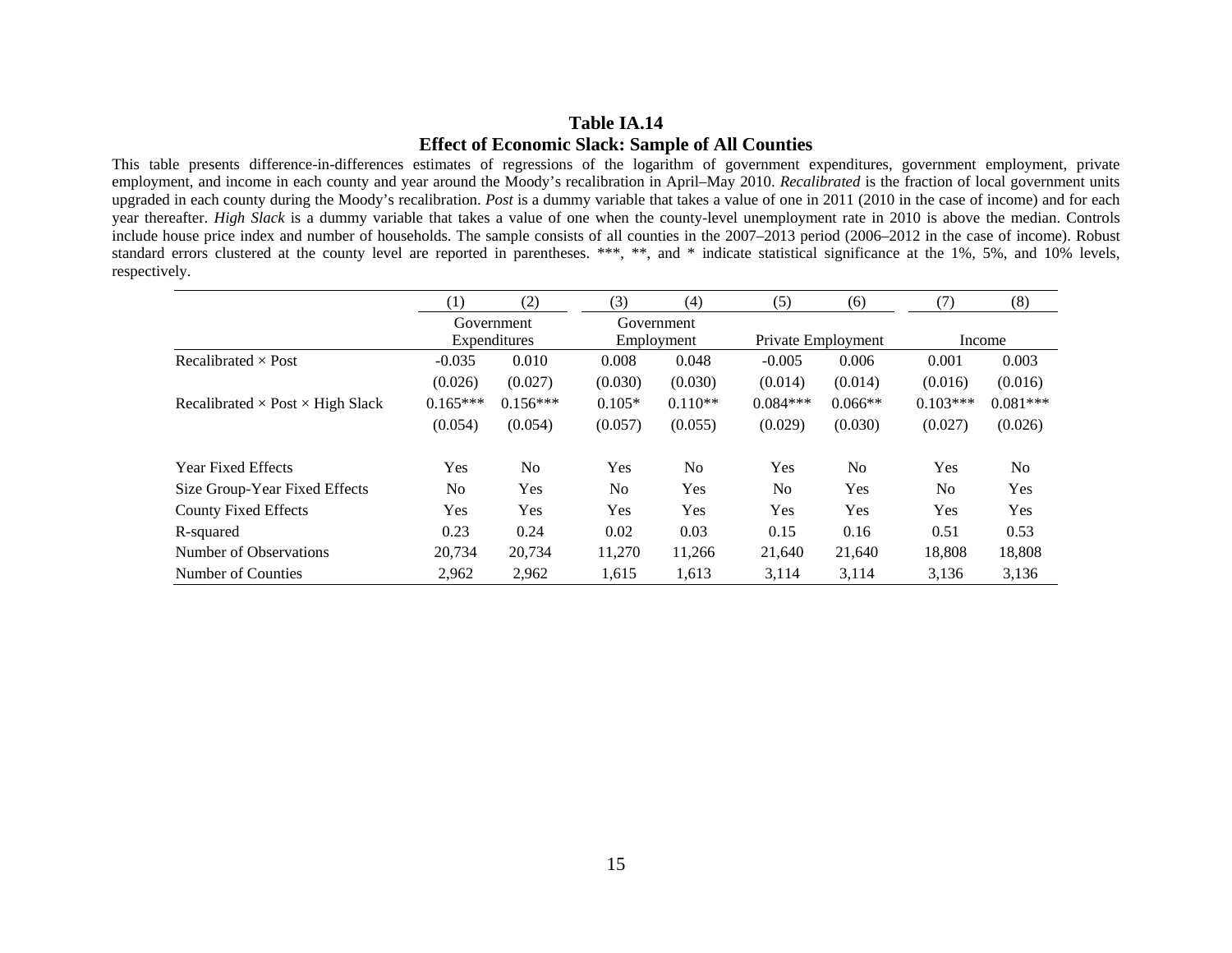# **Table IA.15 Difference-in-Differences of Local Government Expenditures around the Recalibration: Effect of Rating Level**

This table presents difference-in-differences estimates of regressions of the logarithm of expenditures (as of July of each year) of each local government unit and year around the Moody's recalibration in April–May 2010. *Recalibrated Dummy* takes a value of one if a local government experienced an upgrade of any of its outstanding bonds during the Moody's recalibration. *Post* is a dummy variable that takes a value of one in 2011 and for each year thereafter. *Low Rating* is a dummy variable that takes a value of one when the local government Moody's rating is below Aa1. Controls include house price index and number of households. The sample in columns (1)–(2) consists of local governments with at least one bond issued in the municipal bond market during the four-year period before the recalibration (April 2006–March 2010). The sample in columns (3)–(4) consists of local government within urban counties. Robust standard errors clustered at the local government level are reported in parentheses. \*\*\*, \*\*, and \* indicate statistical significance at the 1%, 5%, and 10% levels, respectively.

|                                                      | (1)            | (2)                    | (3)            | (4)                      |
|------------------------------------------------------|----------------|------------------------|----------------|--------------------------|
|                                                      |                | Sample of Bond Issuers |                | Sample of Urban Counties |
| Recalibrated Dummy $\times$ Post                     | $0.020**$      | $0.028**$              | $0.023**$      | $0.030**$                |
|                                                      | (0.010)        | (0.012)                | (0.010)        | (0.013)                  |
| Recalibrated Dummy $\times$ Post $\times$ Low Rating | 0.018          | 0.026                  | 0.015          | 0.042                    |
|                                                      | (0.021)        | (0.034)                | (0.024)        | (0.040)                  |
| Local Gov. Type-Year Fixed Effects                   | Yes            | N <sub>0</sub>         | <b>Yes</b>     | No.                      |
| County-Year Fixed Effects                            | <b>Yes</b>     | N <sub>o</sub>         | <b>Yes</b>     | No.                      |
| Local Gov. Type-County-Year Fixed Effects            | N <sub>0</sub> | Yes                    | N <sub>0</sub> | <b>Yes</b>               |
| Local Gov. Fixed Effects                             | <b>Yes</b>     | <b>Yes</b>             | <b>Yes</b>     | Yes                      |
| R-squared                                            | 0.24           | 0.34                   | 0.20           | 0.31                     |
| Number of Observations                               | 14.286         | 9.725                  | 11,630         | 8,086                    |
| Number of Local Governments                          | 3,572          | 2,466                  | 2.908          | 2,044                    |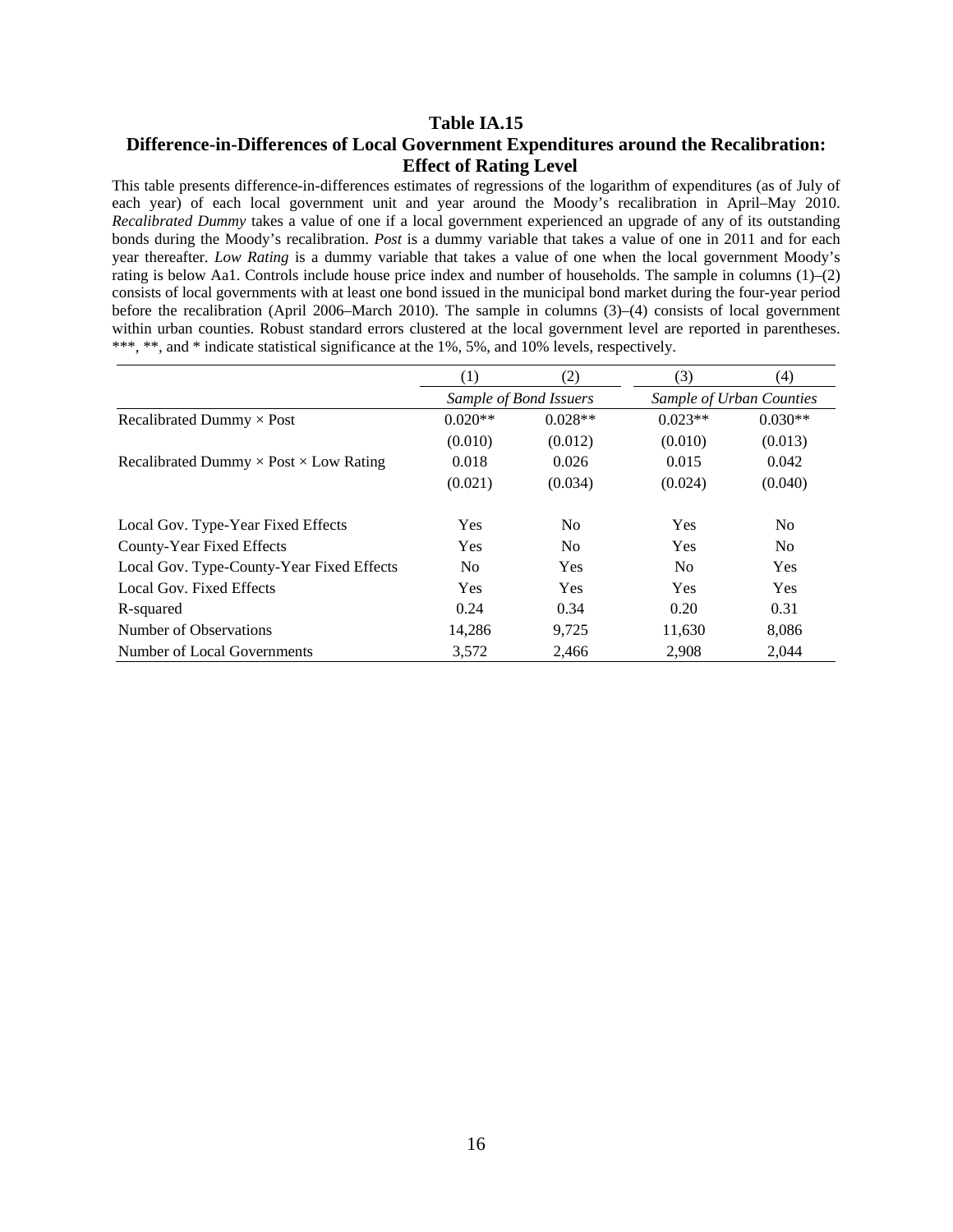### **Table IA.16 Difference-in-Differences of Local Government Expenditures around the Recalibration: Effect of Local Government Type**

This table presents difference-in-differences estimates of regressions of the logarithm of expenditures (as of July of each year) of each local government unit and year around the Moody's recalibration in April–May 2010. *Recalibrated Dummy* takes a value of one if a local government experienced an upgrade of any of its outstanding bonds during the Moody's recalibration. *Post* is a dummy variable that takes a value of one in 2011 and for each year thereafter. *District* is a dummy variable that takes a value of one when the local government is a school district or special district. The sample in columns (1)–(2) consists of local governments with at least one bond issued in the municipal bond market during the four-year period before the recalibration (April 2006–March 2010). The sample in columns (3)–(4) consists of local government within urban counties. Robust standard errors clustered at the local government level are reported in parentheses. \*\*\*, \*\*, and \* indicate statistical significance at the 1%, 5%, and 10% levels, respectively.

|                                                    | (1)                    | (2)                      | (3)            | (4)            |
|----------------------------------------------------|------------------------|--------------------------|----------------|----------------|
|                                                    | Sample of Bond Issuers | Sample of Urban Counties |                |                |
| Recalibrated Dummy $\times$ Post                   | 0.013                  | 0.015                    | 0.004          | 0.016          |
|                                                    | (0.013)                | (0.017)                  | (0.013)        | (0.016)        |
| Recalibrated Dummy $\times$ Post $\times$ District | 0.013                  | 0.018                    | 0.029          | 0.023          |
|                                                    | (0.017)                | (0.023)                  | (0.018)        | (0.024)        |
| Local Gov. Type-Year Fixed Effects                 | <b>Yes</b>             | N <sub>0</sub>           | <b>Yes</b>     | No.            |
| County-Year Fixed Effects                          | <b>Yes</b>             | N <sub>o</sub>           | <b>Yes</b>     | N <sub>o</sub> |
| Local Gov. Type-County-Year Fixed Effects          | N <sub>0</sub>         | <b>Yes</b>               | N <sub>0</sub> | <b>Yes</b>     |
| Local Gov. Fixed Effects                           | <b>Yes</b>             | <b>Yes</b>               | <b>Yes</b>     | <b>Yes</b>     |
| R-squared                                          | 0.24                   | 0.34                     | 0.20           | 0.31           |
| Number of Observations                             | 14,286                 | 9,725                    | 11,630         | 8,086          |
| Number of Local Governments                        | 3,572                  | 2,466                    | 2.908          | 2,044          |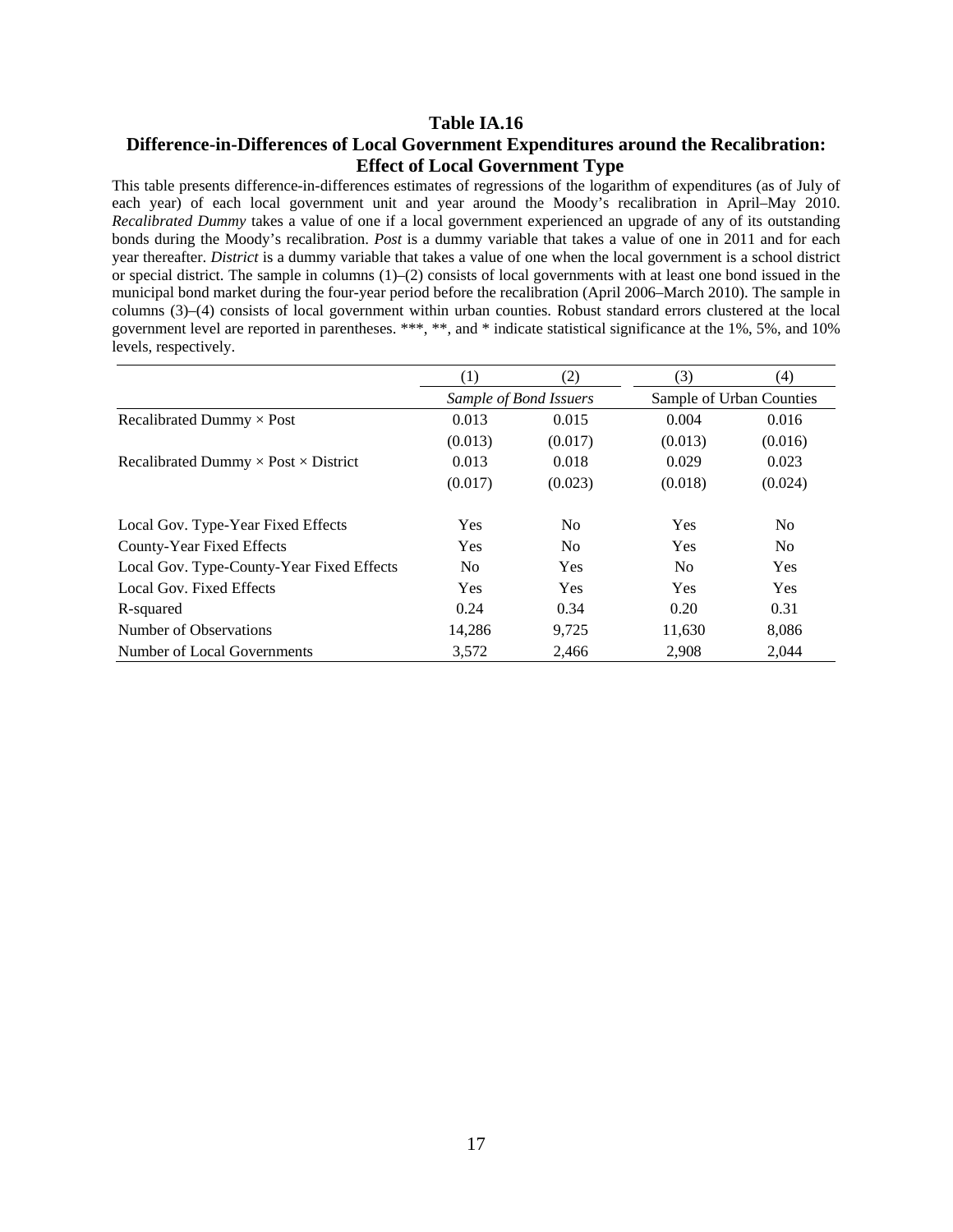# **Figure IA.1 Offer Yield around the Recalibration**

This figure shows the regression coefficients of offer yield on event-quarter dummies around the Moody's recalibration event in April-May 2010. Panel A present the changes in offer yields separately for upgraded local governments (treated) and non-upgraded local governments (control). Panel B presents the difference between the treatment and control groups and a 90% confidence interval. The sample consists of counties in which at least one local government issued bonds in the municipal bond market during the four-year period before the recalibration (April 2006–March 2010).

*Panel A: Change in Offer Yields (relative to quarter -1)* 



*Panel B: Difference between Treatment and Control Groups* 

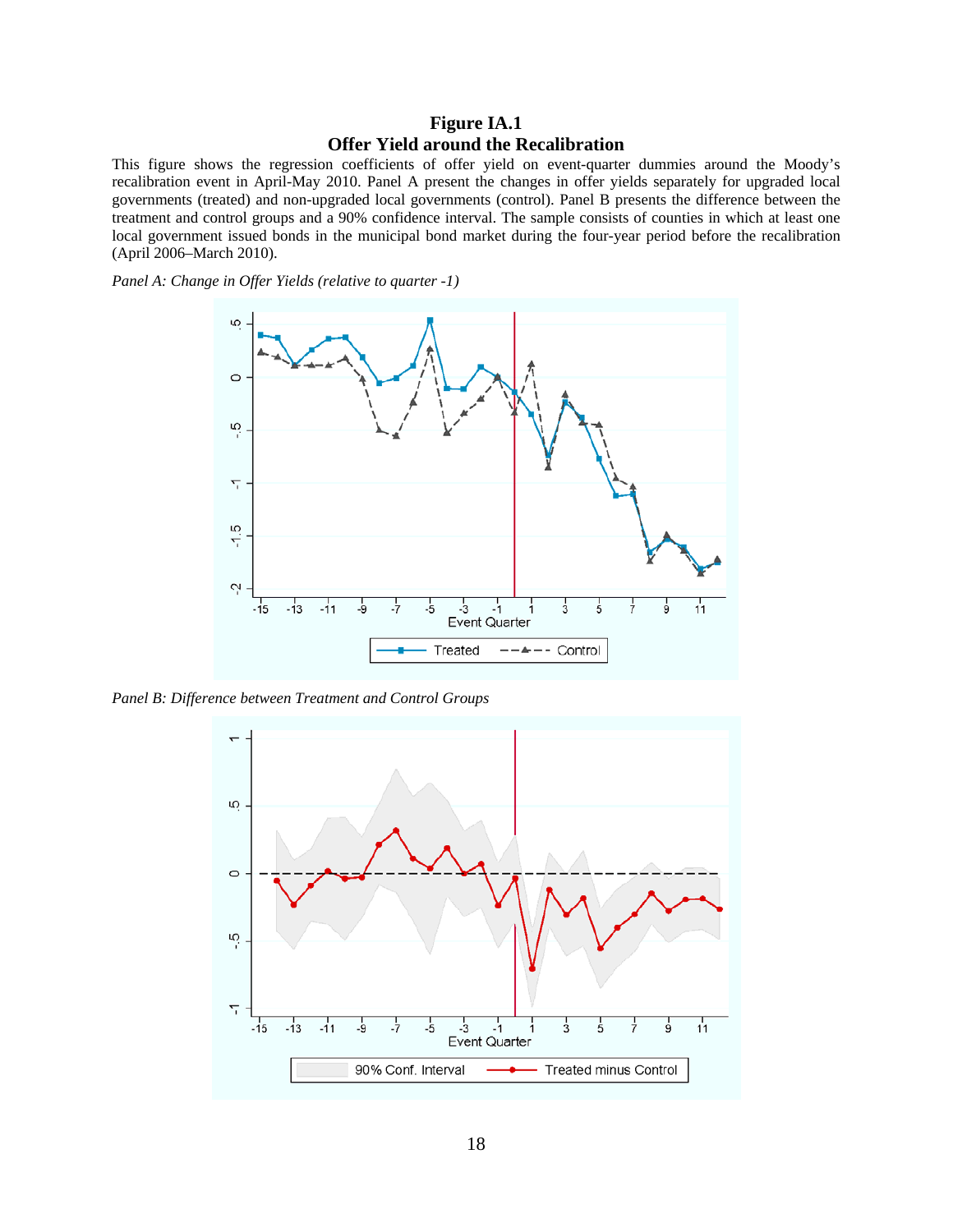# **Figure IA.2 Local Government Taxes around the Recalibration**

This figure shows the regression coefficients of logarithm of local government taxes (as of July of each year) on event-year dummies around the Moody's recalibration event in April-May 2010. Panel A presents the changes in logarithm of local government expenditure separately for upgraded local governments (treated) and non-upgraded local governments (control). Panel B presents the differences between the treatment and control groups and a 90% confidence interval. The sample consists of counties in which at least one local government issued bonds in the municipal bond market during the four-year period before the recalibration (April 2006–March 2010).

*Panel A: Change in Local Government Taxes (relative to year -1)* 



*Panel B: Difference between Treatment and Control Groups* 

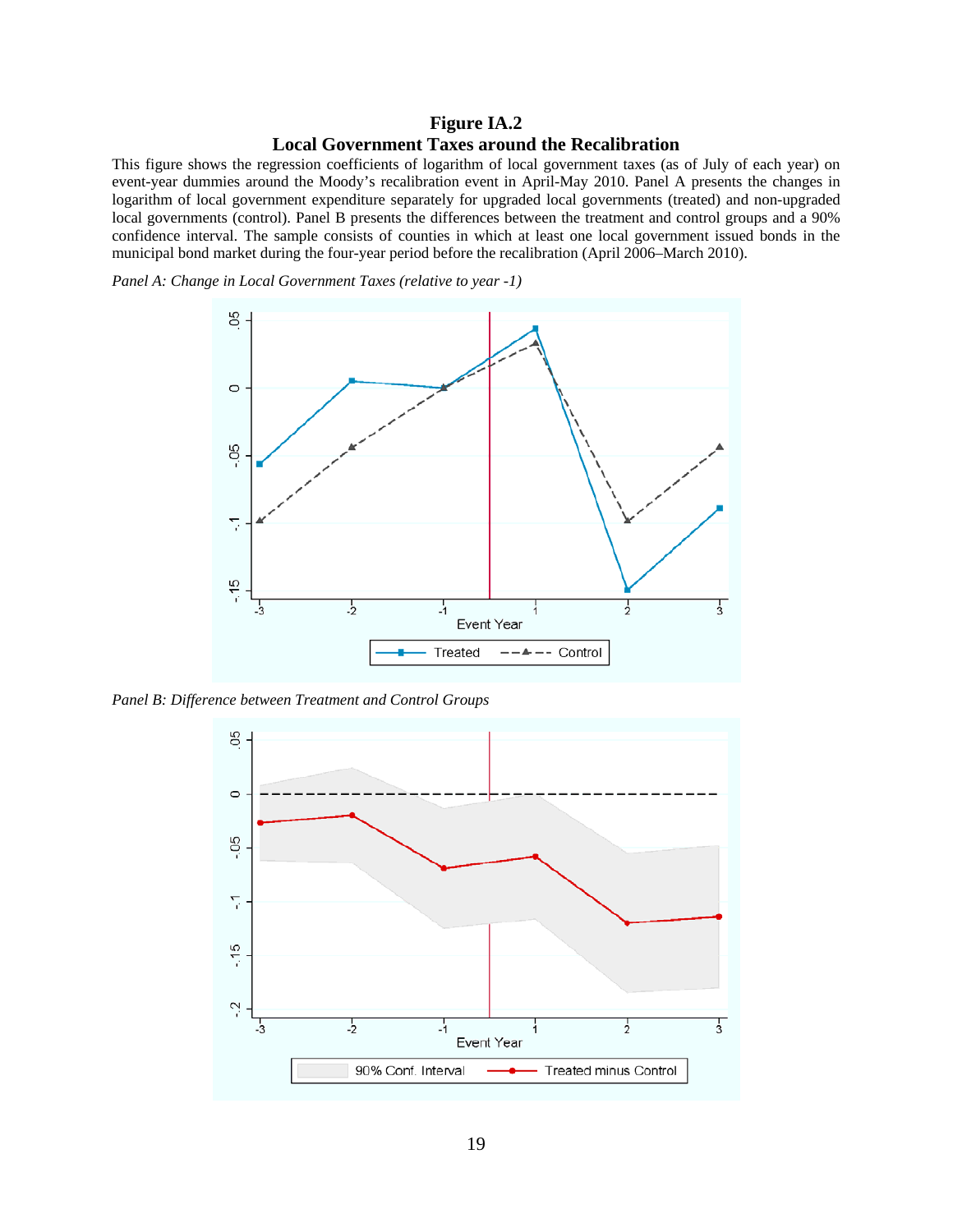### **Figure IA.3**

#### **Non-Tradable Employment around the Recalibration: Quarterly Frequency**

This figure shows the regression coefficients of logarithm of non-tradable (NAICS 44–45 and 72) private employment (at the end of each quarter) on event-quarter dummies around the Moody's recalibration event in April-May 2010. Panel A presents the change in logarithm of non-tradable private employment separately for upgraded local governments (treated) and non-upgraded local governments (control). Panel B presents the difference between the treatment and control groups and a 90% confidence interval. The sample consists of counties in which at least one local government issued bonds in the municipal bond market during the four-year period before the recalibration (April 2006–March 2010).

*Panel A: Change in Non-Tradable Private Employment (relative to quarter -1)* 



*Panel B: Difference between Treatment and Control Groups*